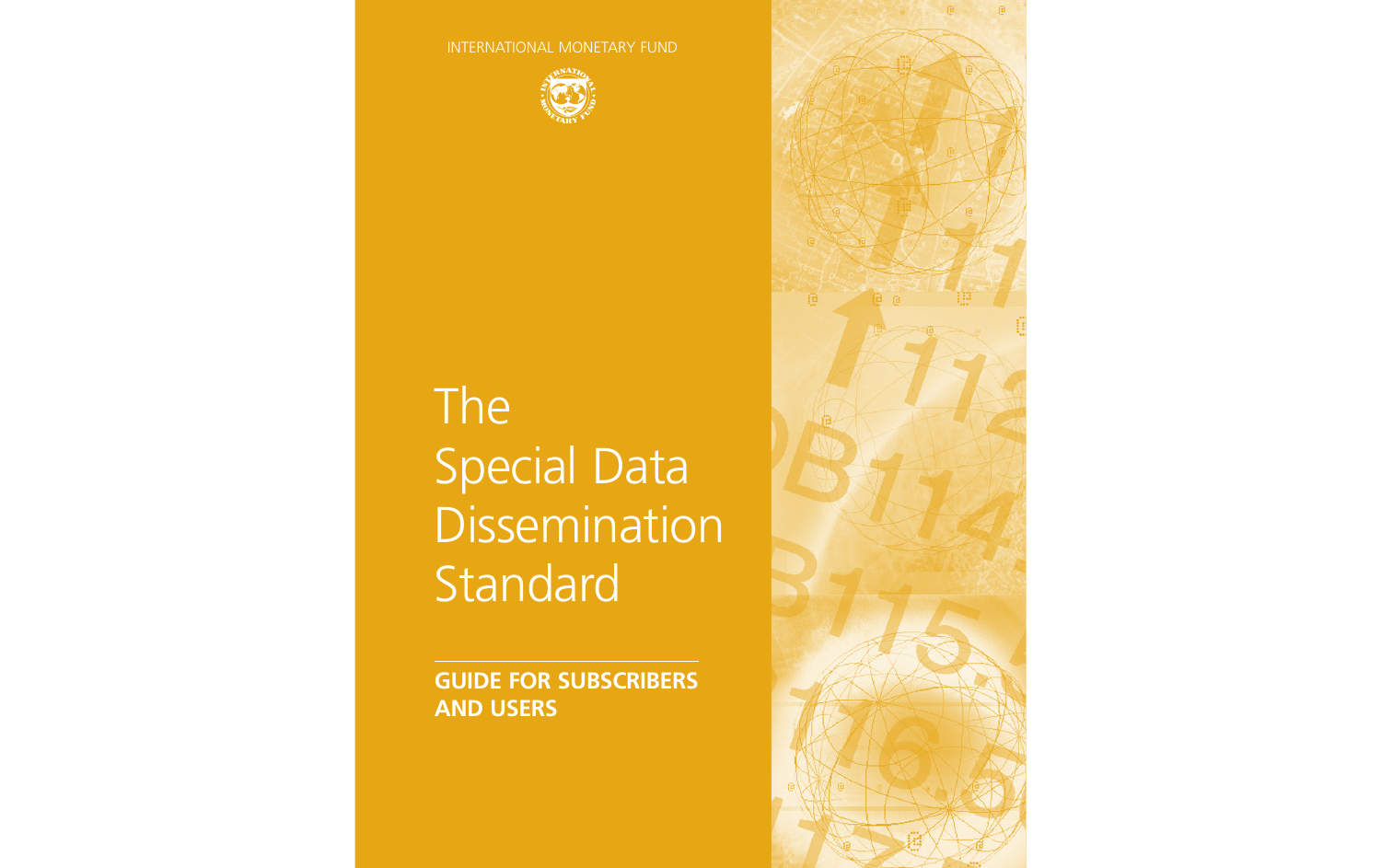INTERNATIONAL MONETARY FUND



## The Special Data Dissemination Standard

### GUIDE FOR SUBSCRIBERS AND USERS

2007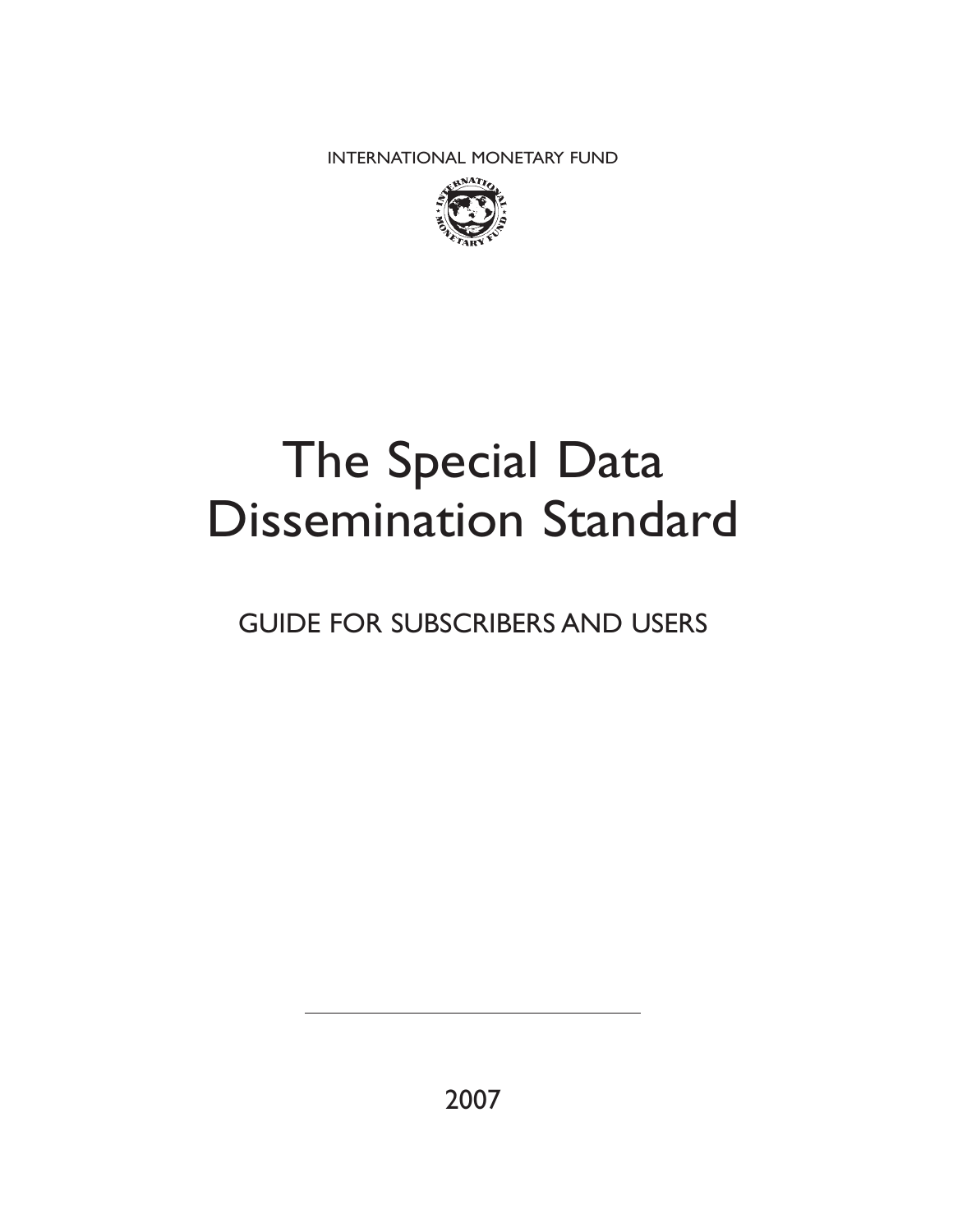© 2007 International Monetary Fund

The point of contact in the IMF for the Special Data Dissemination Standard is:

Chief, Data Dissemination Standards Division Statistics Department, International Monetary Fund 700 19th Street, N.W. Washington, D.C. 20431, U.S.A. Tel.: (202) 623-4874 Telefax: (202) 623-6165 E-mail: stadd@imf.org Internet: http://dsbb.imf.org/sddsindex.htm

#### **Cataloging-in-Publication Data**

The Special Data Dissemination System : guide for subscribers and users — [Washington, D.C.] : International Monetary Fund, 2007. p. cm.

Includes bibliographical references. ISBN 978-1-58906-555-0

 1. International Monetary Fund. 2. Disclosure of information. I. International Monetary Fund. HG3881.5.I58S63 2007

Price: \$25.00

Please send orders to: International Monetary Fund, Publication Services 700 19th Street, N.W., Washington, D.C. 20431, U.S.A. Tel.: (202) 623-7430 Telefax: (202) 623-7201 E-mail: publications@imf.org Internet: http://www.imf.org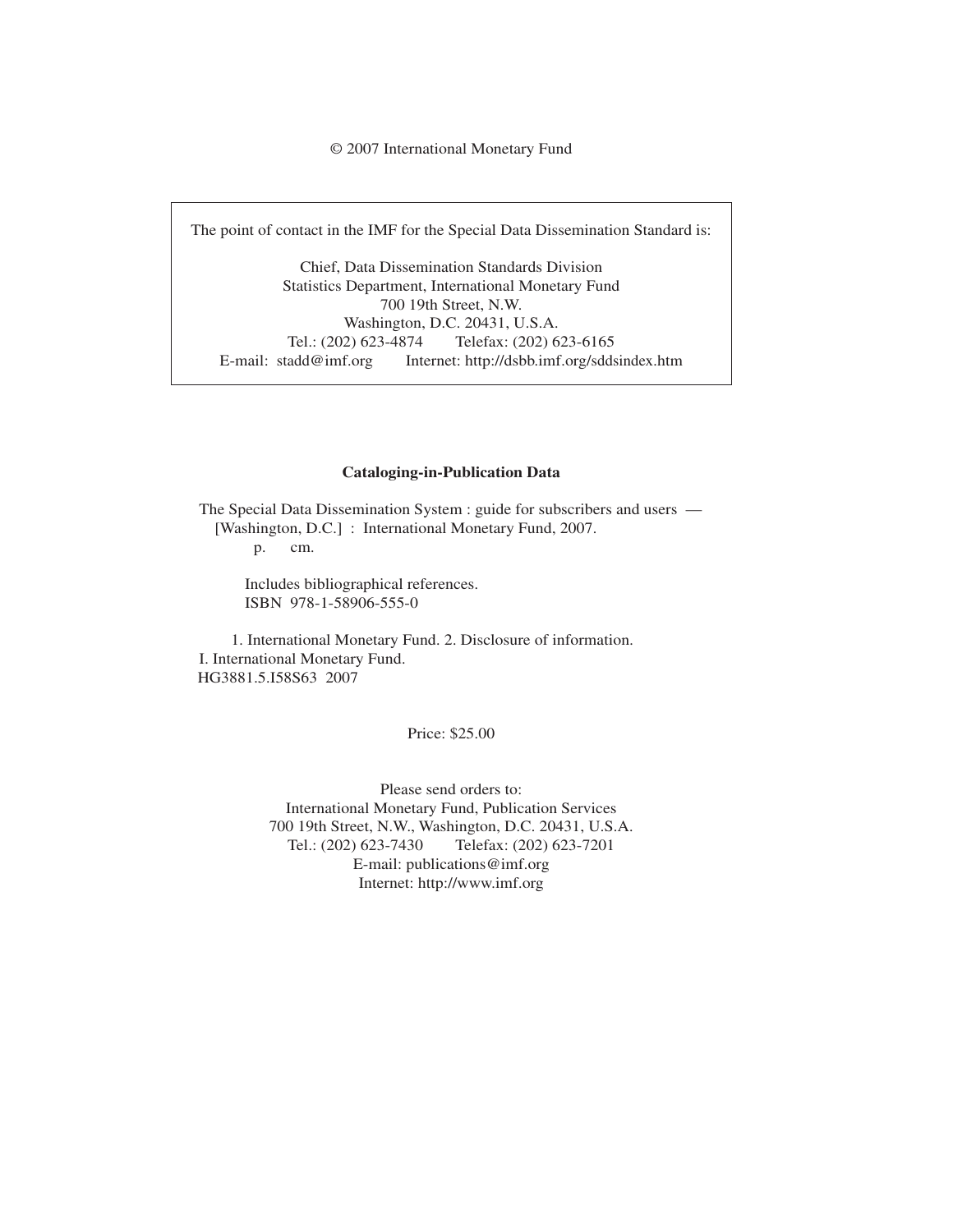### **Contents**

|    |                                                                           | vii             |
|----|---------------------------------------------------------------------------|-----------------|
|    |                                                                           | ix              |
|    |                                                                           | xi              |
| L. | The Special Data Dissemination Standard: Origin and Key Features          | L               |
|    |                                                                           | 1               |
|    |                                                                           | 1               |
|    |                                                                           | $\overline{2}$  |
|    |                                                                           | $\overline{4}$  |
|    |                                                                           | $\overline{4}$  |
|    |                                                                           | $\overline{4}$  |
|    |                                                                           | 6<br>6          |
|    |                                                                           | 7               |
|    |                                                                           | $\overline{7}$  |
|    | The Special Data Dissemination Standard: Guide for Subscribers and Users. | $\overline{7}$  |
|    |                                                                           | $8\,$           |
| П. | Data Coverage, Periodicity, and Timeliness: General Considerations        | $\mathbf{9}$    |
|    |                                                                           | 9               |
|    |                                                                           | 17              |
|    |                                                                           | 17              |
|    |                                                                           | 17              |
| Ш. |                                                                           | $\overline{19}$ |
|    |                                                                           | 19              |
|    |                                                                           | 19              |
|    |                                                                           | 20              |
|    |                                                                           | 21              |
|    |                                                                           | 22<br>23        |
|    |                                                                           |                 |
|    |                                                                           | 24              |
|    |                                                                           | 24              |
|    |                                                                           | 24              |
|    |                                                                           | 32              |
|    |                                                                           | 33              |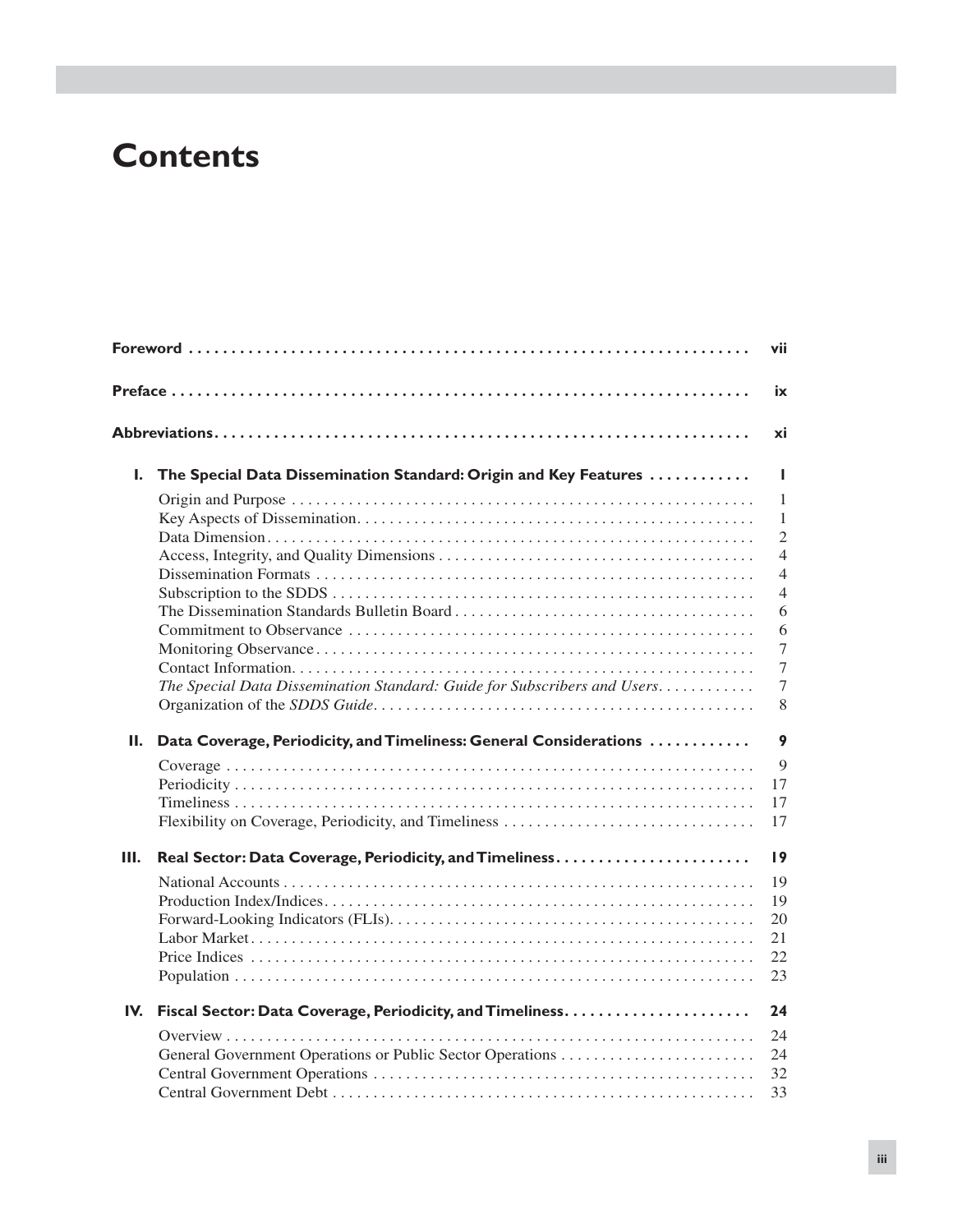#### **Contents**

|                   | V. Financial Sector: Data Coverage, Periodicity, and Timeliness               | 35       |
|-------------------|-------------------------------------------------------------------------------|----------|
|                   | Depository Corporations Survey (Previously, Analytical Accounts of            |          |
|                   |                                                                               | 35       |
|                   | Central Bank Survey (Previously, Analytical Accounts of the Central Bank)     | 36<br>38 |
|                   |                                                                               | 38       |
|                   | VI. External Sector: Data Coverage, Periodicity, and Timeliness               | 39       |
|                   |                                                                               | 39       |
|                   |                                                                               | 39       |
|                   | Data Template on International Reserves and Foreign Currency Liquidity        | 39       |
|                   |                                                                               | 40<br>40 |
|                   |                                                                               | 41       |
|                   |                                                                               | 42       |
|                   | VII. Access by the Public, Integrity of Data, and Quality of Data             | 53       |
|                   |                                                                               | 53       |
|                   |                                                                               | 53       |
|                   |                                                                               | 53       |
|                   |                                                                               | 56       |
|                   | VIII. Subscribers' Responsibilities with Advance Release Calendars, Metadata, | 58       |
|                   |                                                                               | 58       |
|                   |                                                                               | 58       |
|                   |                                                                               | 60       |
|                   |                                                                               | 60       |
| IX.               |                                                                               | 62       |
|                   |                                                                               | 62       |
|                   |                                                                               | 62       |
|                   |                                                                               | 63<br>63 |
|                   |                                                                               |          |
|                   |                                                                               | 66       |
|                   |                                                                               | 66       |
|                   |                                                                               | 66<br>67 |
|                   |                                                                               | 68       |
|                   |                                                                               |          |
| <b>Appendixes</b> |                                                                               |          |
|                   | I. Subscription Procedures and Sample Subscription Letter to the IMF          | 70       |
|                   |                                                                               | 73       |
|                   | IV. Data Quality Assessment Framework (DQAF): Generic Framework               | 75<br>79 |
|                   |                                                                               |          |
|                   |                                                                               | 82       |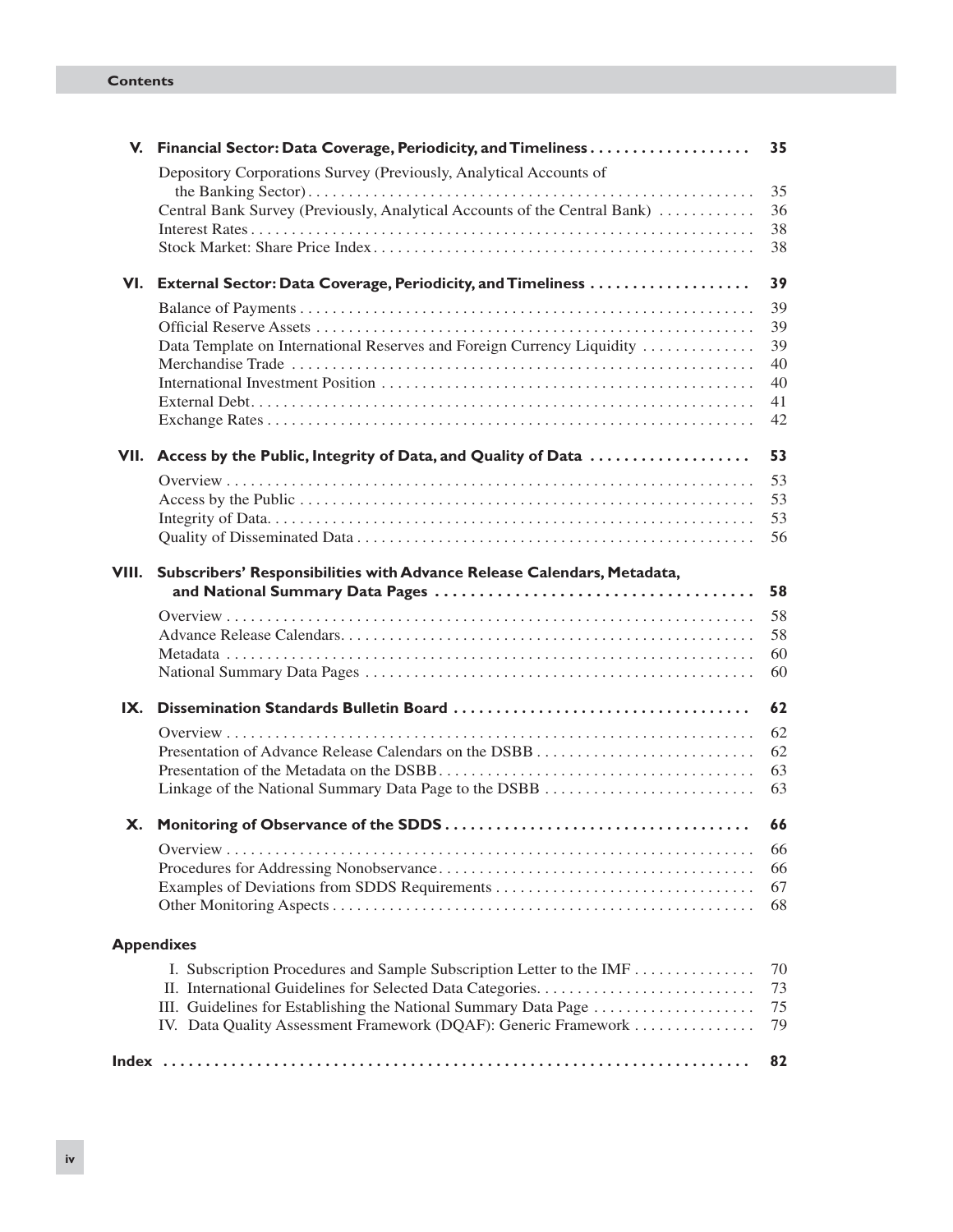#### **Boxes**

| 1.1.             |                                                                              | $\overline{2}$ |  |  |
|------------------|------------------------------------------------------------------------------|----------------|--|--|
| 1.2.             | $\mathfrak{Z}$                                                               |                |  |  |
| 1.3.             |                                                                              | 5              |  |  |
| 9.1.             |                                                                              | 64             |  |  |
| 9.2.             |                                                                              | 65             |  |  |
| A1.1.            |                                                                              | 72             |  |  |
| <b>Tables</b>    |                                                                              |                |  |  |
| 2.1.             | SDDS Data Coverage, Periodicity, and Timeliness                              | 10             |  |  |
| 2.2.             |                                                                              | 15             |  |  |
| $4.1a$ .         | Fiscal Sector-SDDS Data Coverage, Periodicity, and Timeliness with Reference |                |  |  |
|                  |                                                                              | 26             |  |  |
| 4.1 <sub>b</sub> | GFSM 2001 Framework: Statement of Sources and Uses of Cash                   | 27             |  |  |
| 4.1c.            |                                                                              | 28             |  |  |
| 4.1d.            | Central Government Debt Liabilities by Maturity, Residency, and Instrument   |                |  |  |
|                  |                                                                              | 30             |  |  |
| 4.1e.            | GFSM 2001 Framework: Statement of Other Economic Flows and Balance           |                |  |  |
|                  |                                                                              | 31             |  |  |
| 5.1.             |                                                                              | 36             |  |  |
| 5.2.             |                                                                              | 37             |  |  |
| 6.1.             | Data Template on International Reserves and Foreign Currency Liquidity       | 43             |  |  |
| $6.2a$ .         |                                                                              | 48             |  |  |
| 6.2 <sub>b</sub> | Debt-Service Payment Schedule for Outstanding External Debt by Sector as of  | 50             |  |  |
| 6.2c.            | Gross External Debt Position: Foreign Currency and Domestic Currency Debt    | 52             |  |  |
| A4.1.            |                                                                              | 79             |  |  |
| <b>Figure</b>    |                                                                              |                |  |  |
|                  |                                                                              | 25             |  |  |
|                  |                                                                              |                |  |  |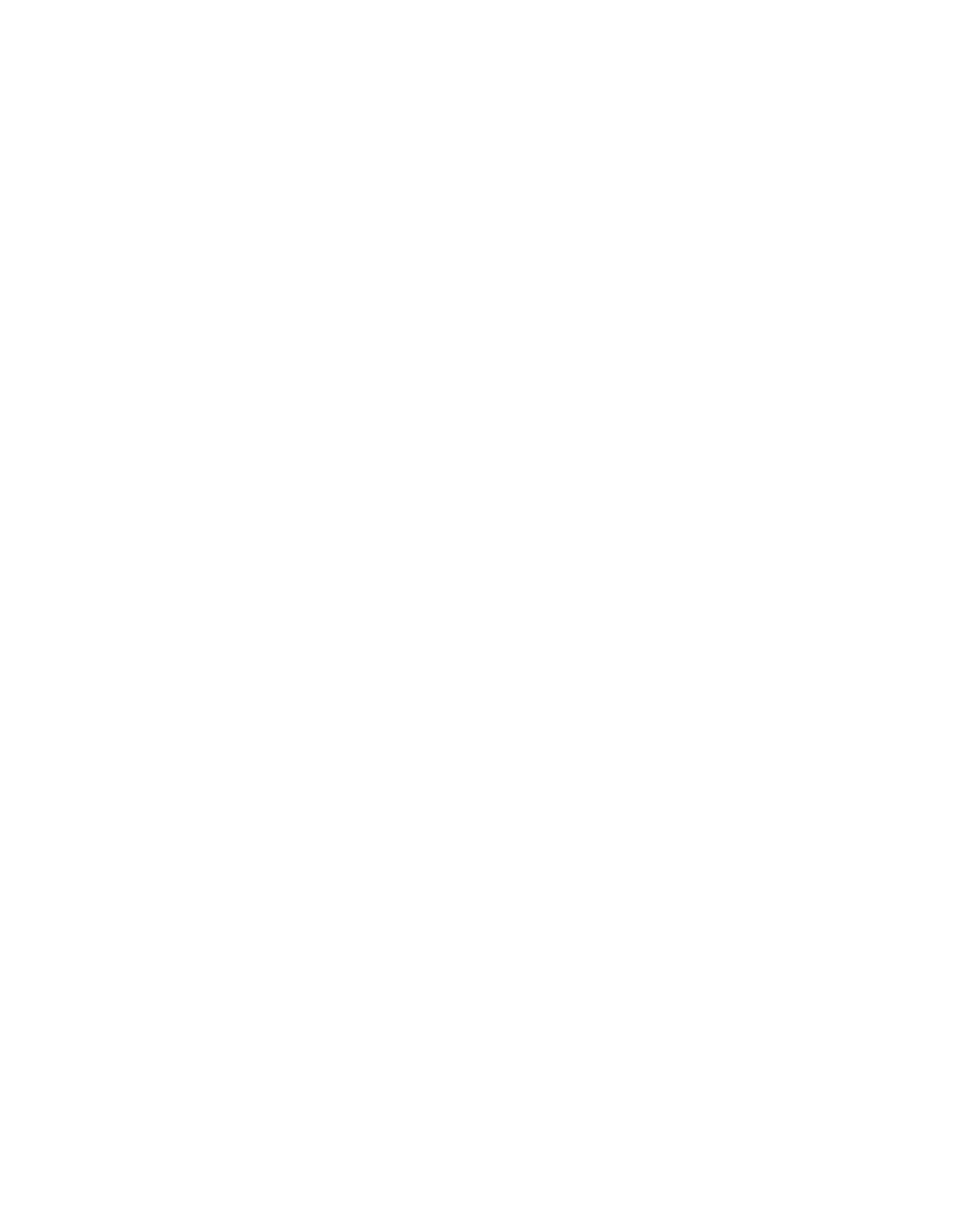### **Foreword**

The world has learned a great deal in the past decade about the importance of data transparency. During the financial crises of the 1990s, data deficiencies, by obscuring important financial conditions and trends, may have contributed to delaying preventive or corrective actions that might have moderated the economic consequences of the unfolding events. In response, the International Monetary Fund launched two data transparency standards: the Special Data Dissemination Standard (SDDS) in 1996 and the General Data Dissemination System (GDDS) in 1997. Both initiatives have been successful in enhancing the range, quality, and timeliness of country data available to the public, providing better information to underpin the operations of international financial markets and economic policy assessments in general, and thus facilitating public and private decision making.

This publication, *The Special Data Dissemination Standard: Guide for Subscribers and Users (SDDS Guide)*, delineates key features and operational characteristics of the SDDS, including those pertaining to the Dissemination Standards Bulletin Board (DSBB). The DSBB supports the data transparency standards by providing the public with wide and ready access to economic and financial data of countries that subscribe to the SDDS. The DSBB also provides insights into the statistical capacity building of countries that participate in the GDDS.

The *SDDS Guide* aims to assist users of the DSBB in taking full advantage of the various features of the electronic bulletin board. It also fosters the observance of the SDDS consistently across subscribing countries to uphold the standard's credibility for policymakers, capital market participants, and the public. In addition, it assists countries participating in the GDDS to move toward subscribing to the SDDS, as well as other member countries seeking subscription to the SDDS.

The IMF appreciates the comments and suggestions that SDDS subscribing countries have provided during the development of this *Guide*. I recommend the *SDDS Guide* to all who are interested in the IMF's data standards initiatives and in the integrity of economic and financial data that countries provide to the public.

> Rodrigo de Rato *Managing Director International Monetary Fund*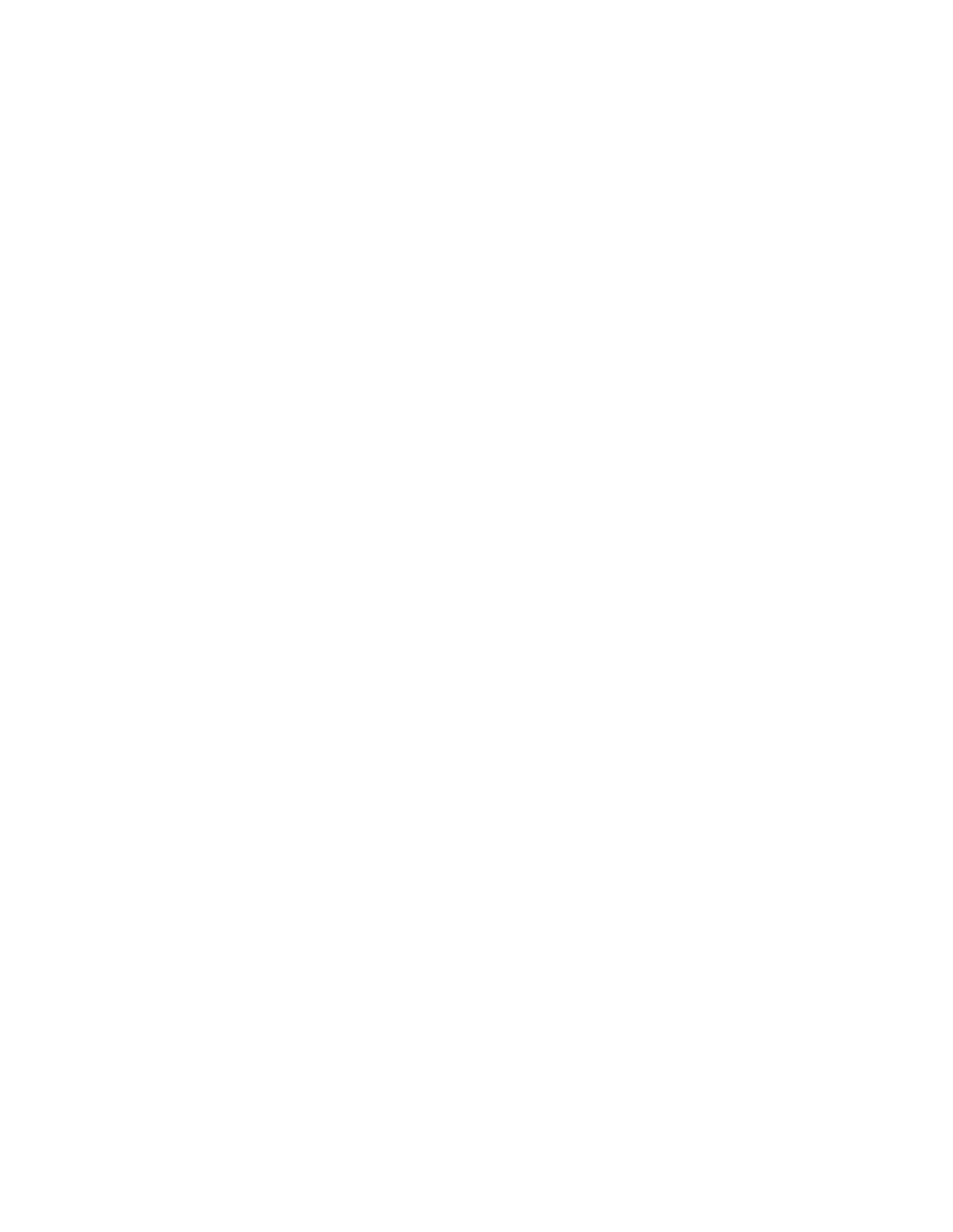### **Preface**

The International Monetary Fund launched the data standards initiative to enhance member countries' data transparency and to promote their development of sound statistical systems. The need for data standards was highlighted by the financial crises of the mid-1990s, in which information deficiencies were seen to play a role. Under the data standards initiative, the IMF established the Special Data Dissemination Standard (SDDS) in 1996 to provide guidance to countries that have or seek access to capital markets to disseminate key data so that users in general, and financial market participants in particular, have adequate information to assess the economic situations of individual countries. In 1997, the IMF introduced under the initiative the General Data Dissemination System (GDDS) to provide a framework for countries that aims to develop their statistical systems, within which they can work toward disseminating comprehensive and reliable data that, among other things, meet SDDS requirements.

As part of the data standards initiative and in support of ready access by the public to information on countries' dissemination practices, the IMF established an electronic bulletin board, called the Dissemination Standards Bulletin Board (DSBB), on the IMF website (http://dsbb.imf.org). The DSBB posts information that SDDS countries provide to the IMF on their dissemination practices and offers direct links to the economic and financial data that countries disseminate under the SDDS. The DSBB also displays information that GDDS countries make available to the IMF on their statistical practices.

Member countries' subscription to the SDDS or participation in the GDDS is voluntary. Countries subscribing to the SDDS must observe certain good dissemination practices, however, and the IMF monitors such observance. Those participating in the GDDS also have to develop plans to improve their statistics.

As of March 2007, 64 countries and territories are SDDS subscribers and another 88 are GDDS participants. Empirical studies suggest that subscription to the SDDS or participation in the GDDS, to varying extents, can help reduce borrowing costs in international capital markets. A number of GDDS countries have graduated to become SDDS subscribers using the GDDS process as a stepping stone. In addition, enhanced data transparency and data quality in member countries have been important to the IMF's work on surveillance and crisis prevention. A major accomplishment of the SDDS is the availability of timely, accurate, and comprehensive information on the economies of SDDS countries, accessible through the IMF's DSBB.

#### **Updates to the SDDS**

Since the inception of the SDDS and the GDDS, their usefulness has been maintained through various enhancements to meet emerging needs of data users in the globalized economy. Enhancements to the SDDS, which have been incorporated in the GDDS where appropriate, have been guided by decisions of the IMF Executive Board in its reviews of the data standards initiative. The Executive Board has so far undertaken six such reviews.

SDDS enhancements have added data on countries' foreign currency liquidity and external debt, a change in response to the Asian financial crisis of 1997–98, which underscored the importance of such information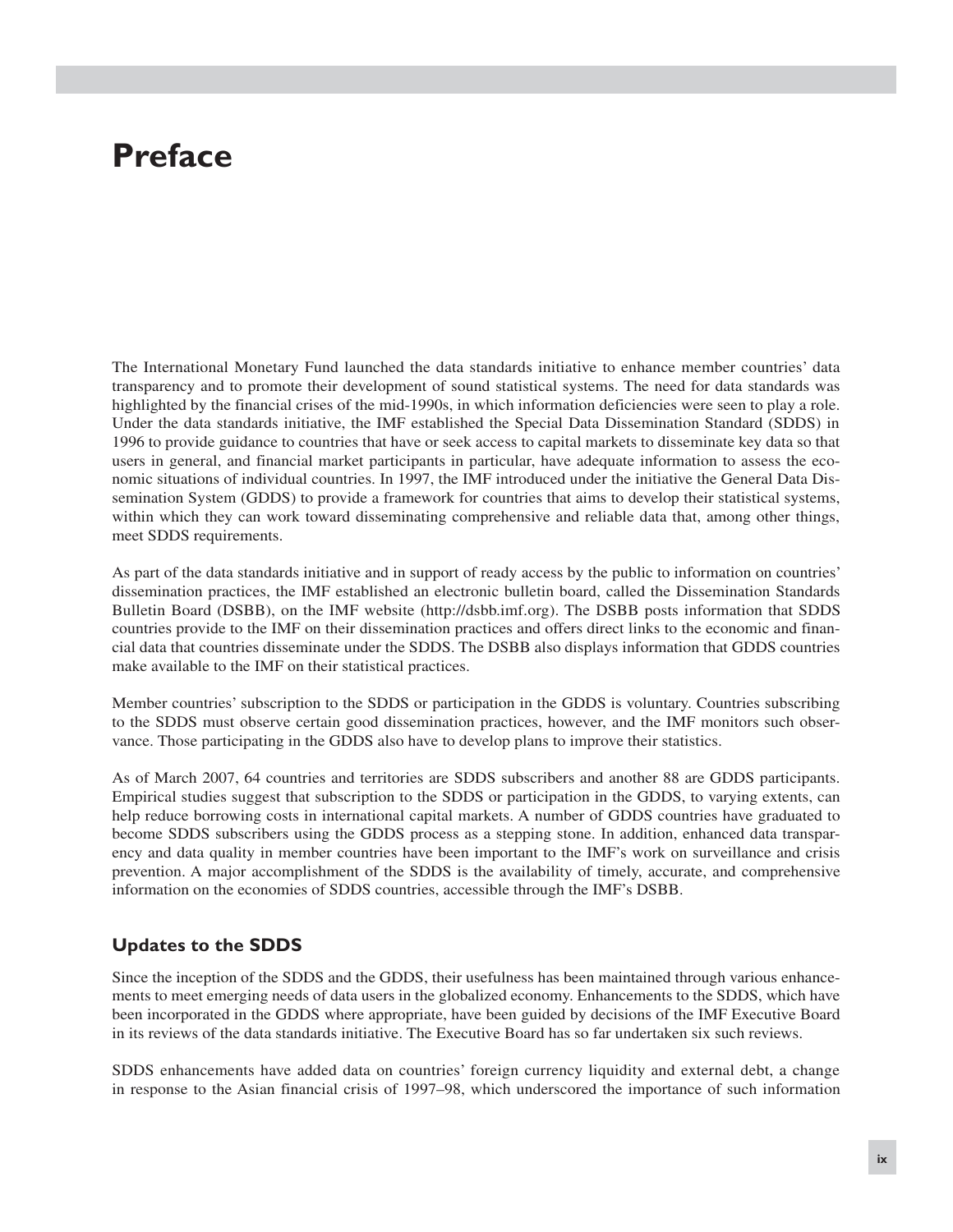for assessing countries' external vulnerabilities. Other SDDS enhancements were to incorporate new manuals and guidelines that the IMF Statistics Department has developed to improve concepts and methods used to compile countries' economic and financial data. These are the *Monetary and Financial Statistics Manual* (2000); *Monetary and Financial Statistics: Compilation Guide* (2007, forthcoming); *International Reserves and Foreign Currency Liquidity: Guidelines for a Data Template* (2001); the *Government Finance Statistics Manual* (2001); *International Investment Position—A Guide to Data Sources* (2002); *External Debt Statistics: Guide for Compilers and Users* (2003); and *Financial Soundness Indicators: Compilation Guide* (2006). More recently, the Executive Board has endorsed steps to safeguard the credibility of the SDDS as a monitored standard to ensure that it retains the confidence of subscribing countries, international capital markets, and the public.

This publication replaces the provisional May 1996 *Guide to the Dissemination Standard.* This *Guide* amplifies, and in some instances clarifies, issues of the provisional document. This *Guide* also aims to prepare GDDS participants to advance to become SDDS subscribers and to facilitate subscription to the SDDS.

#### **Acknowledgments**

The *SDDS Guide* has benefited from comments and suggestions from SDDS coordinators and others in subscribing countries and from the staff of the Statistics Department and other departments of the IMF. I would like to thank Anne Y. Kester who prepared a final draft, Paul Austin, Alain Brousseau, and René Piché for their contributions, and Candida Andrade, John Cady, Keith Dublin, Antonio Galicia-Escotto, Artak Harutyunyan, Robert Heath, Alberto Jimenez de Lucio, Gary Jones, Emmanuel Kumah, Lucie Laliberté, Alfredo Leone, Randall C. Merris, Nolvia Saca Saca, Armida San Jose, Charles Sisson, and Wipada Soonthornsima for advice on the various topic areas, and, respectively, the current and former Division Chiefs of the Data Dissemination Standards Division, Claudia Dziobek and Kim Zieschang. Cathy Braganza and Sheridan Parsonson provided administrative support in preparing the manuscript, and James McEuen of the External Relations Department copyedited the final manuscript and coordinated publication of the *Guide*.

> Robert W. Edwards *Director Statistics Department International Monetary Fund*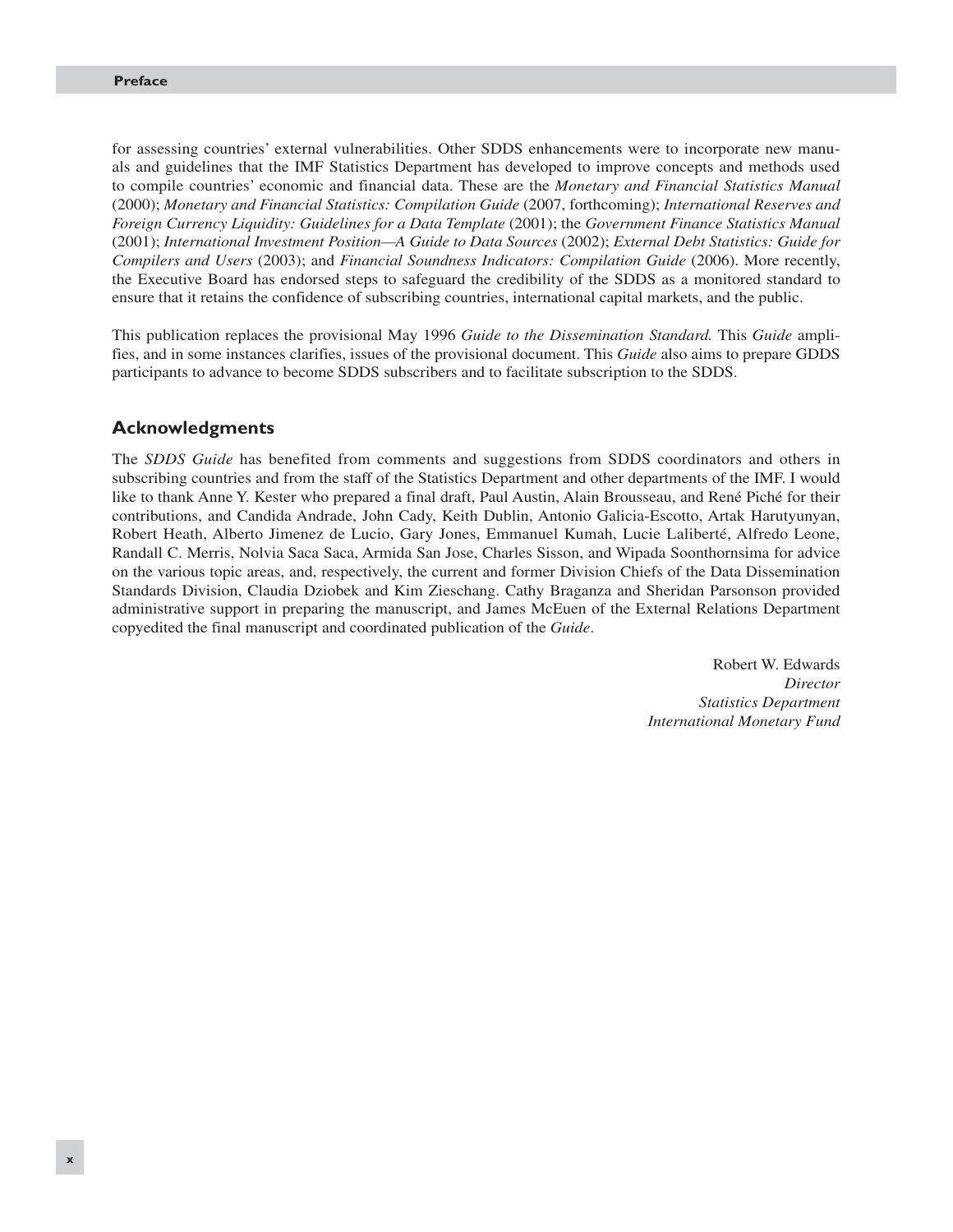### **Abbreviations**

| 1993 SNA         | System of National Accounts, 1993                              |
|------------------|----------------------------------------------------------------|
| 1995 ESA         | 1995 European System of Accounts                               |
| ARC              | Advance release calendar                                       |
| BIS              | <b>Bank for International Settlements</b>                      |
| BPM <sub>5</sub> | Balance of Payments Manual, fifth edition                      |
| <b>CBS</b>       | Central bank survey                                            |
| <b>CGD</b>       | Central government debt                                        |
| CGO              | Central government operations                                  |
| <b>CPI</b>       | Consumer price index                                           |
| <b>DCS</b>       | Depository corporations survey                                 |
| Debt Guide       | External Debt Statistics: Guide for Compilers and Users (2003) |
| <b>DQAF</b>      | Data Quality Assessment Framework                              |
| <b>DQRS</b>      | Data Quality Reference Site                                    |
| <b>DSBB</b>      | Dissemination Standards Bulletin Board                         |
| <b>FLIs</b>      | Forward-looking indicators                                     |
| <b>FSI</b> Guide | Compilation Guide for Financial Soundness Indicators (2003)    |
| $G-7$            | Group of Seven                                                 |
| <b>GDDS</b>      | General Data Dissemination System                              |
| <b>GDP</b>       | Gross domestic product                                         |
| <b>GFS</b>       | <b>Government Finance Statistics</b>                           |
| <b>GFSM 2001</b> | Government Finance Statistics Manual (2001)                    |
| GGO              | General government operations                                  |
| <b>GNI</b>       | Gross national income                                          |
| <b>GNP</b>       | Gross national product                                         |
| $_{\rm IIP}$     | International investment position                              |
| <b>ILO</b>       | International Labor Organization                               |
| <b>IMF</b>       | <b>International Monetary Fund</b>                             |
| <b>IMFC</b>      | International Monetary and Financial Committee                 |
| <b>ISIC</b>      | International Standard Industrial Classification of All        |
|                  | Economic Activities (UN)                                       |
| <b>IWGPS</b>     | Intersecretariat Working Group on Price Indices (Ottawa Group) |
| <b>MFSM</b>      | Monetary and Financial Statistics Manual (2000)                |
| <b>NFPE</b>      | Nonfinancial public enterprise                                 |
| <b>NLT</b>       | No later than                                                  |
| <b>NPISH</b>     | Nonprofit institutions serving households                      |
| <b>NSDP</b>      | National Summary Data Page                                     |
| ODC              | Other depository corporation                                   |
| <b>ODCS</b>      | Other depository corporations survey                           |
| <b>OECD</b>      | Organization for Economic Cooperation and Development          |
| <b>PPI</b>       | Producer price index                                           |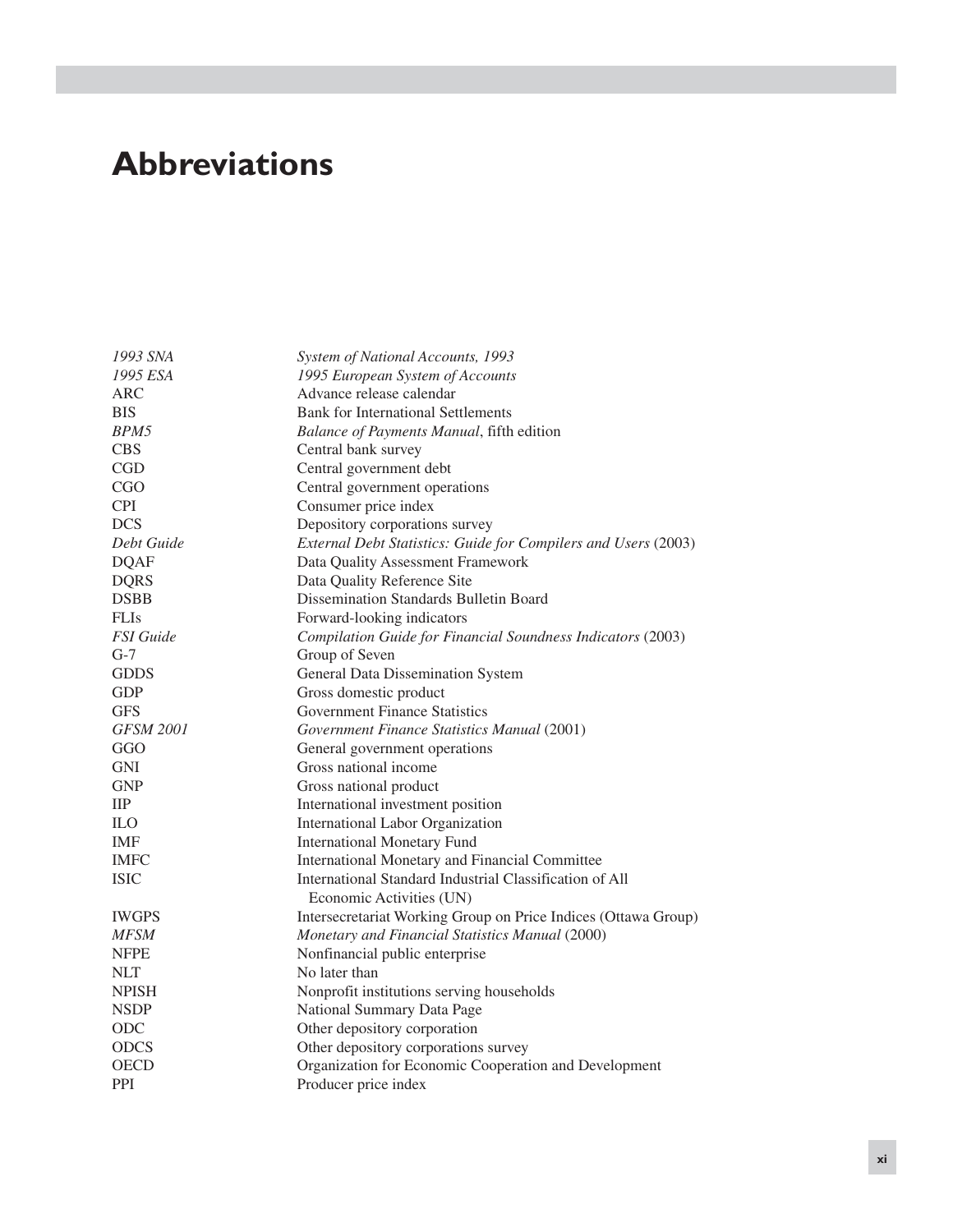#### *The General Data Dissemination System* **Abbreviations**

| <b>PSO</b>                 | Public sector operations                               |
|----------------------------|--------------------------------------------------------|
| <b>ROSC</b>                | Report on the Observance of Standards and Codes        |
| <b>SDDS</b>                | Special Data Dissemination Standard                    |
| <b>SDDS</b> Guide          | The Special Data Dissemination Standard:               |
|                            | Guide for Subscribers and Users                        |
| <b>SDMX</b>                | Statistical Data and Metadata Exchange                 |
| <b>SIC</b>                 | Standard Industrial Classification                     |
| SO <sub>O</sub>            | Summary of observance                                  |
| <b>Template Guidelines</b> | International Reserves and Foreign Currency Liquidity: |
|                            | Guidelines for a Data Template (2001)                  |
| URL                        | Uniform resource locator                               |
| UN                         | <b>United Nations</b>                                  |
| <b>WPI</b>                 | Wholesale price index                                  |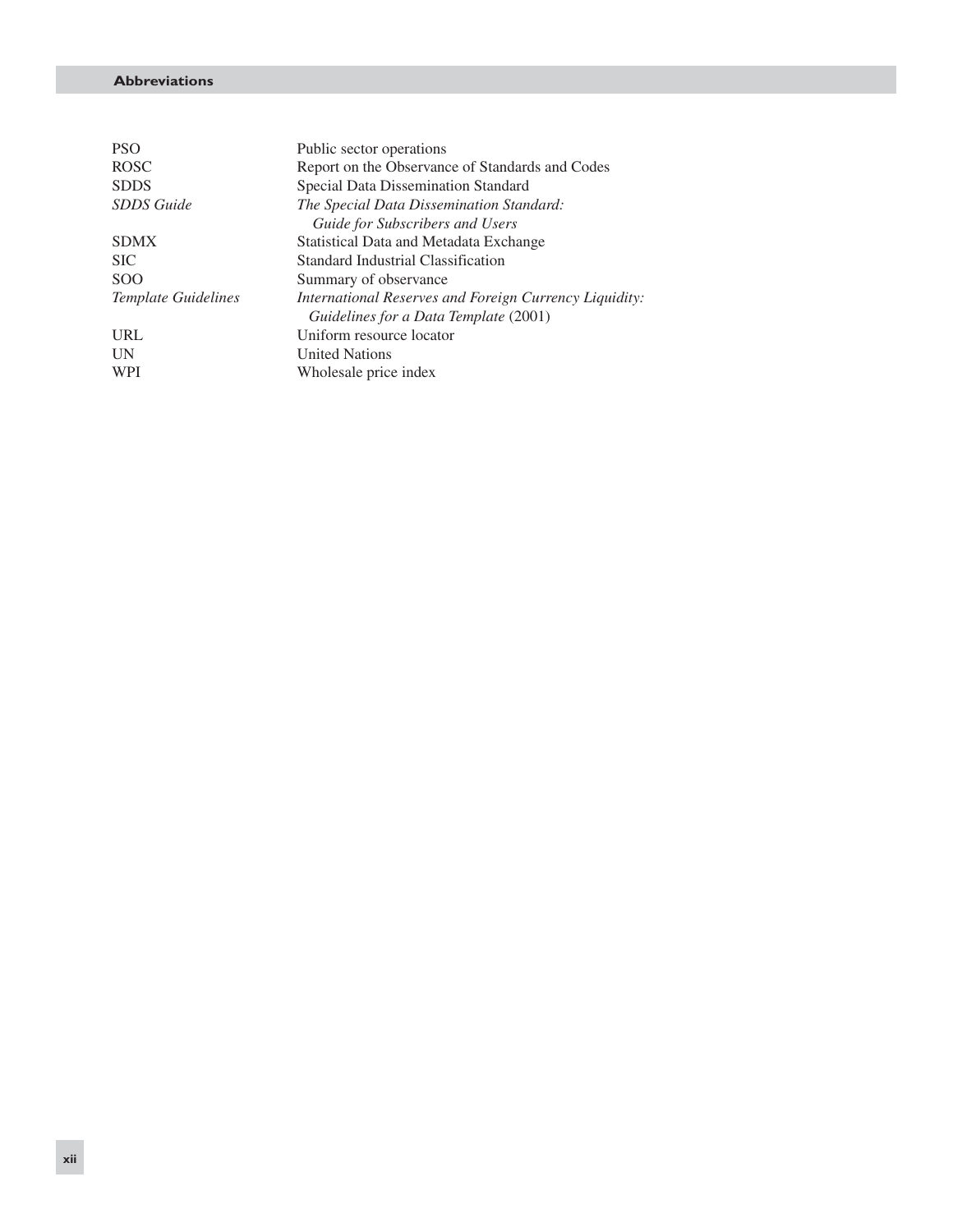### **1. The Special Data Dissemination Standard: Origin and Key Features**

#### **Origin and Purpose**

**1.1** The International Monetary Fund's work on data dissemination standards originated in the wake of the 1994–95 international financial crises, which underscored the role that information deficiencies could play in contributing to market turmoil.<sup>1</sup>

**1.2** In response to these crises, the IMF's ministeriallevel Interim Committee (since renamed the International Monetary and Financial Committee, or IMFC) in April 1995 requested a set of standards to guide IMF member countries in providing economic and financial statistics to the public. In June 1995, the Group of Seven (G-7) Heads of State at their summit in Halifax, Canada, made a similar request to the IMF. The Interim Committee in October 1995 endorsed the establishment of standards to guide member countries in disseminating their economic and financial data to the public, and the creation of an electronic bulletin board on the IMF website.

**1.3** Following consultations by the IMF with national statistical agencies on best practices in disseminating economic and financial data to the public and on the needs of various data users in the financial community, the IMF's Executive Board in March 1996 approved the Special Data Dissemination Standard (SDDS) as the first of a two-tier data standards initiative.2 The Executive Board established the SDDS

to guide member countries (in particular those that have or that might seek access to international capital markets) in providing economic and financial data to the public. The goal was to enhance the availability of timely and comprehensive statistics, thereby facilitating countries' pursuit of sound macroeconomic policies and the improved functioning of financial markets. A related objective was to help prevent or mitigate financial crises by enhancing access to information critical to policymakers and participants in world capital markets. Subscription to the SDDS was opened to member countries in April 1996.

**1.4** In the same year, the IMF established an electronic bulletin board, the Dissemination Standards Bulletin Board (DSBB), on the IMF website at http:// dsbb.imf.org, as part of the data standards initiative to support ready access by the public to information on countries' data dissemination practices.

#### **Key Aspects of Dissemination**

**1.5** The SDDS identifies four dimensions of data dissemination:

- Data: coverage, periodicity (frequency), and timeliness;
- Access by the public;
- Integrity of the disseminated data; and
- Quality of the disseminated data. •

**1.6** For each of these dimensions, the SDDS prescribes best practices that can be observed, or monitored, by the users of statistics. These practices are referred to as "monitorable elements." Key dimensions and monitorable elements of the SDDS are summarized in Box 1.1.

**1.7** In recognition of differences in economic structures and institutional arrangements among countries, and in the interest of flexibility, the SDDS designates some prescribed practices "as relevant." It also indicates practices that are "encouraged" (that

<sup>&</sup>lt;sup>1</sup>In the wake of the 1994 crisis in Mexico, the international financial community recognized the essential role of data transparency for meeting the challenges and risks of globalization and reducing the likelihood of financial crises. The need was widely recognized for more timely dissemination of reliable macroeconomic and financial data and an improved early warning system to permit a swifter response to financial shocks.

<sup>2</sup>The General Data Dissemination System (GDDS) was established in December 1997 as the second tier of the IMF's data standards initiative. As of March 2007, there are 88 participants. Countries may use the GDDS as a development tool to prepare for SDDS subscription and six countries have "graduated" to the SDDS. GDDS participation is expected to continue to grow at a modest pace. However, countries can only be members in either GDDS or SDDS. Additional information on the GDDS is available at http://dsbb.imf.org/gddsindex.htm.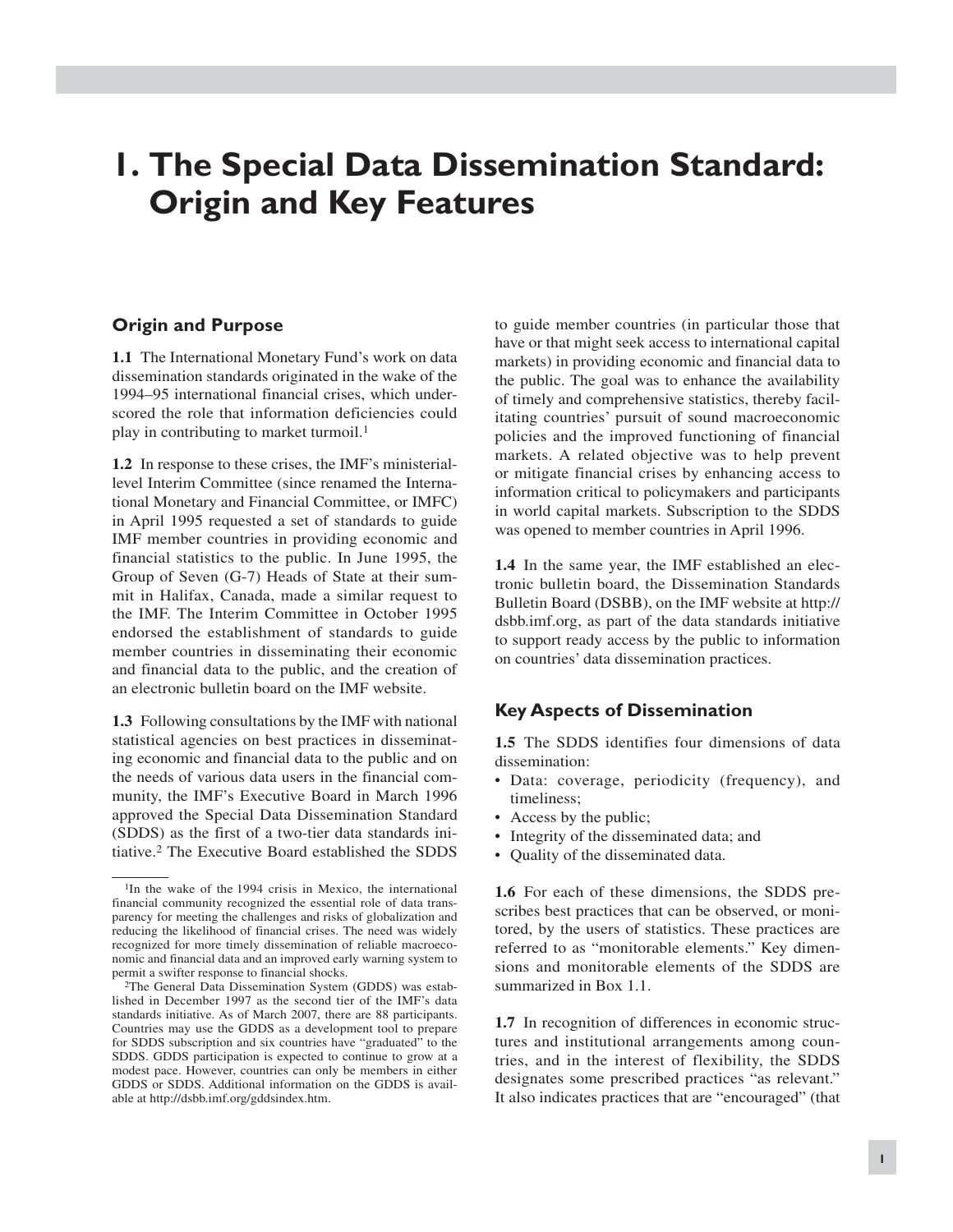#### **Box 1.1. Key Dimensions and Elements of the SDDS**

The four dimensions of the SDDS are shown in bold, with corresponding monitorable elements in italics.

**The data: coverage, periodicity, and timeliness.** Comprehensive economic and financial data, disseminated on a timely basis, are essential to the transparency of macroeconomic performance and policy. Countries subscribing to the SDDS are to:

v *Disseminate the prescribed categories of data with the specified periodicity and timeliness.* 

**Access by the public.** Dissemination of official statistics is an essential feature of statistics as a public good. The SDDS calls for providing the public, including market participants, ready and equal access to the data. Countries subscribing to the SDDS are to:

- v *Disseminate advance release calendars for the data.*
- v *Release the data to all interested parties simultaneously.*

**Integrity.** To fulfill the purpose of providing the public with information, official statistics must have the confidence of their users. In turn, confidence in the statistics ultimately becomes a matter of confidence in the objectivity and professionalism of the agency producing the statistics. Transparency of its practices and procedures is a key factor in creating this confidence. The SDDS requires subscribing countries to:

- v *Disseminate the terms and conditions under which official statistics are produced, including those relating to the confidentiality of individually identifiable information.*
- v *Identify internal government access to data before release.*
- v *Identify ministerial commentary on the occasion of statistical releases.*
- v *Provide information about revision and advance notice of major changes in methodology.*

**Quality.** A set of standards that deals with the coverage, periodicity, and timeliness of data must also address the quality of statistics. Although quality is difficult to judge, monitorable proxies, designed to focus on information the user needs to judge quality, can be useful. The SDDS requires subscribing countries to:

- v *Disseminate documentation on methodology and sources used in preparing statistics.*
- v *Disseminate component detail, reconciliations with related data, and statistical frameworks that support statistical cross-checks and provide assurance of reasonableness.*

is, desirable), as opposed to "prescribed" (see Chapter 2 for more details).

#### **Data Dimension**

**1.8** Under the dimension of data coverage, periodicity (or frequency), and timeliness, the SDDS focuses on disseminating the data considered most important for assessing macroeconomic performance and policy. It prescribes categories of data in four key sectors of the economy (real sector, fiscal sector, financial sector, and external sector). Box 1.2 describes the main updates to the SDDS from 1997–2006.

**1.9** Under the *real sector*, data categories that are prescribed for dissemination are national accounts, production index, employment (as relevant), unemployment (as relevant), wages/earnings (as relevant), consumer price index (CPI), and producer price index (PPI). Dissemination of forward-looking indicators (FLIs), such as leading indicators of business cycles, is encouraged.

**1.10** Under the *fiscal sector*, the prescribed data categories are general government operations (GGO) or public sector operations (PSO), central government operations (CGO), and central government debt (CGD).

**1.11** Under the *financial sector*, the data categories to be disseminated are depository corporations survey (DCS), central bank survey  $(CBS)$ ,<sup>3</sup> interest rates, and share price index of the stock market.

**1.12** For the *external sector*, categories of data prescribed for dissemination are balance of payments, official reserve assets, international reserves and foreign currency liquidity, merchandise trade, international investment position (IIP), external debt, and exchange rates.

**1.13** Data on population are also prescribed for dissemination.

<sup>3</sup>Formerly these were known as the "analytical accounts of the banking sector" (AAB) and the "analytical accounts of the central bank" (AAC), respectively.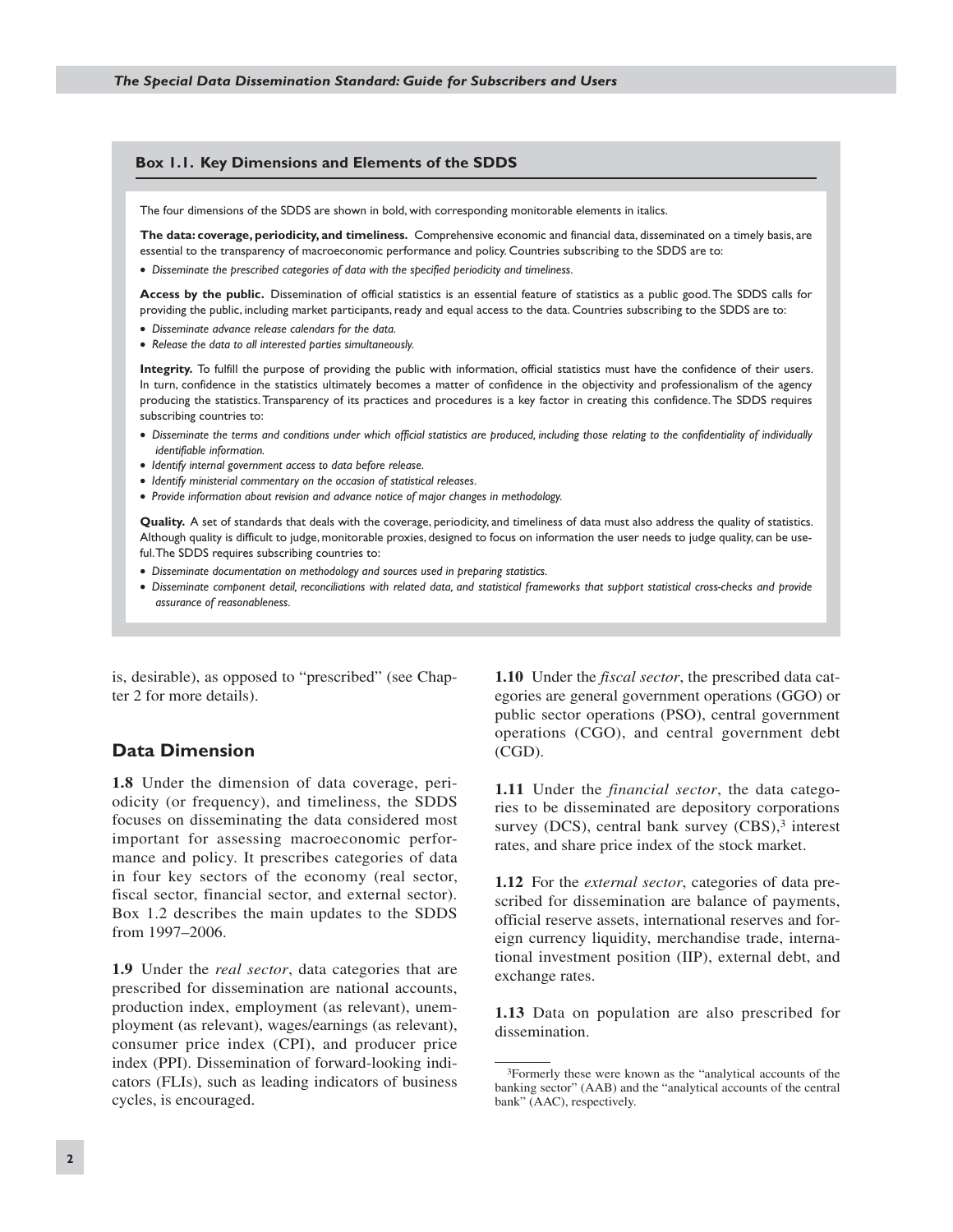#### **Box 1.2. Main Updates to the SDDS, 1997–2006**

When the SDDS was established in March 1996, the IMF's Executive Directors emphasized that its implementation should be flexible and that the Standard should evolve over time to incorporate best practices for data dissemination. The IMF's Executive Board has undertaken six reviews (1997, 1998, 2000, 2001, 2003, and 2005), and in each instance decided to adapt it to changing circumstances.<sup>1</sup> The main updates of the SDDS are:

- Developed procedures for modifying the SDDS (First Review).
- v Prescribed hyperlinks from the DSBB to the National Summary Data Page (NSDP) (Second Review).
- v Prescribed the dissemination of the Data Template on International Reserves and Foreign Currency Liquidity (Second Review).
- v Endorsed IMF staff's systematic monitoring of subscribing countries' observance of the SDDS (Third Review).
- Adopted a three-year transition period (ending in March 2003) for prescribing a new SDDS data category on external debt with quarterly periodicity and timeliness; the data are to cover external debt of the general government, the monetary authorities, the banking sector, and all other sectors (Fourth Review).
- Lengthened the lag for disseminating annual data on international investment position (IIP) from six months to nine months and introduced a timetable requiring subscribing countries to begin disseminating IIP data (Third Review).
- v Confirmed procedures to address instances of nonobservance of the SDDS (Fourth Review).
- v Endorsed the update of the SDDS following the publication of the IMF's *Monetary and Financial Statistics Manual 2000 (MFSM 2000)*, and the IMF's *Government Finance Statistics Manual 2001 (GFSM 2001)*. The *MFSM 2000* provides a conceptual framework for presenting monetary and financial statistics for monetary policy formulation and monitoring and the assessment of financial sector stability. The *GFSM 2001* recommends the reporting of government finance and related activities on an accrual basis and extending such reporting to cover the public sector, where applicable (Fourth Review).
- vSupported the use of a common transmission standard for disseminating and exchanging statistical information (including metadata—that is, statistical methods and practices) on the Internet among international organizations and their member countries, as being developed under the Statistical Data and Metadata Exchange (SDMX) Initiative, to which the IMF contributes (Fourth Review).
- Emphasized increased subscription to the SDDS by member countries (Fifth Review).
- vIntroduced a targeted timeliness flexibility option for central government operations if quarterly accrual-based data (conforming with the *GFSM 2001* or equivalent regional standards) on general government operations are disseminated with a lag of no more than one quarter (Fifth Review).
- vMade observance of automated reporting procedures an SDDS undertaking to enhance operational efficiency and effectiveness of monitoring, as well as sustain the credibility of the SDDS (Sixth Review).
- vSupported the posting of an annual assessment report covering each subscribing member's SDDS observance, beginning in 2007 for the year 2006 (Second and Sixth Reviews).2
- vEndorsed the use of the Data Quality Assessment Framework (DQAF) to present SDDS metadata to integrate the SDDS with the IMF's work on Data Modules on Reports on the Observance of Standards and Codes (ROSCs) and technical assistance in statistical areas (Sixth Review).
- vEncouraged subscribing countries to deepen their metadata on oil and gas activities and products (Sixth Review).

**1.14** For each data category, the SDDS prescribes the components, periodicity, and timeliness with which data are to be disseminated. Certain components are marked for dissemination on an "as relevant" basis. As relevant refers to data components that are specific to country structures and that therefore vary across countries. Some are identified as "encouraged." The SDDS also provides some flexibility on

\_\_\_\_\_\_\_\_\_\_\_\_\_\_\_\_\_\_\_\_\_\_\_\_\_\_\_\_\_\_

timeliness and periodicity requirements. Chapters 3–6 elaborate on the SDDS's data coverage, periodicity, and timeliness for the various sectors.

**1.15** The prescribed data coverage is deemed to be the minimum required for the SDDS. Subscribing countries are encouraged to disseminate additional data that may increase the transparency of their

<sup>1</sup>The IMF Executive Board's reviews of the data standards initiatives are available on the Fund's website: http://www.imf. org./external/np/sta/dsbb/list.htm.

<sup>&</sup>lt;sup>2</sup>The first such report will be posted on the DSBB in 2007 for the year 2006.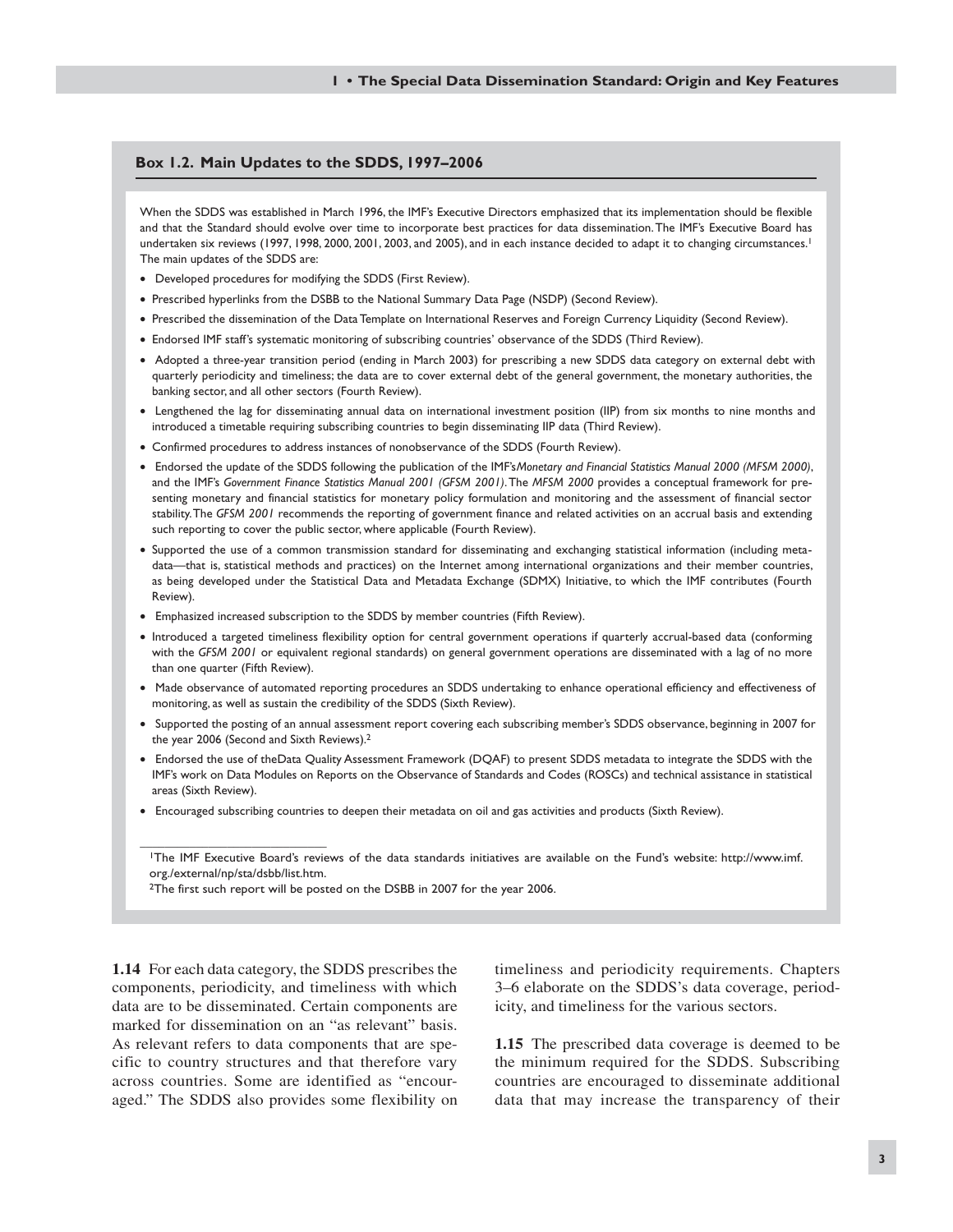economic performance and policies. In disseminating the additional data, subscribing countries are to follow practices consistent with those for the prescribed data categories.

#### **Access, Integrity, and Quality Dimensions**

**1.16** For the dimensions of data access, integrity, and quality, the SDDS emphasizes transparency in the compilation and dissemination of data. Under these dimensions, as with the data dimension, in the interest of flexibility, some practices are prescribed and others are encouraged.

**1.17** To promote ready and equal *access*, the SDDS prescribes (a) advance dissemination of release calendars and (b) simultaneous release to all interested parties.

**1.18** To assist users in assessing the *integrity* of the data, the SDDS prescribes (a) the dissemination of the terms and conditions under which official statistics are produced and disseminated; (b) the identification of internal government access to data before release; (c) the identification of ministerial commentary on the occasion of statistical releases; and (d) the provision of information about revision and advance notice of major changes in methodology.

**1.19** To assist users in assessing data *quality*, the SDDS prescribes (a) the dissemination of documentation on statistical methodology and (b) the dissemination of component detail, reconciliations with related data, and statistical frameworks allowing cross-checks and checks of reasonableness. (Chapter 7 provides additional information on these SDDS concepts with respect to ready access by the public, data integrity, and data quality.)

#### **Dissemination Formats**

**1.20** Dissemination refers to the release of data to the public and includes electronic dissemination in addition to more traditional formats. A subscribing country is to establish a readily accessible webpage on its national website, referred to in the SDDS as the "national summary data page (NSDP)," on which it disseminates the data prescribed by the SDDS. The NSDP is to be hyperlinked to the IMF's DSBB, facilitating ready access to the country data and metadata (that is, statistical methods and practices) by the public. (The NSDP and the DSBB are discussed in greater detail in Chapters 8 and 9.)

#### **Subscription to the SDDS**

**1.21** Member countries' subscription to the SDDS is voluntary. Nonetheless, countries subscribing to the SDDS must undertake to observe the various dimensions and elements of the SDDS and to provide the necessary information to the IMF for dissemination on the DSBB. A basic tenet of the SDDS is that a subscribing country wants the public—in particular, the financial markets—to know that it subscribes to the Standard and, even more important, that it observes the Standard. Inclusion in the list of subscribers to the SDDS, which is posted on the DSBB, indicates that the country concerned meets a certain test of good statistical citizenship. Box 1.3 highlights some of the transparency and market efficiency effects of the SDDS subscription. (The terms "subscribing country" and "subscriber" and their respective plurals are used interchangeably in this *Guide*.)

**1.22** A member country that wishes to subscribe to the SDDS should first communicate this intention to the staff of the IMF, $4$  and undertake to provide IMF staff with information on the country's data dissemination practices (metadata).5

**1.23** Upon receipt of the necessary metadata from a member, the IMF staff will work with the member to determine where its practices stand with respect to the SDDS as well as to identify any needed changes in practices. At this point, a member may make known publicly its intent to improve its data and dissemination practices and the goal of subscribing to the SDDS. If the IMF staff has determined that no changes are needed, the member may proceed to inform the Secretary of the IMF of its subscription to the SDDS. If changes to a member's practices are required, the member may, after the necessary changes have been agreed upon with the IMF staff, and implemented, proceed to inform the Secretary of the IMF of its subscription to the SDDS.

<sup>4</sup>The communication should be sent to the Director of the Statistics Department, International Monetary Fund, 700 19th Street, N.W., Washington, D.C. 20431, U.S.A.

<sup>5</sup>Other than the summary descriptions of methodology, which can be provided at a later date.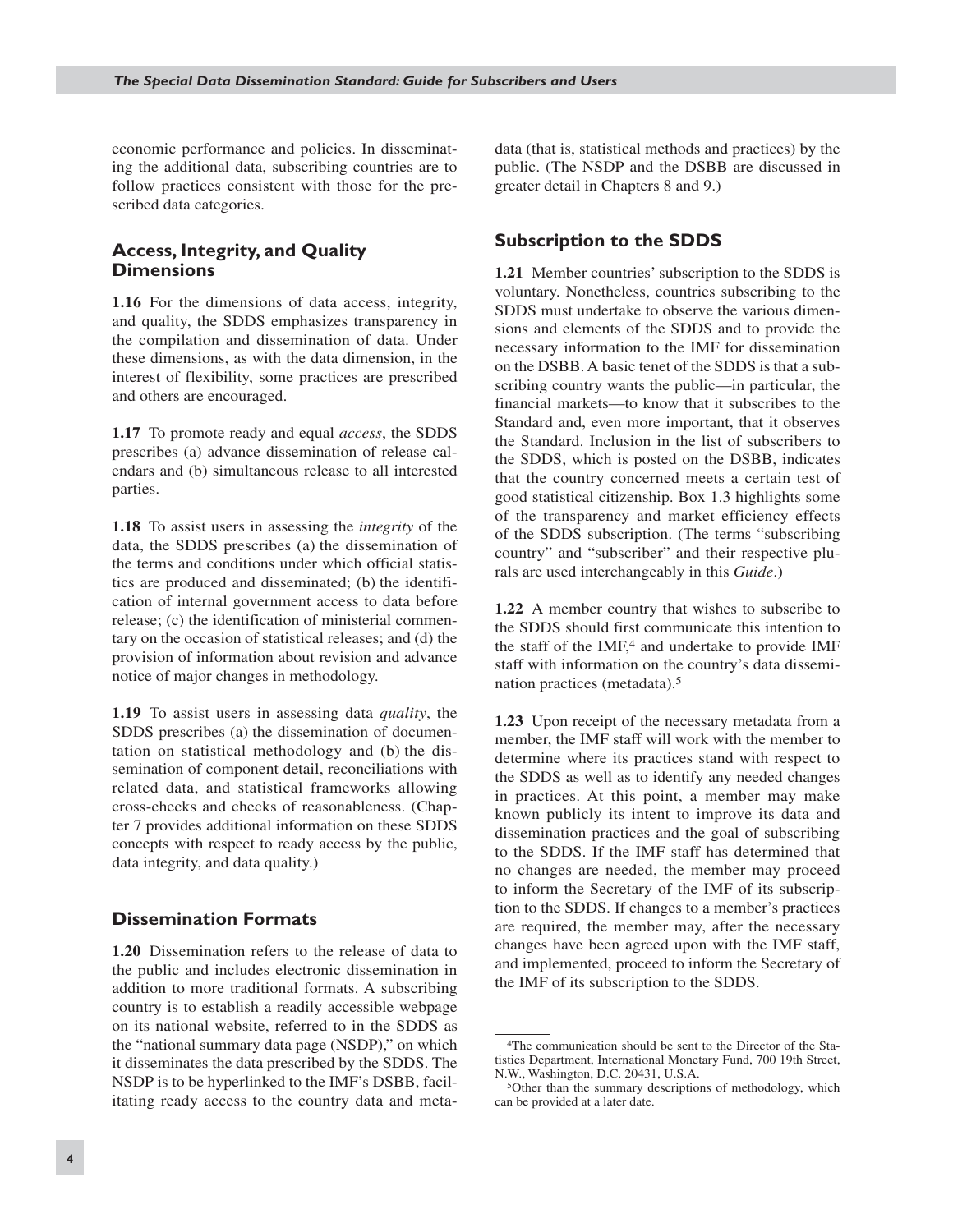#### **Box 1.3. Transparency and Market Efficiency Effects of the SDDS**

This box provides a short survey of the literature analyzing the effects of greater economic policy transparency, including empirical studies of the benefits of SDDS participation. A more detailed literature review, prepared for the IMF's July 2005 Review of the Standards and Codes Initiative, is available at: http://www.imf.org/external/np/pp/eng/2005/070105b.pdf.

#### **Greater economic policy transparency**

A number of studies, such as Deutsche Bank (2004), Maher and Anderson (1999), and Yu (2005), present evidence that good corporate governance and accounting transparency are correlated with higher investment returns and lower spreads for corporate borrowers. The importance of good governance and transparency for capital market participants is emphasized by PricewaterhouseCoopers (2001) and Price (2002).

In an empirical study, Podpiera (2005) found that higher compliance with the Basel Core Principles for Banking Supervision is associated with improved banking sector performance. Hameed (2005) found that, after controlling for institutional and socioeconomic differences, countries with more transparent fiscal regimes tend to have better fiscal discipline and less corruption as well as more favorable credit ratings than their less transparent counterparts.

#### **Market efficiency effects of the SDDS**

In studies of sovereign borrowing costs for emerging market and developing countries Cady (2005) and Cady and Pellechio (2006) found that subscription to the SDDS reduces launch spreads by about 20 percent (50 basis points), while participation in the GDDS reduces spreads by about 9 percent (20 basis points).

Cady and Gonzalez-Garcia (2006) examined the effects of the adoption of the IMF's *Template Guidelines (International Reserves and Foreign Currency Liquidity: Guidelines for a Data Template)* on nominal exchange rate volatility for 48 countries. After controlling for macroeconomic developments and policies, they found evidence that nominal exchange rate volatility decreases by about 20 percent following dissemination of reserve template data, and that the effects of reserve adequacy and solvency on volatility are amplified.

#### **Sources**

- Cady, J., 2005, "Does SDDS Subscription Reduce Borrowing Costs for Emerging Market Economies?" *IMF Staff Papers*, Vol. 52, No.3, pp. 503–17, http://www.imf.org/External/Pubs/FT/staffp/2005/04/pdf/cady.pdf.
- ——— and A. Pellechio, 2006, "Sovereign Borrowing Cost and the IMF's Data Standards Initiatives," IMF Working Paper 06/78 (Washington: International Monetary Fund), http://www.imf.org/external/pubs/ft/wp/2006/wp0678.pdf.
- Cady, J., and J. Gonzalez-Garcia, 2006, "The IMF's Reserves Template and Nominal Exchange Rate Volatility," IMF Working Paper 06/274 (Washington: International Monetary Fund), http://www.imf.org/external/pubs/ft/wp/2006/wp06274.pdf.
- Deutsche Bank, 2004, "Beyond the Numbers. Corporate Governance: Implication for Investors," *Deutsche Bank Report,* http://www. unepfi.org/fileadmin/documents/materiality1/cg\_deutsche\_bank\_2004.pdf.
- Hameed, F., 2005, "Fiscal Transparency and Economic Outcomes," IMF Working Paper 05/225 (Washington, International Monetary Fund), http://www.imf.org/external/pubs/ft/wp/2005/wp05225.pdf.
- Maher, M., and T. Anderson, 1999, "Corporate Governance: Effect on Firm Performance and Economic Growth," OECD Report, http://papers.ssrn.com/sol3/papers.cfm?abstract\_id=218490.
- Podpiera, R., 2005, "Does Compliance with Basel Core Principles Bring Any Measurable Benefits?" *IMF Staff Papers*, Vol. 53, No. 2, pp. 306–25, http://www.imf.org/External/Pubs/FT/staffp/2006/02/pdf/podpiera.pdf.

Price, L., 2002, "Standards and Codes—Their Impact on Sovereign Ratings," *Special Report, Fitch Ratings* (www.fitchratings.com).

PricewaterhouseCoopers, 2001, *The Opacity Index* (www.opacityindex.com).

Yu, F., 2005, "Accounting Transparency and the Term Structure of Credit Spreads," *Journal of Financial Economics*, Vol. 75, pp. 53–84, http://papers.ssrn.com/sol3/papers.cfm?abstract\_id=504804.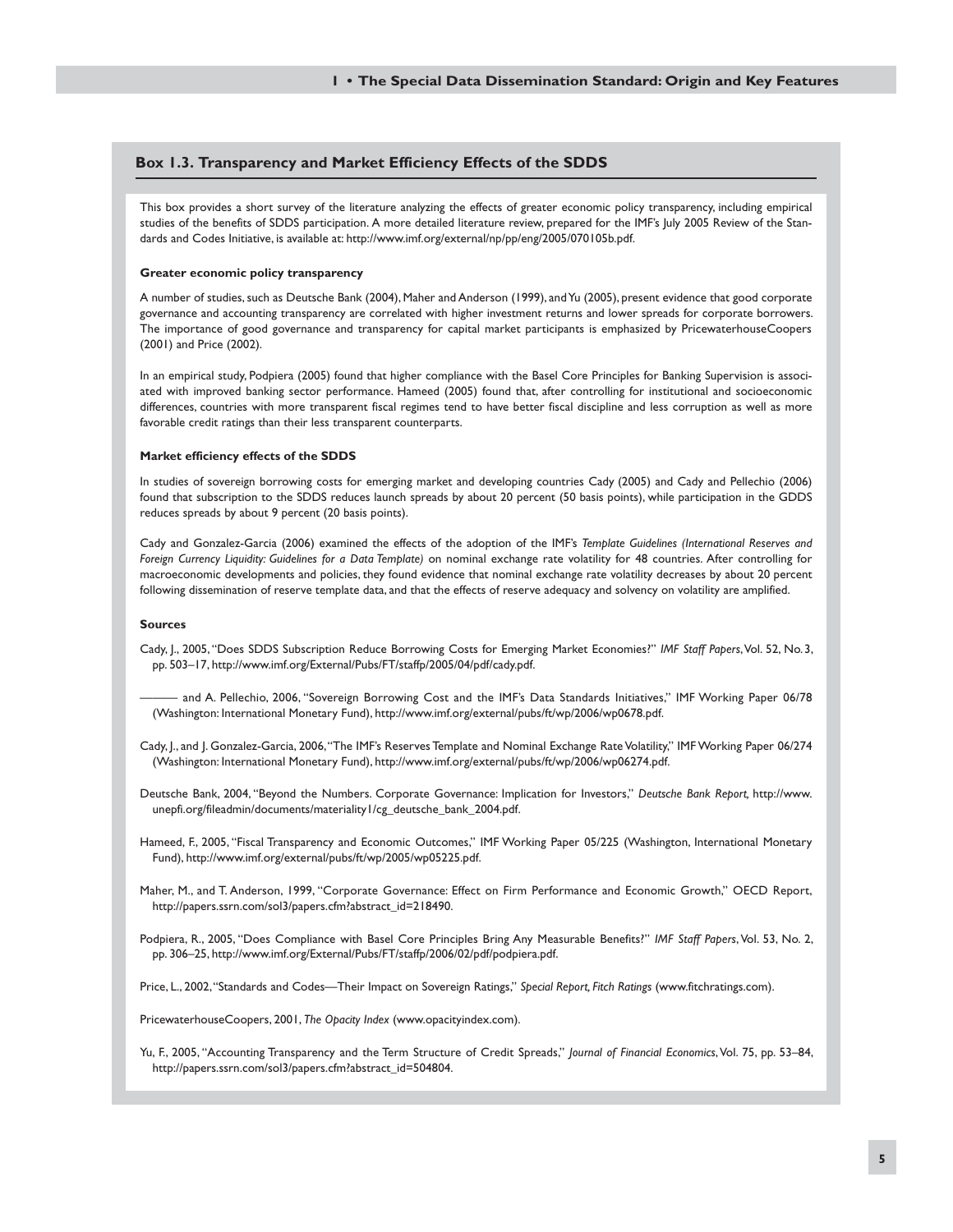**1.24** In all cases, the IMF publicly identifies a member's subscription to the SDDS by posting the member's metadata on the DSBB. Within three months of the posting of the member's metadata on the DSBB, the member is to provide the IMF staff with the summary descriptions of methodology called for under the SDDS.6

#### **The Dissemination Standards Bulletin Board**

**1.25** Each SDDS subscribing country is to provide to the IMF for posting on the DSBB information about the availability of the prescribed data and related compilation and dissemination practices (that is, the metadata). Since establishing the DSBB, the IMF has posted subscribers' metadata on the electronic bulletin board.

**1.26** Each country's metadata should describe the practice for each of the monitorable elements of the SDDS. The metadata are to be submitted in formats provided by the IMF staff to facilitate the presentation of the metadata on the DSBB. The IMF staff reviews subscribers' metadata for comprehensiveness and international comparability. The responsibility for the accuracy of the metadata, including their timely updates and the accuracy of the underlying economic and financial data, rests with subscribing countries.

**1.27** The DSBB provides a webpage for each subscribing country. On the country page, the DSBB presents the country's metadata for each prescribed data category, including its SDDS coverage, periodicity, and timeliness (shown in the "base page"); formats in which country data are disseminated (under the "dissemination format page"); and concepts and methods used to compile the data (under the "summary methodology" page). In addition, the DSBB displays the country's advance release calendars (ARCs) for the various prescribed categories and components of data. It also provides a summary of the country's observance (SOO) of the SDDS. The presentation of metadata on the DSBB allows users to assess the usefulness and limitations of countries' data. It also facilitates the IMF's monitoring of countries' observance of the SDDS (see also Chapters  $8-10$ ).

**1.28** The DSBB provides hyperlinks to countries' NSDPs, facilitating user access to subscribers' data. The DSBB also incorporates a querying facility that allows users to retrieve metadata by selected topics across subscribing countries (for example, countries' practices in compiling and disseminating data on oil and gas activities and products).

#### **Commitment to Observance**

**1.29** Specifically, by subscribing to the SDDS, a country commits to:

- Compile all data categories and related compo-• nents required by the Standard;
- Disseminate data with the prescribed periodicity and timeliness on a readily accessible webpage on its national website, the NSDP,<sup>7</sup> hyperlinked to the DSBB;
- Provide the IMF with an ARC containing release dates for each prescribed category of data for posting on the country page on the DSBB; the ARC provides release dates for the current month and at least the following three months;
- Provide metadata for dissemination on the DSBB in English using the predetermined electronic format the IMF provides, to facilitate cross-country comparison;<sup>8</sup>
- Certify the accuracy of the metadata on a quarterly basis and undertake to update them (see also Chapters 9 and 10); and
- Appoint an SDDS coordinator<sup>9</sup> to work with the IMF on various operational aspects of the SDDS.

**1.30** The SDDS coordinator is the main contact person the subscribing country designates to work with

<sup>6</sup>A member may withdraw its subscription to the SDDS at any time by sending notification to the Managing Director of the IMF. The relevant metadata would then be promptly removed from the DSBB.

<sup>7</sup>The NSDP would contain, at a minimum, the most recent observation for the prescribed data category and the next most recent observation, and could also contain additional information. Responsibility for the data on the NSDP rests with individual subscribers (see Chapter 8).

<sup>8</sup>Subscribers are required to observe guidelines set by the IMF, in consultation with subscribers, for automating the monitoring process. This includes, but is not limited to, observing formatting guidelines for NSDPs that permit electronic scanning, and using templates to report ARC and metadata updates. These guidelines and procedures may evolve as technology changes.

<sup>9</sup>An alternate coordinator may also be appointed. The SDDS coordinator is important because for most subscribing countries observance of the Standard and the provision of information to the IMF involves at least three agencies: the central bank, the ministry of finance, and the national statistical office.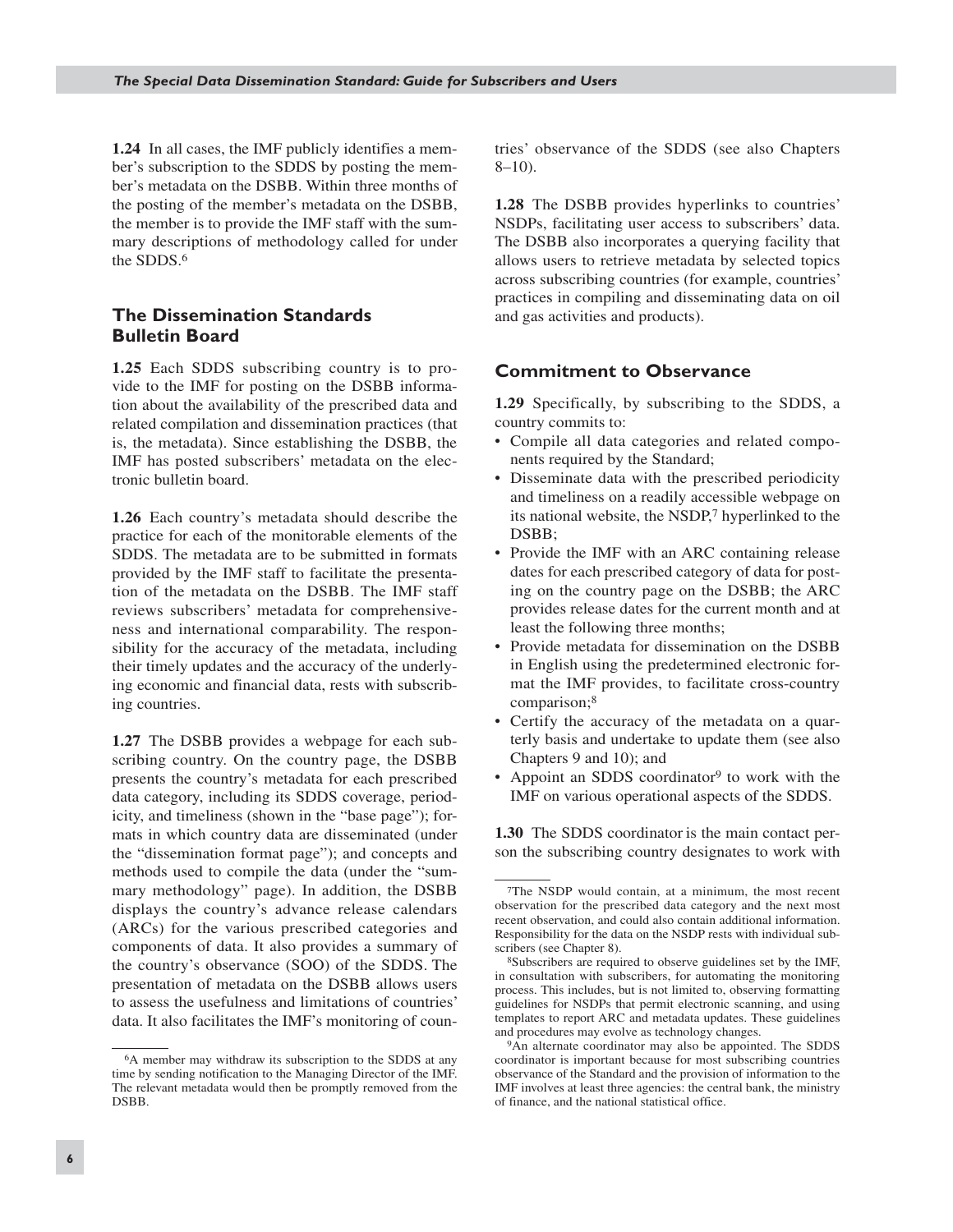the IMF on SDDS issues. For example, after subscription, compiling agencies' correspondence with the IMF on SDDS matters is to be channeled through the SDDS coordinator or the alternate. To be effective, the coordinator must have sufficient authority to obtain the full cooperation of all national agencies involved in the compilation and dissemination of the data covered by the SDDS. The SDDS coordinator oversees the posting of national data on the NSDP on a regular and timely basis. The coordinator is responsible for quarterly certification of the national metadata, as well as for sending to the IMF all metadata updates. In addition, the coordinator oversees the transmission of ARCs to the IMF for posting on the IMF's DSBB. (See also Appendix I.)

**1.31** The above SDDS requirements will be addressed in greater detail in later chapters.

#### **Monitoring Observance**

**1.32** To maintain the credibility of the SDDS, the IMF verifies whether data posted on a subscribing country's NSDP are consistent with the release dates indicated in the ARC, as provided by the country to the IMF, and with the subscribing country's metadata posted on the DSBB. The IMF also verifies whether the data accord with the coverage, periodicity, and timeliness prescribed in the SDDS.10 In addition to monthly reports sent to individual subscribing countries about their observance, the IMF posts on the DSBB an annual assessment report covering each of the subscribing countries' observance of the SDDS.11 These assessments distinguish major and minor deviations from observance guidelines. (See Chapter 10.)

**1.33** The IMF also raises with country authorities SDDS observance issues that are central to effective surveillance in the context of the IMF's Article IV consultation.

**1.34** To facilitate the IMF's monitoring of observance of the SDDS, subscribers are required to adopt the standardized electronic procedures established by the IMF for reporting the ARCs, presenting information on the NSDP, and certifying the accuracy of the

metadata and their updates. The IMF aims to design procedures with a view to keeping reporting burden, cost of observance for subscribing countries, and efficiency of SDDS operations in balance.

**1.35** The DSBB posts the list of SDDS subscribing countries at http://dsbb.imf.org/Applications/web/ sddscountrylist/. Countries' inclusion in the list of subscribers indicates that they subscribe to, and intend to observe, the substantive and operational aspects of the Standard. Serious and persistent nonobservance of the SDDS is cause for removal from the DSBB.

#### **Contact Information**

**1.36** The Data Dissemination Standards Division of the IMF Statistics Department is the contact point in the IMF for the SDDS. The contact addresses for the Division are as follows: Chief, Data Dissemination Standards Division, Statistics Department, International Monetary Fund, 700 19th Street N.W., Washington, D.C., 20431, U.S.A. Telephone: (202) 623-4415, Telefax: (202) 623-6165 (or 6460); e-mail address: dsbb@imf.org.

#### *The Special Data Dissemination Standard: Guide for Subscribers and Users*

**1.37** This *SDDS Guide* elaborates on the Standard and provides guidance on the observance of its various requirements. Observance of the Standard underpins its public credibility. This *Guide* incorporates updates to the SDDS by the IMF Executive Board in its reviews of the Standard since 1996. It replaces the May 1996 provisional document entitled *Guide to the Data Dissemination Standards* (*Module 1: The Special Data Dissemination Standard*). It includes the concepts and methods to be used in the compilation and dissemination of the "data template on international reserves and foreign currency liquidity" and those on external debt, as set forth in two IMF publications: *International Reserves and Foreign Currency Liquidity: Guidelines for a Data Template* (2001; henceforward, *Template Guidelines*) and the *External Debt Statistics: Guide for Compilers and Users* (2003; henceforward, *Debt Guide*)*.*

**1.38** The *Guide* also elaborates on good compilation and dissemination practices as set forth in recent IMF statistical manuals, including the *Monetary and Financial Statistics Manual* (2000; *MFSM 2000*)

<sup>10</sup>Monitoring is carried out by the staff of the Data Dissemination Standards Division of the IMF Statistics Department.

<sup>11</sup>The first such report will be posted on the DSBB in 2007 for the year 2006. See Box 1.2.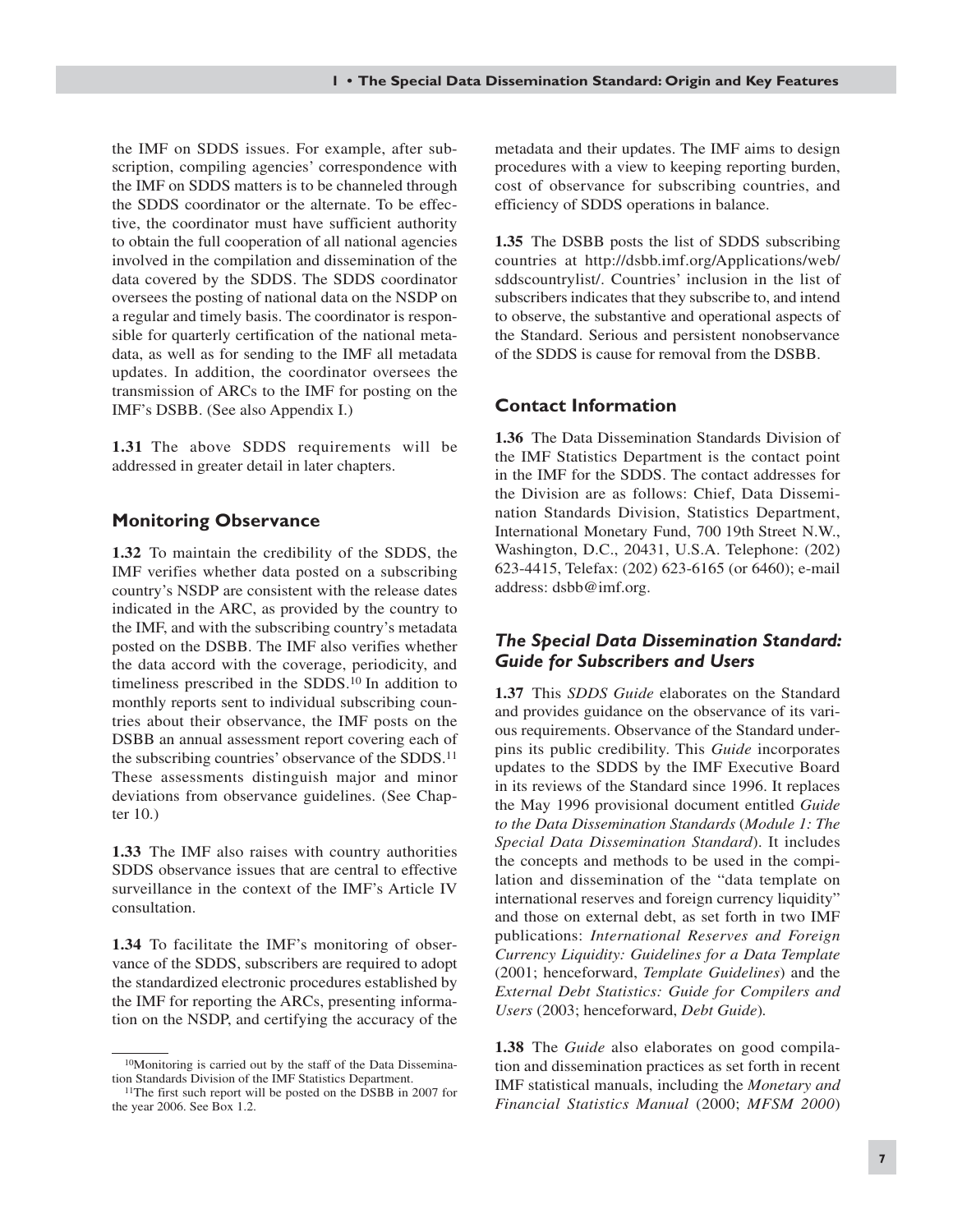and the *Government Finance Statistics Manual 2001* (*GFSM 2001*). In addition, this *Guide* clarifies and, where appropriate, amplifies on guidelines contained in the 1996 provisional document, facilitating the consistent application of the SDDS among countries. Subscribers should be aware that the 1993 edition of the *System of National Accounts* (*1993 SNA*) and the fifth edition of the IMF's *Balance of Payments Manual* (*BPM5*) are presently being revised, with completion dates of end-2007 (first volume of the *SNA*) and end-2008 (*BPM* and the second volume of *SNA*).12 Any impact of these forthcoming manuals on the coverage specification of relevant SDDS data categories will be taken into account in due course.

#### **Organization of the** *SDDS Guide*

**1.39** Chapter 2 of this Guide presents general concepts used in the SDDS for data coverage, periodicity, and timeliness. Chapters 3–6 explore the SDDSprescribed coverage, periodicity, and timeliness for data covered under the real sector, the fiscal sector, the financial sector, and the external sector, respectively. Chapter 7 elaborates on SDDS requirements for ensuring equal and ready access by the public to the data, the integrity of data, and data quality. Chapter 8 discusses steps in preparing ARCs, metadata, and the NSDP. Chapter 9 shows how the DSBB posts SDDS countries' ARCs and metadata and links with subscribing countries' NSDPs to provide users with easy access to data. Chapter 10 discusses IMF monitoring of observance of the SDDS. This *Guide* also contains several appendices with useful reference materials.

<sup>12</sup>Information on these updates is available at http://unstats. un.org/unsd/nationalaccount/snarev1.asp for the update of the *1993 SNA* and at http://www.imf.org/external/np/sta/bop/bopman5.htm for the revision to the *BPM5*.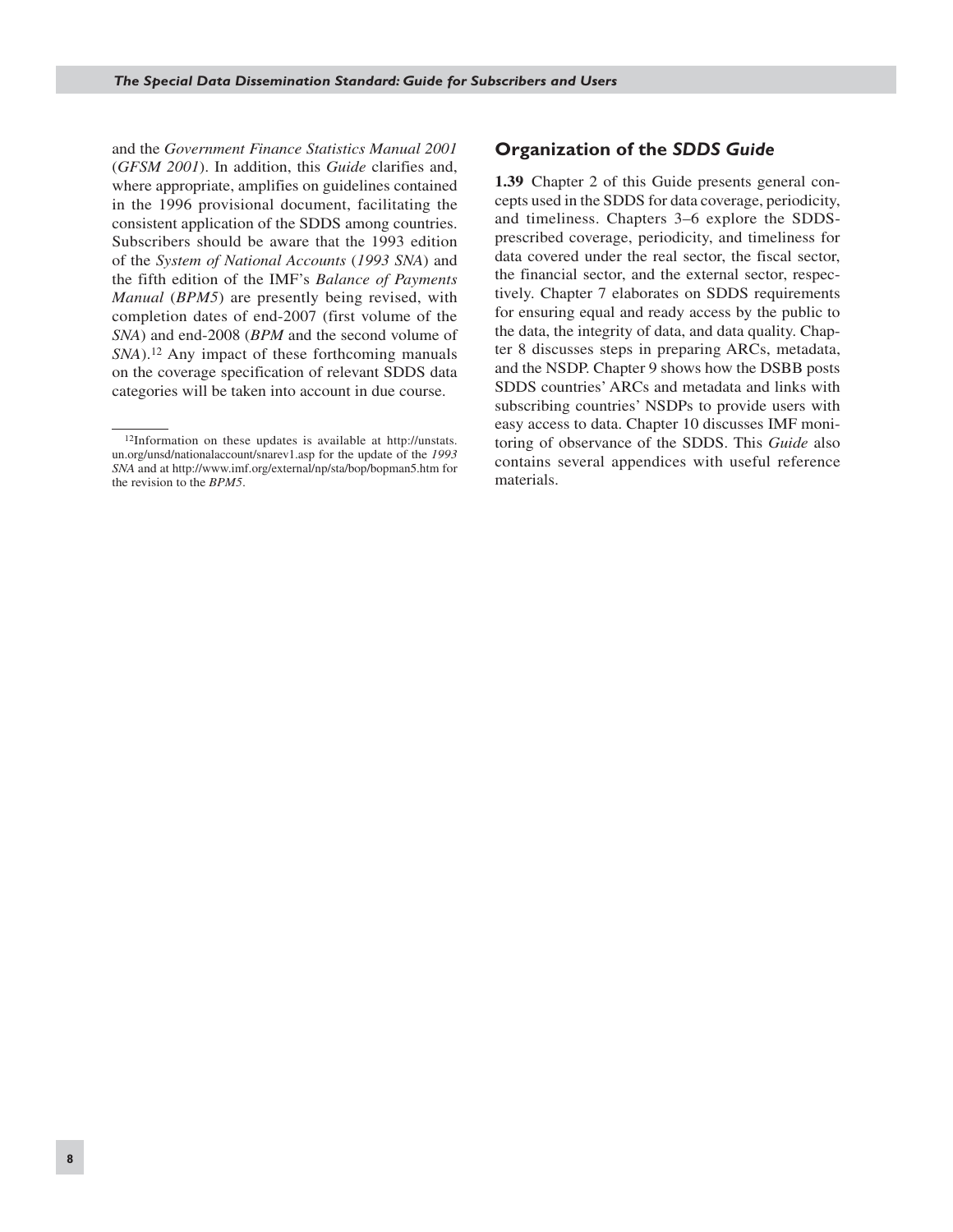### **2. Data Coverage, Periodicity, andTimeliness: General Considerations**

**2.1** This chapter describes the general concepts used in the SDDS, including data coverage, periodicity, timeliness, flexibility options, and other considerations.

#### **Coverage**

**2.2** The SDDS prescribes the dissemination of macroeconomic statistics covering four key sectors of the economy (real, fiscal, financial, and external).<sup>1</sup> SDDS specifications for coverage and related periodicity and timeliness for each data category are summarized in Table 2.1. Details are provided in Chapters 3–6.

**2.3** For each of the four sectors, the SDDS prescribes (a) a comprehensive statistical framework, (b) a data category (or categories) that tracks the principal measures in the comprehensive framework, and (c) other data categories relevant to the sector.

#### **Comprehensive Statistical Framework**

**2.4** Comprehensive frameworks refer to wellrecognized analytical constructs under which data are presented to measure the performance of an economy. The comprehensive framework provided in the SDDS for the real sector is the national accounts; for the fiscal sector, general government operations (GGO) or public sector operations (PSO); for the financial sector, the depository corporations survey (DCS);2 and for the external sector, the balance of payments and the international investment position (IIP). For most countries, data presented in the comprehensive frameworks are usually prepared quarterly or less frequently and are usually disseminated with a lag reflecting the complexity of the compilation process.

#### **Tracking Categories**

**2.5** Tracking categories cover data that are less encompassing than the comprehensive framework but still representative of the performance of the sector. These data are compiled and disseminated more frequently and are more timely than those presented in the comprehensive framework. As such, these data lend themselves to short-term analysis. Under the SDDS, these tracking categories include:

- Monthly production index/indices as an early indicator of GDP (in volume terms);
- Monthly data on the central government operations (CGO) as a useful gauge of the less frequent data on GGO or PSO;
- Central bank survey (CBS) as a higher-frequency indicator of financial developments in the financial sector;
- International reserves and monthly merchandise trade data as the more timely tracking information for quarterly balance of payments developments; and
- Quarterly external debt statistics and official reserve assets as tracking indicators for the IIP.

#### **Other Data Categories**

**2.6** In addition to comprehensive frameworks and tracking categories, the SDDS prescribes the dissemination of data on the labor market and central government debt. This group of data categories covered by the SDDS concerns prices, interest rates, and exchange rates.

**2.7** Most of the data prescribed by the SDDS are produced by official agencies, for instance, the central bank, the national statistical office, and the finance ministry. Certain privately compiled data are included in the SDDS in the interest of obtaining a more complete picture of the economy and more consistent coverage across countries. Forwardlooking indicators (FLIs) for the real sector are a case in point. In some countries, these data are compiled by private organizations such as research

<sup>&</sup>lt;sup>1</sup>The population data category is considered an addendum to the SDDS.

<sup>2</sup>As set forth in the *MFSM* (2000). The former terminology for the DCS was "analytical accounts of the banking system."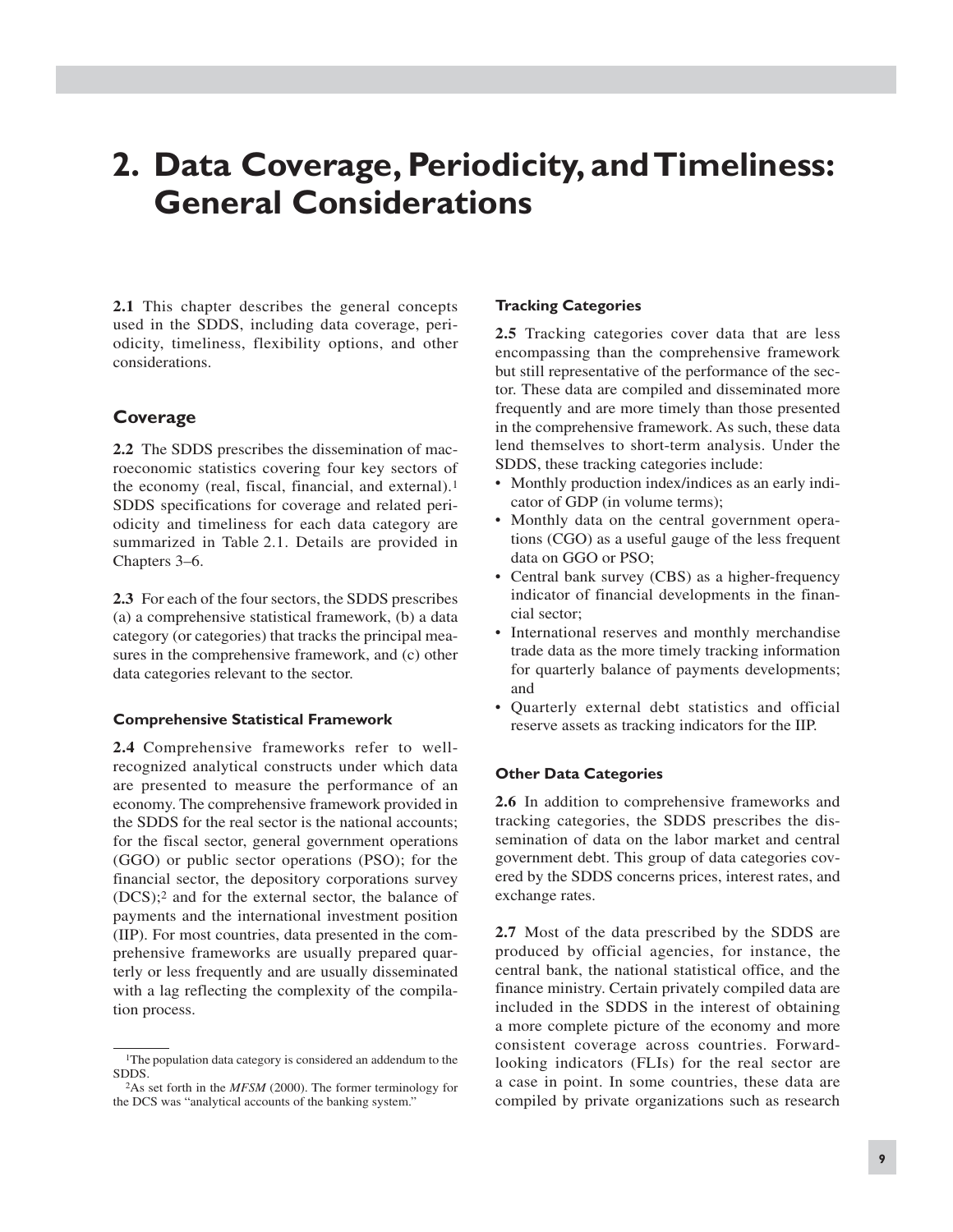institutes, banks, or stock exchanges. The inclusion of privately produced data nevertheless requires that the country's metadata clearly explain the role assumed by the official (disseminating) agency with respect to access by the public, integrity, and quality of such data.

**2.8** Except for prices, employment rates, interest rates, and exchange rates, which are expressed as percentages or rates of change from one period to another, the flow and stock data that the SDDS covers refer to magnitudes (for example, values of transactions).

|  | Table 2.1. SDDS Data Coverage, Periodicity, and Timeliness |  |
|--|------------------------------------------------------------|--|
|  |                                                            |  |

|                                                                                       | Coverage                                                                                                                                                                                                                                                                                                                                                                                                    |                                                                                                                                                                                                        | Periodicity <sup>1</sup> | <b>Timeliness<sup>1</sup></b>         |
|---------------------------------------------------------------------------------------|-------------------------------------------------------------------------------------------------------------------------------------------------------------------------------------------------------------------------------------------------------------------------------------------------------------------------------------------------------------------------------------------------------------|--------------------------------------------------------------------------------------------------------------------------------------------------------------------------------------------------------|--------------------------|---------------------------------------|
| <b>Prescribed</b>                                                                     |                                                                                                                                                                                                                                                                                                                                                                                                             | <b>Encouraged</b>                                                                                                                                                                                      |                          |                                       |
| Category <sup>2</sup>                                                                 | Components                                                                                                                                                                                                                                                                                                                                                                                                  | Categories and/or<br>Components                                                                                                                                                                        |                          |                                       |
| <b>Real sector</b>                                                                    |                                                                                                                                                                                                                                                                                                                                                                                                             |                                                                                                                                                                                                        |                          |                                       |
| GDP: nominal, real,<br>and associated<br>prices or price<br>indices*                  | • GDP in current prices and GDP<br>volume by production approach,<br>with disaggregated components; or<br>• GDP in current prices and GDP<br>volume by expenditure category,<br>with disaggregated components                                                                                                                                                                                               | Saving;<br>Gross national income.                                                                                                                                                                      | Q                        | Q                                     |
| Production index/<br>indices <sup>**</sup>                                            | Industrial, primary commodity, or<br>sector, coverage as relevant                                                                                                                                                                                                                                                                                                                                           |                                                                                                                                                                                                        | M (as relevant)          | 6W<br>(as relevant)<br>(M encouraged) |
|                                                                                       |                                                                                                                                                                                                                                                                                                                                                                                                             | Forward-looking<br>indicator(s) (FLIs), for<br>example, qualitative<br>business surveys, orders,<br>composite leading<br>indicators                                                                    | M or O                   | M or O                                |
| Labor market                                                                          | • Employment, as relevant;<br>• Unemployment, as relevant; and<br>• Wages/earnings, as relevant                                                                                                                                                                                                                                                                                                             |                                                                                                                                                                                                        | O<br>(as relevant)       | O<br>(as relevant)                    |
| Price indices                                                                         | • Consumer prices; and<br>• Producer or wholesale prices                                                                                                                                                                                                                                                                                                                                                    |                                                                                                                                                                                                        | M                        | M                                     |
| <b>Fiscal sector</b>                                                                  |                                                                                                                                                                                                                                                                                                                                                                                                             |                                                                                                                                                                                                        |                          |                                       |
| General government<br>operations (or<br>public sector<br>operations, as<br>relevant)* | For subscribers using the Manual on<br><b>Government Finance Statistics 1986</b><br>(GFSM 1986) framework:<br>• revenue;<br>• expenditure;<br>• balance (deficit/surplus);<br>• aggregate financing, disaggregated by:<br>- domestic financing (bank,<br>nonbank);<br>$-$ foreign financing<br>If disaggregation by domestic (bank,<br>nonbank) and foreign financing is<br>not feasible, disaggregated by: | For subscribers using the<br>GFSM 1986 framework:<br>• Interest payments,<br>indicated separately<br>as a component of<br>expenditure<br>• Financing of public<br>enterprises separately<br>identified | A<br>(Q encouraged)      | 20<br>(Q encouraged)                  |
|                                                                                       | - maturity, and either<br>$-$ instrument or<br>- currency of issue<br>For subscribers using the Manual on<br>Government Finance Statistics 2001                                                                                                                                                                                                                                                             | For subscribers using the<br>GFSM 2001 framework, see                                                                                                                                                  |                          |                                       |
|                                                                                       | (GFSM 2001) framework, see Tables<br>4.1a, 4.1b, and 4.1c of The Special<br>Data Dissemination Standard: Guide for<br>Subscribers and Users (SDDS Guide)                                                                                                                                                                                                                                                    | Tables 4.1a, 4.1b, and 4.1c<br>of the SDDS Guide                                                                                                                                                       |                          |                                       |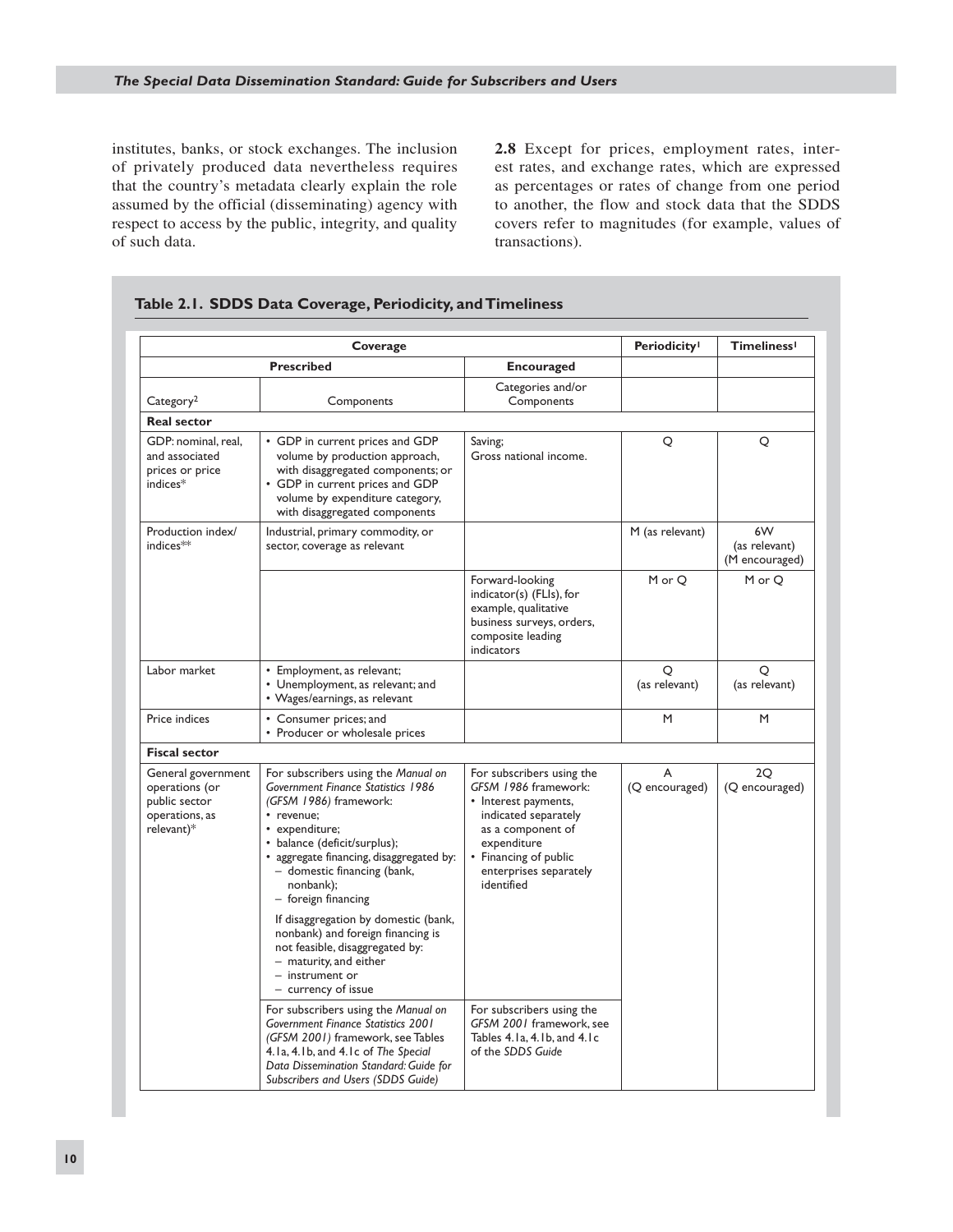#### **2 • Data Coverage, Periodicity, andTimeliness: General Considerations**

#### **Table 2.1** *(continued)*

| Coverage                                                                                             |                                                                                                                                                                                                                                                                                                                                                                                                                        |                                                                                                                                                                                                                                                                                  | <b>Periodicity</b> | <b>Timeliness<sup>1</sup></b> |
|------------------------------------------------------------------------------------------------------|------------------------------------------------------------------------------------------------------------------------------------------------------------------------------------------------------------------------------------------------------------------------------------------------------------------------------------------------------------------------------------------------------------------------|----------------------------------------------------------------------------------------------------------------------------------------------------------------------------------------------------------------------------------------------------------------------------------|--------------------|-------------------------------|
| <b>Prescribed</b>                                                                                    |                                                                                                                                                                                                                                                                                                                                                                                                                        | <b>Encouraged</b>                                                                                                                                                                                                                                                                |                    |                               |
| Category <sup>2</sup>                                                                                | Components                                                                                                                                                                                                                                                                                                                                                                                                             | Categories and/or<br>Components                                                                                                                                                                                                                                                  |                    |                               |
| Central government<br>operations**                                                                   | For subscribers using the GFSM 1986<br>framework:<br>• revenue:<br>• expenditure;<br>• balance (deficit/surplus);<br>• aggregate financing, disaggregated by:<br>- domestic financing (bank,<br>nonbank);<br>- foreign financing<br>If disaggregation by domestic (bank,<br>nonbank) and foreign financing is<br>not feasible, disaggregated by:<br>$-$ maturity, and either<br>- instrument or<br>– currency of issue | For subscribers using the<br>GFSM 1986 framework:<br>• Interest payments,<br>indicated separately<br>as a component of<br>expenditure<br>• Financing of public<br>enterprises separately<br>identified                                                                           | M                  | M                             |
|                                                                                                      | For subscribers using the GFSM 2001<br>framework, see Tables 4.1a, 4.1b, and<br>4. I c of the SDDS Guide                                                                                                                                                                                                                                                                                                               | For subscribers using the<br>GFSM 2001 framework, see<br>Tables 4.1a, 4.1b, and 4.1c<br>of the SDDS Guide                                                                                                                                                                        |                    |                               |
| Central government<br>debt                                                                           | Total, with disaggregated<br>components:<br>• by maturity; and<br>• by residency (domestic, foreign); or<br>• by instrument; or<br>• by currency of issue<br>Non-central-government debt<br>guaranteed by central government,<br>as relevant                                                                                                                                                                           | Debt-service projections:<br>• Projected interest and<br>amortization payments<br>on medium- and long-<br>term debt, provided<br>quarterly for the coming<br>four quarters, and<br>annually thereafter; and<br>• Quarterly data on<br>projected repayments of<br>short-term debt | Q                  | Q                             |
|                                                                                                      | For subscribers using the GFSM 2001<br>framework, see Tables 4.1a and 4.1d<br>of the SDDS Guide                                                                                                                                                                                                                                                                                                                        | For subscribers using the<br>GFSM 2001 framework, see<br>Tables 4.1a and 4.1d of the<br><b>SDDS Guide</b>                                                                                                                                                                        |                    |                               |
| <b>Financial sector</b>                                                                              |                                                                                                                                                                                                                                                                                                                                                                                                                        |                                                                                                                                                                                                                                                                                  |                    |                               |
| Depository<br>corporations<br>survey*<br>(formerly, the<br>analytical accounts<br>of banking sector) | • Broad money (for example, M3);<br>• Domestic claims, disaggregated<br>into:<br>(la) net claims on general<br>government (covering central, state,<br>and local governments); or<br>(1b) claims on nonfinancial public<br>sector (if public sector operations<br>represent the comprehensive<br>framework for the fiscal sector); and<br>(2) claims on other resident<br>sectors                                      | • Narrower (lower-<br>ordered) monetary<br>aggregates (such as MI<br>and $M2$ );<br>• Claims on other resident<br>sectors, disaggregated<br>into:<br>(1) Other financial<br>corporations;<br>(2) Public nonfinancial<br>corporations (not<br>applicable if claims on             | M                  | M                             |
|                                                                                                      | • Net foreign assets<br>Or<br>• Total foreign assets<br>• Total foreign liabilities                                                                                                                                                                                                                                                                                                                                    | nonfinancial public sector<br>are disseminated);<br>(3) Other nonfinancial<br>corporations; and                                                                                                                                                                                  |                    |                               |
|                                                                                                      |                                                                                                                                                                                                                                                                                                                                                                                                                        | (4) Other resident sectors                                                                                                                                                                                                                                                       |                    |                               |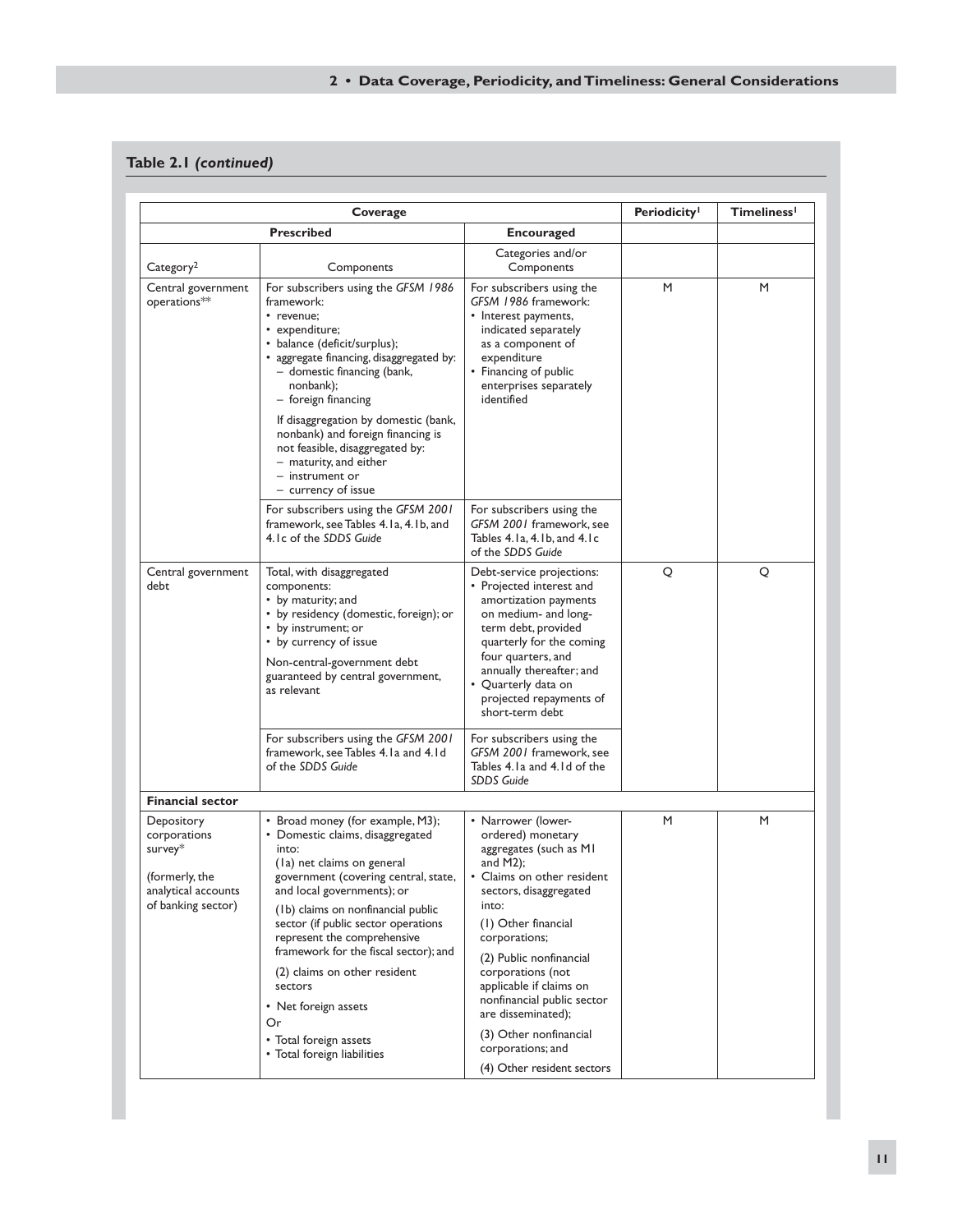#### **Table 2.1** *(continued)*

|                                                                                                                                                                                                                                                                                                                                                                                                                                                                                                                                                             | Periodicity <sup>1</sup>                                                                                                                                                                                                                                                                                                                                         | <b>Timeliness<sup>1</sup></b>                                                                                                                                                                                                                                                                        |                     |                       |
|-------------------------------------------------------------------------------------------------------------------------------------------------------------------------------------------------------------------------------------------------------------------------------------------------------------------------------------------------------------------------------------------------------------------------------------------------------------------------------------------------------------------------------------------------------------|------------------------------------------------------------------------------------------------------------------------------------------------------------------------------------------------------------------------------------------------------------------------------------------------------------------------------------------------------------------|------------------------------------------------------------------------------------------------------------------------------------------------------------------------------------------------------------------------------------------------------------------------------------------------------|---------------------|-----------------------|
|                                                                                                                                                                                                                                                                                                                                                                                                                                                                                                                                                             | <b>Prescribed</b>                                                                                                                                                                                                                                                                                                                                                | <b>Encouraged</b>                                                                                                                                                                                                                                                                                    |                     |                       |
| Category <sup>2</sup>                                                                                                                                                                                                                                                                                                                                                                                                                                                                                                                                       | Components                                                                                                                                                                                                                                                                                                                                                       | Categories and/or<br>Components                                                                                                                                                                                                                                                                      |                     |                       |
| Central bank<br>• Monetary base;<br>survey**<br>• Domestic claims, disaggregated<br>into:<br>(formerly the<br>(la) net claims on general<br>analytical accounts<br>government (covering central, state,<br>of the central bank)<br>and local governments); or<br>(1b) claims on nonfinancial public<br>sector (if public sector operations<br>represent the comprehensive<br>framework for the fiscal sector);<br>and<br>(2) claims on all other resident<br>sectors<br>• Net foreign assets<br>Or<br>• Total foreign assets<br>• Total foreign liabilities |                                                                                                                                                                                                                                                                                                                                                                  | Claims on other resident<br>sectors, disaggregated into:<br>• Other financial<br>corporations;<br>• Public nonfinancial<br>corporations (not<br>applicable if claims on<br>nonfinancial public sector<br>are disseminated);<br>• Other nonfinancial<br>corporations; and<br>• Other resident sectors | M (W<br>encouraged) | 2W (W)<br>encouraged) |
| Interest rates<br>• Short-term and long-term<br>government security rates; and<br>• Policy-oriented rate (for example,<br>central bank lending rate)                                                                                                                                                                                                                                                                                                                                                                                                        |                                                                                                                                                                                                                                                                                                                                                                  | Range of representative<br>deposit and lending rates                                                                                                                                                                                                                                                 | D                   | 3                     |
| Stock market                                                                                                                                                                                                                                                                                                                                                                                                                                                                                                                                                | Share price index, as relevant                                                                                                                                                                                                                                                                                                                                   |                                                                                                                                                                                                                                                                                                      | D                   | $\overline{3}$        |
| <b>External sector</b>                                                                                                                                                                                                                                                                                                                                                                                                                                                                                                                                      |                                                                                                                                                                                                                                                                                                                                                                  |                                                                                                                                                                                                                                                                                                      |                     |                       |
| <b>Balance</b> of<br>payments*                                                                                                                                                                                                                                                                                                                                                                                                                                                                                                                              | • Current account, disaggregated by:<br>(1) Goods: exports;<br>(2) Goods: imports;<br>(3) Services: credit;<br>(4) Services: debit;<br>(5) Income: credit;<br>(6) Income: debit;<br>(7) Current transfers: credit; and<br>(8) Current transfers: debit<br>• Capital account, disaggregated by:<br>(1) capital account: credit; and<br>(2) capital account: debit | • Disaggregation according<br>to the standard<br>components of the IMF's<br><b>Balance of Payments</b><br>Manual, fifth edition<br>(BPM5)                                                                                                                                                            | O                   | O                     |
|                                                                                                                                                                                                                                                                                                                                                                                                                                                                                                                                                             | • Financial account, disaggregated by:<br>(1) direct investment abroad;<br>(2) direct investment in reporting<br>economy;<br>(3) portfolio investment, assets;<br>(4) portfolio investment, liabilities;<br>(5) other investment, assets;<br>(6) other investment, liabilities; and<br>(7) reserve assets<br>• Net errors and omissions                          | • Under financial account,<br>separately report data<br>on financial derivatives:<br>assets and liabilities                                                                                                                                                                                          |                     |                       |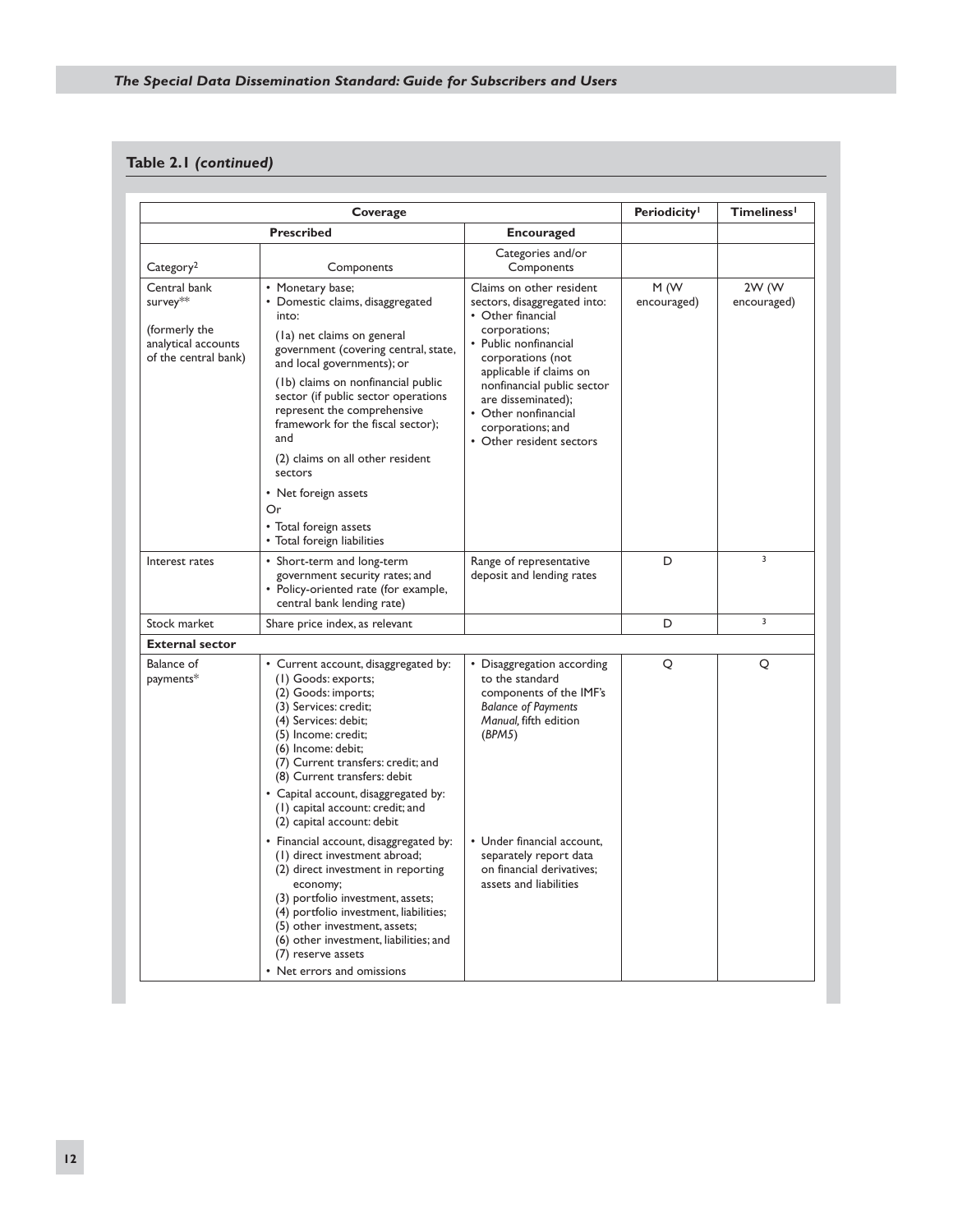#### **2 • Data Coverage, Periodicity, andTimeliness: General Considerations**

#### **Table 2.1** *(concluded)*

|                                                                                 | <b>Periodicity<sup>1</sup></b>                                                                                                                                                                                                                                                                                                                                                                                            | <b>Timeliness<sup>1</sup></b>                                                                                                                                                                                                                                 |                     |                         |  |
|---------------------------------------------------------------------------------|---------------------------------------------------------------------------------------------------------------------------------------------------------------------------------------------------------------------------------------------------------------------------------------------------------------------------------------------------------------------------------------------------------------------------|---------------------------------------------------------------------------------------------------------------------------------------------------------------------------------------------------------------------------------------------------------------|---------------------|-------------------------|--|
|                                                                                 | <b>Prescribed</b>                                                                                                                                                                                                                                                                                                                                                                                                         | <b>Encouraged</b>                                                                                                                                                                                                                                             |                     |                         |  |
| Category <sup>2</sup>                                                           | Components                                                                                                                                                                                                                                                                                                                                                                                                                | Categories and/or<br>Components                                                                                                                                                                                                                               |                     |                         |  |
| Official reserve<br>assets <sup>**</sup>                                        | • Total amount of official reserve<br>assets, disaggregated into:<br>(I) foreign currency reserves;<br>(2) IMF reserve position;<br>$(3)$ SDRs;<br>(4) gold; and<br>(5) other reserve assets.                                                                                                                                                                                                                             |                                                                                                                                                                                                                                                               | M(W)<br>encouraged) | IW                      |  |
| Template on<br>International<br>Reserves and<br>Foreign Currency<br>Liquidity** | • See Table 6.1 of the SDDS Guide.                                                                                                                                                                                                                                                                                                                                                                                        | • See the Pro Memoria<br>component in Section III,<br>item 4 of Table 6.1 of the<br>SDDS Guide.                                                                                                                                                               | M(W)<br>encouraged) | IM (IW<br>encouraged)   |  |
| Merchandise<br>$trade**$                                                        | Trade balance, disaggregated into:<br>(1) merchandise imports; and<br>(2) merchandise exports                                                                                                                                                                                                                                                                                                                             | Disaggregation by major<br>components, with longer<br>time lapse                                                                                                                                                                                              | M                   | 8W (4-6W<br>encouraged) |  |
| International<br>investment position<br>$(IIIP)*$                               | Assets, disaggregated by:<br>· direct investment abroad:<br>· portfolio investment,<br>disaggregated by:<br>(1) equity securities;<br>(2) debt securities;<br>• other investment: and<br>• reserve assets.<br>Liabilities, disaggregated by:<br>• direct investment in reporting<br>economy;<br>• portfolio investment,<br>disaggregated by:<br>(1) equity securities;<br>(2) debt securities; and<br>• other investment. | • Disaggregation of assets<br>and liabilities according to<br>the standard components<br>of the IMF Balance of<br>Payments Manual, fifth<br>edition<br>• Under assets and<br>liabilities, separately<br>report data on financial<br>derivatives. <sup>4</sup> | A(Q)<br>encouraged) | 3Q (Q<br>encouraged)    |  |
| External debt                                                                   | • See Table 6.2a of the SDDS Guide.                                                                                                                                                                                                                                                                                                                                                                                       | • See Tables 6.2b and 6.2c<br>of the SDDS Guide.                                                                                                                                                                                                              | O                   | O                       |  |
| Exchange rates                                                                  | • Spot rates; and<br>• three- and six-month forward<br>market rates, as relevant                                                                                                                                                                                                                                                                                                                                          |                                                                                                                                                                                                                                                               | D                   | 3                       |  |
| Addendum:<br>Population                                                         |                                                                                                                                                                                                                                                                                                                                                                                                                           | Key distributions, for<br>example, by age and sex.                                                                                                                                                                                                            | A                   | 5                       |  |

Source: IMF Statistics Department.

1Periodicity and timeliness: ("D") daily; ("W") weekly or with a lag of no more than one week after the reference date (or the end of the reference period); ("M") monthly or with lag of no more than one month after the reference date (or the end of the reference period); ("Q") quarterly or with lag of no more than one quarter after the reference date (or the end of the reference period); ("A") annual.

 $2$ <sup>(\*</sup>) Denotes comprehensive statistical frameworks; (\*\*) denotes tracking categories.

<sup>3</sup>Given that data are widely available from private sources, dissemination of official producers may be less time-sensitive. 4The SDDS encourages subscribers to reclassify financial derivatives from a subcomponent of portfolio investment to a separate functional category, in line with the *International Investment Position—A Guide to Data Sources* (2002), the amendments to the *Balance of Payments Manual*, fifth edition *(BPM5)* published in *Financial Derivatives: A Supplement to the Balance of Payments Manual*, fifth edition (1993), and in the *Classification of Financial Derivatives Involving Affiliated Enterprises in the Balance of Payments Statistics and the International Investment Position (IIP) Statement, 2002*. Available on the IMF's website: http://www.imf.org/external/data.htm. 5Although the SDDS makes no specification for the timeliness of population, it does presume that data are disseminated at least once a year and on a regular basis.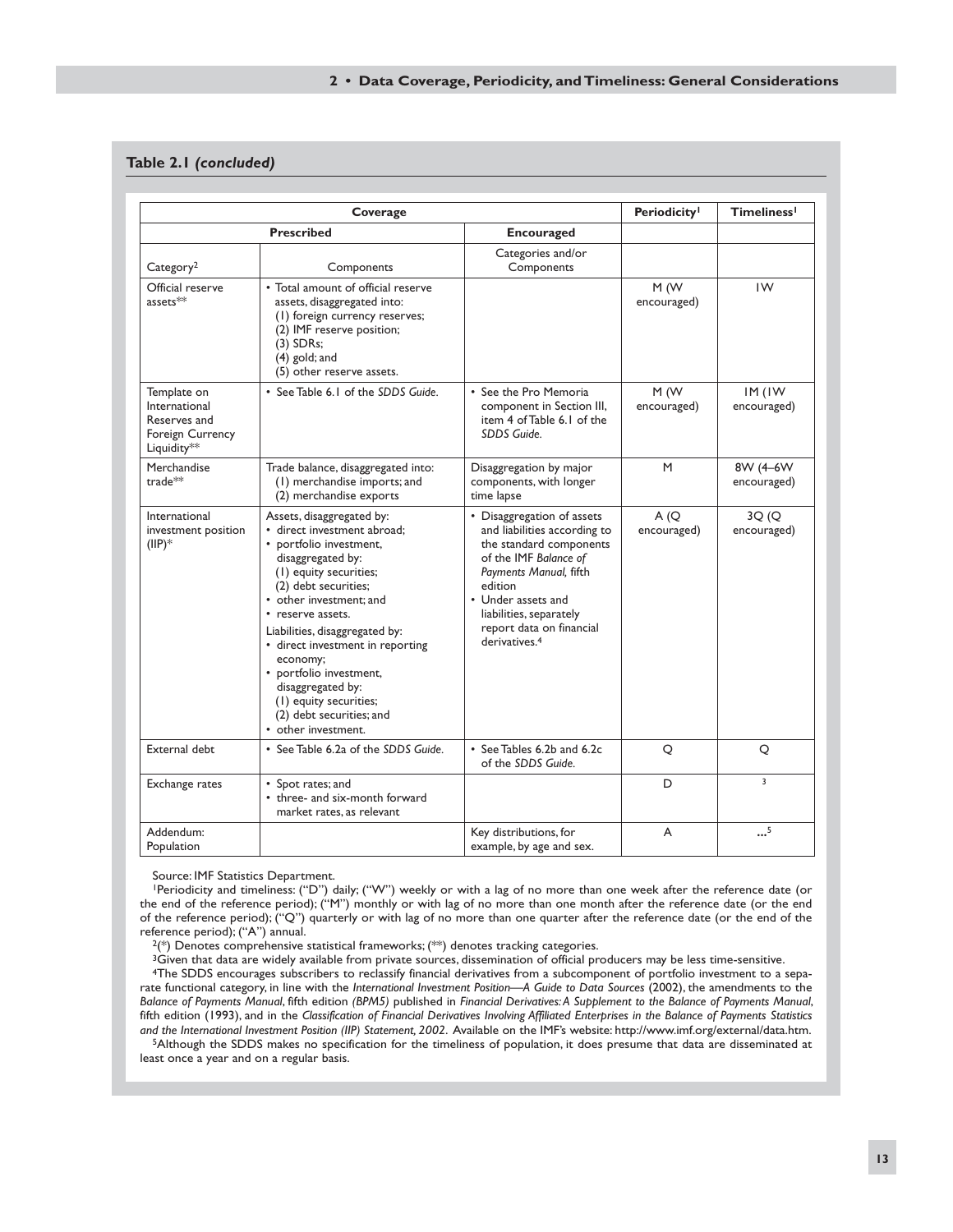**2.9** The prescribed data categories and components were selected because they are essential for analyzing a country's economic performance and policy. Encouraged data categories cover additional information that may increase the transparency of a country's economic performance and policy. When a category or component is designated as "encouraged," a subscriber is deemed to be in observance of the SDDS with respect to the specific category or component even if it does not compile and disseminate data pertaining to that component or category. Data categories and components that are encouraged are useful analytically but may require an extensive statistical system to compile. For example, "saving," shown as an encouraged component in the national accounts category, is clearly of analytical interest but requires a more elaborate system than that needed to compile GDP alone. Debt-service projections, which are an encouraged component in the central government debt (CGD) and external debt categories, may require assumptions, for example, about interest rates and exchange rate trends.

#### **The "As Relevant" Provision**

**2.10** Some data categories and components are designated "as relevant" (Table 2.2). If a data category or component is not relevant to a particular country, the subscribing country can be in observance of the SDDS even if it does not produce and disseminate data pertaining to that category or component. Components (industry, commodity, sector) of the production index or indices have been designated "as relevant" because the choice that a country might make about which index or indices to disseminate depends on its economic structure, including industrial production in some countries, commodity production (for example, petroleum) in others, and agricultural production in still others. The term "as relevant" also makes allowance for the inapplicability of some concepts (as in the case of economy-wide wages as a labor market measure for an agricultural economy) and the nonexistence of instruments (indexed debt) and markets (stock markets or foreign exchange markets). Where the concepts apply, the markets exist, or the financial instruments and arrangements are in use, the "as relevant" provision is not to be invoked. The determination on whether the "as relevant" provision is appropriate is made by the IMF staff.

**2.11** A subscribing country should indicate in its national summary data page (NSDP) the data category(ies) or component(s) that are not viewed as relevant and the reasons why. In addition, the subscribing country should provide such information in its metadata to the IMF so that the information is shown in the DSBB.<sup>3</sup>

#### **Other Considerations**

**2.12** The SDDS is a standard of best dissemination practices. Data prescribed for dissemination are to be compiled in conformance with internationally accepted methodologies, including concepts and definitions. The adoption of international guidelines underpins the compilation of sound statistics that are consistent over time and comparable across countries, providing meaningful data to inform policymaking and analysis. Internationally accepted guidelines for compiling the economic and financial statistics prescribed by the SDDS are provided in a number of manuals. For ease of reference, they are listed in Appendix II. The methods and sources a country uses to compile the prescribed data are to be clearly described in the country's metadata, as well as major divergences from internationally accepted practices.

**2.13** In the interest of flexibility, the SDDS provides that the data disseminated do not have to be final data; they may be preliminary and subject to revision and should be designated as such. However, estimates that are not based on data collected for the reference period would not be considered preliminary and would not conform with the SDDS specifications. The SDDS also allows summary aggregates to be disseminated and identified as such.

**2.14** When components of a data category could be implied, or be derivable, from a data presentation, the SDDS calls for these to be explicitly shown. For example, for CGO, a surplus or deficit amount (the difference between revenues and expenditures) would have to be shown in addition to data on revenues and expenditures. The absence of explicit mention of the deficit amount reduces the ease of access and tends to increase the risk of user misinterpretation, and should therefore be avoided.

**2.15** Flow data for a reference period should cover transactions for the period, not cumulative totals

<sup>3</sup>The information would be posted on the subscribing country's base page and summary of observance. (See also Chapters 8 and 9.)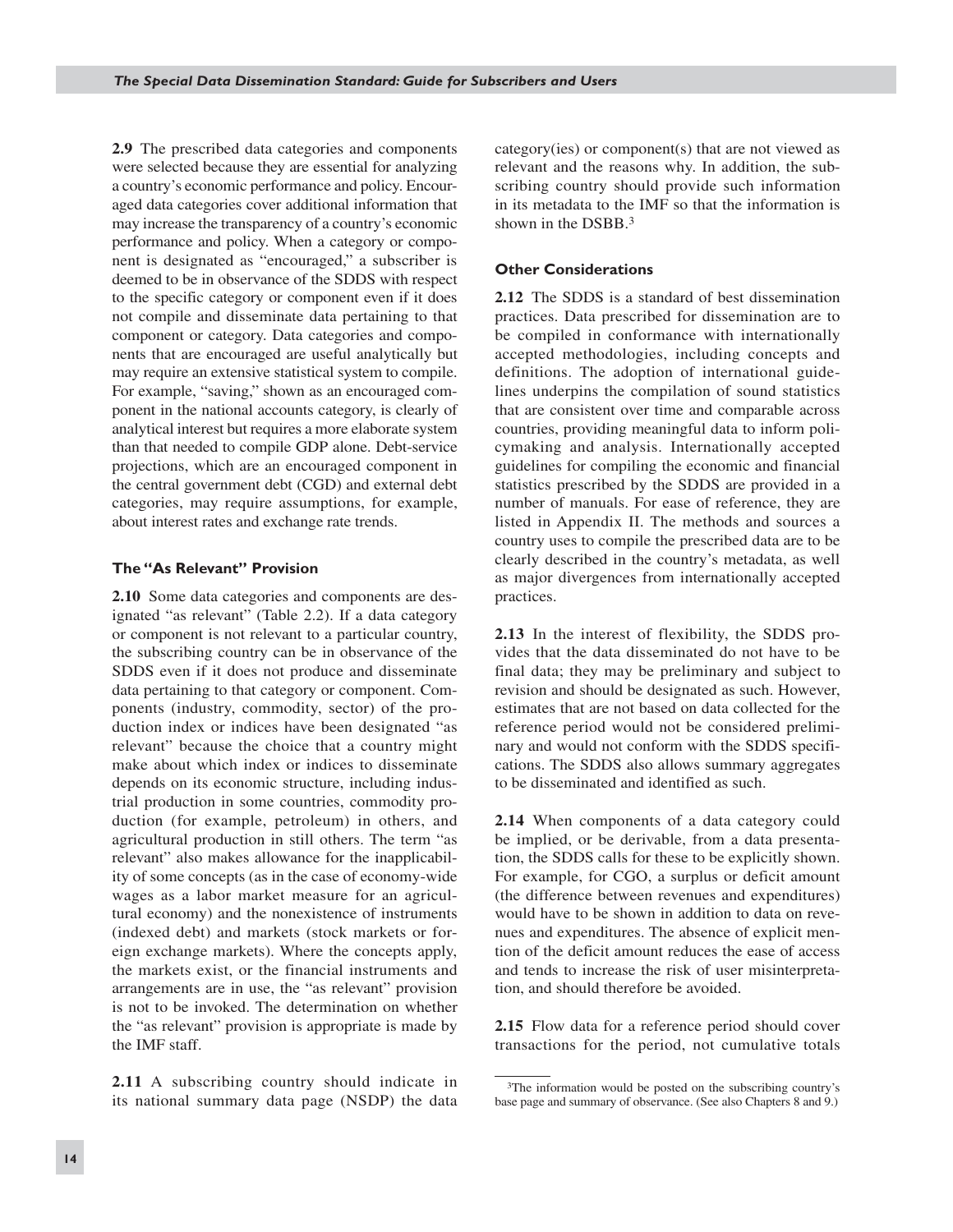#### **Table 2.2. SDDS "As Relevant" Provisions and Flexibility Options**

| Data Category                                                                       | "As Relevant" Provisions and Flexibility Options                                                                                                                                                                                                                                                                                                                                                                                                                                                                                                                                                                                                                   |
|-------------------------------------------------------------------------------------|--------------------------------------------------------------------------------------------------------------------------------------------------------------------------------------------------------------------------------------------------------------------------------------------------------------------------------------------------------------------------------------------------------------------------------------------------------------------------------------------------------------------------------------------------------------------------------------------------------------------------------------------------------------------|
| <b>Real sector</b>                                                                  |                                                                                                                                                                                                                                                                                                                                                                                                                                                                                                                                                                                                                                                                    |
| National accounts-GDP: nominal,<br>real, and associated prices or price<br>indices* | No flexibility options for coverage or periodicity.<br>A special flexibility option may be taken for timeliness, subject to meeting the prescribed<br>periodicity and timeliness for the tracking category-the production index.                                                                                                                                                                                                                                                                                                                                                                                                                                   |
| Production index/indices**                                                          | No flexibility options for coverage.<br>A regular flexibility option may be taken for periodicity and/or timeliness.<br>Note: Specifications for periodicity and timeliness must be met if a subscriber wishes to<br>take a special timeliness flexibility option for the GDP data category.<br>"As relevant" provision for coverage, periodicity, and timeliness: the range of components<br>included in the index (industrial, primary commodity, or other sectors) should reflect the<br>structure of the economy.<br>Note: Subscribers that invoke the "as relevant" provision cannot avail themselves of the<br>special timeliness for the national accounts. |
| Forward-looking indicator(s)                                                        | No flexibility option is required, since this is an encouraged data category.                                                                                                                                                                                                                                                                                                                                                                                                                                                                                                                                                                                      |
| Labor market                                                                        | "As relevant" provision for the coverage, periodicity, and timeliness of employment,<br>unemployment, and/or wages/earnings.<br>For the whole labor market data category, or for any of its elements (employment,<br>unemployment or wages/earnings), a regular flexibility option may be taken for the<br>periodicity and/or timeliness.                                                                                                                                                                                                                                                                                                                          |
| Price indices                                                                       | No flexibility options for coverage.<br>For the whole price indices data category, or for any of its components (consumer price<br>index or producer price index), a regular flexibility option may be taken for periodicity<br>and/or timeliness. Thus one regular flexibility option covers both consumer prices and<br>producer price indices.                                                                                                                                                                                                                                                                                                                  |
| <b>Fiscal sector</b>                                                                |                                                                                                                                                                                                                                                                                                                                                                                                                                                                                                                                                                                                                                                                    |
| General government operations<br>(or public sector operations, as<br>relevant)*     | No flexibility options for coverage.<br>A regular flexibility option may be taken for periodicity and/or timeliness.                                                                                                                                                                                                                                                                                                                                                                                                                                                                                                                                               |
| Central government operations**                                                     | No flexibility options for coverage.<br>A regular flexibility option may be taken for periodicity and/or timeliness.<br>Targeted timeliness flexibility option for countries implementing quarterly accrual-based<br>data on general government operations (GGO): subscribers disseminating, with a one-<br>quarter lag, quarterly GGO data in line with GFSM 2001 or an equivalent standard are<br>allowed to disseminate data for the last month of the fiscal year with a lag of up to three<br>months and data for the first month of the new fiscal year with a lag of up to two months.                                                                      |
| Central government debt                                                             | "As relevant" provision for coverage and component disaggregation: domestic and foreign<br>components, as relevant; breakdown by currency (including exchange rate indexed<br>and nonindexed breakdowns within currency), as relevant; debt guaranteed by central<br>government, as relevant.<br>A regular flexibility option may be taken for periodicity and/or timeliness.                                                                                                                                                                                                                                                                                      |
| <b>Financial sector</b>                                                             |                                                                                                                                                                                                                                                                                                                                                                                                                                                                                                                                                                                                                                                                    |
| Depository corporations survey<br>$(ODCS)*$                                         | No flexibility options for coverage.<br>A regular flexibility option may be taken for periodicity and/or timeliness.<br>"As relevant" timeliness provision for countries with extensive branch banking systems:<br>subscribers, if necessary, can meet SDDS requirements by disseminating major indicators<br>such as broad money and total credit within the prescribed timeliness of one month if<br>all components are disseminated soon thereafter (normally with a lag not to exceed two<br>months).                                                                                                                                                          |
| Central bank survey (CBS)**                                                         | No flexibility options for coverage.<br>A regular flexibility option may be taken for periodicity and/or timeliness.                                                                                                                                                                                                                                                                                                                                                                                                                                                                                                                                               |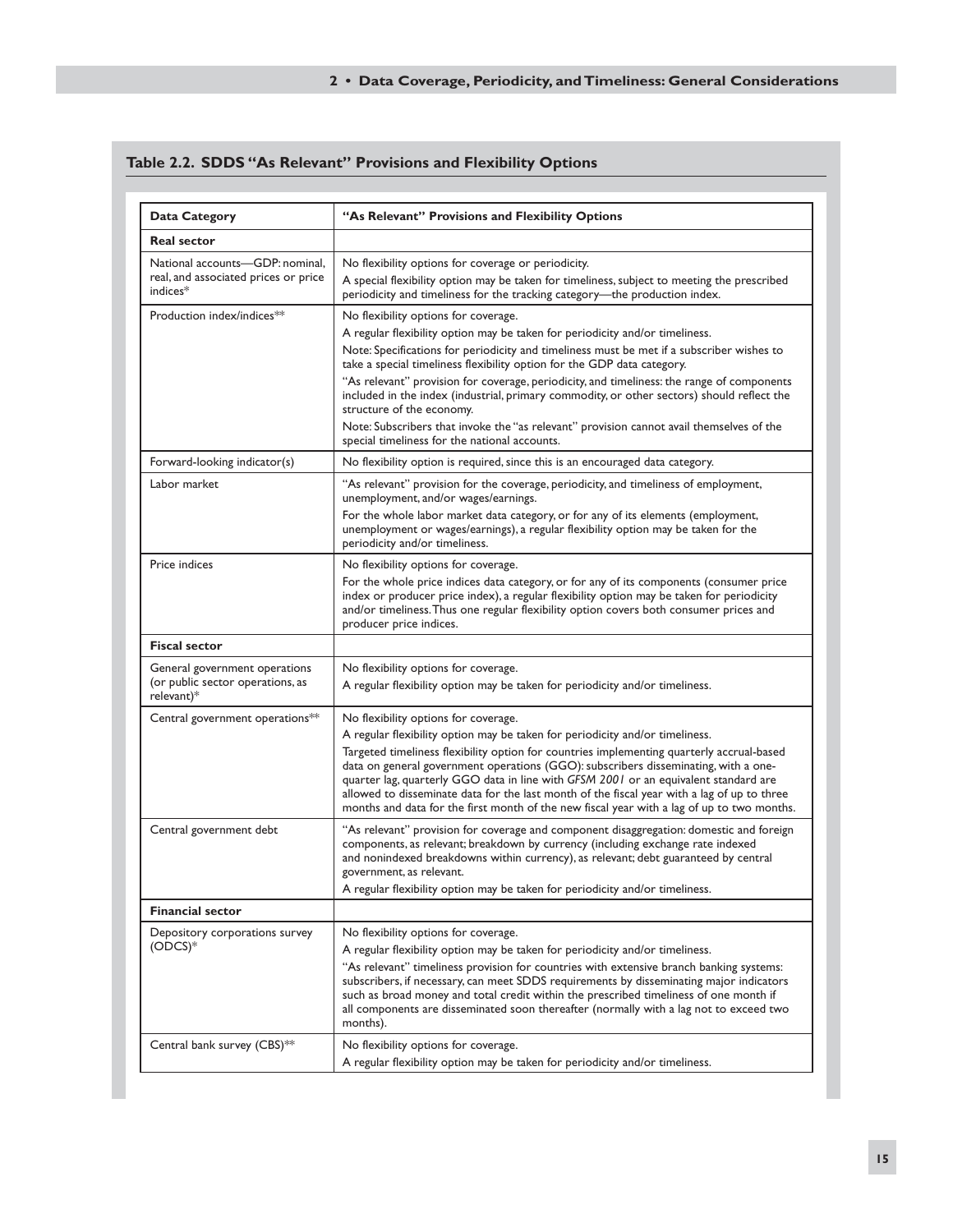#### **Table 2.2** *(concluded)*

| <b>Data Category</b>                                                                                                          | "As Relevant" Provisions and Flexibility Options                                                                                                                                                                               |
|-------------------------------------------------------------------------------------------------------------------------------|--------------------------------------------------------------------------------------------------------------------------------------------------------------------------------------------------------------------------------|
| Interest rates                                                                                                                | No flexibility options for coverage.<br>A regular flexibility option may be taken with respect to periodicity.                                                                                                                 |
| Stock market                                                                                                                  | "As relevant" provision for coverage: if the stock market is in an early phase of<br>development and no share price index is produced at this stage.<br>A regular flexibility option may be taken with respect to periodicity. |
| <b>External sector</b>                                                                                                        |                                                                                                                                                                                                                                |
| Balance of payments*                                                                                                          | No flexibility options for coverage or periodicity.<br>A special flexibility option may be taken for timeliness, subject to meeting the prescribed<br>periodicity and timeliness for the merchandise trade.                    |
| Official reserve assets **                                                                                                    | No flexibility options for coverage, periodicity, and/or timeliness.                                                                                                                                                           |
| Template Guidelines (International<br>Reserves and Foreign Currency<br>Liquidity: Guidelines for a Data<br>Template [2001])** | No flexibility options for coverage, periodicity, and/or timeliness.                                                                                                                                                           |
| Merchandise trade**                                                                                                           | No flexibility options for coverage.                                                                                                                                                                                           |
|                                                                                                                               | A regular flexibility option may be taken for periodicity and/or timeliness.                                                                                                                                                   |
|                                                                                                                               | Note: the specifications for periodicity and timeliness must be met if a subscriber wishes<br>to take a flexibility option for the balance of payments data category.                                                          |
| International investment position                                                                                             | No flexibility options for coverage.<br>A regular flexibility option may be taken for periodicity and/or timeliness.                                                                                                           |
| External debt                                                                                                                 | No flexibility options for coverage, periodicity, and timeliness.                                                                                                                                                              |
| Exchange rates                                                                                                                | "As relevant" provision for the coverage: if there are no forward market rates or if<br>forward market transactions are not significant.<br>A regular flexibility option may be taken with respect to periodicity.             |
| <b>Addendum</b>                                                                                                               |                                                                                                                                                                                                                                |
| Population                                                                                                                    | A regular flexibility option may be taken with respect to periodicity.                                                                                                                                                         |
| Additional data categories                                                                                                    | No flexibility option is required, as these are not prescribed categories.                                                                                                                                                     |

Source: IMF Statistics Department.

Coverage refers to the item and components coverage, not to the institutional or geographical coverage.

\* Denotes comprehensive statistical frameworks.

\*\* Denotes tracking categories.

showing transactions added from one period to another. Stock data should reflect the economic or financial valuation at a specific point in time. As noted earlier, unless specified otherwise (as in the case of indices), data are to be disseminated in their magnitudes and not in percentage changes.4 Statistics in constant prices should show a reference year relative to which the data are presented. For such data to be meaningful for analysis, the reference

year should not shift frequently, although it might be adjusted periodically (for example, every five or ten years). The reference year relative to which the data are presented is distinct from the reference period of a benchmark or reweighting exercise. Modern data series with price or volume components (or both) may be benchmarked or reweighted as frequently as every quarter, comprising a "linked chain" of reweighted series fragments, yet still be presented relative to an infrequently adjusted reference year. Where time series are provided, a consistent methodology should be used so that the data reflect both

<sup>4</sup>However, countries may add percentage changes as additional data.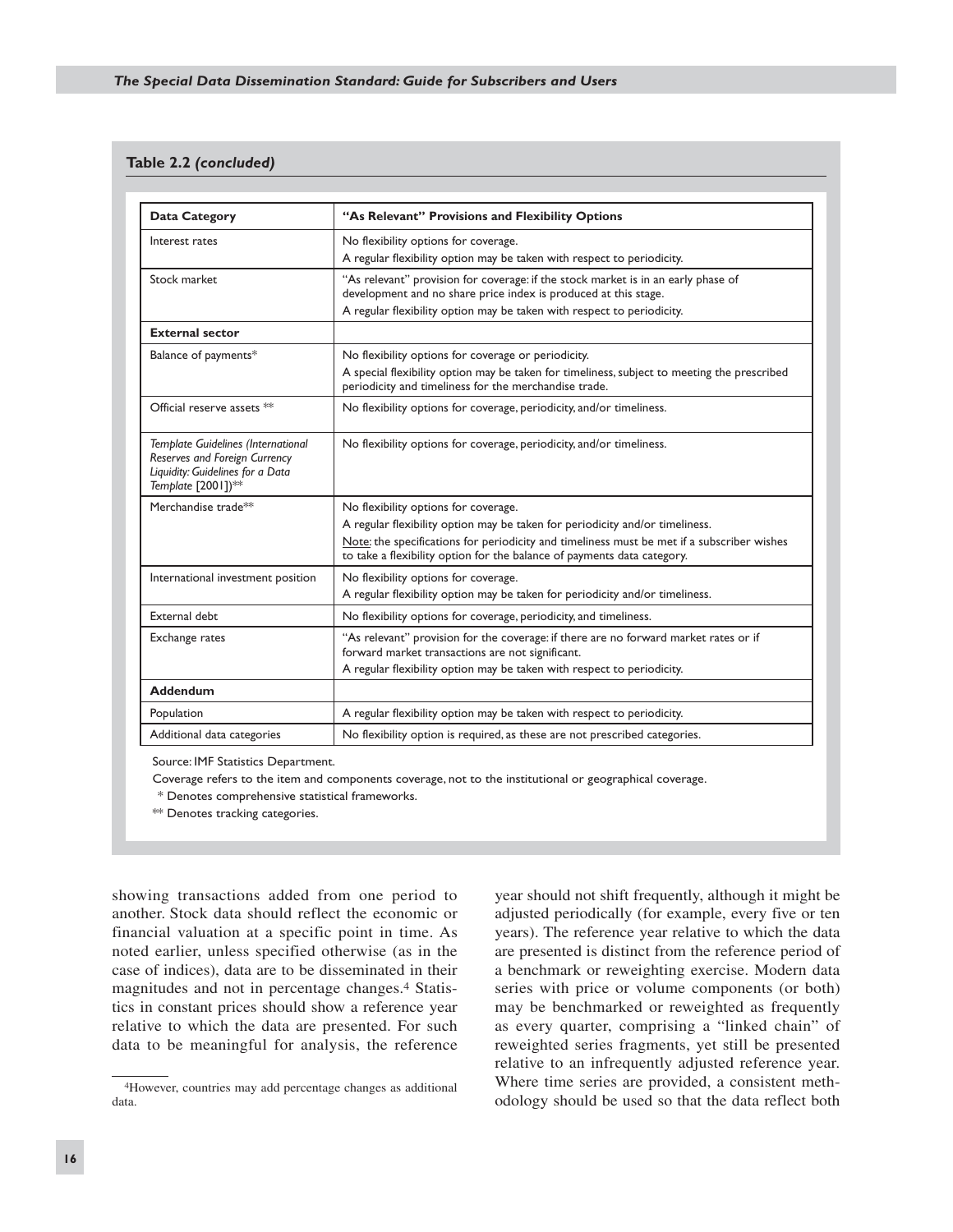short- and long-term movements in the series. The data should also allow users to make meaningful comparisons of different periods in the series, periods of different durations in the series, and subperiods and periods in the series.

#### **Periodicity**

**2.16** Periodicity refers to the frequency of compilation and related dissemination of the data. The periodicity of a particular data category reflects several factors, including the ease of observation or compilation and the needs of analysis. Although these factors are not the same across countries for specific data categories or components, in practice a common understanding exists among countries about the highest frequency of compilation for many data categories or components. Such frequency is prescribed in the SDDS. Depending on the data categories or components, the prescribed frequency can be daily, weekly, monthly, quarterly, or annually.

**2.17** In describing the periodicity of the data compiled, the metadata can specify the exact number of days the data cover. For example, weekly data generally cover seven calendar days; however, data covering the period through the seventh, fifteenth, twenty-second, and last day of the month would be considered as meeting the specification for weekly data. Although a quarter is usually viewed as three months, data covering successive intervals of 13 weeks would be considered quarterly. Annual data may be for a calendar year or a fiscal year with varying beginning dates; the metadata should note the beginning date for the fiscal year.

**2.18** Although the SDDS specifies, for example, monthly or quarterly periodicity, this does not mean that data compiled less frequently are not useful. A balanced statistical program will encompass statistics compiled frequently on a regular basis for short-term analysis and statistics compiled at longer intervals for structural analysis and as benchmark data.

#### **Timeliness**

**2.19** Timeliness refers to the lapse of time between the end of a reference period (or a reference date) of the data and the date on which the data are disseminated. Timeliness reflects many factors, including some related to institutional arrangements, such as the time needed for statistical processing or compilation and the time needed to prepare accompanying commentary and dissemination.

**2.20** The timeliness specifications in the SDDS are in terms of "no later than" (NLT) the prescribed lapses of time. Thus, for data categories for which the SDDS prescribes a "monthly" timeliness, the data are to be disseminated on or before the last day of the calendar month following the end of the reference period (usually the reference month).

**2.21** For five data categories, the SDDS encourages shorter time lags than the ones prescribed:

- Production index/indices (where relevant);
- Central bank survey (CBS);
- Data template on international reserves and for-• eign currency liquidity (*Template Guideline*);
- Merchandise trade; and
- IIP.

**2.22** Daily data are usually disseminated on the same day or with a one-day lag.

#### **Flexibility on Coverage, Periodicity, andTimeliness**

**2.23** With respect to flexibility on coverage, as noted earlier, a few data components or categories are encouraged rather than prescribed in the SDDS. Furthermore, certain data categories to be disseminated are designated on an "as relevant" basis.

**2.24** The availability of flexibility options for periodicity or timeliness varies with data categories, as outlined below.

- No flexibility option is provided for international reserves data as they are critical to assessing a country's external financial viability. These data are to be disseminated with the prescribed monthly periodicity and timeliness within one week of the reference month.
- No flexibility option is provided for the periodicity of national accounts and balance of payments data. Quarterly data are prescribed for both categories because these comprehensive frameworks are critical for up-to-date assessments of a country's macroeconomic performance and policy.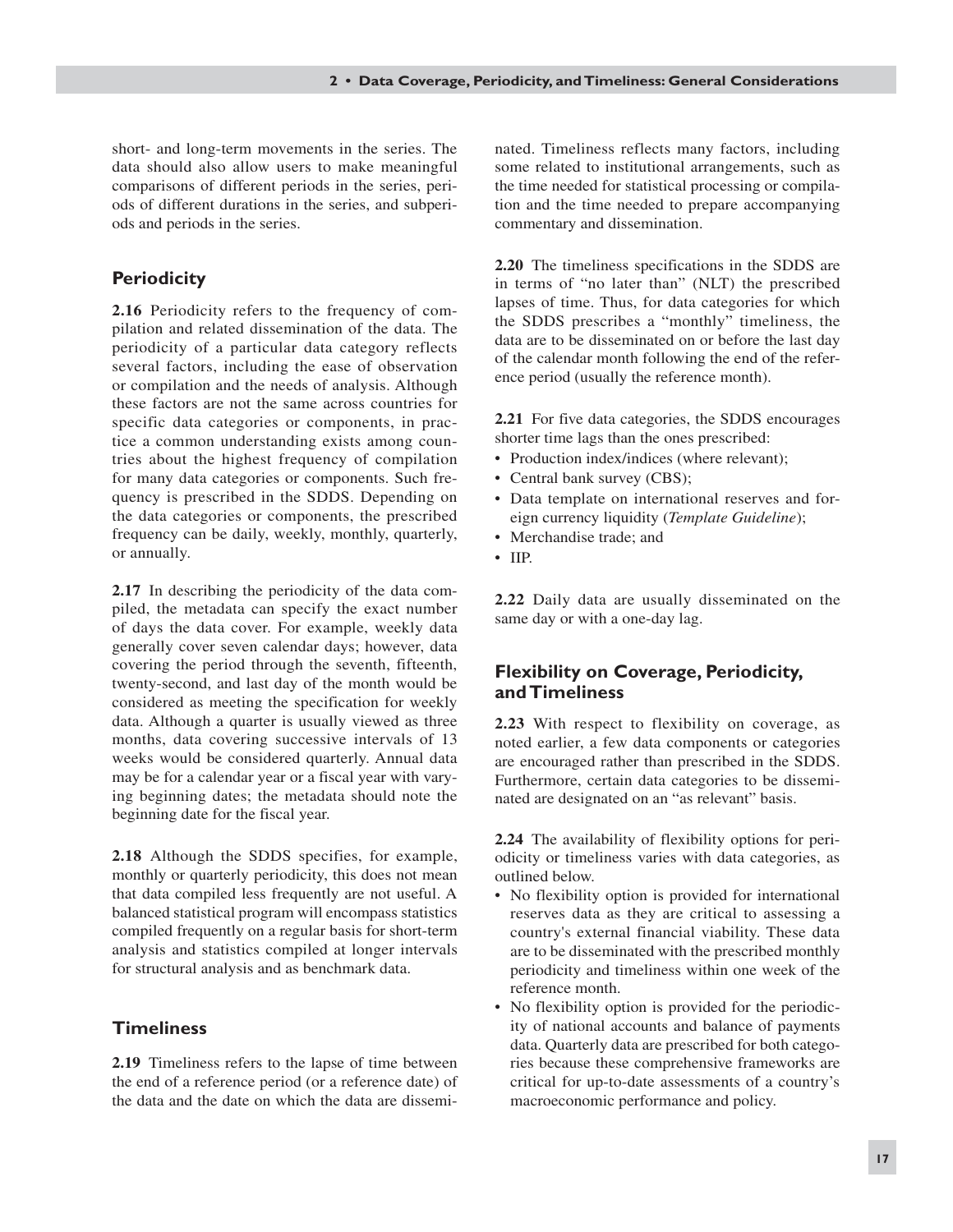- A special timeliness flexibility option, however, is provided for the national accounts. If a monthly production index that tracks GDP is disseminated within the prescribed timeliness of six weeks, then a subscriber may disseminate quarterly GDP data with a lag exceeding the three-month timeliness requirement and be deemed to be in compliance with the SDDS requirements for the national accounts category.
- A special timeliness flexibility option is provided for the balance of payments data. If monthly merchandise trade data are disseminated within the prescribed timeliness of eight weeks, then a subscriber may disseminate quarterly balance of payments data with a lag exceeding the three-month requirement and be deemed to be in compliance with SDDS requirements for the balance of payments category.
- A targeted timeliness flexibility option is provided for CGO. Subscribers that have implemented accrual accounting for fiscal sector data may avail themselves of a targeted timeliness flexibility option for disseminating CGO data. This option is available to subscribers disseminating with no more than a one-quarter lag quarterly GGO data consistent with *GFSM 2001* or an equivalent methodological standard; it allows the dissemination of CGO data for the last month of the fiscal year with a lag of up to three months and CGO data for the first month of the new fiscal year with a lag of up to two months.
- For any two data categories other than national accounts, balance of payments, official reserve assets, data template on international reserves and foreign currency liquidity, and external debt, subscribers may take a regular flexibility option allowing them to disseminate data with a periodicity or time-

liness (or both) "less" than prescribed. These two regular flexibility options can be taken in addition to the other flexibility options previously described. Regular flexibility options respond to some countryspecific need—for example, when best practice leads to a specification for periodicity or timeliness that a subscribing country does not consider appropriate for its particular circumstances.

**2.25** Consistent with the SDDS as a standard of best practices, the flexibility provided for periodicity and timeliness is not open-ended. The extra time allowed for compilation or dissemination under the options, unless indicated separately for specific data categories or components, is usually not to exceed one reference period, and the data are to be disseminated no later than the next due date. (For example, for quarterly data to be disseminated within one quarter after the end of the reference period, if a subscriber takes a timeliness flexibility option, the data should be released to the public no later than two quarters after the end of the reference period.)

**2.26** When a flexibility option is taken, the metadata are to provide justification.

**2.27** A summary of the subscribing country's observance of the specifications for data coverage, periodicity, and timeliness, noting the flexibility options taken, can usually be found under "summary of observance" on a country page on the DSBB (see also Chapter 9).

**2.28** For ease of reference, Table 2.2 summarizes the "as relevant" provisions and flexibility options provided in the SDDS.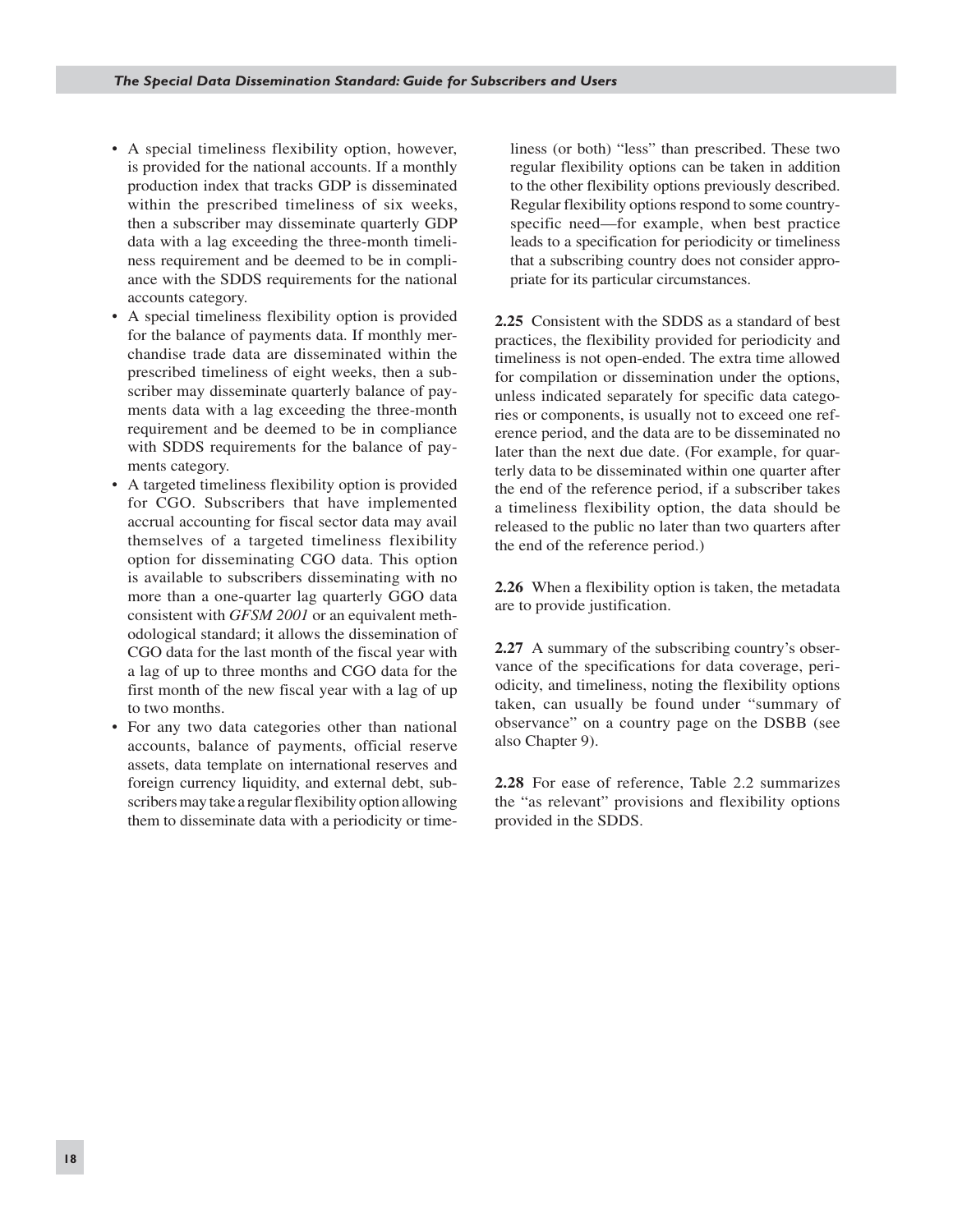### **3. Real Sector: Data Coverage, Periodicity, andTimeliness**

**3.1** This chapter elaborates on data coverage, periodicity, and timeliness for the real sector. It covers the national accounts, production indices, forwardlooking indicators (FLIs), labor market (including employment, unemployment, and wages/earnings), price indices, and population.

#### **National Accounts**

**3.2** The comprehensive statistical framework for the real sector is the national accounts. The SDDS prescribes that data on national accounts are to be disseminated on a quarterly basis with no more than a one-quarter lag. The data are to cover transactions for discrete quarterly periods.1

**3.3** The SDDS does not prescribe specific components of the national accounts; rather, it prescribes either GDP by major expenditure category or GDP by productive sector (industry),<sup>2</sup> and it encourages the dissemination of both. The disaggregation of GDP by major expenditure categories or by productive sectors is required. Although countries can use their own classifications in the expenditure/productive sector approaches, classification of data according to the 1993 edition of the *System of National*

*Accounts* (*1993 SNA*) is strongly encouraged.3 The *1993 SNA,* or a regional version such as the *1995 European System of Accounts* (*1995 ESA*),4 provide useful guidance on best practices for compilation of the national accounts. A subscribing country can refer to these guidelines in preparing its summary methodology for the national accounts and note differences from the guidelines, if any, in the metadata, which are posted on the DSBB. For quarterly national accounts, see *Quarterly National Accounts Manual: Concepts, Data Sources, and Compilation* (2001).

**3.4** The SDDS prescribes the dissemination of national accounts data in current prices and in volume terms, together with associated implicit price deflators/price indices; it also states that at least two of these three items are required. Dissemination of data on saving and gross national income (GNI, formerly GNP) is encouraged.

**3.5** The SDDS prescribes quarterly periodicity for the national accounts, and a flexibility option may not be taken with regard to periodicity. A flexibility option may, however, be taken with regard to timeliness, subject to meeting the prescribed periodicity and timeliness for the tracking category (see Chapter 2).

#### **Production Index/Indices**

**3.6** The SDDS prescribes a production index—and where appropriate, several production indices—to

<sup>1</sup>Data for each quarter are to cover transactions for the specific period denoted by the quarter, and not cumulatively from quarter to quarter. 2In national accounts, and consistent with the United Nations'

International Standard Industrial Classification (ISIC) of All Economic Activities, the term "industry" covers various economic activities including agriculture; mining and quarrying; manufacturing; electricity, gas, and water supply; construction; wholesale and retail trade; hotels and restaurants; transport, storage, and communications; financial intermediation; real estate, renting, and business activities; public administration and defense; education; health and social work; and other community, social, and personal services.

<sup>3</sup>Inter-Secretariat Working Group on National Accounts, *System of National Accounts 1993* (Brussels/Luxembourg, New York, Paris, and Washington: Commission of the European Communities—Eurostat, International Monetary Fund, Organization for Economic Cooperation and Development, United Nations, and World Bank, 1993). Countries that have not adopted the *1993 SNA* may use the classifications shown in the *1968 System of National Accounts*.

<sup>4</sup>Eurostat, *European System of Accounts: ESA 1995* (Luxembourg: Office for Official Publications of the European Communities, 1995).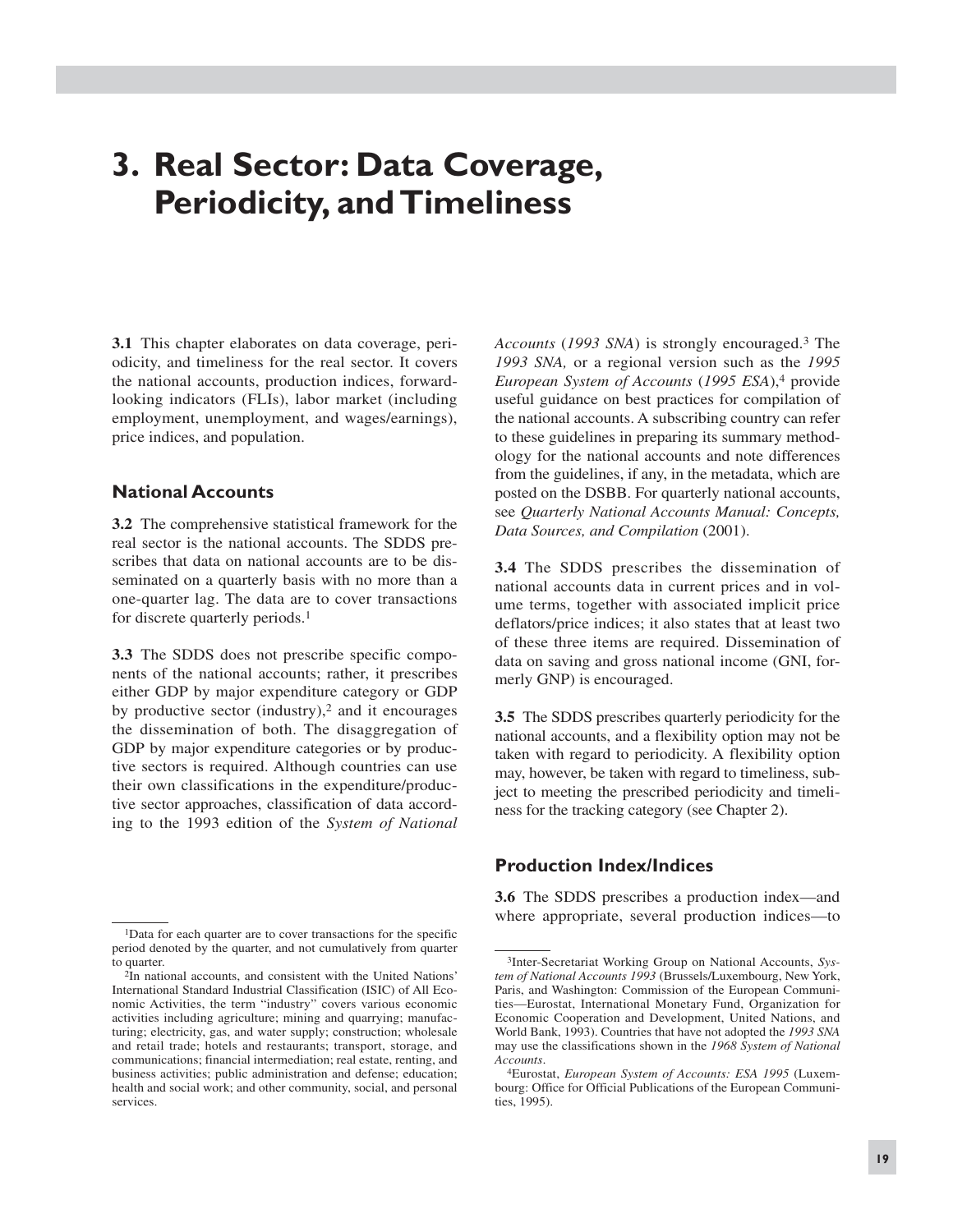track GDP on a more timely basis. The choice of the index (and its components) or indices depends on a country's economic structure—indices for industrial production are useful indicators for GDP in some countries, commodity production indices (for example, petroleum) in others, and indices on agricultural production or other key economic activities in still others. The index or indices selected for dissemination should be those most useful as an indicator for the country's production. The coverage of the index and its other characteristics should be noted in the country's metadata on the DSBB. An industrial production index, for example, is to cover the output of establishments in extractive activities, manufacturing, electricity, and gas and water supply.5 The tracking indicator should be based on a sound methodology.6

**3.7** For developments in quarterly GDP, the SDDS prescribes monthly periodicity for the production index. However, an "as relevant" condition is provided to recognize that in some countries, such as those where seasonal crop production is important, production may not be well represented by a monthly index.

**3.8** Timeliness of dissemination is specified as "within six weeks," and "within one month" is encouraged to maximize the category's usefulness as a tracking indicator. An "as relevant" condition is provided for timeliness paralleling that provided for periodicity.

**3.9** A subscribing country must meet the specifications for periodicity and timeliness for this tracking indicator (including all indices selected)<sup>7</sup> if it wishes to take a flexibility option for timeliness of the national accounts (see also Chapter 2). If the latter is not taken, a flexibility option may be taken for the production index for periodicity and/or timeliness. By implication, if a subscribing country takes a periodicity or timeliness flexibility option for the production index, it cannot take a timeliness flexibility option for the national accounts.

#### **Forward-Looking Indicators (FLIs)**

**3.10** The SDDS encourages the dissemination of one or more forward-looking indicators. FLIs include surveys of expectations, such as qualitative surveys of business managers' and of consumers' expectations; surveys of presaging events such as orders, contracts, and construction permits; and indices that combine several indicators into a single index. The last of these may be referred to as "leading indicators," which may be part of a system of indicators of business cycles. Many of these indicators are prepared on a monthly basis, but some are compiled quarterly. The SDDS encourages the dissemination of FLIs with a monthly or quarterly periodicity and timeliness.

**3.11** The SDDS encourages dissemination of FLIs because they can provide useful insights into the developments of an economy. Subscribers may refer to regional and international guidelines, such as the recommendations on business surveys published by the Commission of the European Communities or those on short-term indicators published by the OECD, in preparing the summary methodologies for FLIs for posting on the country page on the DSBB.

**3.12** The SDDS encourages subscribers with inflation-targeting monetary policy regimes to report inflation-targeting indicators and related metadata under the FLI category.8 The intent is to promote public knowledge and understanding of country practices with respect to measuring core inflation and the use of FLIs and interest rates as operating targets for such regimes.

**3.13** Because FLIs are an "encouraged" rather than "prescribed" data category, a subscribing country is deemed to be in observance of the SDDS without producing and disseminating such indicators. Further, a subscribing country does not need to use a flexibility option for periodicity and/or timeliness if any FLI that it disseminates misses the specified monthly or quarterly periodicity and timeliness. It is recommended, however, that the dissemination of FLIs follow practices consistent with those for prescribed data categories (see also Chapter 1).

<sup>5</sup>See United Nations Statistical Office, *International Recommendations for Industrial Statistics*, Series M, No. 48, Rev. 1 (New York, 1983). In principle, production indices could cover all output as defined by the *1993 SNA*, comprising goods and services from privately and publicly controlled enterprises. 6A monthly production index should be produced in the form of

consistent time series, with reference to a fixed reference period, which is usually the base period weighted by 1.<br>
<sup>7</sup>This means that the "as relevant" provision noted earlier can-

not be invoked.

<sup>8</sup>This was provided in the IMF Executive Board's Fifth Review of the Data Standards Initiatives, available at http://www.imf.org/ external/np/sta/dsbb/2003/eng.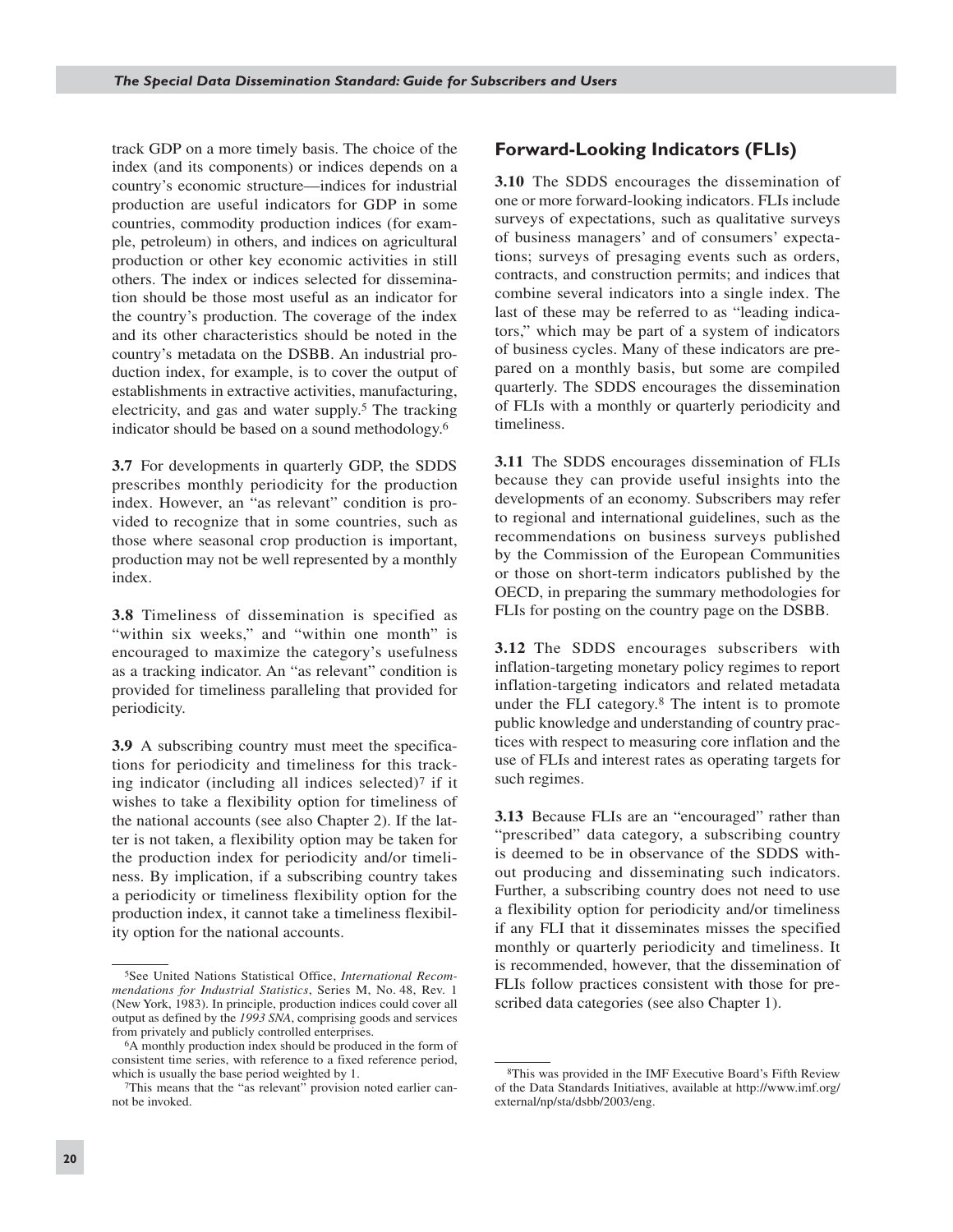#### **Labor Market**

**3.14** The SDDS prescribes employment, unemployment, and wages/earnings on an "as relevant" basis. If any of these three components is not viewed "as relevant," justification is to be provided. When the reasons are rendered invalid, the "as relevant" provision is not to be invoked.

**3.15** These labor market data are to be disseminated on a quarterly basis and with a lag of no more than one quarter after the end of the reference quarter. When the three components are compiled from different source data, they may be disseminated with differing periodicity and timeliness. Distinct metadata should be provided on each of them for posting on the DSBB. One flexibility option may be taken for the whole category (for the three components) with respect to periodicity and/or timeliness. The metadata, however, should clearly indicate for which of the three components the flexibility option is taken.

#### **Employment**

**3.16** Some countries compile several measures of employment, which may be based on sample surveys of households or individuals, on establishment surveys, or social insurance records. For the SDDS, the measure to be disseminated should be the one most widely used in the country. The metadata for the DSBB should note the statistical characteristics of the measure.

**3.17** The SDDS does not prescribe a definition of employment or its components; however, it notes as best practices the concepts, definitions, and classifications of employment and unemployment provided by the International Labor Organization (ILO).9 The SDDS also makes reference to the *1993 SNA*, which adopts definitions consistent with those of the ILO. Metadata for this data category should note differences between a country's practices and international guidelines.

**3.18** The SDDS prescribes employment data on an "as relevant" basis. As the labor market category contains significant policy indicators in almost all economies, the "as relevant" provision is rarely invoked and granted for the entire labor market category. However, some countries have only one or two of the three indicators—employment, unemployment, and wages—in this category. In these circumstances, the "as relevant" provision may be invoked for the missing component series.

**3.19** A flexibility option may be taken with respect to the periodicity and/or timeliness for the labor market category, of which employment is a component.

#### **Unemployment**

**3.20** Some countries prepare several measures of unemployment—for example, based on sample surveys of households or individuals, or social insurance records, or employment office statistics. For the SDDS, the measure to be disseminated should be the one that is most widely used in the country. The metadata for the DSBB should note the statistical characteristics of the measure.

**3.21** The measure may be expressed in terms of the number of unemployed or the unemployed as a percentage of the labor force.

**3.22** The SDDS does not prescribe a definition of unemployment or its components; however, it notes as best practices the concepts, definitions, and classifications of employment and unemployment the ILO provides.10 Metadata for this data category should note differences between a country's practices and international guidelines.

**3.23** The SDDS prescribes unemployment on an "as relevant" basis. The labor market may be characterized less by a dichotomy of employment/ unemployment than by a continuum in which a substantial fraction of workers are underemployed, seeking full-time work but finding only part-time work. The labor market may be characterized, for example, by subsistence agriculture, which may be highly seasonal. In such situations, unemployment defined on the basis of the experience of industrial countries may not be useful. In these circumstances, a subscribing member that does not produce and disseminate unemployment data is nonetheless deemed to be in observance of this data category. A subscribing member may also substitute a more relevant measure of unemployment, using a concept of underemployment or referring only

<sup>9</sup>ILO, *Current International Recommendations on Labour Statistics* (Geneva, 1985). See also ILO, *Surveys of Economically Active Population, Employment, Unemployment and Underemployment* (Geneva, 1990).

<sup>10</sup>Ibid.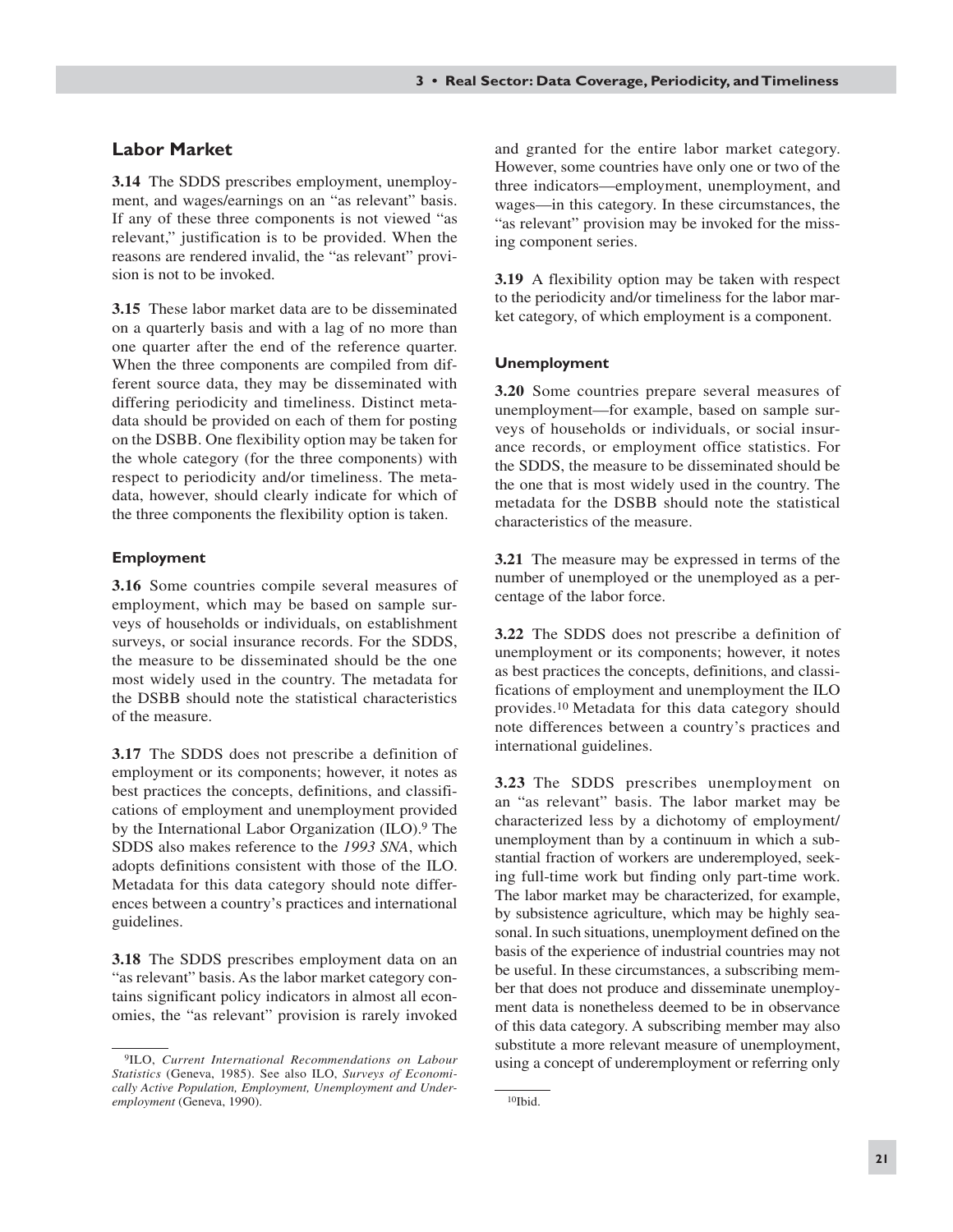to the portion of the labor force (for example, in manufacturing), in which unemployment has meaning.

**3.24** A flexibility option may be taken with respect to the periodicity and/or timeliness for the labor market category, of which unemployment is a component.

#### **Wages/Earnings**

**3.25** In the context of labor statistics, "wages" data comprise direct wages and salaries for time worked or work done, while earnings data (in cash and in kind) are broader, covering in addition remuneration for time not worked, bonuses, gratuities, and housing and family allowances paid by the employer to the employee. The series to be disseminated for SDDS purposes should be the series most widely used within the country. The series may show average earnings or time rates of wages (preferably accompanied by hours of work data consistent with the earnings/wages data). The scope of the series may differ from country to country. The metadata for the DSBB should describe the statistical characteristics of the measure, including its coverage.

**3.26** The SDDS does not prescribe a definition of wages or earnings; however, it notes as best practice the concepts, definitions, and classifications provided by the ILO.<sup>11</sup> Metadata for this data category to be posted on the DSBB should note differences between a country's practices and international guidelines.

**3.27** The SDDS prescribes wages/earnings data on an "as relevant" basis. This provision can be applied where the labor force surveys or administrative records do not provide a comprehensive account of the remuneration to the whole labor force (for example, where surveys or administrative records are limited to the nonagricultural population or to wage earners in manufacturing).

**3.28** A flexibility option may be taken with respect to the periodicity and/or timeliness for the labor market category, of which wages/earnings is a component.

#### **Price Indices**

**3.29** The SDDS prescribes consumer price indices (CPIs), producer price indices (PPIs), or wholesale price indices (WPIs) to be disseminated on a monthly periodicity with timeliness of no later than one month. The data are disseminated as indices. To be meaningful, each of the indices should be presented in a form normalized to a reference period, $12$  for which the normalized index assumes the value 100.13 The two indices are based on different source data, and they can be disseminated with differing periodicity and timeliness. Distinct metadata, including base/ reference periods, should be prepared for each of the two price indices for posting on the DSBB.

**3.30** To facilitate analysis, indices are to be presented as time series (see Chapter 2, under "Other Considerations").

**3.31** A flexibility option may be taken for the whole data category with respect to periodicity and/or timeliness. If a flexibility option is taken, it should be shown in the DSBB for which price index the option is taken and why.

#### **Consumer Price Index**

**3.32** A CPI, sometimes called "a retail prices index," measures the variation over time in the prices of goods and services that private households acquire, pay for, or use for purposes of consumption. Countries may prepare several indices, differing, for example, with

<sup>11</sup>Ibid*.*

<sup>12</sup>Which should not be adjusted frequently.

<sup>13</sup>Although the normalized index assumes the value 100 in the reference period, the index may comprise a chain of periodically reweighted and rebased series fragments. For example, the CPI may begin with an index January  $1980 = 100$  with (possibly priceupdated) weights from the 1978/79 household expenditure survey. A rebased index with weights from the (possibly price-updated) 1983/84 expenditure survey may be compiled with January  $1985 = 100.0$ . There is a need to link these two indices together to form a consistent series with, say, 1980 = 100.0. Both series or "fragments" are compiled to include, for instance, December 1984 as an overlap period. The series fragment from January 1980 to December 1984 thus assumes the value 100.0 in 1980 and, for instance, 150.0 in December 1984. The fragment from January 1985 assumes the value 100.0 in 1985 and, for example, 98.4 in December 1984. The new January 1985 = 100.0 series is linked to the old by multiplying all of its monthly values by the "link factor"  $150/99.4 = 1.509054$ . The official series continues to be compiled with January 1985 = 100 and the concomitant weights, but multiplied by the link factor. The resulting series displays consistent levels from January 1980 through January 1985 until the next rebasing. When the index is rebased again, with, say, the household expenditure survey of 1988/89, compilers will follow the same procedure to consistently attach the new, rebased series fragment onto the existing series. Such a linking procedure is required to present a consistent series over many periods. However, for the detailed analysis of component price changes, indices may also be compiled on a shorter—for instance, five-year—period, in which there are no weight revisions. For annual chained indices, there is a natural annual linking.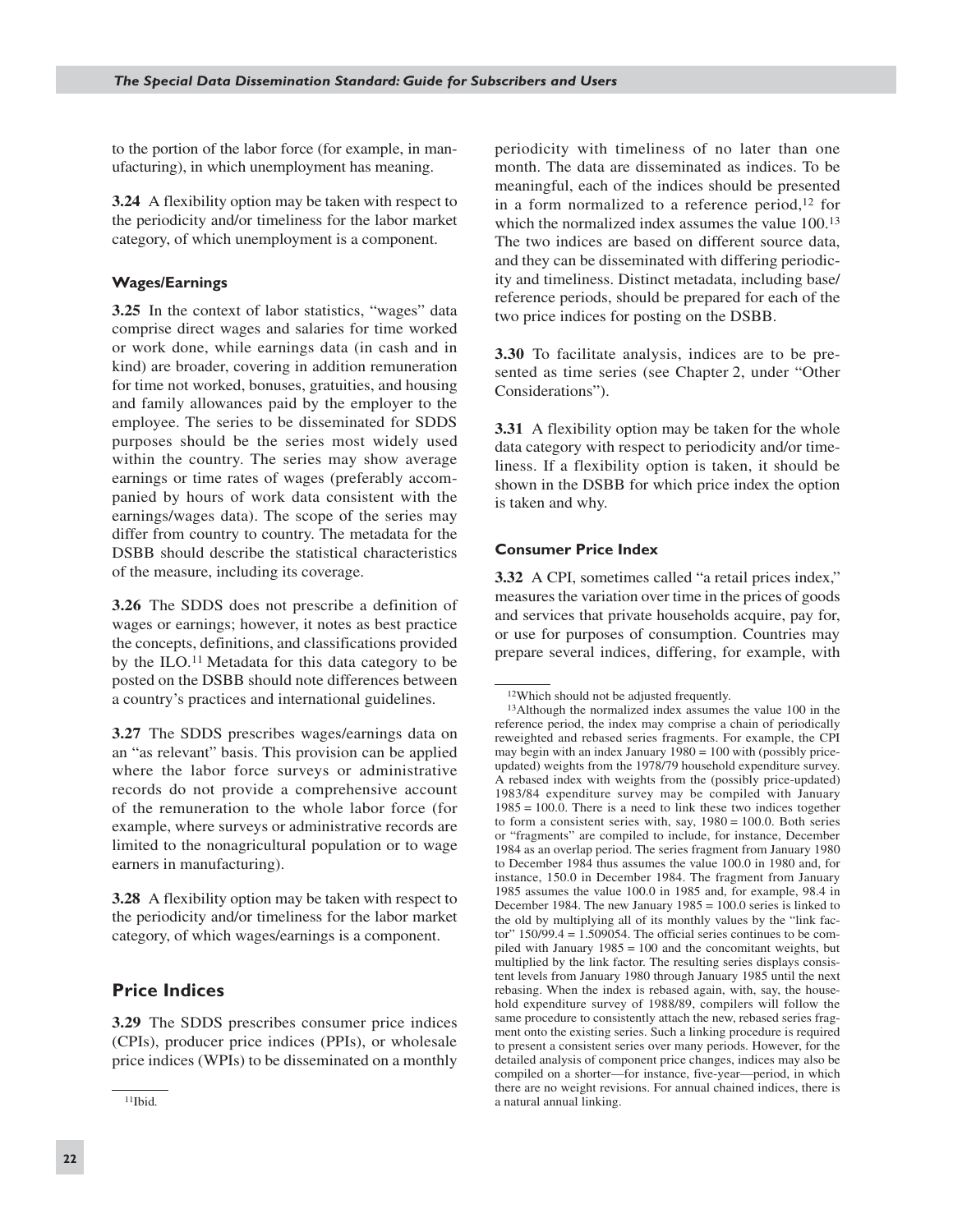respect to geographic coverage (for example, urban versus rural), reference population (for example, whole population or a group, such as industrial workers), and item coverage. If there is more than one CPI, the index to be tracked for the SDDS should be the most widely used in the country. The metadata should note the statistical characteristics of the index, including its scope and limitations.

**3.33** The SDDS does not prescribe the dissemination of any set of components or subindices for the CPI; dissemination of a single index meets the Standard. Guidelines for compiling the CPI are provided in various manuals (see also Appendix II). The components are to cover major expenditure groups such as food, clothing and footwear, housing, etc.<sup>14</sup> The metadata should specify the concepts, definitions, and classifications used in the construction of the index/indices, and reference may be made to regional guidelines. The metadata should note the differences between national practices and international or regional guidelines.

**3.34** A flexibility option may be taken with respect to the periodicity and/or timeliness for the price indices category, of which the CPI is a component.

#### **Producer Price Index or Wholesale Price Index**

**3.35** A PPI measures the variation in the prices of the outputs of market and market-valued goods and services over time. A WPI measures the variation over time in the prices of items at the first important commercial transaction. Its concept broadly overlaps but is not identical to the concept of an intermediate consumption (input) price index. PPIs and WPIs differ across countries, with respect to coverage of the economy (for example, whether inclusive of mining, construction, and services) and valuation (for example, whether inclusive of taxes net of subsidies on products, as in an input price index such as for intermediate consumption, or exclusive of net taxes on products, as in an output price index). If there is more than one PPI, the index tracked for the SDDS should be that most widely used in the country. The metadata for this data category should note the statistical characteristics of the index and whether they conform with international best or generally accepted practice.15

**3.36** The SDDS does not prescribe the dissemination of any set of components or subindices for the PPI/WPI; dissemination of a single index meets the Standard. It is, for example, useful to disseminate component or subindex detail that parallels that of the production indices the country disseminates.

**3.37** A flexibility option may be taken with respect to the periodicity and/or timeliness for the price indices category, of which the PPI or WPI is a component.

#### **Population**

**3.38** The SDDS prescribes data on population as an addendum. Population data are useful as a scaling factor, for example, in GDP per capita. Some countries maintain more than one set of population data; the one disseminated should be the series most widely used in the country. The metadata should describe the characteristics of the series, including its scope—such as whether the series represents all persons physically present (de facto population) or all usual residents (de jure population). Concepts, distributions, and characteristics have been elaborated by the United Nations in *Principles and Recommendations for Population and Housing Censuses*, 16 which subscribers may use as a point of reference in preparing the summary methodology. The summary methodology shown in the metadata for the DSBB should note any divergences from international guidelines.

**3.39** The data category refers to the total size of the population. The SDDS does not prescribe component detail but encourages the dissemination of key distributions by age and sex, for example. Such distributions provide the link to an array of social statistics.

**3.40** The SDDS prescribes dissemination of annual data. Although it makes no specification for timeliness, it presumes that the data are disseminated each year and on a regular basis.

**3.41** Subscribers may take a flexibility option for periodicity.

<sup>14</sup>See ILO and others, *Consumer Price Index Manual: Theory and Practice 2004* (Geneva, 2004).

<sup>15</sup>See IMF and others, *Producer Price Index Manual: Theory and Practice* (Washington, 2004).

<sup>16(</sup>New York, 1980). See also United Nations, *Supplementary Principles and Recommendations for Population and Housing Censuses* (New York, 1990).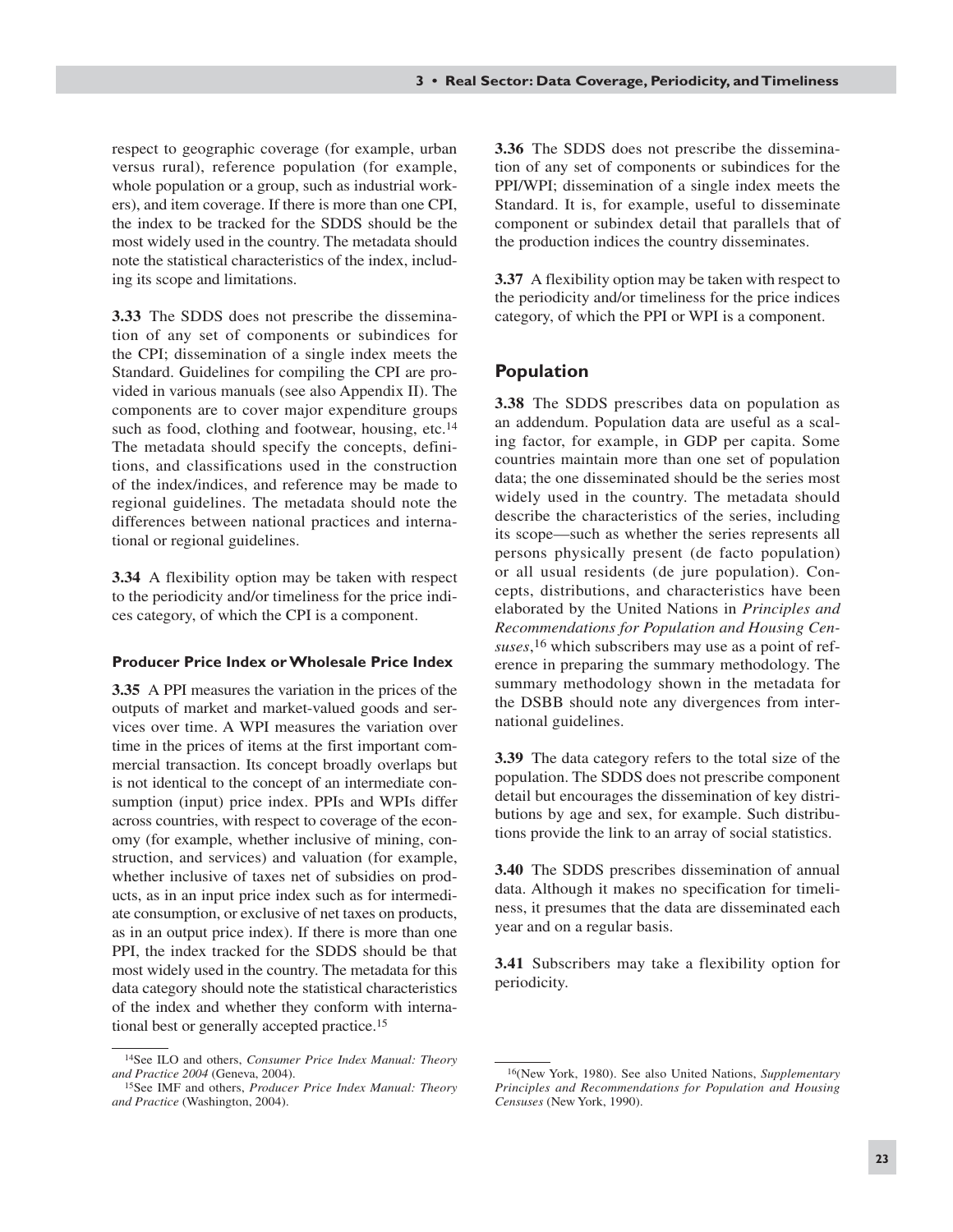# **4. Fiscal Sector: Data Coverage, Periodicity, andTimeliness**

**4.1** This chapter provides an overview of data coverage, periodicity, and timeliness for the fiscal sector. This is followed by a discussion of data to be disseminated on general government operations (GGO), central government operations (CGO), and central government debt (CGD).

## **Overview**

**4.2** The SDDS prescribes that (a) data on GGO be disseminated on an annual basis within two quarters after the end of the reference period; (b) data on CGO be released to the public at monthly frequency within one month after the reference month; and (c) data on CGD be published on a quarterly basis and released within one quarter. (See also paragraph 2.15.)

**4.3** The IMF's *Government Finance Statistics Manual 2001* (*GFSM 2001*) provides the internationally accepted guidelines for compiling data on the fiscal sector. The concepts and principles set out in the *GFSM 2001* are harmonized with the *1993 SNA,* the *Balance of Payments Manual*, fifth edition *(BPM5)*, 1 and the *Monetary and Financial Statistics Manual 2000 (MFSM).* This means that data from the government finance statistics system can be combined with data from other statistical systems to assess general government or public sector developments in relation to the rest of the economy. Similar to corporate financial statements, the *GFSM 2001* promotes the compilation of statistics on government operations on an accrual basis, accompanied by a cash flow statement and a balance sheet. (The *GFSM 2001* replaces the 1986 *Manual on Government Finance Statistics*.)

**4.4** The SDDS encourages the classification of fiscal data in the *GFSM 2001* framework, whether the data are compiled on an accrual or cash basis.

## **General Government Operations or Public Sector Operations**

**4.5** The comprehensive statistical framework for the fiscal sector may be either GGO or public sector operations (PSO). GGO covers operations of all governmental units (including social security systems) whether operating at the central level, state/provincial/ region level, or local level. PSO covers operations of the general government, nonfinancial public corporations, and financial public institutions (for example, development banks); however, for a picture of financing requirements, the nonfinancial public sector, comprising the general government and nonfinancial public corporations, is the preferred concept (Figure 4.1).

**4.6** In countries where the public sector is the focus of analysis and policy—for example, where the public sector borrowing requirement is an important policy variable—PSO should be the comprehensive framework; elsewhere, GGO should be used. The coverage of the chosen concept should be as broad as possible, including units at all levels of GGO and, for PSO, all important public corporations. The SDDS metadata are to describe the institutional units and government activities covered by the data disseminated on the NSDP. Key institutional units and significant government activities and accounts excluded by the data disseminated on the NSDP are also to be disclosed in the metadata.

**4.7** As indicated above, the SDDS prescribes that data on GGO (or PSO) be disseminated with an annual periodicity and within two quarters after the end of the reference period. The data disseminated

<sup>1</sup>IMF, *Balance of Payments Manual,* fifth edition *(BPM5)* (Washington, 1993). See also footnote 3 in Chapter 3.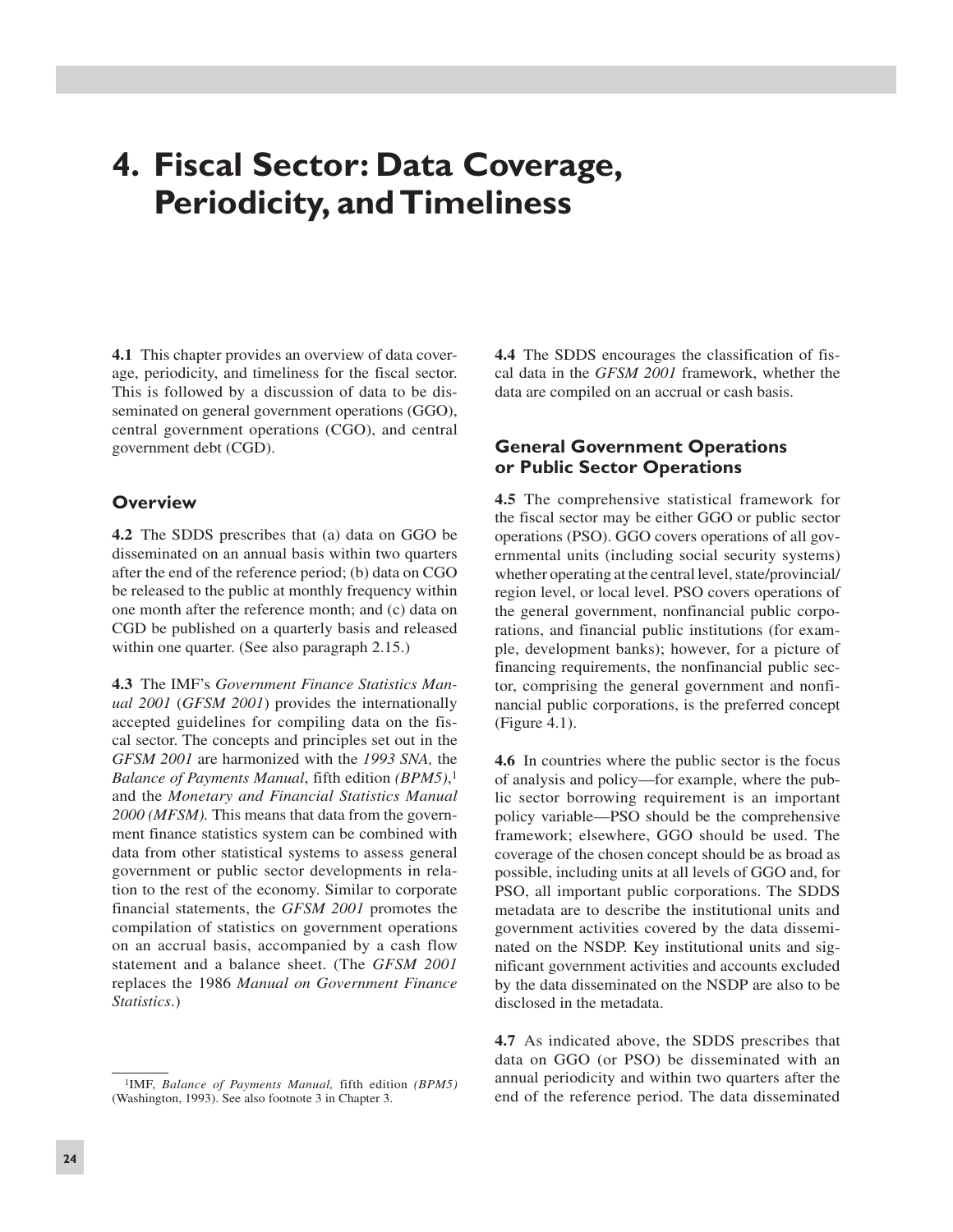

should be actual data or preliminary actual data; data based on projections, such as budget estimates for the upcoming fiscal year, do not conform to the SDDS.

**4.8** Where feasible, financing should be disaggregated by domestic and foreign financing, with the domestic and foreign distinctions determined by the residency of the creditor. Domestic financing is to be further disaggregated into financing provided by the depository corporations (banking system) and the nonbank sector (that is, other domestic sectors). Where disaggregation by domestic and foreign financing is not feasible, financing can be classified by (a) maturity and (b) type of instrument or currency of issue (and/or other relevant characteristics—for example, whether the debt is indexed, and the nature of the indexing). The classification of aggregate financing should be consistent with that on CGD.

**4.9** For subscribers using the *GFSM 2001* methodology, the prescribed GGO components, as well as those that are encouraged, are shown in Tables 4.1a, b, c, and e; prescribed and encouraged components of CGD liabilities are shown in Tables 4.1a and d.2 Table 4.1a shows the prescribed and encouraged components for countries that apply the *GFSM 2001* classifications under the cash basis, as well as those for countries that apply the framework under the accrual basis. The accrual basis also includes

<sup>2</sup>For countries that follow the *European System of Accounts* 1995 (*1995 ESA;* see footnote 4 of Chapter 3), these guidelines apply when the countries use the *GFSM 2001* framework to present their fiscal sector data.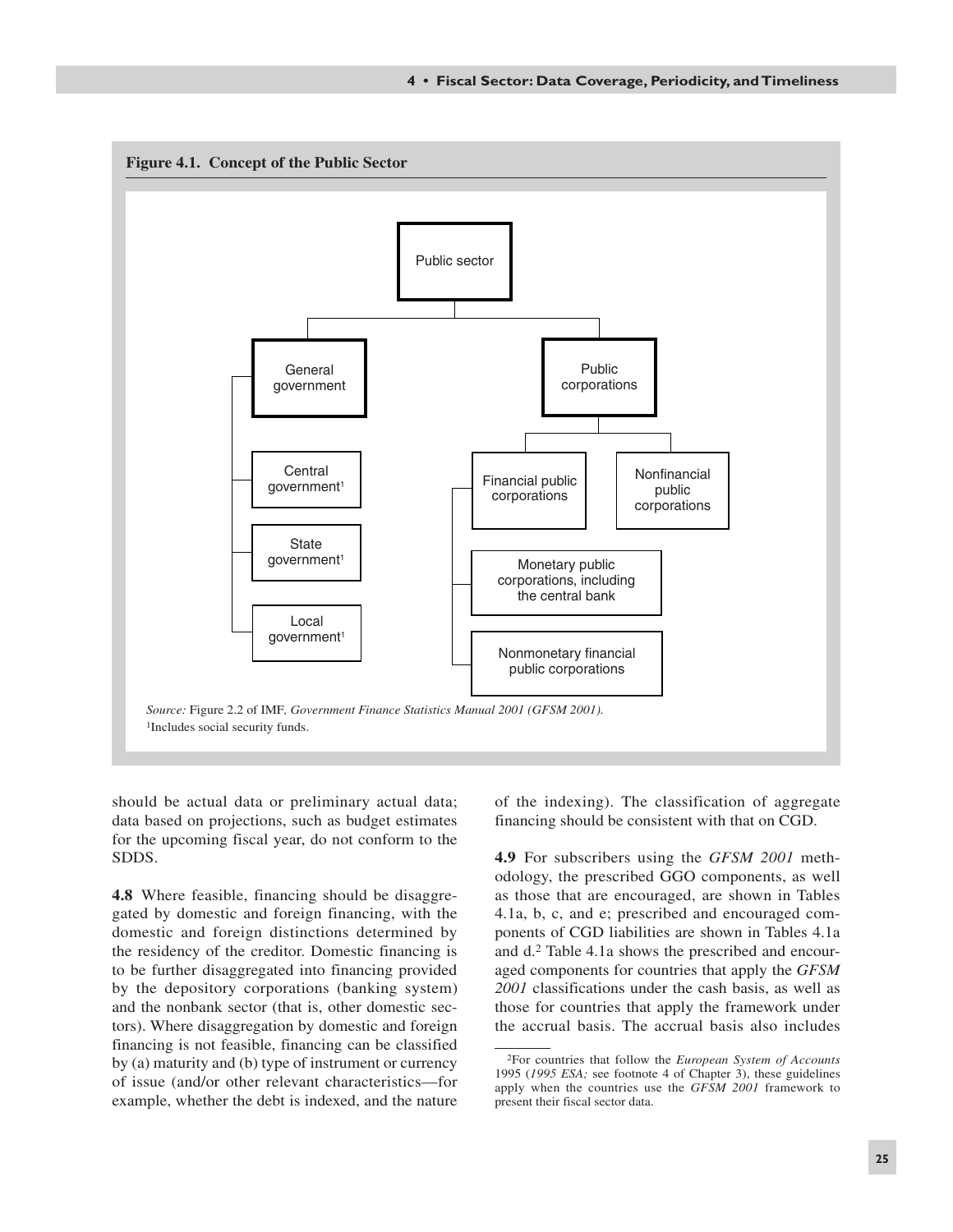|                                  | <b>Prescribed</b><br><b>Institutional</b><br>Coverage<br>("Encouraged"<br>Coverage as<br>Noted)                                                         | <b>Periodicity</b>  | <b>Basis</b><br>(Select<br>"Cash" or<br>"Accrual" as<br>Appropriate) | <b>Prescribed</b>                                                          | <b>Encouraged</b>                                                                                                                                                         |
|----------------------------------|---------------------------------------------------------------------------------------------------------------------------------------------------------|---------------------|----------------------------------------------------------------------|----------------------------------------------------------------------------|---------------------------------------------------------------------------------------------------------------------------------------------------------------------------|
| GGO                              | General<br>government or<br>public sector                                                                                                               | A<br>$\overline{Q}$ | Cash                                                                 | Statement of sources<br>and uses of cash<br>(CFS) (see also<br>Table 4.1b) | Interest as a separate<br>item of expense                                                                                                                                 |
|                                  |                                                                                                                                                         | encouraged)         | Accrual                                                              | Statement of<br>government<br>operations (SOGO)<br>(see also Table 4.1c)   | Interest as a separate<br>item of expense. CFS<br>(see also Table 4.1b),<br>statement of other<br>economic flows<br>(SOEF), and balance<br>sheet (see also Table<br>4.1e) |
| CGO                              | Central<br>government                                                                                                                                   | M                   | Cash                                                                 | CFS (see also Table<br>4.1 <sub>b</sub>                                    | Interest as a separate<br>item of expense                                                                                                                                 |
|                                  | budgetary units<br>(excluding<br>extrabudgetary<br>and social<br>security units)<br>(Coverage)<br>of all central<br>government<br>units.<br>encouraged) |                     | Accrual                                                              | SOGO (see also<br>Table 4.1c)                                              | Interest as a separate<br>item of expense. CFS<br>(see also Table 4.1b)                                                                                                   |
| <b>CGD</b><br><b>liabilities</b> | Central<br>government                                                                                                                                   | $\circ$             |                                                                      | See Table 4.1d<br>Non-central-                                             |                                                                                                                                                                           |
|                                  |                                                                                                                                                         | (M)<br>encouraged)  |                                                                      | government liabilities<br>guaranteed by the<br>central government          |                                                                                                                                                                           |

#### **Table 4.1a. Fiscal Sector—SDDS Data Coverage, Periodicity, andTimeliness with Reference to the** *GFSM 2001* **Framework**

Sources: IMF Statistics Department; *Government Finance Statistics Manual 2001 (GFSM 2001).*

Note: Abbreviations: A, annual; Q, quarterly; M, monthly; GGO, general government operations; CGO, central government operations; CGD, central government debt.

1Accrual including all noncash basis, such modified cash and modified accrual bases.

"modified cash" and "modified accrual" data. Table 4.1b shows the statement of sources and uses of cash with various components, including those covering domestic and foreign financing (a second financing breakdown is required). Table 4.1c presents the statement of government operations with various components, including those covering domestic and foreign financing disaggregated by instrument. (See also paragraph 4.8 above for alternative disaggregations of financing data.)

**4.10** Subscribers that use the *GFSM 2001* framework to present their cash-based data are to disseminate the statement of sources and uses of cash as shown in Table 4.1b on an annual basis; the dissemination of such data on a quarterly basis is encouraged. In addition, the presentation of interest as a distinct item of expense in this statement is encouraged. Countries that use the *GFSM 2001* framework to present their data compiled on an accrual basis (as defined above) are to disseminate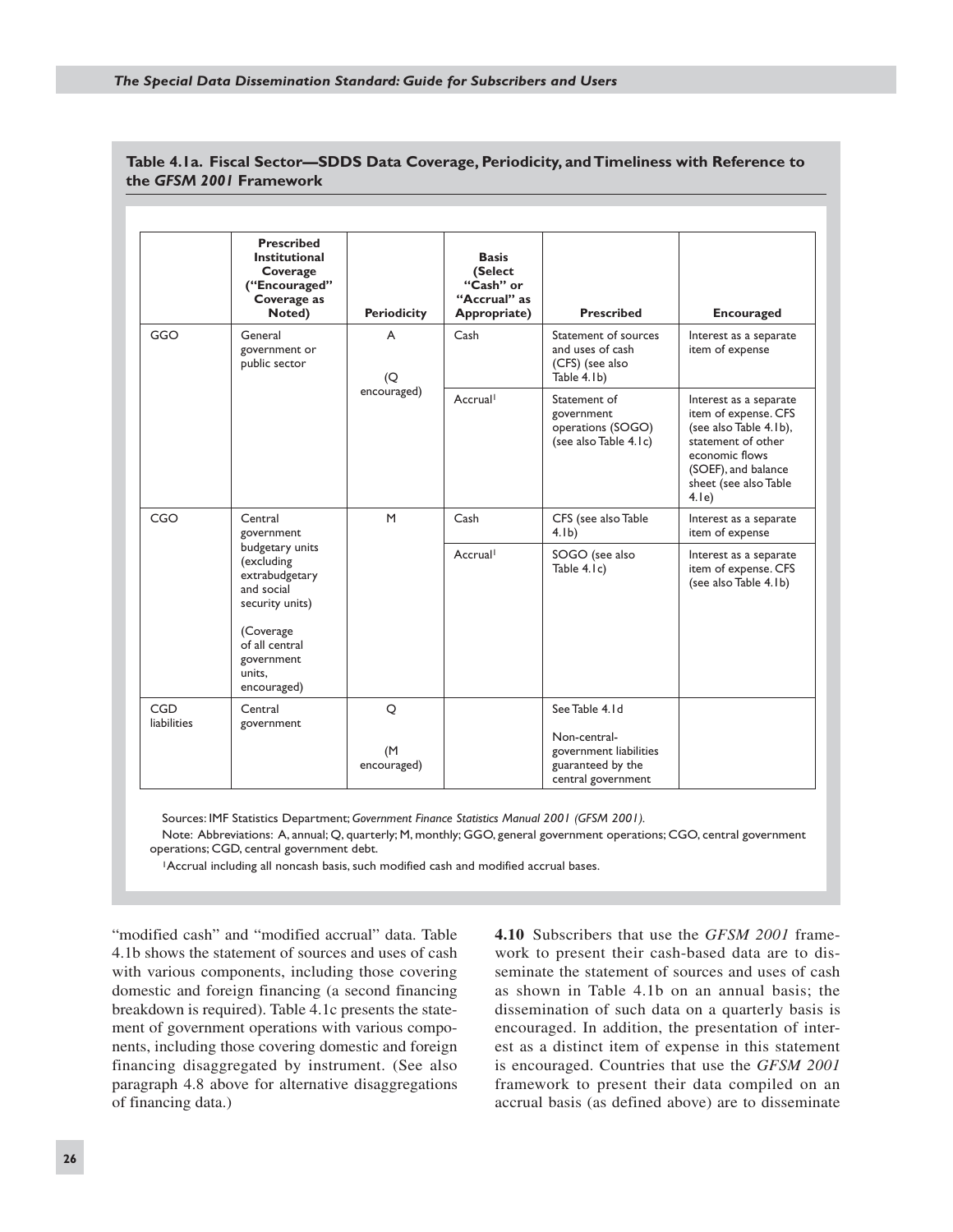|                                                                                         | <b>GFS Code</b> |
|-----------------------------------------------------------------------------------------|-----------------|
| <b>Statement of Sources and Uses of Cash</b>                                            |                 |
| Cash receipts from operating activities*                                                | I.              |
| <b>Taxes</b>                                                                            | $\mathbf{H}$    |
| Social contributions                                                                    | 12              |
| Grants                                                                                  | 13              |
| Other receipts                                                                          | 4               |
| Cash payments for operating activities*                                                 | $\mathbf{2}$    |
| Compensation of employees                                                               | 21              |
| Purchases of goods and services                                                         | 22              |
| Interest                                                                                | 24              |
| <b>Subsidies</b>                                                                        | 25              |
| Grants                                                                                  | 26              |
| Social benefits                                                                         | 27              |
| Other payments                                                                          | 28              |
| Net cash inflow from operating activities $[1 - 2]$ *                                   | <b>CIO</b>      |
| Net cash outflow from investments in nonfinancial assets $\lceil 3 \rceil$ . I - 31.2]* | 31              |
| Purchases of nonfinancial assets                                                        | 31.1            |
| Sales of nonfinancial assets                                                            | 31.2            |
| Cash surplus (+) / deficit (-) $[1 - 2 - 3] = 1 - 2M$ <sup>*</sup>                      | <b>CSD</b>      |
| Net acquisition of financial assets, excluding cash*                                    | 32x             |
| Domestic                                                                                | 321x            |
| Foreign                                                                                 | 322x            |
| Monetary gold and SDRs                                                                  | 323             |
| Net incurrence of liabilities*                                                          | 33              |
| Domestic                                                                                | 331             |
| Foreign                                                                                 | 332             |
| Net cash inflow, financing activities $[-32x + 33]$ *                                   | <b>NFB</b>      |
| Net change in the stock of cash [= 3212 + 3222]*                                        | <b>NCB</b>      |
| Statistical discrepancy [CSD - 32x + 33 - NCB]*                                         | CSDz            |
| Memorandum items*                                                                       |                 |
| Total cash expenditure $[2 + 31]$                                                       | 2M              |

**Table 4.1b.** *GFSM 2001* **Framework: Statement of Sources and Uses of Cash**

the statement of government operations as shown in Table 4.1c on an annual basis; the dissemination of such data on a quarterly basis is encouraged. Countries are also encouraged to disseminate, on an annual or quarterly basis, the statement of sources and uses of cash, the statement of other economic flows, and the financial balance sheet (see Table 4.1e). In addition, presenting interest as a distinct item of expense in these statements is encouraged.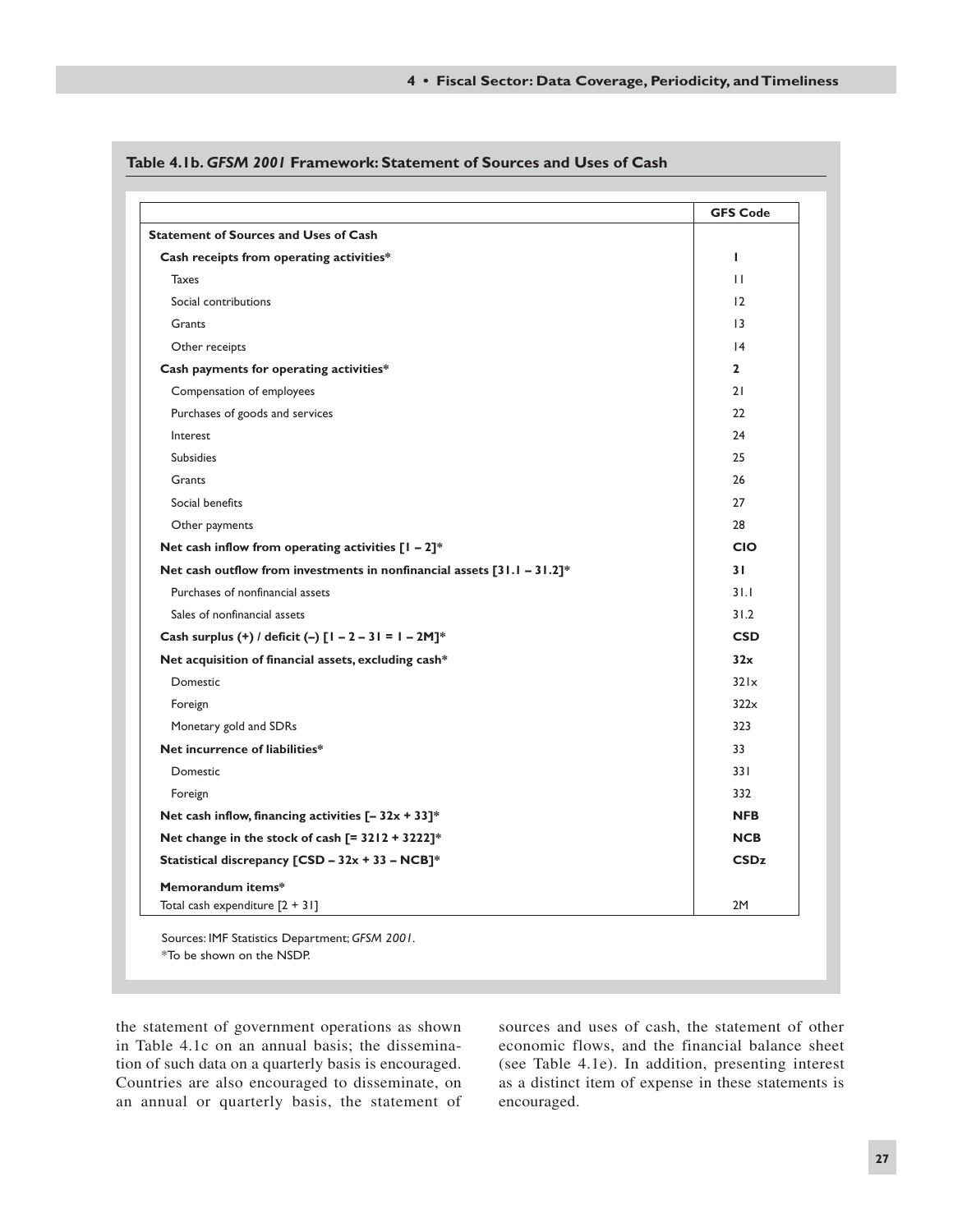|                                                                         | <b>GFS Code</b> |
|-------------------------------------------------------------------------|-----------------|
| <b>Statement of Government Operations</b>                               |                 |
| Revenue*                                                                | п               |
| Taxes*                                                                  | $\mathbf{H}$    |
| On income, profits, and capital gains                                   | $\mathbf{H}$    |
| On payroll and workforce                                                | 112             |
| On property                                                             | 113             |
| On goods and services                                                   | 114             |
| On international trade and transactions                                 | 115             |
| Other taxes                                                             | 116             |
| Social contributions                                                    | 12              |
| Grants                                                                  | $\overline{13}$ |
| Other revenue                                                           | 4               |
| Expense*                                                                | $\mathbf{2}$    |
| Compensation of employees                                               | 21              |
| Use of goods and services                                               | 22              |
| Consumption of fixed capital                                            | 23              |
| Interest* (encouraged)                                                  | 24              |
| <b>Subsidies</b>                                                        | 25              |
| Grants                                                                  | 26              |
| Social benefits                                                         | 27              |
| Other expense                                                           | 28              |
| Gross operating balance $[1 - 2 + 23]$ *                                | <b>GOB</b>      |
| Net operating balance $[1 - 2]$ *                                       | <b>NOB</b>      |
| Net acquisition of nonfinancial assets*                                 | 31              |
| Net lending (+) / borrowing (-) $[1 - 2 - 31 = 1 - 2M]*$                | <b>NLB</b>      |
| Net acquisition of financial assets* (disaggregated below, as relevant) | 32              |
| Currency and deposits [3212 + 3222]*                                    | 3202            |
| Securities other than shares [3213 + 3223]*                             | 3203            |
| Loans [3214 + 3224]*                                                    | 3204            |
| Shares and other equity [3215 + 3225]*                                  | 3205            |
| Insurance technical reserves [3216 + 3226]*                             | 3206            |
| Financial derivatives [3217 + 3227]*                                    | 3207            |
| Other accounts receivable [3218 + 3228]*                                | 3208            |
| Domestic* (disaggregated below, as relevant)                            | 321             |
| Currency and deposits*                                                  | $3212$          |
| Securities other than shares*                                           | 3213            |
| Loans*                                                                  | $3214$          |
| Shares and other equity*                                                | 3215            |
| Insurance technical reserves*                                           | 3216            |
| Financial derivatives*                                                  | 3217            |
| Other accounts receivable*                                              | 3218            |

## **Table 4.1c.** *GFSM 2001* **Framework: Statement of Government Operations**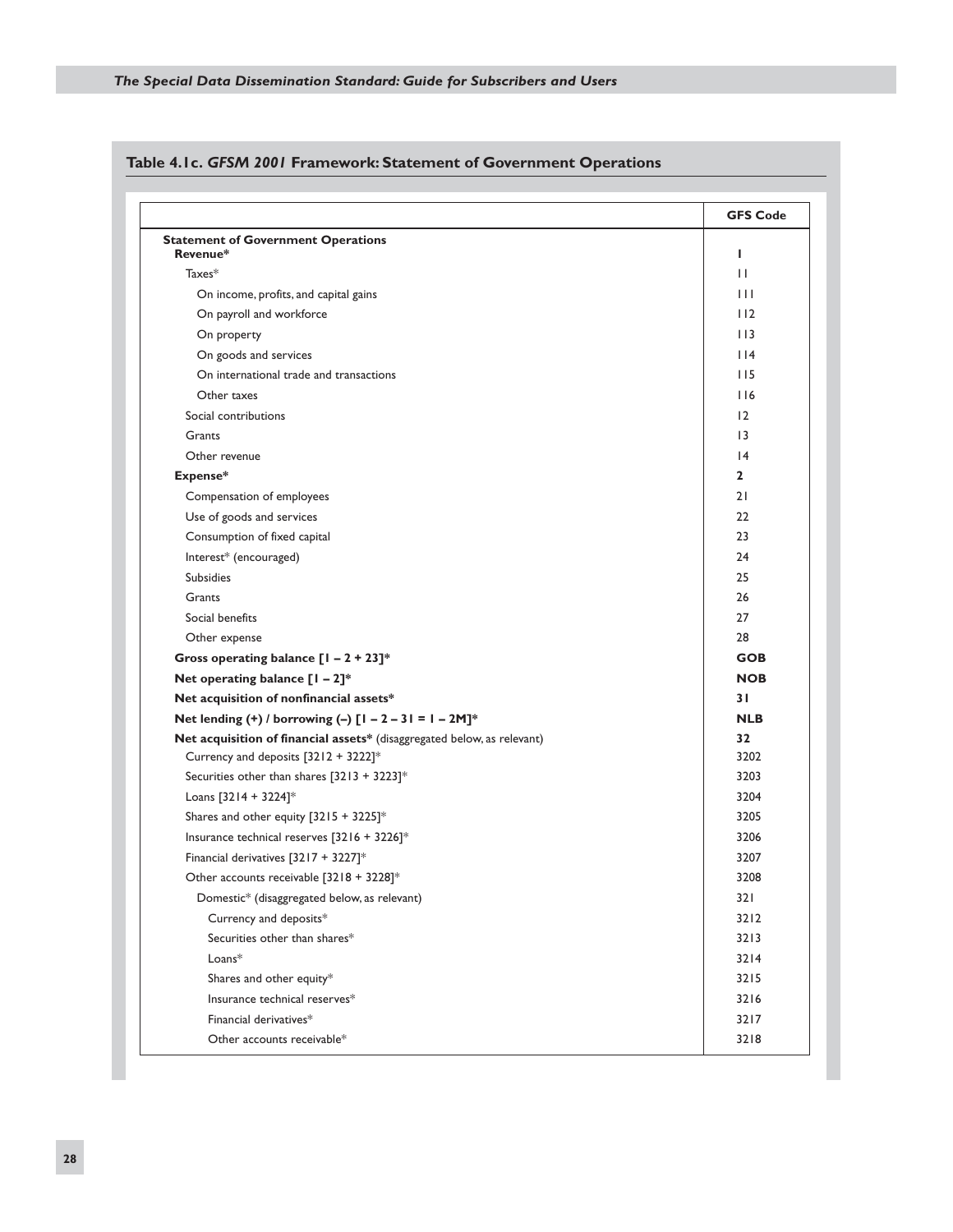## **Table 4.1c** *(concluded)*

|                                                                  | <b>GFS Code</b> |
|------------------------------------------------------------------|-----------------|
| Foreign*(disaggregated below, as relevant)                       | 322             |
| Currency and deposits*                                           | 3222            |
| Securities other than shares*                                    | 3223            |
| $Loans*$                                                         | 3224            |
| Shares and other equity*                                         | 3225            |
| Insurance technical reserves*                                    | 3226            |
| Financial derivatives*                                           | 3227            |
| Other accounts receivable*                                       | 3228            |
| Monetary gold and SDRs*                                          | 323             |
| Net incurrence of liabilities (disaggregated below, as relevant) | 33              |
| Currency and deposits [3312 + 3322] *                            | 3302            |
| Securities other than shares $[3313 + 3323]$ *                   | 3303            |
| Loans $[3314 + 3324]$ *                                          | 3304            |
| Shares and other equity $[3315 + 3325]$ *                        | 3305            |
| Insurance technical reserves [3316 + 3326]*                      | 3306            |
| Financial derivatives $[3317 + 3327]$ *                          | 3307            |
| Other accounts payable [3318 + 3328]*                            | 3308            |
| Domestic* (disaggregated below, as relevant)                     | 33 I            |
| Currency and deposits*                                           | 3312            |
| Securities other than shares*                                    | 3313            |
| $Loans*$                                                         | 3314            |
| Shares and other equity*                                         | 3315            |
| Insurance technical reserves*                                    | 3316            |
| Financial derivatives*                                           | 3317            |
| Other accounts payable*                                          | 3318            |
| Foreign* (disaggregated below, as relevant)                      | 332             |
| Currency and deposits*                                           | 3322            |
| Securities other than shares*                                    | 3323            |
| Loans*                                                           | 3324            |
| Shares and other equity*                                         | 3325            |
| Insurance technical reserves*                                    | 3326            |
| Financial derivatives*                                           | 3327            |
| Other accounts payable*                                          | 3328            |
| Statistical discrepancy [NLB - 32 + 33]*                         | <b>NLBz</b>     |
| Memorandum item: Total expenditure $[2 + 3]$ <sup>*</sup>        | 2M              |

Sources: IMF Statistics Department; *GFSM 2001.*

\* To be shown on the NSDP. (See also paragraphs 4.8 and 4.19 of this *Guide* for alternative disaggregations of financing data.)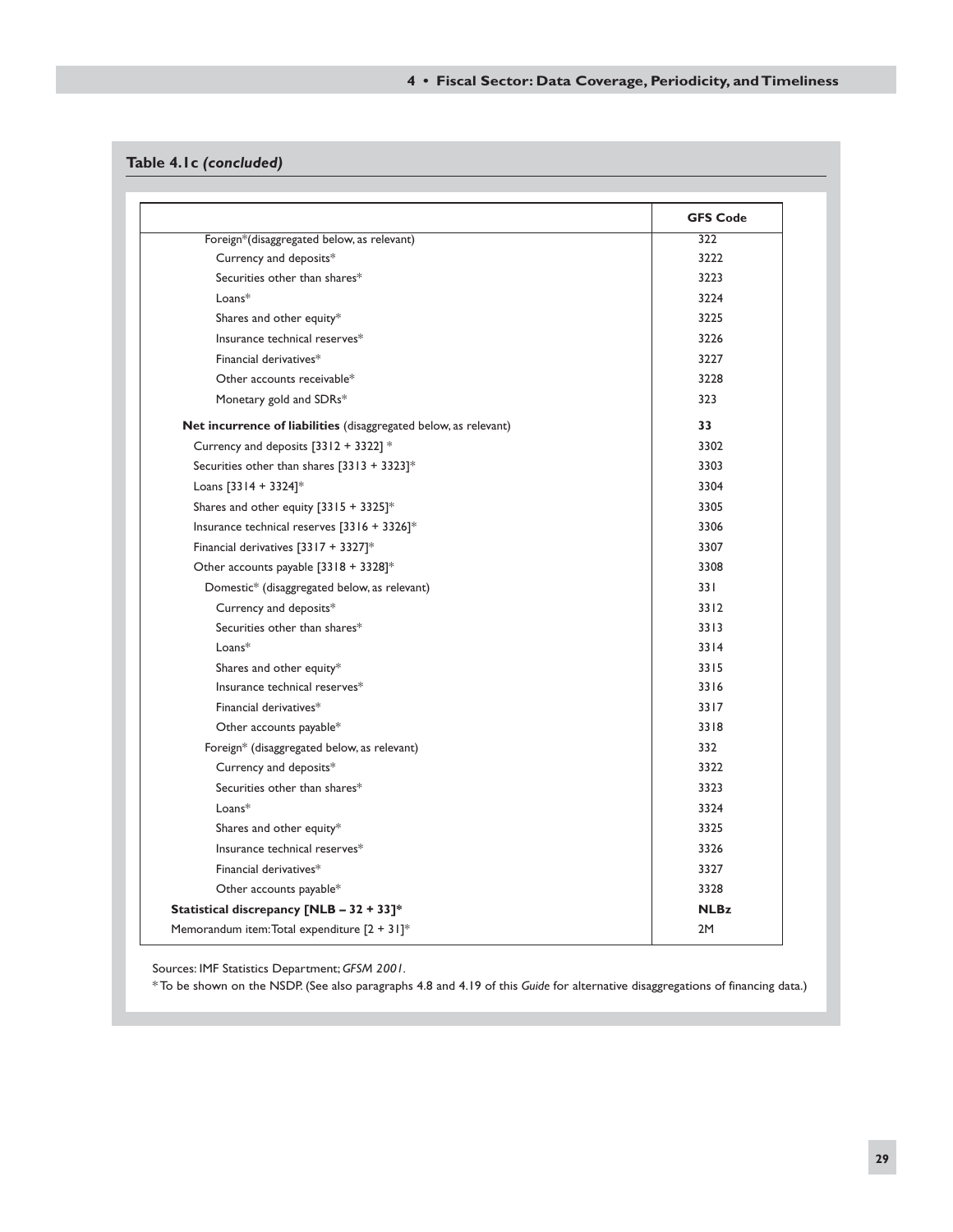| 63A01<br>63A02<br>63A1<br>63A11<br>63A112<br>63A113<br>63A114<br>63A116<br>63A117<br>63A118<br>63A12<br>63A122<br>63A123<br>63A124<br>63A126<br>63A127 |
|--------------------------------------------------------------------------------------------------------------------------------------------------------|
|                                                                                                                                                        |
|                                                                                                                                                        |
|                                                                                                                                                        |
|                                                                                                                                                        |
|                                                                                                                                                        |
|                                                                                                                                                        |
|                                                                                                                                                        |
|                                                                                                                                                        |
|                                                                                                                                                        |
|                                                                                                                                                        |
|                                                                                                                                                        |
|                                                                                                                                                        |
|                                                                                                                                                        |
|                                                                                                                                                        |
|                                                                                                                                                        |
|                                                                                                                                                        |
| 63A128                                                                                                                                                 |
| 63A2                                                                                                                                                   |
| 63A21                                                                                                                                                  |
| 63A212                                                                                                                                                 |
| 63A213                                                                                                                                                 |
| 63A214                                                                                                                                                 |
| 63A216                                                                                                                                                 |
| 63A217                                                                                                                                                 |
| 63A218                                                                                                                                                 |
| 63A22                                                                                                                                                  |
| 63A222                                                                                                                                                 |
| 63A223                                                                                                                                                 |
| 63A224                                                                                                                                                 |
| 63A226                                                                                                                                                 |
| 63A227                                                                                                                                                 |
|                                                                                                                                                        |

**Table 4.1d. Central Government Debt Liabilities by Maturity,\* Residency,\*\* and Instrument\*\*\* with Reference to the** *GFSM 2001* **Framework**

Sources: IMF Statistics Department; *GFSM 2001.*

Note: \* Residual maturity; if not feasible, original maturity; \*\* or by currency; \*\* or by sector.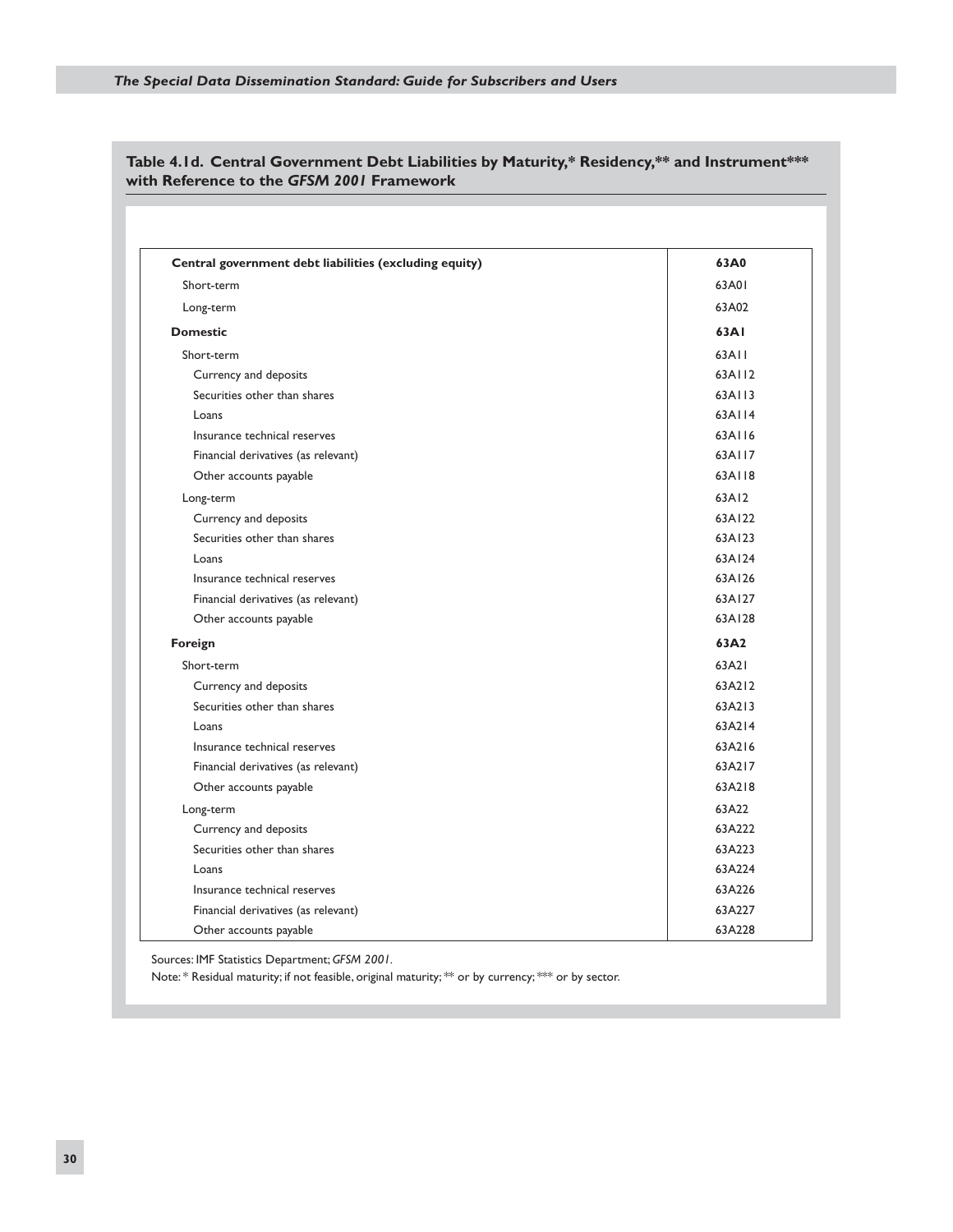|                                                       | <b>Statement of Other Economic Flows</b>                                      | <b>Balance Sheet</b>                                                                    |                                                                               |  |
|-------------------------------------------------------|-------------------------------------------------------------------------------|-----------------------------------------------------------------------------------------|-------------------------------------------------------------------------------|--|
|                                                       | <b>Classification of holding</b><br>gains in assets and<br><b>liabilities</b> | <b>Classification of</b><br>other changes in<br>the volume of<br>assets and liabilities | <b>Classification</b><br>of the stocks<br>of assets and<br><b>liabilities</b> |  |
| <b>Financial assets</b>                               | 42                                                                            | 52                                                                                      | 62                                                                            |  |
| <b>Domestic</b>                                       | 421                                                                           | 521                                                                                     | 621                                                                           |  |
| Currency and deposits                                 | 4212                                                                          | 5212                                                                                    | 6212                                                                          |  |
| Securities other than shares                          | 4213                                                                          | 5213                                                                                    | 6213                                                                          |  |
| Loans                                                 | 4214                                                                          | $5214$                                                                                  | 6214                                                                          |  |
| Shares and other equity                               | 4215                                                                          | 5215                                                                                    | 6215                                                                          |  |
| Insurance technical reserves                          | 4216                                                                          | 5216                                                                                    | 6216                                                                          |  |
| Financial derivatives                                 | 4217                                                                          | 5217                                                                                    | 6217                                                                          |  |
| Other accounts receivable                             | 4218                                                                          | 5218                                                                                    | 6218                                                                          |  |
| Foreign                                               | 422                                                                           | 522                                                                                     | 622                                                                           |  |
| Currency and deposits                                 | 4222                                                                          | 5222                                                                                    | 6222                                                                          |  |
| Securities other than shares                          | 4223                                                                          | 5223                                                                                    | 6223                                                                          |  |
| Loans                                                 | 4224                                                                          | 5224                                                                                    | 6224                                                                          |  |
| Shares and other equity                               | 4225                                                                          | 5225                                                                                    | 6225                                                                          |  |
| Insurance technical reserves                          | 4226                                                                          | 5226                                                                                    | 6226                                                                          |  |
| Financial derivatives                                 | 4227                                                                          | 5227                                                                                    | 6227                                                                          |  |
| Other accounts receivable                             | 4228                                                                          | 5228                                                                                    | 6228                                                                          |  |
| Monetary gold and SDRs                                | 423                                                                           | 523                                                                                     | 623                                                                           |  |
| <b>Financial liabilities</b>                          | 43                                                                            | 53                                                                                      | 63                                                                            |  |
| <b>Domestic</b>                                       | 431                                                                           | 531                                                                                     | 631                                                                           |  |
| Currency and deposits                                 | 4312                                                                          | 5312                                                                                    | 6312                                                                          |  |
| Securities other than shares                          | 4313                                                                          | 5313                                                                                    | 6313                                                                          |  |
| Loans                                                 | 4314                                                                          | 5314                                                                                    | 6314                                                                          |  |
| Shares and other equity (public<br>corporations only) | 4315                                                                          | 5315                                                                                    | 6315                                                                          |  |
| Insurance technical reserves (GFS) <sup>1</sup>       | 4316                                                                          | 5316                                                                                    | 6316                                                                          |  |
| <b>Financial derivatives</b>                          | 4317                                                                          | 5317                                                                                    | 6317                                                                          |  |
| Other accounts payable                                | 4318                                                                          | 5318                                                                                    | 6318                                                                          |  |
| Foreign                                               | 432                                                                           | 532                                                                                     | 632                                                                           |  |
| Currency and deposits                                 | 4322                                                                          | 5322                                                                                    | 6322                                                                          |  |
| Securities other than shares                          | 4323                                                                          | 5323                                                                                    | 6323                                                                          |  |
| Loans                                                 | 4324                                                                          | 5324                                                                                    | 6324                                                                          |  |
| Shares and other equity (public<br>corporations only) | 4325                                                                          | 5325                                                                                    | 6325                                                                          |  |
| Insurance technical reserves (GFS) <sup>1</sup>       | 4326                                                                          | 5326                                                                                    | 6326                                                                          |  |
| <b>Financial derivatives</b>                          | 4327                                                                          | 5327                                                                                    | 6327                                                                          |  |
| Other accounts payable                                | 4328                                                                          | 5328                                                                                    | 6328                                                                          |  |

## **Table 4.1e.** *GFSM 2001* **Framework: Statement of Other Economic Flows and Balance Sheet, Financial Assets and Liabilities**

Sources: IMF Statistics Department; *GFSM 2001.*

Note: Numbers shown in the table refer to the *GFSM 2001* codes for the different items.

1GFS indicates that this item has the same name but different coverage in the *1993 SNA*.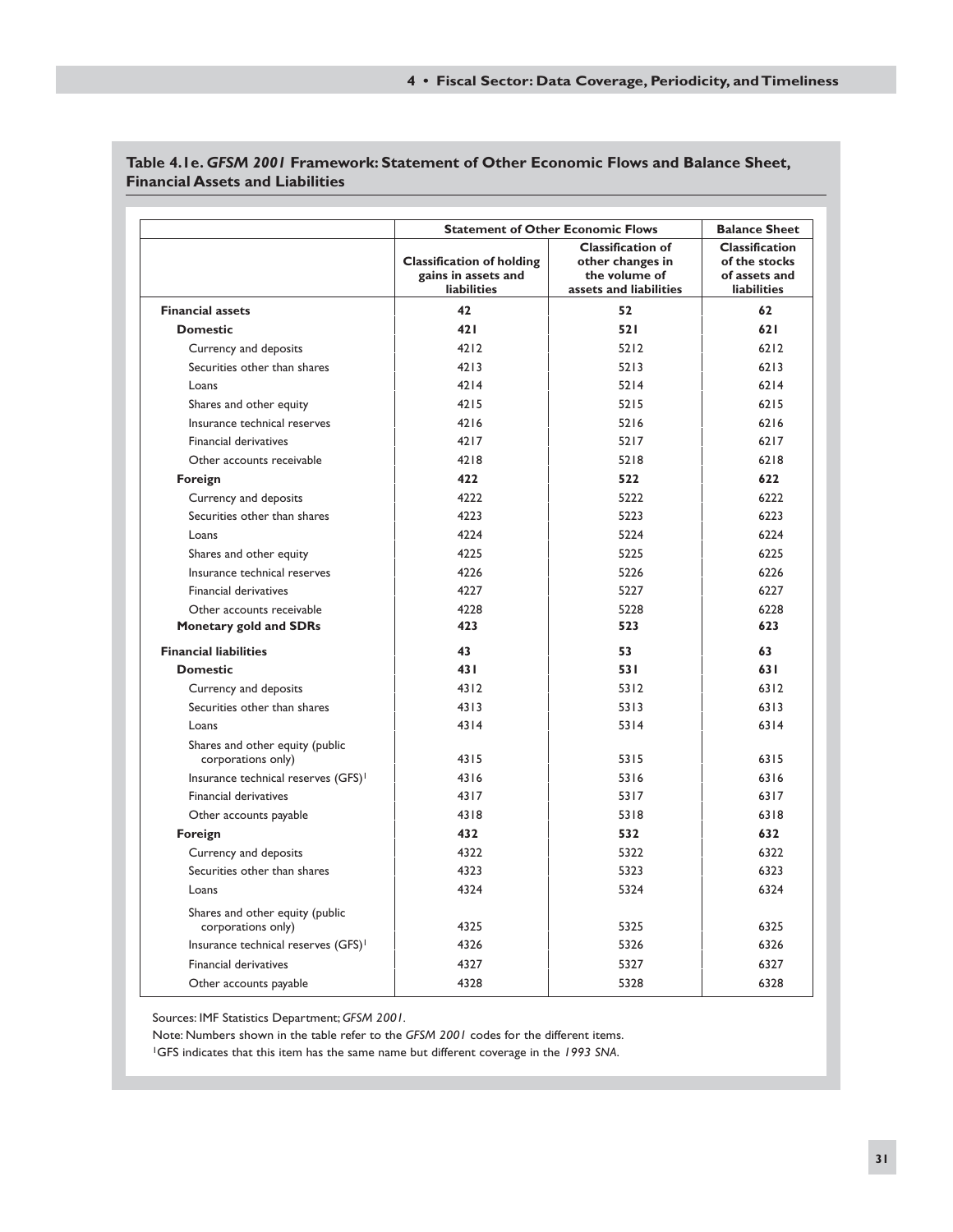**4.11** For subscribers following the methodology of the 1986 *Manual on Government Finance Statistics,* the SDDS prescribes dissemination of the following components of the GGO:

- Revenue;
- Expenditure; •
- Deficit/surplus (balance); and
- Aggregate financing with appropriate disaggregated components (as described in paragraph 4.8 above).

**4.12** For subscribers selecting PSO coverage, data on the above components covering GGO should be disseminated separately on the NSDP from those for the public enterprises.

**4.13** The SDDS encourages the dissemination of the total interest payments, as a distinct component of expenditure.

**4.14** The SDDS metadata should specify the concepts, definitions, and classifications used in the data compilation; the metadata should highlight any differences between national practices and international or regional guidelines.

**4.15** Subscribers may take a flexibility option for the periodicity and/or timeliness of GGO/PSO data.

**4.16** To promote the dissemination of quarterly GGO data on an accrual basis, a "targeted" timeliness flexibility option has been added in the SDDS for data on CGO (whether on a cash, accrual, or modified cash/accrual basis).3 If a subscribing country disseminates quarterly GGO data, with no more than a one-quarter lag, in line with the *GFSM 2001* or an equivalent accrual-based standard, this flexibility option would be available for monthly CGO data. It allows the dissemination of CGO data for the last month of the fiscal year with a lag of up to three months (rather than one month) and data for the first month of a new fiscal year with a lag of up to two months (rather than one month). To use this flexibility option, a subscriber should begin disseminating accrual-based quarterly GGO data for at least the last quarter of the fiscal year in which the option is exercised.4

## **Central Government Operations**

**4.17** CGO data serve as a tracking category, providing more frequent and timely information on the fiscal stance than GGO/PSO. CGO data should cover, in addition to budgetary accounts, as wide a range of central government units as feasible (that is, social security and extrabudgetary units and accounts). The SDDS metadata should describe the institutional units covered by the CGO data disseminated on the NSDP.

**4.18** The SDDS prescribes the dissemination of monthly data on CGO within one month after the end of the reference month. The data disseminated should be actual data or preliminary actual data; data based on projections, such as budget estimates for the upcoming fiscal year, do not conform to the Standard.

**4.19** Similar to data on GGO, where feasible, CGO financing should be disaggregated by domestic and foreign financing, with the domestic and foreign distinctions determined by the residency of the creditor. Domestic financing is to be further disaggregated into financing provided by the depository corporations (banking system) and the nonbank sector (that is, other domestic sectors). Where the disaggregation by domestic and foreign financing is not feasible, financing can be classified by (a) maturity and (b) type of instrument or currency of issue (and/or other relevant characteristics—for example, whether the debt is indexed, and the nature of the indexing). The classification of aggregate financing should be consistent with that on CGD.

**4.20** For subscribers using the *GFSM 2001* methodology, the prescribed GGO components, as well as encouraged ones, are shown in Tables 4.1a, b, and c.<sup>5</sup> Table 4.1a shows the prescribed and encouraged components for countries that apply the *GFSM 2001* classifications under the cash basis, as well as those for countries that apply the framework under the accrual basis. The accrual basis covers all non-cash bases

<sup>3</sup>The option is detailed in the Fifth Review of the Fund's Data Standards Initiatives "Supplement on the *Government Finance Statistics Manual 2001*—Adjusting the Special Data Dissemination Standard Requirements for the Fiscal Sector," available at http://www.imf.org/external/np/sta/dsbb/2003/eng/gfs.htm#I.

<sup>4</sup>For example, when the fiscal year is the same as the calendar year, to use the option for monthly CGO data for December 2004 a subscriber would need to disseminate quarterly GGO data for the last quarter of 2004.

<sup>5</sup>For countries that follow the 1995 *ESA* (see also footnote 4 of Chapter 3), these guidelines apply when the countries use the *GFSM 2001* framework in presenting their data on the fiscal sector.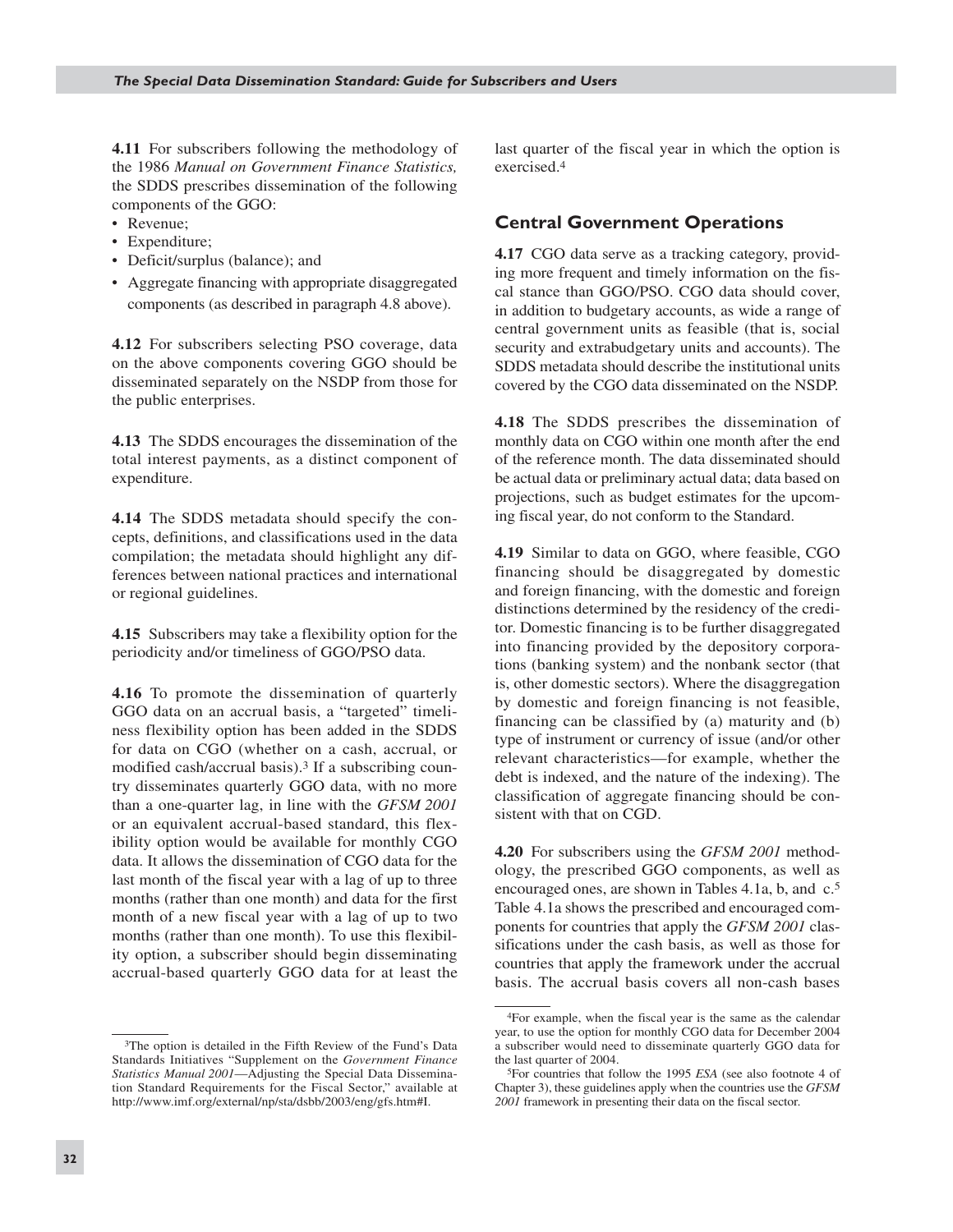including modified cash and modified accrual bases. Table 4.1b shows the statement of sources and uses of cash with various components, including those covering domestic and foreign financing disaggregated by instrument. Table 4.1c presents the statement of government operations with various components, including ones covering domestic and foreign financing (a second financing breakdown is required). (See also paragraph 4.19 above for alternative disaggregations of financing data.)

**4.21** Countries that use the *GFSM 2001* framework to present their cash-based data are to disseminate the statement of sources and uses of cash as shown in Table 4.1b on a monthly basis covering central government budgetary units;<sup>6</sup> the dissemination of such a statement covering all central government units7 on a monthly basis is encouraged. In addition, the presentation of interest as a distinct item of expense in this statement is encouraged. Countries that use the *GFSM 2001* framework to present their data that are compiled on an accrual basis (as defined above) are to disseminate the statement of government operations as shown in Table 4.1c on a monthly basis covering central government budgetary units; the dissemination of such statement covering all central government units on a monthly basis is encouraged. Also encouraged is the dissemination of the statement of sources and uses of cash on a monthly basis. In addition, the presentation of interest as a distinct item of expense in this statement is encouraged.

**4.22** Since a country's implementation of the *GFSM 2001* may progress in stages, the use of the *GFSM 2001* framework for disseminating GGO statements on an accrual basis does not preclude countries from using the framework to disseminate the CGO statements on a cash basis.

**4.23** For subscribers following the methodology of the 1986 *Manual on Government Finance Statistics,* the SDDS prescribes the dissemination of the following components:

- Revenue; •
- Expenditure; •
- Deficit/surplus (balance); and
- Aggregate financing with appropriate disaggrega-• tions (described in paragraph 4.19 above).

**4.24** The SDDS encourages the dissemination of the total interest payments as a component of expenditure.

**4.25** The SDDS metadata should specify the concepts, definitions, and classifications used in data compilation; the metadata should highlight any differences between national practices and international or regional guidelines.

**4.26** Subscribers may take a flexibility option for periodicity and/or timeliness.

**4.27** As indicated earlier, subscribers disseminating with a one-quarter lag quarterly GGO data consistent with *GFSM 2001* (or an equivalent standard) on an accrual basis may exercise a targeted flexibility option for the timeliness of monthly CGO data. This option allows the subscriber to disseminate CGO data for the last month of the fiscal year with a lag of up to three months and CGO data for the first month of the new fiscal year with a lag of up to two months. The targeted timeliness flexibility option does not diminish the number of regular flexibility options available to a subscriber.

#### **Central Government Debt**

**4.28** The SDDS prescribes the dissemination of quarterly data on CGD within one quarter after the end of the reference quarter. The data should reflect the comprehensive debt liabilities of the central government and include liabilities comprising securities, loans, and deposits.

**4.29** Broad institutional coverage is encouraged for CGD, including obligations incurred by the central government where it ultimately bears the risks of operations of public-private partnerships. The SDDS metadata should indicate whether the coverage is identical to that of CGO and, if applicable, how the coverage differs. The SDDS metadata should also describe any exclusion of liabilities of central government units and any special characteristics of debt instruments.

**4.30** The CGD, covering total gross outstanding debt of the central government, is to be classified as short- and long-term by remaining maturity. "Shortterm" is defined as one year or less; and "longterm" as longer than one year. Original maturity

<sup>6</sup>Excluding extrabudgetary units and social security units. 7Including extrabudgetary units and social security units.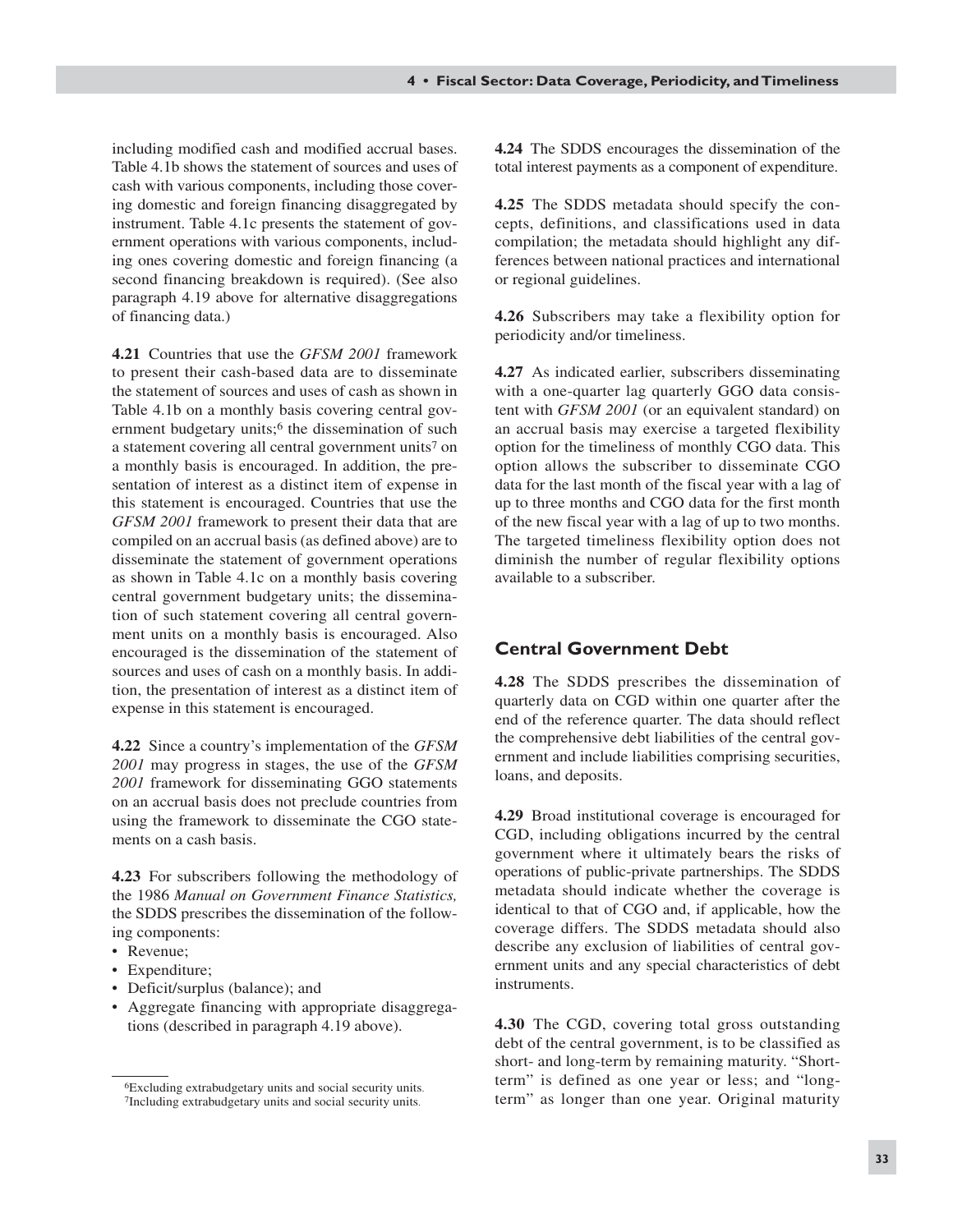may be used if data by remaining maturity are not available.

**4.31** Further, where feasible, the CGD data are to be disaggregated by foreign and domestic components according to the residency of the creditor; this is usually possible for debt in the form of loans. Where this is not feasible, as in the case of debt in the form of certain securities, other disaggregation of the CGD data is acceptable, including classification by instrument, by currency of issue, or by other characteristics (for example, by indexing).

**4.32** Non-central-government debt guaranteed by the central government is to be separately disseminated on the NSDP.

**4.33** Dissemination of debt-service projections is encouraged, particularly for countries that borrow in international financial markets. Projected interest and amortization payments on debt are encouraged and should be disseminated quarterly for the coming four quarters and annually thereafter. Dissemination of data on projected repayments of short-term debt on a quarterly basis is encouraged.

**4.34** For subscribers using the *GFSM 2001* methodology, the prescribed components for CGD liabili-

ties, as well as encouraged ones, are shown in Tables 4.1a and 4.1d. Note that the *GFSM 2001* uses the concept "liabilities," which covers equity and debt liabilities. Consistent with the concept of CGD, Table 4.1d shows components of debt liabilities, excluding equity liabilities. Countries are to disseminate data on debt liabilities of the central government on a quarterly basis; monthly dissemination is encouraged. The data are to show disaggregation of debt liabilities by maturity (short-term and long-term), by residency (domestic and foreign), and by instrument. Where the disaggregation by domestic and foreign sources is not feasible, disaggregation by currency can be used.

**4.35** International guidelines on the compilation of government debt are provided in the *GFSM 2001* and in *External Debt Statistics: Guide for Compilers and Users* (2003). The classification of guaranteed debt is described in Appendix 2 of the *GFSM 2001* under "debt assumption." The SDDS metadata should specify the concepts, definitions, and classifications used in data compilation and note any differences between national practices and international or regional guidelines.

**4.36** Subscribers may take a flexibility option for the periodicity and timeliness of central government debt.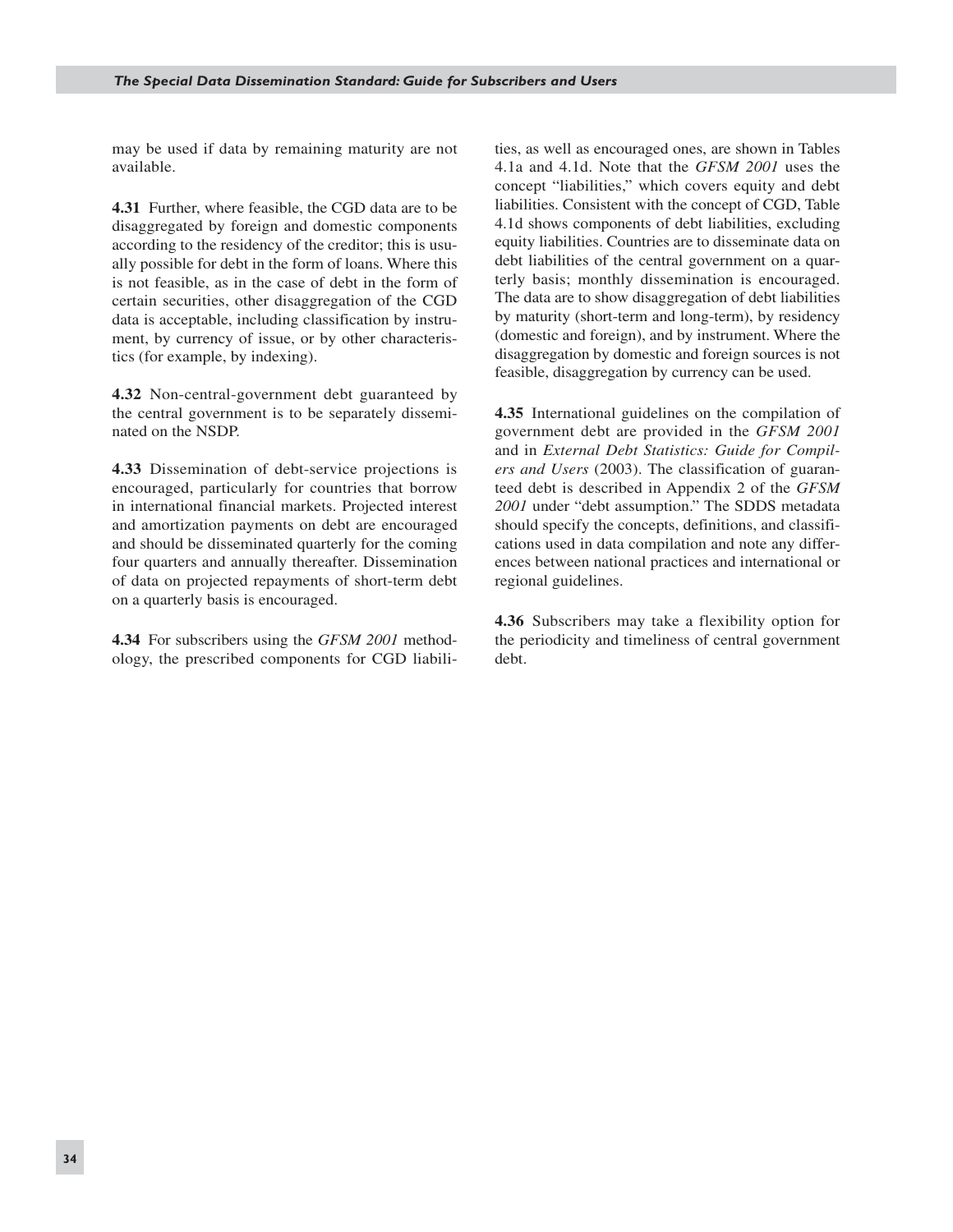# **5. Financial Sector: Data Coverage, Periodicity, and Timeliness**

**5.1** In discussing SDDS data coverage, periodicity, and timeliness for the financial sector, this chapter covers the depository corporation survey, the central bank survey (CBS), interest rates, and the stock market share price index.

## **Depository Corporations Survey (Previously, Analytical Accounts of the Banking Sector)**

**5.2** The SDDS prescribes comprehensive statistical framework for the financial sector, as noted in the 1996 provisional document for the Standard, which was designated as the "analytical accounts of the banking sector." In the *Monetary and Financial Statistics Manual* (*MFSM 2000*)*,* the framework is presented as the "depository corporations survey" (DCS). The DCS covers all depository corporations, which include the central bank and all other depository corporations (ODCs). The ODCs, in turn, cover resident financial corporations and quasicorporations that mainly engage in financial intermediation and that issue liabilities included in the national definition of money.

**5.3** The *MFSM* provides guidelines for the compilation of data on the financial sector. The SDDS specifies full institutional coverage, as recommended in the *MFSM*, as the best practice. A subscribing country's metadata for this data category should describe the coverage of its DCS and related characteristics; narrower institutional coverage and other differences from the methodology of the *MFSM* should be noted in the metadata. (See also paragraph 2.15 of this *Guide* on the reporting of flow data and stock data.)

**5.4** Data on the DCS are to be compiled on a monthly basis and disseminated within one month after the end of the reference month.

**5.5** The SDDS prescribes that components to be disseminated should include:

- Broad money (which is a high-ordered monetary aggregate such as M3); narrower monetary aggregates (lower-ordered aggregates such as M2 and/or M1), if relevant, are encouraged;
- Domestic claims disaggregated into (a) net claims on the general government or claims on the nonfinancial public sector (depending on whether general government operations, GGO, or public sector operations, PSO, represent the comprehensive framework for the fiscal sector) and (b) claims on the other resident sectors; and
- Foreign assets and foreign liabilities of the deposi-• tory corporations, presented as total foreign assets and total foreign liabilities or as net foreign assets (total foreign assets minus total foreign liabilities).<sup>1</sup>

**5.6** According to the *MFSM*, the broad money components in the DCS constitute all depository corporations' liabilities to money-holdings sectors, which usually consist of (a) other financial corporations, (b) state and local governments, (c) public nonfinancial corporations, (d) other nonfinancial corporations, and (e) other resident sectors (households and nonprofit institutions serving households—NPISHs). The prescribed components are shown in the depository corporations survey recommended in the *MFSM 2000* as shown in Table 5.1.

**5.7** In countries with extensive branch banking systems, it may be difficult to meet the timeliness requirement for the required components. In such cases, the SDDS can be met by disseminating major indicators such as broad money and total credit

<sup>1</sup>The concept of "residency" distinguishes between foreign and domestic assets/liabilities. Where residency of holders of securities cannot be fully identified in the computation of foreign liabilities, net foreign assets can be defined as "total foreign assets minus total foreign liabilities for which a residency allocation is possible."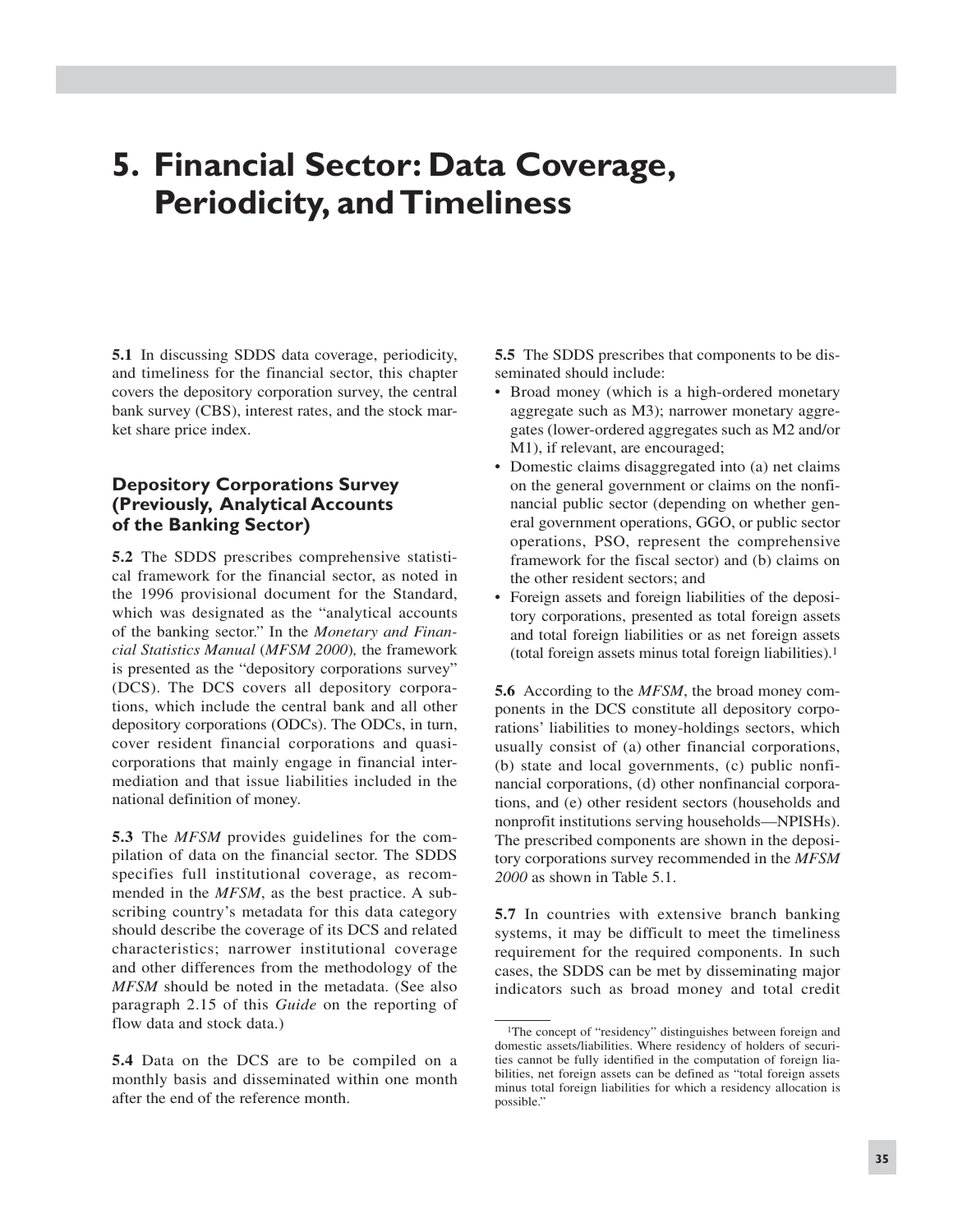#### **Table 5.1. Depository Corporations Survey**

**Net foreign assets**\* **Claims on nonresidents**\* *Less***: Liabilities to nonresidents**\*

#### **Domestic claims**\*

**Net claims on central government**\*\*  **Claims on central government** *Less***: Liabilities to central government Claims on other sectors**\* Other financial corporations State and local government Public nonfinancial corporations Other nonfinancial corporations

## **Broad money liabilities\***

Other resident sectors

#### **Currency outside depository corporations Transferable deposits**

 Other financial corporations State and local government Public nonfinancial corporations Other nonfinancial corporations Other resident sectors *Less:* Central bank float

#### **Other deposits**

 Other financial corporations State and local government Public nonfinancial corporations Other nonfinancial corporations Other resident sectors

#### **Securities other than shares, included in broad money** Other financial corporations

 State and local government Public nonfinancial corporations Other nonfinancial corporations Other resident sectors

**Deposits excluded from broad money** *Of which: Other financial corporations* 

#### **Securities other than shares, excluded from broad money**

*Of which: Other financial corporations* 

#### **Loans** *Of which: Other financial corporations*

**Financial derivatives** *Of which: Other financial corporations* 

**Trade credit and advances** *Of which: Other financial corporations* 

**Shares and other equity**

**Other items (net) Other liabilities (includes central bank float)** *Less:* **Other assets** *Plus:* **Consolidation adjustment**

Memorandum item: Central bank float

\* Prescribed; to be shown on the NSDP.

\*\* Prescribed total: net claims on general government (claims on central government, plus claims on state and local governments, minus liabilities to central, state and local governments) or net claims on nonfinancial public sector (claims on general government plus claims on public nonfinancial corporations, minus liabilities to general government and public nonfinanc ial corporations). As a practical matter, many countries disseminate net claims on central government, which is acceptable for an interim period.

*Broad money* components presented here are liabilities that according to the *MFSM 2000* are usually included in this high ordered monetary aggregate. Dissemination of lowerordered aggregates is encouraged.

within the prescribed timeliness of one month, if all components are disseminated with a lag not to exceed two months. If this is the country's practice, it should be explained in a note in the metadata for the DSBB. This practice does not constitute the use of a flexibility option under the SDDS.

**5.8** A flexibility option may be taken for the DCS with respect to periodicity and/or timeliness.

## **Central Bank Survey (Previously, Analytical Accounts of the Central Bank)**

**5.9** The SDDS prescribes the dissemination of monthly data for the CBS (central bank survey, previously designated as the analytical accounts of

the central bank), within two weeks after the end of the reference month. The SDDS encourages the dissemination of weekly data with a lag of one week. The weekly data serve as a tracking category to provide more timely indicators of monetary and credit conditions than the data in the monthly DCS.

**5.10** The *MFSM* provides guidelines for the compilation of data for the CBS, see Table 5.2 below. A subscribing country is to specify in the metadata the methods used in compiling the data and note differences between its practice and the international guidelines.

**5.11** Prescribed CBS components include:

• Monetary base (central bank liabilities to ODCs and money-holding sectors, including currency in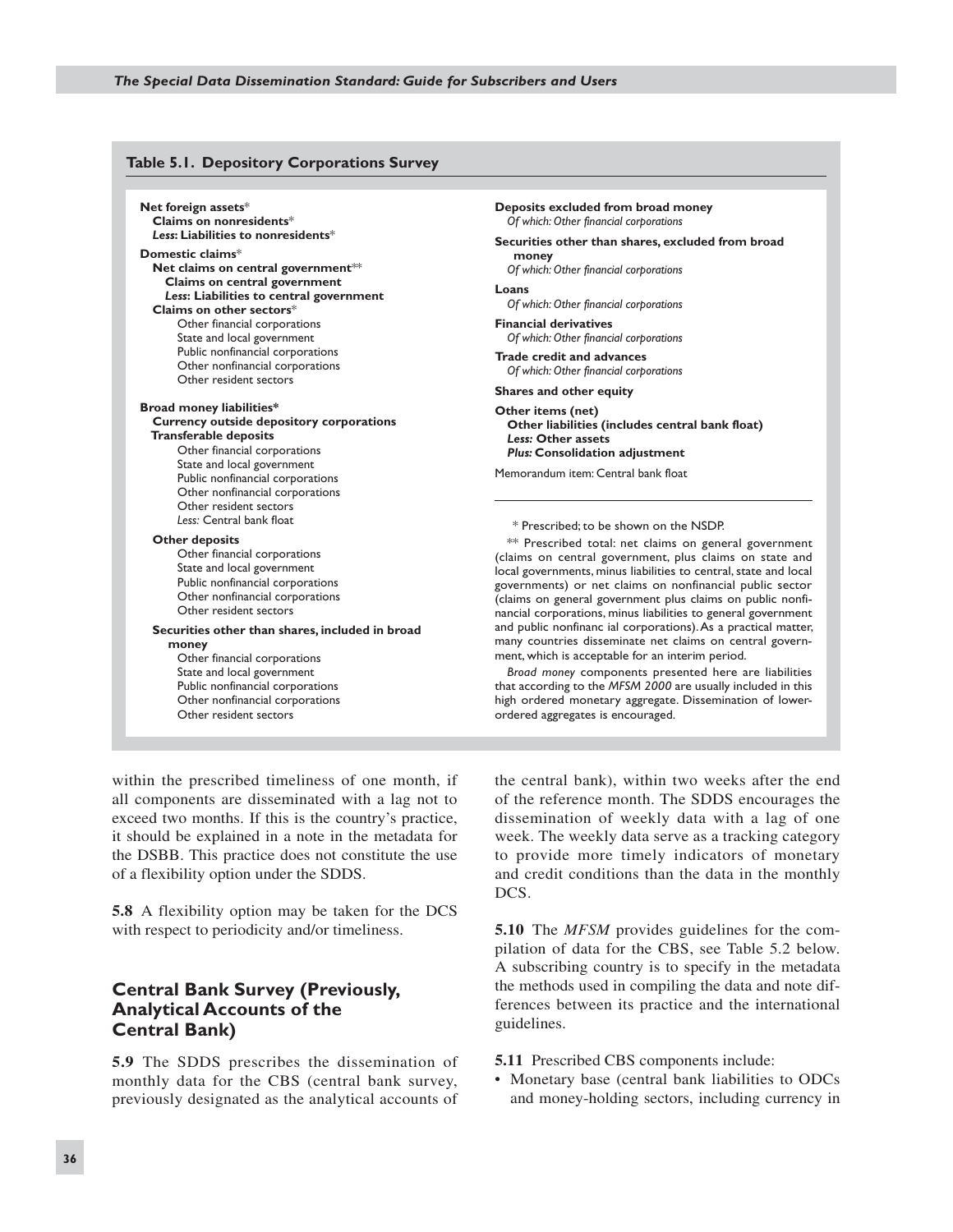#### **5 • Financial Sector: Data Coverage, Periodicity, andTimeliness**

#### **Table 5.2. Central Bank Survey**

**Net foreign assets\* Claims on nonresidents\*** Monetary gold and SDR holdings Foreign currency **Deposits**  Securities other than shares Loans Financial derivatives **Other** *Less:* **Liabilities to nonresidents\* Deposits**  Securities other than shares Loans Financial derivatives Other **Claims on other depository corporations Net claims on central government\*\* Claims on central government Securities**  Other claims *Less:* **Liabilities to central government Deposits**  Other liabilities **Claims on other sectors\*** Other financial corporations State and local government\*\* Public nonfinancial corporations\*\* Other nonfinancial corporations Other resident sectors **Monetary base\* Currency in circulation Liabilities to other depository corporations** Reserve deposits Other liabilities **Deposits included in broad money Transferable deposits** Other financial corporations State and local government Public nonfinancial corporations Other nonfinancial corporations Other resident sectors  **Other deposits** Other financial corporations State and local government Public nonfinancial corporations Other nonfinancial corporations Other resident sectors

 **Securities other than shares, included in broad money** Other financial corporations State and local government Public nonfinancial corporations Other nonfinancial corporations Other resident sectors **Deposits excluded from broad money** *Of which: Other financial corporations*  **Securities other than shares, excluded from broad money** *Of which: Other financial corporations*  **Loans** *Of which: Other financial corporations*  **Financial derivatives** *Of which: Other financial corporations*  **Trade credit and advances** *Of which: Other financial corporations*  **Shares and other equity** Funds contributed by owners Retained earnings General and special reserves SDR allocations Valuation adjustment **Other items (net) Other liabilities** *Less:* **Other assets** \* Prescribed; to be shown on the NSDP. \*\* Prescribed total: net claims on general government (claims on central government, plus claims on state and local governments, minus liabilities to central, state and local governments) or net claims on nonfinancial public sector (claims on general government plus claims on public nonfinancial corporations, minus liabilities to general government and public nonfinancial corporations). As a practical matter,

many countries disseminate net claims on central government, which is acceptable for an interim period. *Monetary base* components presented here are liabilities that according to the *MFSM 2000* are usually included. At a minimum, the monetary base should include currency in

circulation and the liabilities to ODCs.

circulation); if more than one measure of the monetary base exists, the most relevant measure in the national context should be used;

• Domestic credit disaggregated into (a) net claims on the general government or claims on the nonfinancial public sector (depending on whether GGO or PSO represent the comprehensive framework for the fiscal sector) and (b) claims on all other resident sectors; and

Foreign assets and foreign liabilities of the cen-• tral bank, presented either as total foreign assets and total foreign liabilities or as net foreign assets (total foreign assets minus total foreign liabilities).

**5.12** Subscribers may take a flexibility option for the CBS with respect to periodicity and/or timeliness.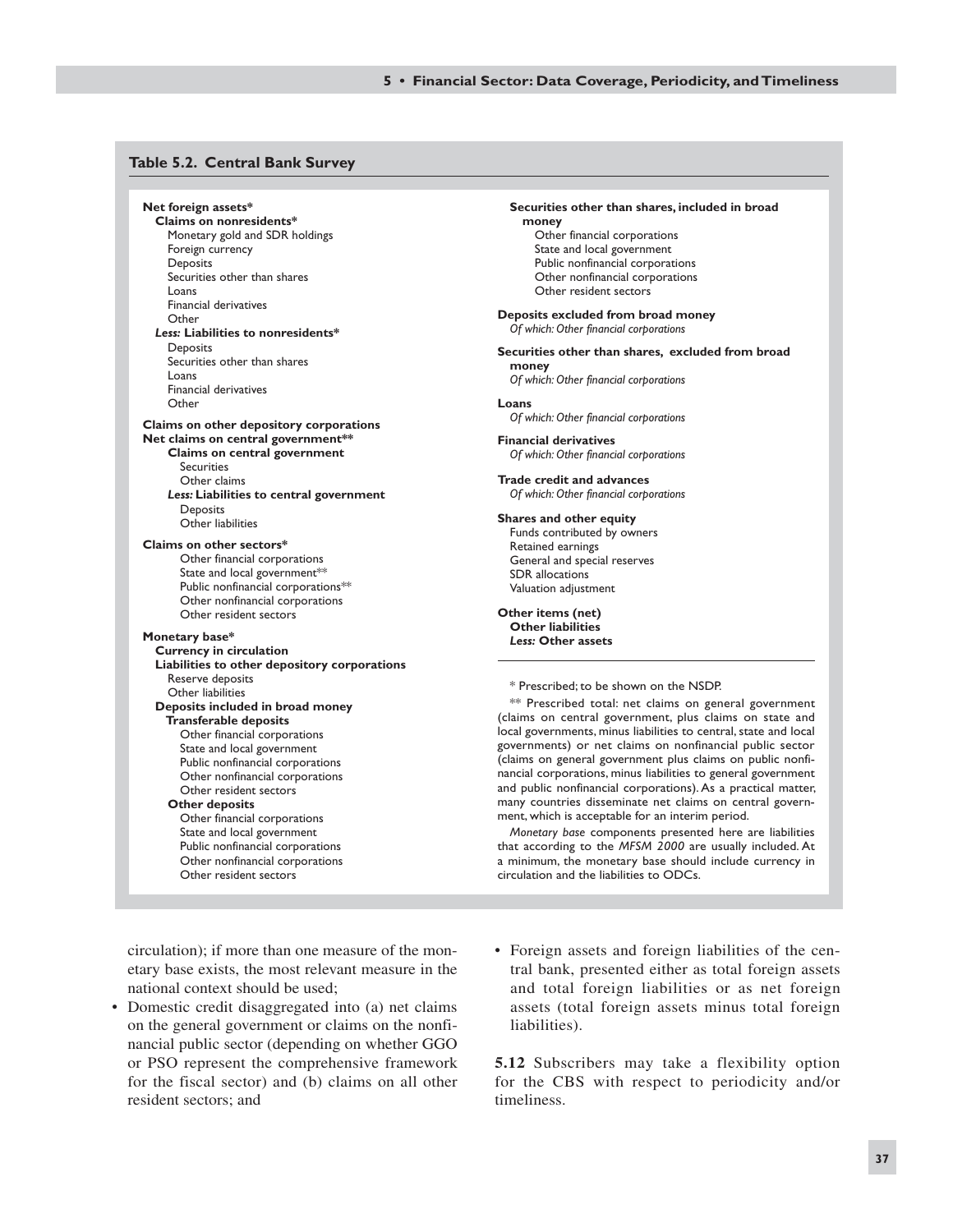## **Interest Rates**

**5.13** The SDDS prescribes that data on interest rates should be made available on a daily basis. However, it does not prescribe the timeliness because the SDDS recognizes that interest rate data are widely available from private sources and that the dissemination by official producers may not be time-sensitive. Dissemination by official producers is encouraged, preferably by Internet, telephone recordings, fax messages, or similar means, and dissemination in highest-frequency publications is preferred.

**5.14** The SDDS prescribes that interest rates on short- and long-term government securities be disseminated. The most representative rates will vary across countries; a three- or six-month treasury bill rate and a ten-year government bond yield are common examples of representative rates. A country may not have a short-term or long-term government security rate for use as a representative rate; for example, under continuing fiscal surpluses, there may be no issuance of government securities, or under conditions of high inflation, there may be no issuance of long-term government securities. These facts are to be noted in the metadata for the DSBB.

**5.15** The SDDS also prescribes the dissemination of a policy-oriented interest rate such as a central bank lending or discount rate. This interest rate should be described in the metadata for posting on the DSBB. (For example, the policy-oriented interest rate is the

rate at which the central bank lends to other depository corporations.)

**5.16** The SDDS encourages the dissemination of deposit and lending rates. Benchmark deposit and lending rates or an assortment of loan and deposit rates may be disseminated. Where daily periodicity for disseminating these interest rates is not feasible, the most frequent basis that is feasible is to be applied.

**5.17** A subscriber may take a flexibility option for interest rate data with respect to periodicity.

## **Stock Market: Share Price Index**

**5.18** The SDDS prescribes that stock market data in the form of a share price index should be made available on a daily basis. No specific timeliness, however, is prescribed; this is because the Standard recognizes that share price indices are widely available from private sources, so that the dissemination by official producers is not time-sensitive. Official agencies are encouraged to redisseminate information on share price indices.

**5.19** In countries where no substantial stock market exists, this data category will not be relevant.

**5.20** If a stock market does exist but the data are not made available in some form on a daily basis, a flexibility option may be taken with respect to periodicity.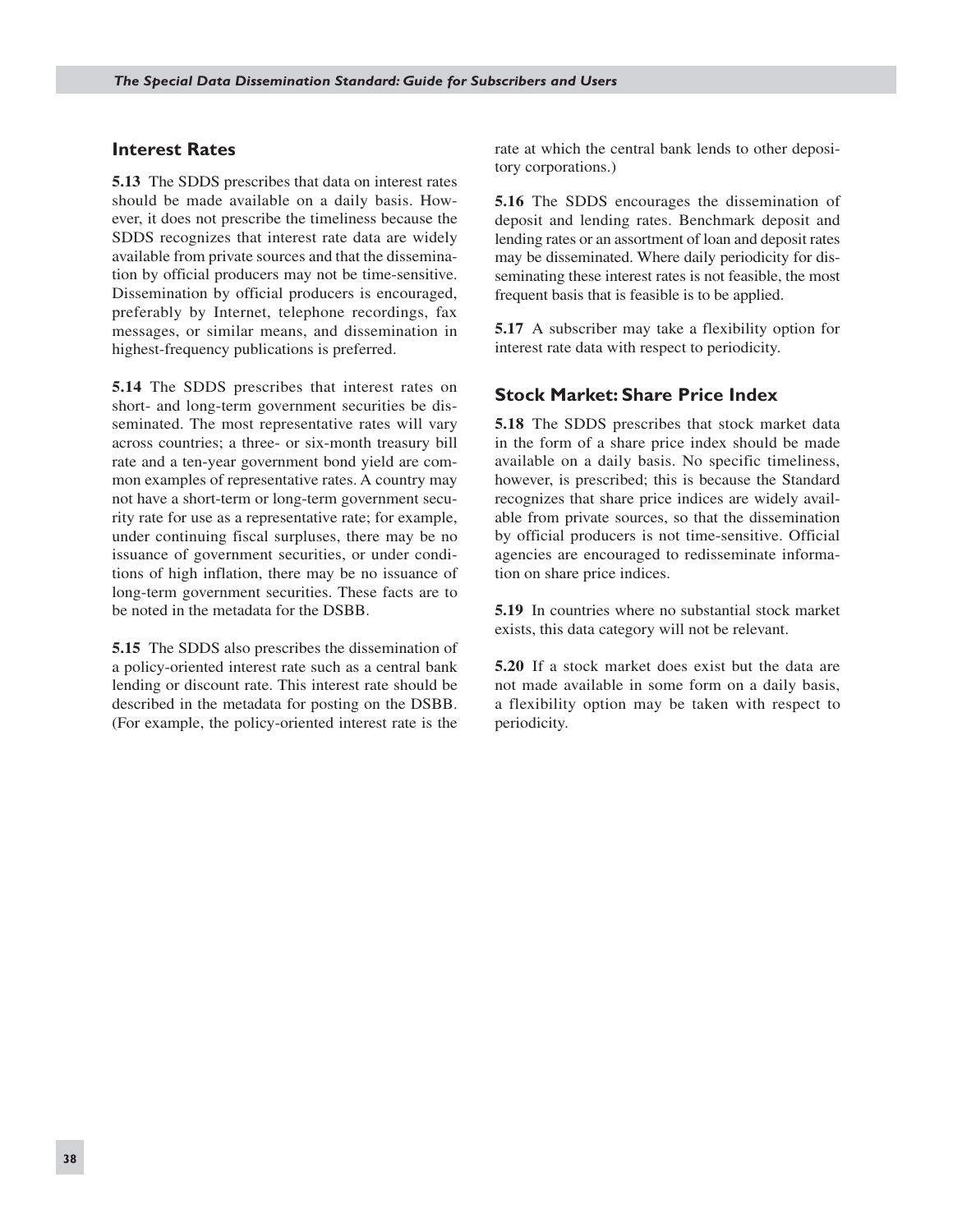# **6. External Sector: Data Coverage, Periodicity, andTimeliness**

**6.1** This chapter discusses the coverage, periodicity, and timeliness of external sector data. It covers the balance of payments, international reserves, the data template on international reserves and foreign currency liquidity, merchandise trade, international investment position (IIP), external debt, and exchange rates.

## **Balance of Payments**

**6.2** The balance of payments and the IIP represent the two interrelated comprehensive statistical frameworks for the external sector, with the former covering external transactions over a specific period of time (flows) and the latter presenting external positions at a point in time (stocks). The IMF's *Balance of Payments Manual,* fifth edition (*BPM5*) http://www.imf.org/external/pubs/cat/longres. cfm?sk=157.0 provides the internationally accepted guidelines for the compilation of these data. SDDS metadata for these two data categories can be prepared with reference to the *BPM5* with notes indicating differences between a country's practices and international guidelines. (See also Table 2.1 for the key components to be disseminated.)

**6.3** For the balance of payments, the SDDS prescribes the dissemination of quarterly data within one quarter after the reference quarter (see also paragraph 2.15 of this *Guide* on the reporting of flow data).

**6.4** A flexibility option may not be taken with regard to periodicity; a flexibility option may, however, be taken with regard to timeliness, subject to meeting the prescribed periodicity and timeliness for international reserves and merchandise trade data (see also Chapter 2.)

## **Official Reserve Assets**

**6.5** Official reserve assets can serve as a tracking category, providing a more frequent and timely indicator of external sector developments than the comprehensive framework of balance of payments.

**6.6** The SDDS prescribes the dissemination of data on official reserve assets on a monthly basis within one week after the end of the reference month. Unlike balance of payments statistics, which are flow data covering transactions over a reference period, official reserves assets are stock data, referring to holdings of such assets at a point in time (for example, on the last day of a calendar month, or on the last day of a week, or on a given day).

**6.7** The data are to cover foreign currency reserve assets, gold, the reserve position in the IMF, SDRs, and other reserve assets. A definition of official reserve assets is provided in the *BPM5* and is further explained in the IMF's *International Reserves and Foreign Currency Liquidity: Guidelines for a Data Template* (*Template Guidelines*) (2001).1 Presenting data in U.S. dollars or other SDR-basket currencies (euros, yen, and pounds sterling) facilitates international comparisons.

**6.8** The coverage of reserve assets is to be described in the metadata, with reference to the *BPM5* and the *Template Guidelines*, noting differences between a country's practices and international guidelines.

**6.9** A flexibility option may not be taken for either periodicity or timeliness of data on international reserves (see also Chapter 2).

## **DataTemplate on International Reserves and Foreign Currency Liquidity**

**6.10** The data template is to be disseminated on a monthly basis with no more than a one-month lag. The SDDS encourages dissemination of weekly data

<sup>1</sup>An electronic copy of the *Template Guidelines* is available at http://dsbb.imf.org/Applications/web/sddsguide.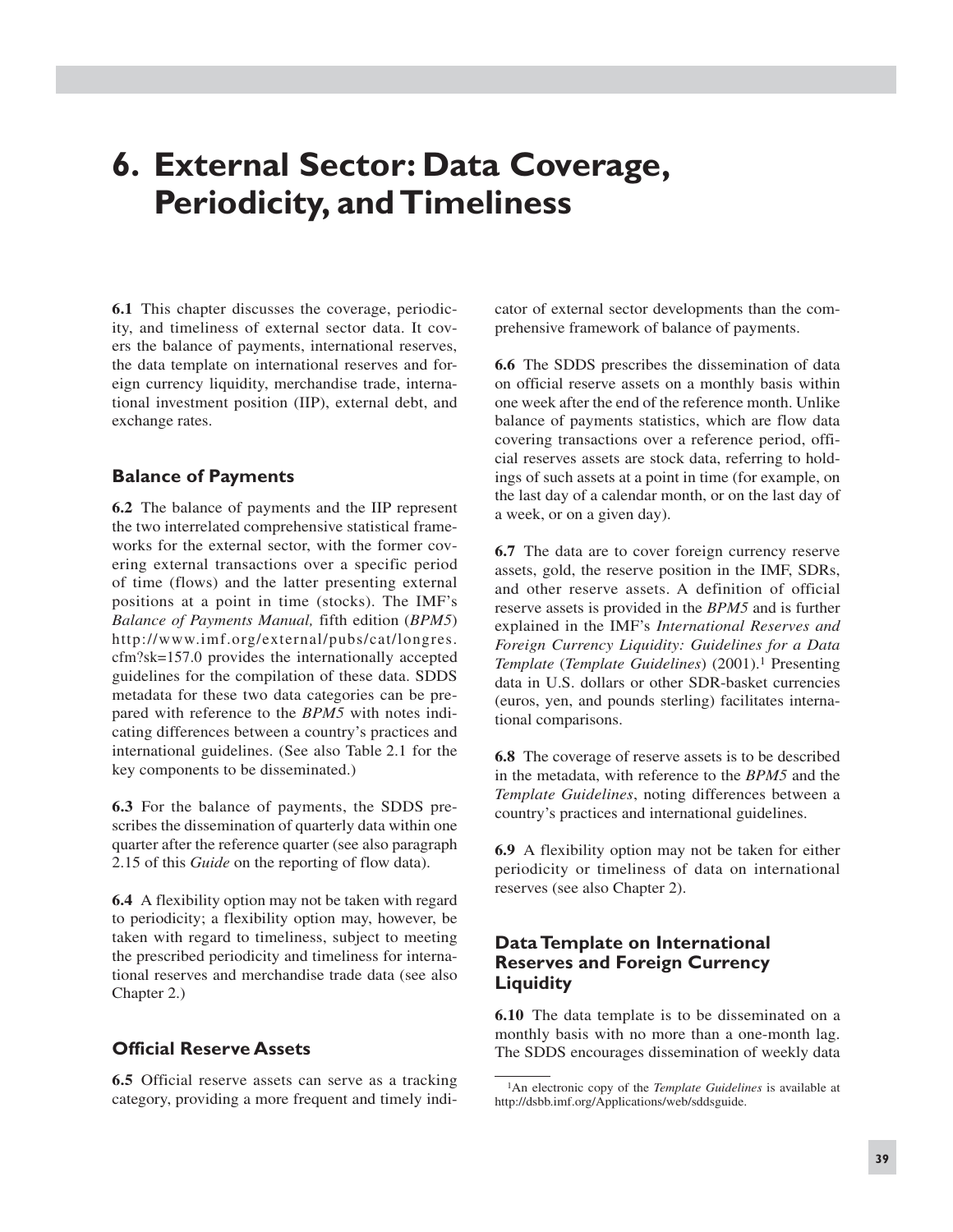on the full template with a lag of no more than one week.

**6.11** If a subscriber releases the reserves template with one-week timeliness, the subscriber will have met the timeliness for official reserve assets; official reserve assets represent one of the key components of the data template. If not, official reserve assets and its five prescribed components should be separately disseminated on the NSDP within one week of the end of the reference period.

**6.12** There are four integral sections of the data template:

- Official reserve assets and other foreign currency assets;
- Predetermined short-term net drains on foreign currency assets;
- Contingent short-term net drains on foreign cur-• rency assets; and
- Memorandum items.

**6.13** Dissemination of the data template requires that all of its four sections be released; the disclosure of nonactivity in certain items is as informative as the reporting of certain activities. The four sections of the template together are intended to provide a comprehensive picture of a country's foreign currency liquidity position, facilitating assessments of a country's external vulnerability, especially its risks to foreign currency shocks. Guidelines for reporting the template data are provided in the IMF's *Template Guidelines.* In disseminating the template data, the *Template Guidelines* are to be adhered to in order to be in observance of the SDDS. Presenting data in U.S. dollars or other SDR-basket currencies (euros, yen, and pounds sterling) facilitates international comparisons.

**6.14** Table 6.1 (at the end of this chapter) presents the data template on international reserves and foreign currency liquidity that SDDS subscribers must disseminate on a national website and make available to SDDS users through a hyperlink from their NSDP. Subscribers are strongly encouraged to submit the data template to the IMF for redissemination on the IMF database at http://www. imf.org/external/np/sta/ir/index.htm. This database is maintained by the IMF's Statistics Department; it presents historical data on countries' data templates and allows users to view or download the information.

**6.15** No flexibility option is associated with this data category. Subscribers must meet the coverage, periodicity, and timeliness requirements for all components of the data template.

## **MerchandiseTrade**

**6.16** Merchandise trade data serves as yet another tracking category for the balance of payments, providing a more frequent and timely indicator of developments in the current account of the balance of payments. (See paragraph 2.15 of this *Guide* on the reporting of flow data; see also *BPM5*.)

**6.17** The SDDS prescribes that data for merchandise trade on a monthly basis to be disseminated within eight weeks of the end of the reference month; timeliness of four to six weeks after the end of the reference month is encouraged.

**6.18** The SDDS prescribes that both total merchandise imports and total merchandise export data be disseminated within the indicated timeliness. Dissemination of disaggregated components of imports and those of exports by major categories is encouraged, even with a slightly longer lag if needed.

**6.19** Subscribers may take a flexibility option for the periodicity and/or timeliness of merchandise trade data. (Note, however, that the specifications for periodicity and timeliness for merchandise trade must be met if a subscriber takes a flexibility option for the timeliness of the balance of payments data category.)

## **International Investment Position**

**6.20** The IIP shows a country's financial claims on, and liabilities to, the rest of the world at a given point in time.2 The SDDS prescribes the dissemination of annual IIP data within three quarters after the end of the reference year. Dissemination of quarterly data with no more than a one-quarter lag is encouraged. Data presented in the IIP are stock data (see paragraph 2.15 of this *Guide* on the reporting of stock data). The IMF's publication *International Invest-*

<sup>2</sup>Note that monetary gold, SDRs, and IMF reserve position, as components of reserve assets, are covered under the IIP.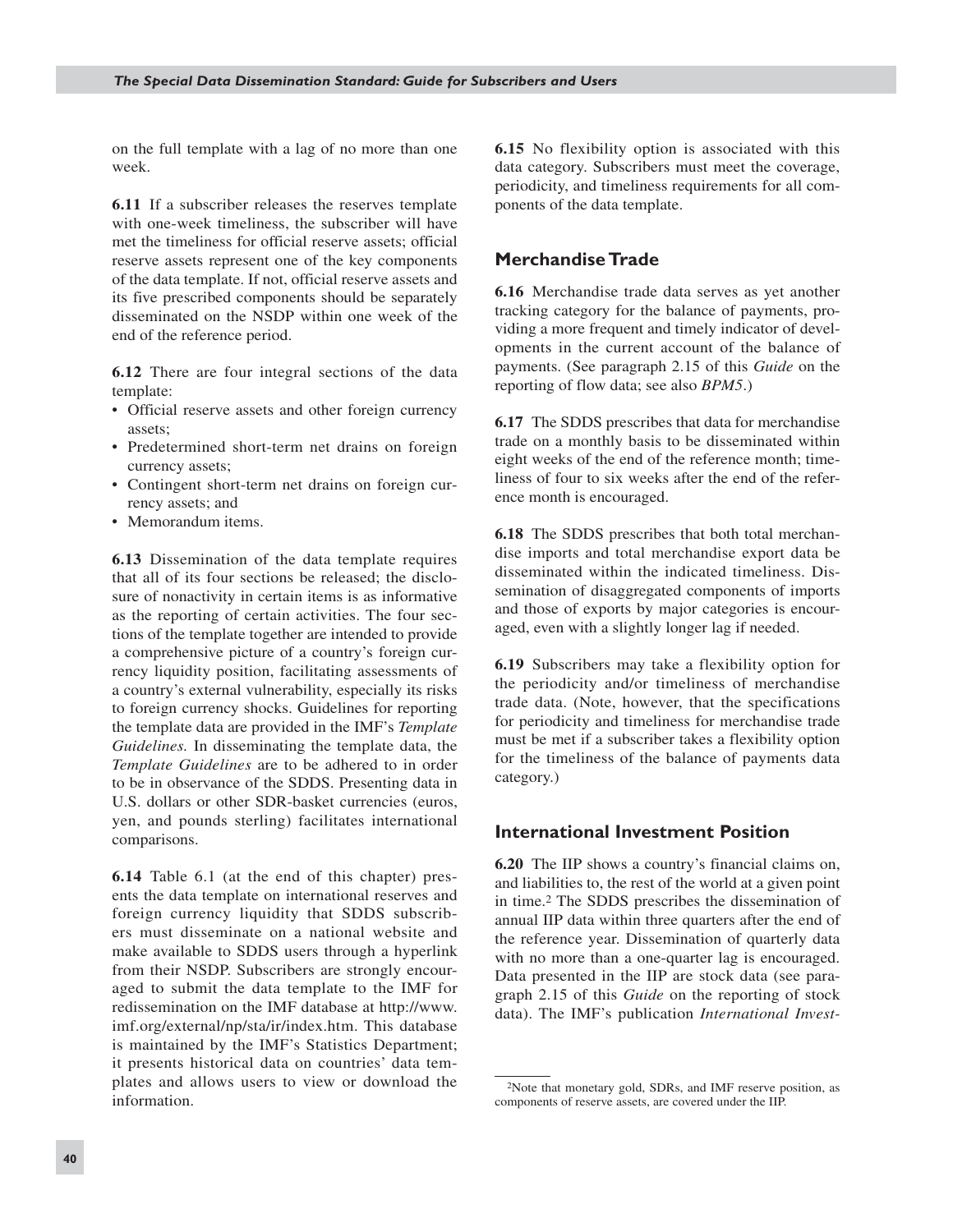*ment Position—A Guide to Data Sources* (2002)3 provides guidance on the compilation of IIP data.

**6.21** Key components of the IIP (corresponding to the major components of the financial account of the balance of payments) are shown below; assets and liabilities are to be separately shown accordingly:

- Direct investment;
- Portfolio investment, disaggregated into equity and debt;4
- Other investment; and
- Reserves (assets only).

**6.22** The SDDS recommends a disaggregation of assets and liabilities by instrument and sector (monetary authorities, general government, banks, and other sectors) in line with the standard components of the *BPM5*. In addition, the SDDS encourages subscribers to reclassify financial derivatives from a subcomponent of portfolio investment to a separate functional category, in line with the *International Investment Position—A Guide to Data Sources* (2002).

**6.23** A flexibility option may be taken for the periodicity and/or timeliness of IIP data.

## **External Debt**

**6.24** *External Debt Statistics: Guide for Compil*ers and Users (2003)<sup>5</sup> provides the internationally accepted guidelines for the compilation of external debt statistics. The SDDS prescribes the dissemination of external debt data on a quarterly basis with a lag of no more than one quarter.

**6.25** The data are to cover the general government, the monetary authorities, other depository corporations (ODCs) subsector (also referred to as "banking sector" in the *BPM5*), and all other sectors, with the external debt position of each sector disaggregated by maturity—short-term and long-term—on an original maturity basis and by instrument. The classifications by domestic sector, by maturity, and by instrument are consistent with those set forth in the *BPM5.* Direct investment intercompany lending should preferably be disseminated separately from the four sectors. Alternatively, direct investment intercompany lending should be reported under its relevant sector. Table 6.2a (at the end of this chapter) provides the prescribed framework for the presentation of the data*.* If detailed information is available, "other sectors" can be disaggregated into (a) nonbank financial corporations, (b) nonfinancial corporations, and (c) households and nonprofit institutions serving households (NPISHs). The additional sectoral detail and the arrears item (part of other debt liabilities, short-term) are not prescribed by the SDDS, but debt compilers may compile such data for their analytical value.

**6.26** Subscribers are encouraged to provide supplementary information on future debt-service payments as shown in Table 6.2b. In this table, the principal and interest components are separately identified, twice yearly for the first four quarters and the following two semesters ahead, with a lag of one quarter. The data are to be disaggregated by sector general government, monetary authorities, banks, and all other sectors. Data on debt liabilities to affiliated enterprises and debt liabilities to direct investors are also encouraged. If information is available, other sectors can be disaggregated into (a) nonbank financial corporations, (b) nonfinancial corporations, and (c) households and NPISHs. The additional sectoral detail is not prescribed by the SDDS, but debt compilers may wish to compile such data for their analytical value.

**6.27** In addition, the dissemination of a domestic/ foreign currency disaggregation of external debt with quarterly periodicity and timeliness is encouraged (see Table 6.2c).

**6.28** Subscribers are strongly encouraged to submit external debt data for dissemination on the World Bank's Quarterly External Debt Statistics database.6

<sup>3</sup>IMF, *International Investment Position—A Guide to Data Sources* (Washington: IMF Statistics Department, 2002). Available electronically at http://www.imf.org/external/np/sta/iip/guide/ iipguide.pdf.

<sup>4</sup>The SDDS encourages subscribers to reclassify financial derivatives from a subcomponent of portfolio investment to a separate functional category in the IIP, in line with the amendments to the *BPM5* published in IMF, *Financial Derivatives: A Supplement to the Fifth Edition (1993) of the Balance of Payments Manual*, (Washington, 1993) and in IMF, "Classification of Financial Derivatives Involving Affiliated Enterprises in the Balance of Payments Statistics and the International Investment Position (IIP) Statement" (June 2002); the latter is available electronically at http://www.imf.org/external/np/sta/fd/2002/fdclass.pdf.

<sup>5</sup>Available electronically at http://www.imf.org/external/pubs/ft/ eds/ENG/Guide/index.htm.

<sup>6</sup>For more information, see the following webpage: http://www. worldbank.org/data, under "Quarterly External Debt Statistics."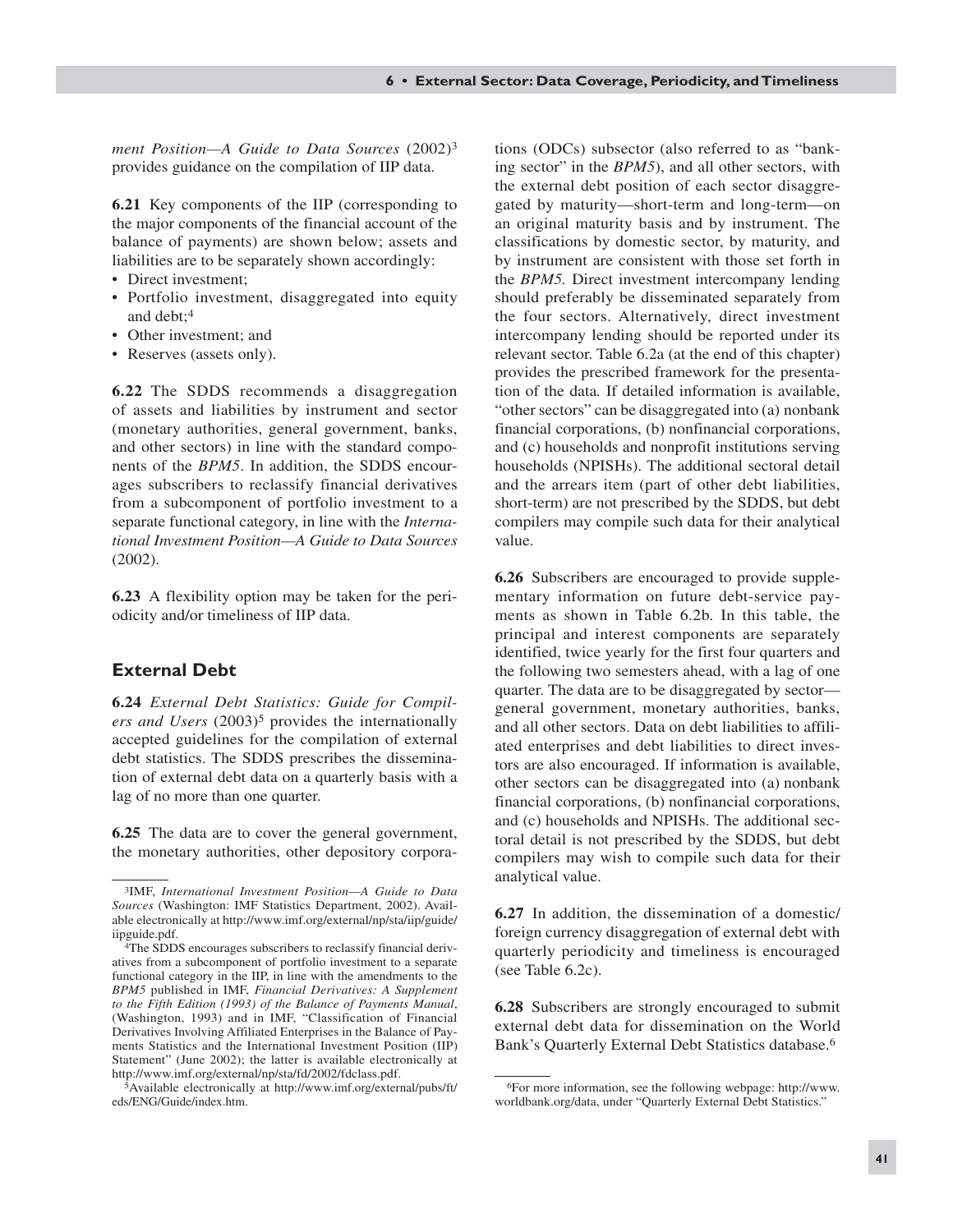**6.29** No flexibility option is associated with this data category. Subscribers must meet the periodicity and timeliness requirements for all prescribed components of this data category.

## **Exchange Rates**

**6.30** The SDDS calls for the dissemination of spot market exchange rates for major currencies with respect to the national currency. The SDDS prescribes dissemination of three- and six-month forward rates on an "as relevant" basis; that is, where a forward exchange rate market exists.

**6.31** The SDDS prescribes the daily dissemination of exchange rates. The Standard recognizes that exchange rates are widely available from private sources, and that dissemination by official producers is therefore not time-sensitive. The metadata should indicate the principal nongovernmental primary sources, if any, of exchange rates. Official producers are, nevertheless, encouraged to redisseminate information on exchange rates. There is no prescribed timeliness for dissemination of these data.

**6.32** Subscribers may take a flexibility option for periodicity.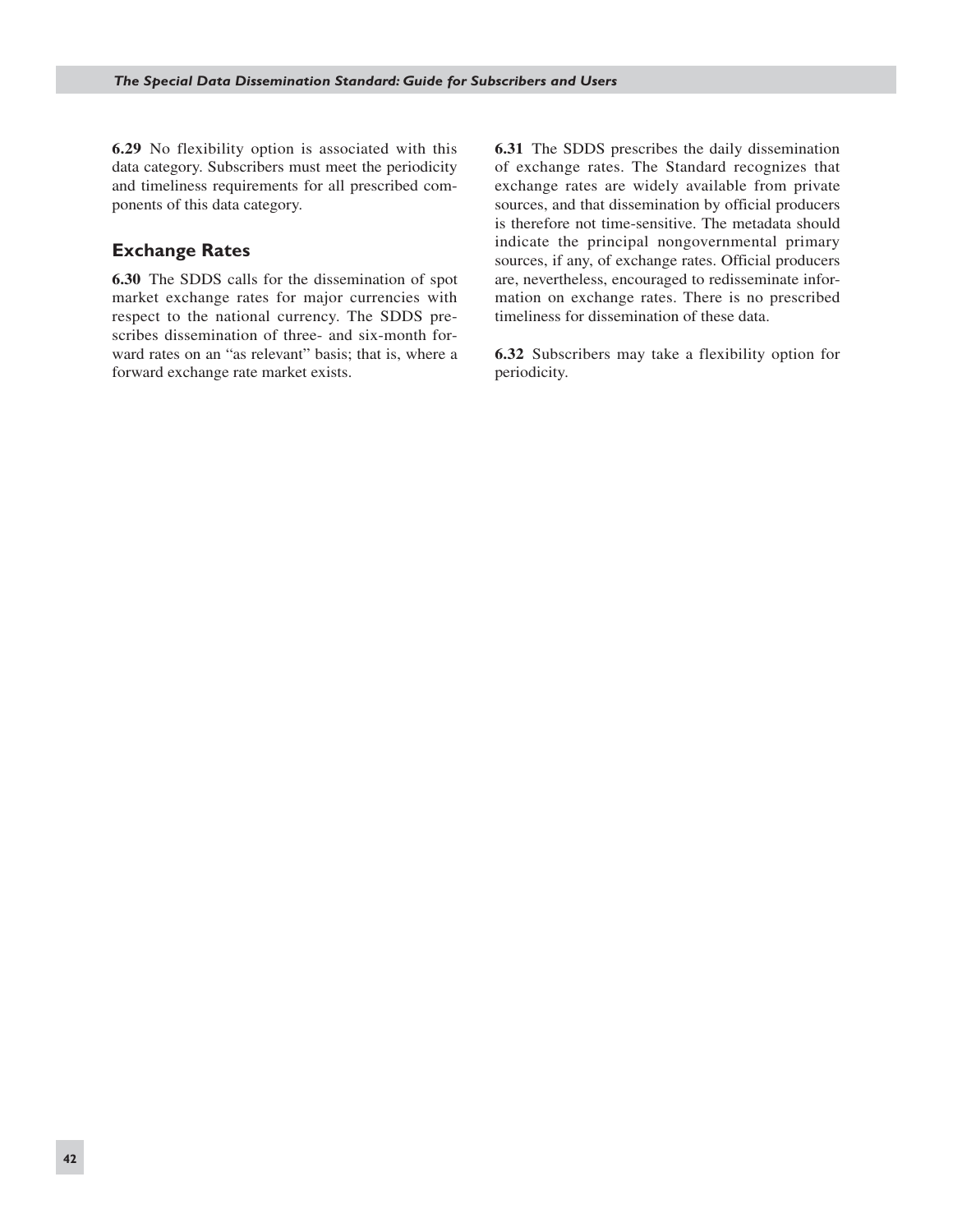#### **Table 6.1. DataTemplate on International Reserves and Foreign Currency Liquidity**

(Information to be disclosed by the monetary authorities and other central government, excluding social security)<sup>1</sup>

## **I. Official Reserve Assets and Other Foreign Currency Assets (Approximate MarketValue)2**

| А. | Official reserve assets                                                  |  |  |  |  |  |
|----|--------------------------------------------------------------------------|--|--|--|--|--|
|    | (I) Foreign currency reserves (in convertible foreign currencies)        |  |  |  |  |  |
|    | (a) Securities                                                           |  |  |  |  |  |
|    | Of which: issuer headquartered in reporting country but located abroad   |  |  |  |  |  |
|    | (b) Total currency and deposits with:                                    |  |  |  |  |  |
|    | Other national central banks, BIS and IMF<br>(i)                         |  |  |  |  |  |
|    | Banks headquartered in the reporting country<br>(ii)                     |  |  |  |  |  |
|    | Of which: located abroad                                                 |  |  |  |  |  |
|    | (iii) Banks headquartered outside the reporting country                  |  |  |  |  |  |
|    | Of which: located in the reporting country                               |  |  |  |  |  |
|    | (2) IMF reserve position                                                 |  |  |  |  |  |
|    | $(3)$ SDRs                                                               |  |  |  |  |  |
|    | (4) Gold (including gold deposits and, if appropriate, gold swapped) $3$ |  |  |  |  |  |
|    | -Volume in fine troy ounces                                              |  |  |  |  |  |
|    | (5) Other reserve assets (specify)                                       |  |  |  |  |  |
|    | -Financial derivatives                                                   |  |  |  |  |  |
|    | -Loans to nonbank nonresidents                                           |  |  |  |  |  |
|    | $-$ Other                                                                |  |  |  |  |  |
| В. | Other foreign currency assets (specify)                                  |  |  |  |  |  |
|    | -Securities not included in official reserve assets                      |  |  |  |  |  |
|    | -Deposits not included in official reserve assets                        |  |  |  |  |  |
|    | -Loans not included in official reserve assets                           |  |  |  |  |  |
|    | -Financial derivatives not included in official reserve assets           |  |  |  |  |  |
|    | -Gold not included in official reserve assets                            |  |  |  |  |  |
|    | $-$ Other                                                                |  |  |  |  |  |

#### **II. Predetermined Short-Term Net Drains on Foreign Currency Assets (NominalValue)**

|                                                                                                                                                                                         |                                                                  |       | <b>Maturity Breakdown (Residual Maturity)</b> |                                            |                                           |
|-----------------------------------------------------------------------------------------------------------------------------------------------------------------------------------------|------------------------------------------------------------------|-------|-----------------------------------------------|--------------------------------------------|-------------------------------------------|
|                                                                                                                                                                                         |                                                                  | Total | Up to<br>month                                | More than<br>I month and up<br>to 3 months | More than<br>3 months and up<br>to I year |
|                                                                                                                                                                                         | 1. Foreign currency loans, securities, and deposits <sup>4</sup> |       |                                               |                                            |                                           |
| —Outflows $(-)$                                                                                                                                                                         | Principal                                                        |       |                                               |                                            |                                           |
|                                                                                                                                                                                         | Interest                                                         |       |                                               |                                            |                                           |
| $-$ Inflows $(+)$                                                                                                                                                                       | Principal                                                        |       |                                               |                                            |                                           |
|                                                                                                                                                                                         | Interest                                                         |       |                                               |                                            |                                           |
| 2. Aggregate short and long positions in forwards<br>and futures in foreign currencies vis-à-vis the<br>domestic currency (including the forward leg of<br>currency swaps) <sup>5</sup> |                                                                  |       |                                               |                                            |                                           |
| (a) Short positions $(-)$                                                                                                                                                               |                                                                  |       |                                               |                                            |                                           |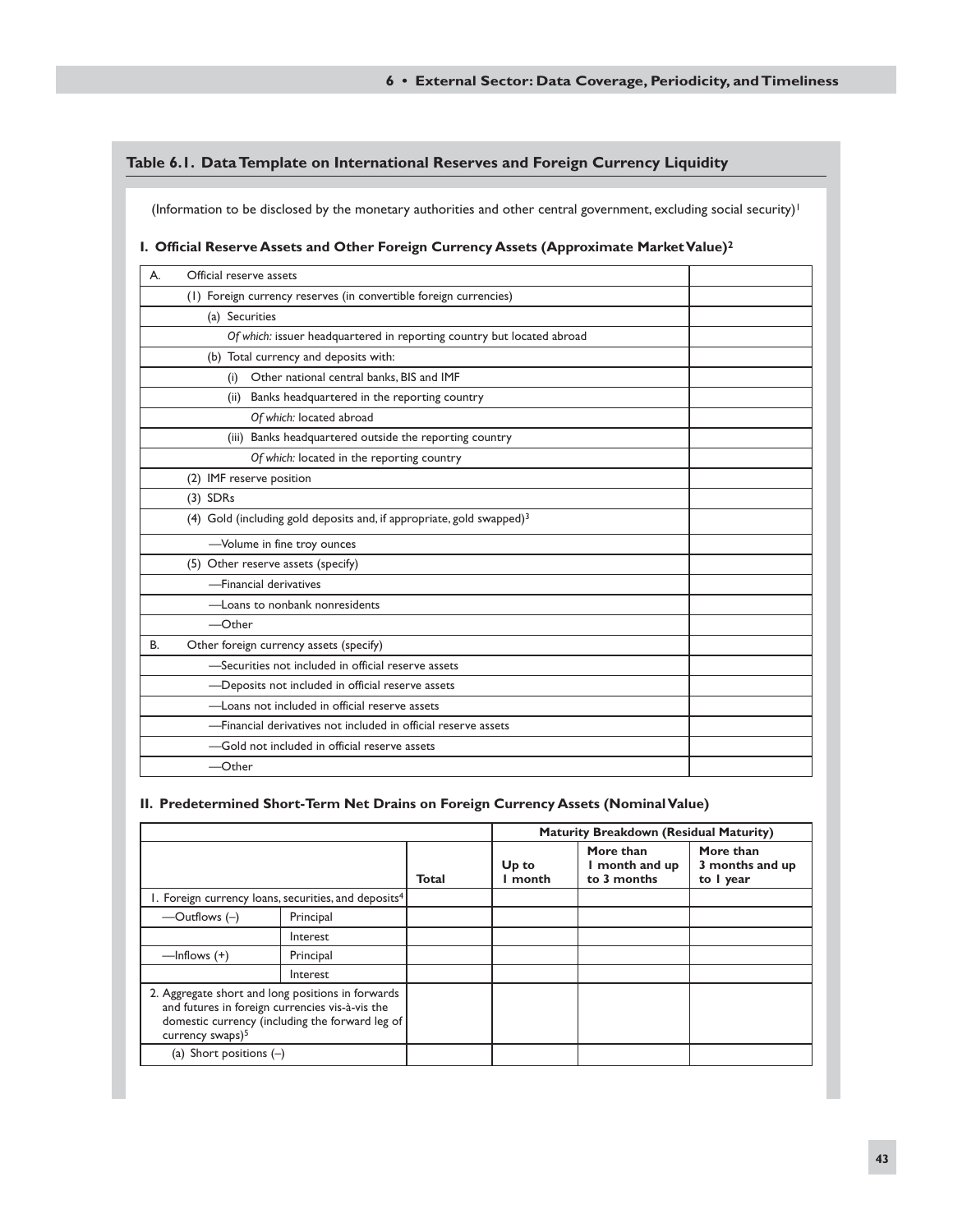# **Table 6.1** *(continued)*

|                                            |              | <b>Maturity Breakdown (Residual Maturity)</b> |                                            |                                           |
|--------------------------------------------|--------------|-----------------------------------------------|--------------------------------------------|-------------------------------------------|
|                                            | <b>Total</b> | Up to<br>month                                | More than<br>I month and up<br>to 3 months | More than<br>3 months and up<br>to I year |
| (b) Long positions $(+)$                   |              |                                               |                                            |                                           |
| 3. Other (specify)                         |              |                                               |                                            |                                           |
| -Outflows related to repos $(-)$           |              |                                               |                                            |                                           |
| $-$ Inflows related to reverse repos $(+)$ |              |                                               |                                            |                                           |
| —Trade credit $(-)$                        |              |                                               |                                            |                                           |
| $-$ Trade credit $(+)$                     |              |                                               |                                            |                                           |
| —Other accounts payable $(-)$              |              |                                               |                                            |                                           |
| -Other accounts receivable (+)             |              |                                               |                                            |                                           |

#### **III. Contingent Short-Term Net Drains on Foreign Currency Assets (NominalValue)**

|                                                                                                    |       | Maturity Breakdown (residual maturity) |                                            |                                           |
|----------------------------------------------------------------------------------------------------|-------|----------------------------------------|--------------------------------------------|-------------------------------------------|
|                                                                                                    | Total | Up to I<br>month                       | More than<br>I month and<br>up to 3 months | More than<br>3 months and<br>up to I year |
| 1. Contingent liabilities in foreign currency                                                      |       |                                        |                                            |                                           |
| (a) Collateral guarantees on debt falling due<br>within I year                                     |       |                                        |                                            |                                           |
| (b) Other contingent liabilities                                                                   |       |                                        |                                            |                                           |
| 2. Foreign currency securities issued with<br>embedded options (puttable bonds) <sup>6</sup>       |       |                                        |                                            |                                           |
| 3. Undrawn, unconditional credit lines <sup>7</sup> provided<br>by:                                |       |                                        |                                            |                                           |
| (a) Other national monetary authorities, BIS,<br>IMF, and other international organizations        |       |                                        |                                            |                                           |
| —Other national monetary authorities $(+)$                                                         |       |                                        |                                            |                                           |
| $-BIS (+)$                                                                                         |       |                                        |                                            |                                           |
| $-MF (+)$                                                                                          |       |                                        |                                            |                                           |
| (b) Banks and other financial institutions<br>headquartered in the reporting country (+)           |       |                                        |                                            |                                           |
| (c) Banks and other financial institutions<br>headquartered outside the reporting<br>country (+)   |       |                                        |                                            |                                           |
| Undrawn, unconditional credit lines provided<br>to:                                                |       |                                        |                                            |                                           |
| (a) Other national monetary authorities, BIS,<br>IMF, and other international organizations        |       |                                        |                                            |                                           |
| -Other national monetary authorities $(-)$                                                         |       |                                        |                                            |                                           |
| $-BIS(-)$                                                                                          |       |                                        |                                            |                                           |
| $-MF(-)$                                                                                           |       |                                        |                                            |                                           |
| (b) Banks and other financial institutions<br>headquartered in reporting country (-)               |       |                                        |                                            |                                           |
| (c) Banks and other financial institutions<br>headquartered outside the reporting<br>country $(-)$ |       |                                        |                                            |                                           |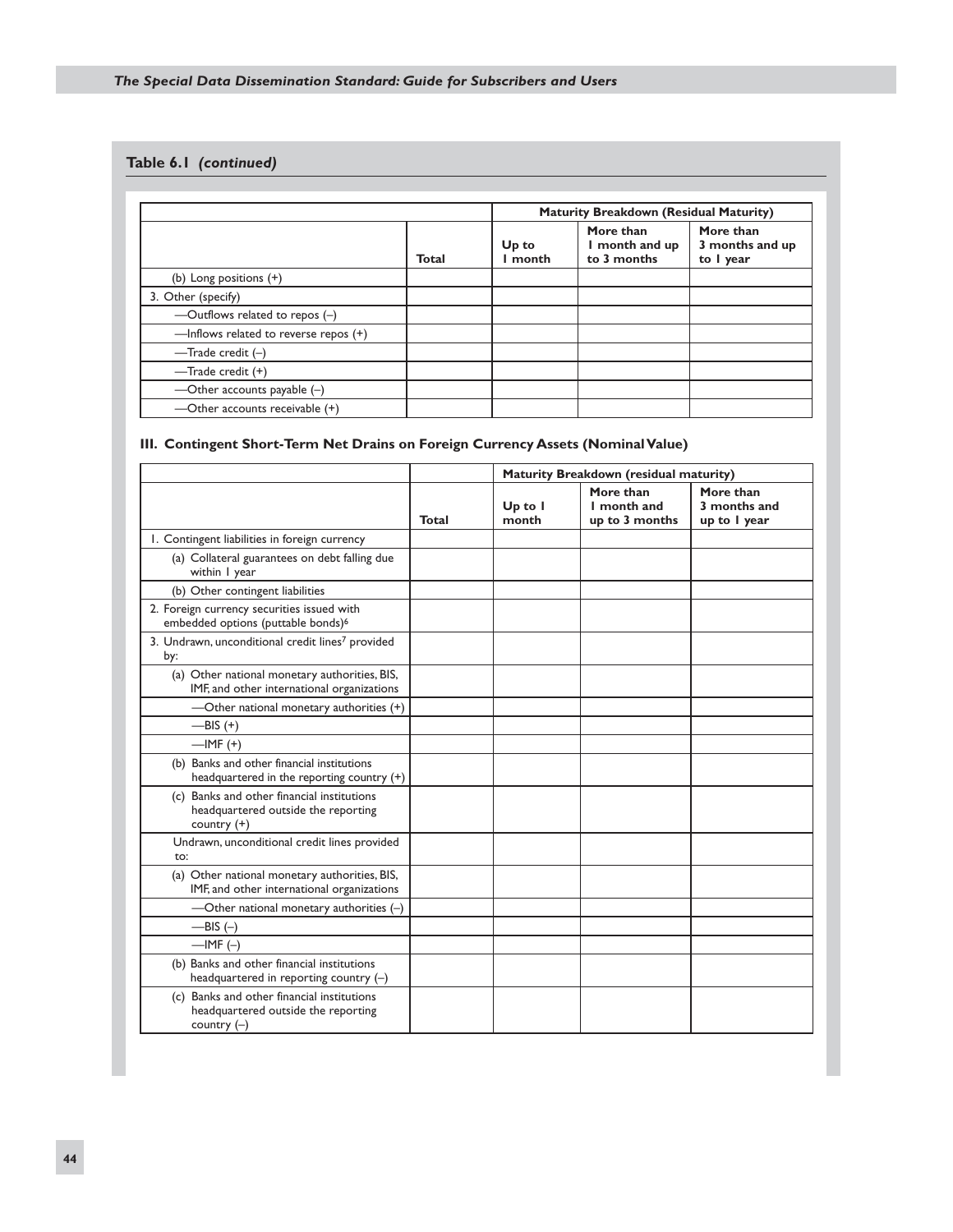# **6 • External Sector: Data Coverage, Periodicity, andTimeliness**

# **Table 6.1** *(continued)*

|                                                                                                                           |       |                  | Maturity Breakdown (residual maturity)     |                                           |  |
|---------------------------------------------------------------------------------------------------------------------------|-------|------------------|--------------------------------------------|-------------------------------------------|--|
|                                                                                                                           | Total | Up to I<br>month | More than<br>I month and<br>up to 3 months | More than<br>3 months and<br>up to I year |  |
| 4. Aggregate short and long positions of options<br>in foreign currencies vis-à-vis the domestic<br>currency <sup>8</sup> |       |                  |                                            |                                           |  |
| (a) Short positions                                                                                                       |       |                  |                                            |                                           |  |
| (i) Bought puts                                                                                                           |       |                  |                                            |                                           |  |
| (ii) Written calls                                                                                                        |       |                  |                                            |                                           |  |
| (b) Long positions                                                                                                        |       |                  |                                            |                                           |  |
| (i) Bought calls                                                                                                          |       |                  |                                            |                                           |  |
| (ii) Written puts                                                                                                         |       |                  |                                            |                                           |  |
| PRO MEMORIA: In-the-money options <sup>9</sup>                                                                            |       |                  |                                            |                                           |  |
| (1) At current exchange rates                                                                                             |       |                  |                                            |                                           |  |
| (a) Short position                                                                                                        |       |                  |                                            |                                           |  |
| (b) Long position                                                                                                         |       |                  |                                            |                                           |  |
| $(2)$ +5% (depreciation of 5%)                                                                                            |       |                  |                                            |                                           |  |
| (a) Short position                                                                                                        |       |                  |                                            |                                           |  |
| (b) Long position                                                                                                         |       |                  |                                            |                                           |  |
| $(3)$ -5% (appreciation of 5%)                                                                                            |       |                  |                                            |                                           |  |
| (a) Short position                                                                                                        |       |                  |                                            |                                           |  |
| (b) Long position                                                                                                         |       |                  |                                            |                                           |  |
| $(4)$ +10% (depreciation of 10%)                                                                                          |       |                  |                                            |                                           |  |
| (a) Short position                                                                                                        |       |                  |                                            |                                           |  |
| (b) Long position                                                                                                         |       |                  |                                            |                                           |  |
| $(5)$ -10% (appreciation of 10%)                                                                                          |       |                  |                                            |                                           |  |
| (a) Short position                                                                                                        |       |                  |                                            |                                           |  |
| (b) Long position                                                                                                         |       |                  |                                            |                                           |  |
| (6) Other (specify)                                                                                                       |       |                  |                                            |                                           |  |

## **IV. Memorandum Items**

| To be reported with standard periodicity and timeliness: <sup>10</sup>                                                                    |  |
|-------------------------------------------------------------------------------------------------------------------------------------------|--|
| (a) Short-term domestic currency debt indexed to the exchange rate                                                                        |  |
| (b) Financial instruments denominated in foreign currency and settled by other means<br>(for example, in domestic currency) <sup>11</sup> |  |
| -Nondeliverable forwards                                                                                                                  |  |
| -Short positions                                                                                                                          |  |
| -Long positions                                                                                                                           |  |
| -Other instruments                                                                                                                        |  |
| Pledged assets <sup>12</sup><br>(c)                                                                                                       |  |
| -Included in reserve assets                                                                                                               |  |
| -Included in other foreign currency assets                                                                                                |  |
| (d) Securities lent and on repo <sup>13</sup>                                                                                             |  |
| -Lent or repoed and included in Section I                                                                                                 |  |
| -Lent or repoed but not included in Section I                                                                                             |  |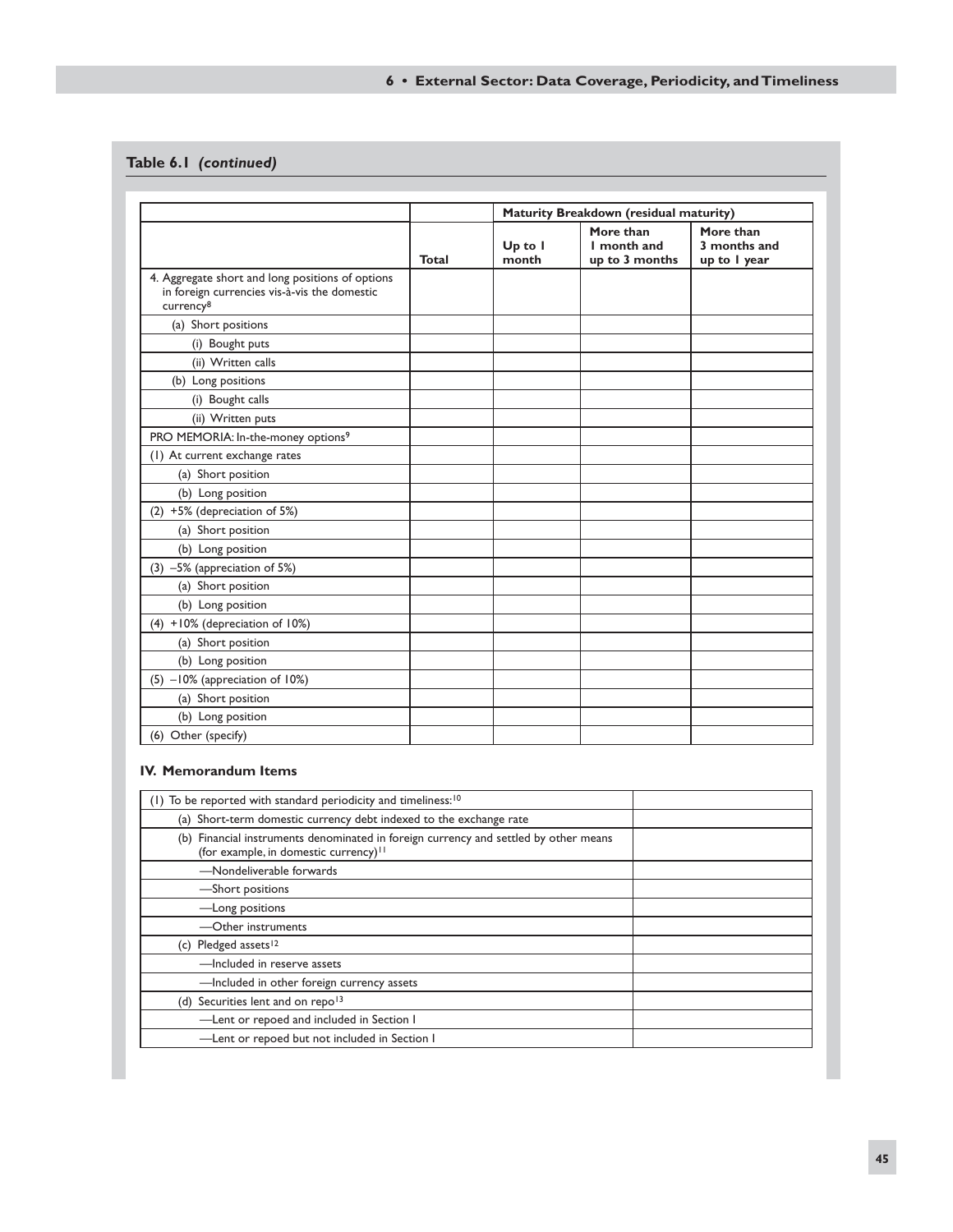#### **Table 6.1** *(continued)*

| -Borrowed or acquired and included in Section I                                                                                                                    |  |
|--------------------------------------------------------------------------------------------------------------------------------------------------------------------|--|
| -Borrowed or acquired but not included in Section I                                                                                                                |  |
| (e) Financial derivative assets (net, marked to market) <sup>14</sup>                                                                                              |  |
| -Forwards                                                                                                                                                          |  |
| -Futures                                                                                                                                                           |  |
| -Swaps                                                                                                                                                             |  |
| -Options                                                                                                                                                           |  |
| $-$ Other                                                                                                                                                          |  |
| (f) Derivatives (forward, futures, or options contracts) that have a residual maturity of<br>greater than one year, which are subject to margin calls.             |  |
| -Aggregate short and long positions in forwards and futures in foreign currencies<br>vis-à-vis the domestic currency (including the forward leg of currency swaps) |  |
| (a) Short positions $(-)$                                                                                                                                          |  |
| (b) Long positions (+)                                                                                                                                             |  |
| -Aggregate short and long positions of options in foreign currencies vis-à-vis the<br>domestic currency                                                            |  |
| (a) Short positions                                                                                                                                                |  |
| (i) Bought puts                                                                                                                                                    |  |
| (ii) Written calls                                                                                                                                                 |  |
| (b) Long positions                                                                                                                                                 |  |
| (i) Bought calls                                                                                                                                                   |  |
| (ii) Written puts                                                                                                                                                  |  |
| (2) To be disclosed less frequently:                                                                                                                               |  |
| (a) Currency composition of reserves (by groups of currencies)                                                                                                     |  |
| -Currencies in SDR basket                                                                                                                                          |  |
| -Currencies not in SDR basket                                                                                                                                      |  |
| -By individual currencies (optional)                                                                                                                               |  |

<sup>1</sup>In principle, only instruments denominated and settled in foreign currency (or those whose valuation is directly dependent on the exchange rate and that are settled in foreign currency) are to be included in categories of Sections I, II, and III of the template. Financial instruments denominated in foreign currency and settled in other ways (for example, in domestic currency or commodities) are included as memorandum items in Section IV. Netting of positions is allowed only if they have the same maturity, are against the same counterparty, and a master netting agreement is in place. Positions on organized exchanges could also be netted. Monetary authorities are defined according to the IMF's *Balance of Payments Manual*, fifth edition *(BPM5)*.

2In cases of large positions vis-à-vis institutions headquartered in the reporting country, in instruments other than deposits or securities, they should be reported as separate items.

<sup>3</sup>The valuation basis for gold assets should be disclosed; ideally this would be done by showing the volume and price.

4Including interest payments due within the corresponding time horizons. Foreign currency deposits held by nonresidents with central banks should also be included here. Securities referred to are those issued by the monetary authorities and the central government (excluding social security).

<sup>5</sup>In the event that there are forward or futures positions with a residual maturity greater than one year, which could be subject to margin calls, these should be reported separately under Section IV.

6Only bonds with a residual maturity greater than one year should be reported under this item, since those with shorter maturities will already be included in Section II above.

7Reporters should distinguish potential inflows and potential outflows resulting from contingent lines of credit and report them separately in the specified format.

<sup>8</sup>In the event that there are options positions with a residual maturity greater than one year, which could be subject to margin calls, these should be reported separately under Section IV.

9These "stress tests" are an encouraged, rather than a prescribed, category of information in the SDDS. Results of the stress tests could be disclosed in the form of a graph. As a rule, notional value should be reported. However, in the case of cash-settled options, the estimated future inflow/outflow should be disclosed. Positions are "in the money" or would be, under the assumed values.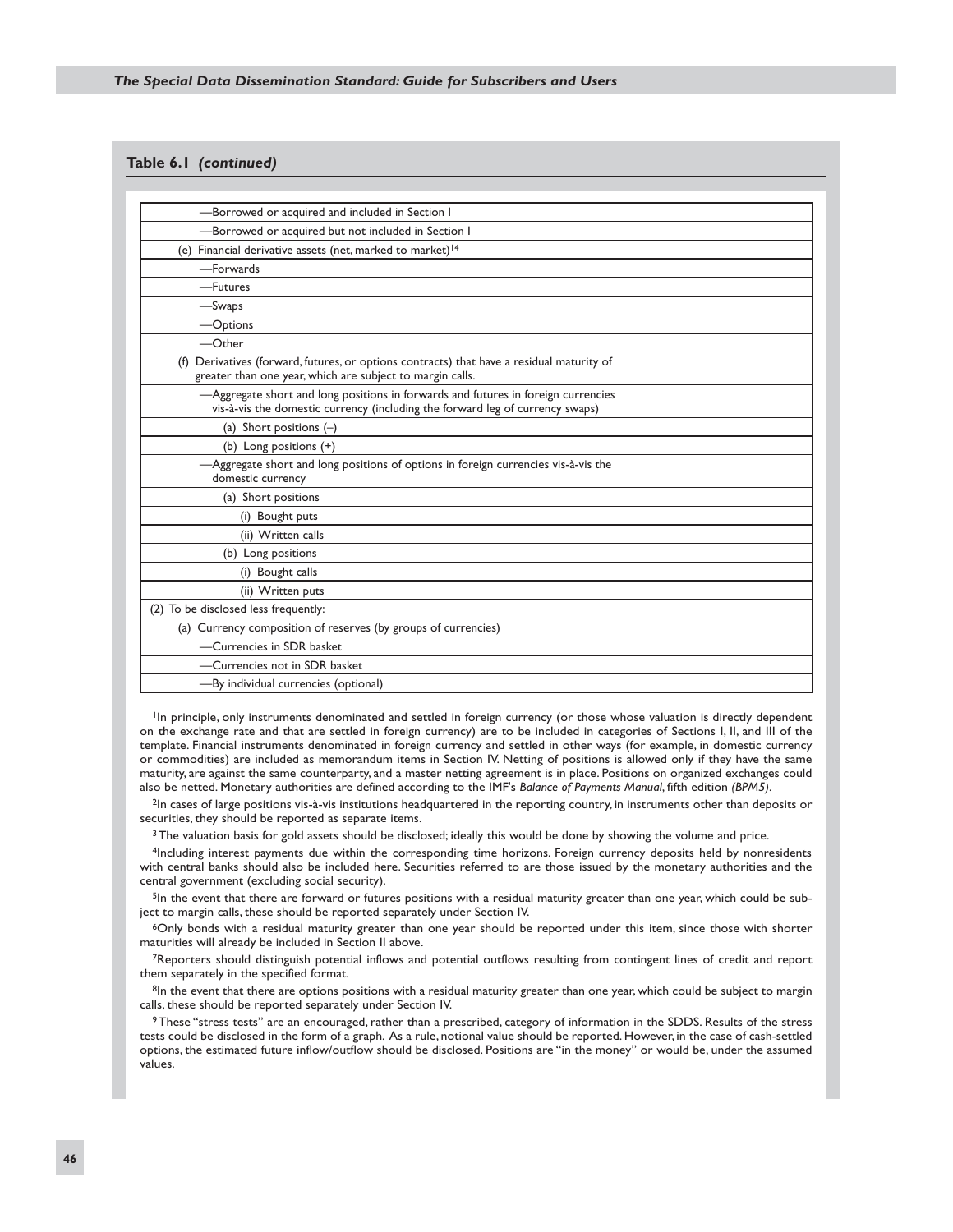#### **6 • External Sector: Data Coverage, Periodicity, andTimeliness**

#### **Table 6.1** *(concluded)*

<sup>10</sup> Distinguish between assets and liabilities, where applicable.

<sup>11</sup> Identify types of instrument; the valuation principles should be the same as in Sections I**–**III. Where applicable, the notional value of nondeliverable forward positions should be shown in the same format as for the nominal value of deliverable forwards/ futures in Section II.

<sup>12</sup> Only assets included in Section I that are pledged should be reported here.

<sup>13</sup> Assets that are lent or repoed should be reported here, whether or not they have been included in Section I of the template, along with any associated liabilities (in Section II). However, these should be reported in two separate categories, depending on whether they have been included in Section I. Similarly, securities that are borrowed or acquired under repo agreements should be reported as a separate item and treated symmetrically. Market values should be reported and the accounting treatment disclosed.

14Identify types of instrument. The main characteristics of internal models used to calculate the market value should be disclosed.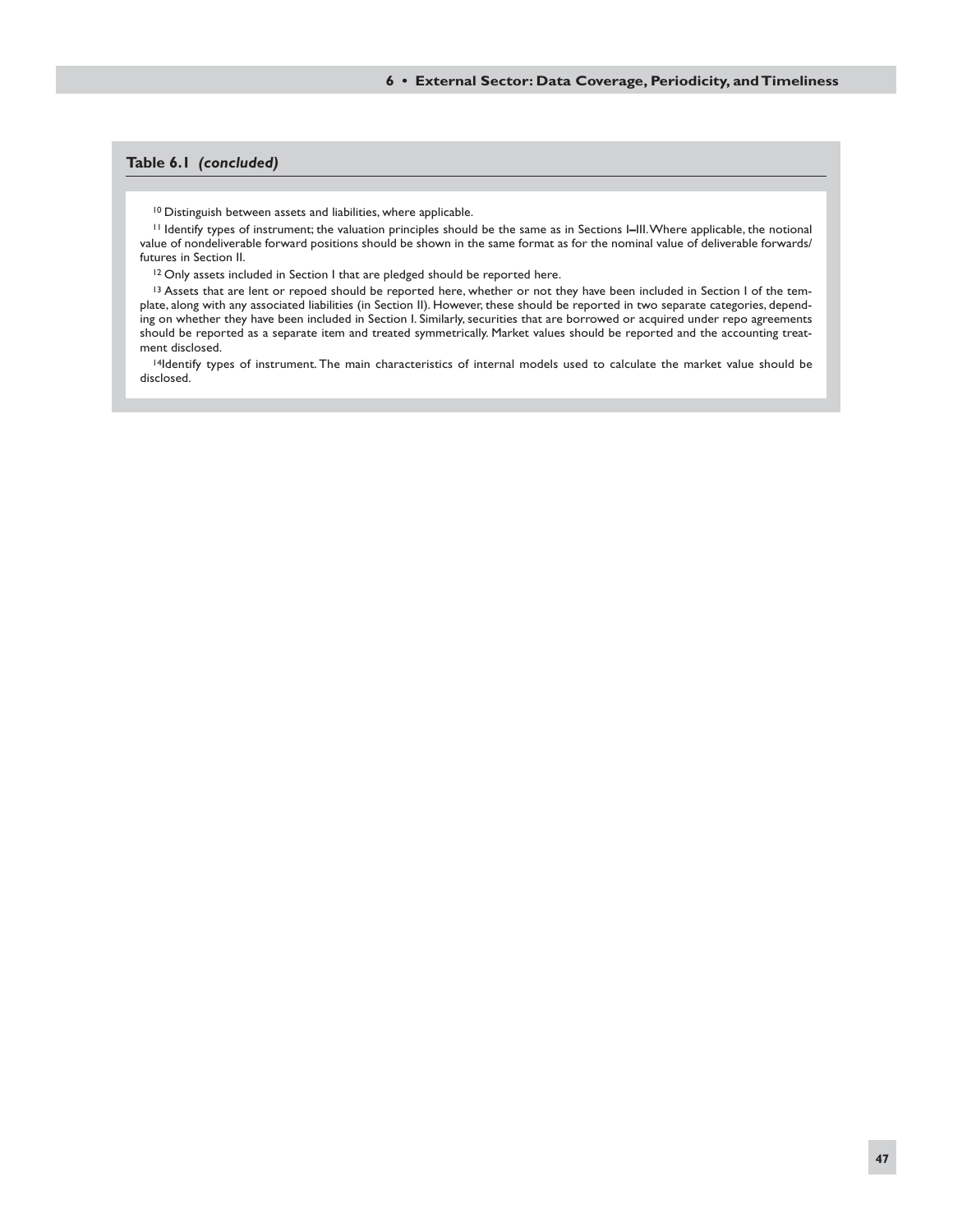| <b>Gross External Debt Position</b>                | <b>End of Period</b> |  |  |  |  |
|----------------------------------------------------|----------------------|--|--|--|--|
| <b>General Government</b>                          |                      |  |  |  |  |
| Short-term                                         |                      |  |  |  |  |
| Money market instruments                           |                      |  |  |  |  |
| Loans                                              |                      |  |  |  |  |
| Trade credits                                      |                      |  |  |  |  |
| Other debt liabilities*                            |                      |  |  |  |  |
|                                                    |                      |  |  |  |  |
| Long-term                                          |                      |  |  |  |  |
| Bonds and notes                                    |                      |  |  |  |  |
| Loans                                              |                      |  |  |  |  |
| Trade credits                                      |                      |  |  |  |  |
| Other debt liabilities*                            |                      |  |  |  |  |
|                                                    |                      |  |  |  |  |
| Monetary Authorities                               |                      |  |  |  |  |
| Short-term                                         |                      |  |  |  |  |
| Money market instruments                           |                      |  |  |  |  |
| Loans                                              |                      |  |  |  |  |
| Currency and deposits**<br>Other debt liabilities* |                      |  |  |  |  |
|                                                    |                      |  |  |  |  |
| Long-term                                          |                      |  |  |  |  |
| Bonds and notes                                    |                      |  |  |  |  |
| Loans                                              |                      |  |  |  |  |
| Currency and deposits**                            |                      |  |  |  |  |
| Other debt liabilities*                            |                      |  |  |  |  |
|                                                    |                      |  |  |  |  |
| <b>Banks</b>                                       |                      |  |  |  |  |
| Short-term                                         |                      |  |  |  |  |
| Money market instruments                           |                      |  |  |  |  |
| Loans                                              |                      |  |  |  |  |
| Currency and deposits**<br>Other debt liabilities* |                      |  |  |  |  |
|                                                    |                      |  |  |  |  |
| Long-term                                          |                      |  |  |  |  |
| Bonds and notes                                    |                      |  |  |  |  |
| Loans                                              |                      |  |  |  |  |
| Currency and deposits**                            |                      |  |  |  |  |
| Other debt liabilities*                            |                      |  |  |  |  |
|                                                    |                      |  |  |  |  |
| Other Sectors                                      |                      |  |  |  |  |
| Short-term                                         |                      |  |  |  |  |
| Money market instruments                           |                      |  |  |  |  |
| Loans                                              |                      |  |  |  |  |
| Currency and deposits**                            |                      |  |  |  |  |
| Trade credits                                      |                      |  |  |  |  |

# **Table 6.2a. Gross External Debt Position by Sector**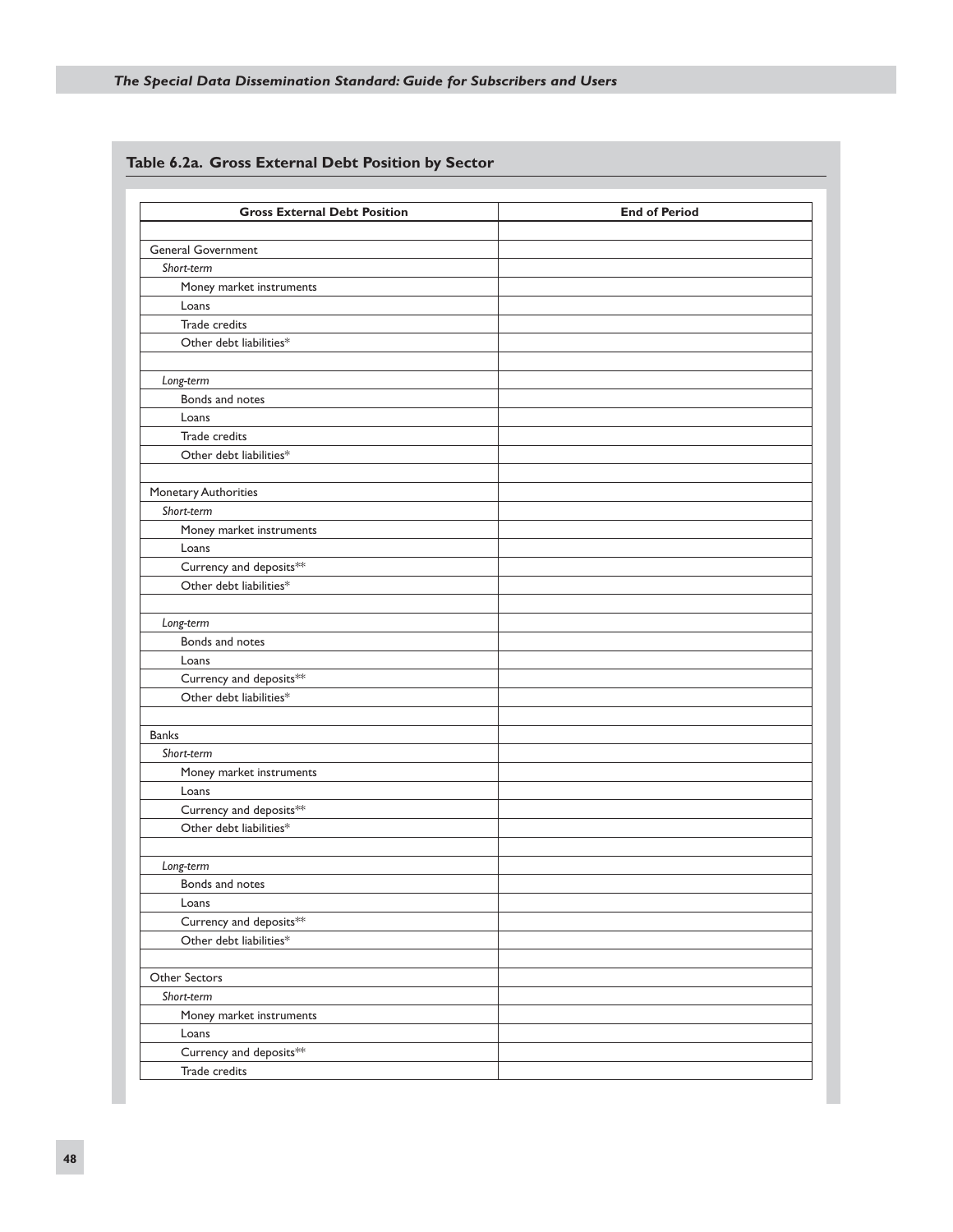#### **6 • External Sector: Data Coverage, Periodicity, andTimeliness**

#### **Table 6.2a** *(concluded)*

| <b>Gross External Debt Position</b>        | <b>End of Period</b> |
|--------------------------------------------|----------------------|
| Other debt liabilities*                    |                      |
| Long-term                                  |                      |
| Bonds and notes                            |                      |
| Loans                                      |                      |
| Currency and deposits**                    |                      |
| Trade credits                              |                      |
| Other debt liabilities*                    |                      |
| Direct Investment: Intercompany Lending*** |                      |
| Debt liabilities to affiliated enterprises |                      |
| Debt liabilities to direct investors       |                      |
|                                            |                      |
| <b>Gross External Debt</b>                 |                      |

*\*Other debt liabilities* are *other liabilities* in the IIP statement.

\*\*It is recommended that all currency and deposits be included in the short-term category unless detailed information is available to make the short-term/long-term attribution.

\*\*\*Direct investment intercompany lending should preferably be disseminated separately from the four sectors. Alternatively, direct investment intercompany lending should be reported under its relevant sector.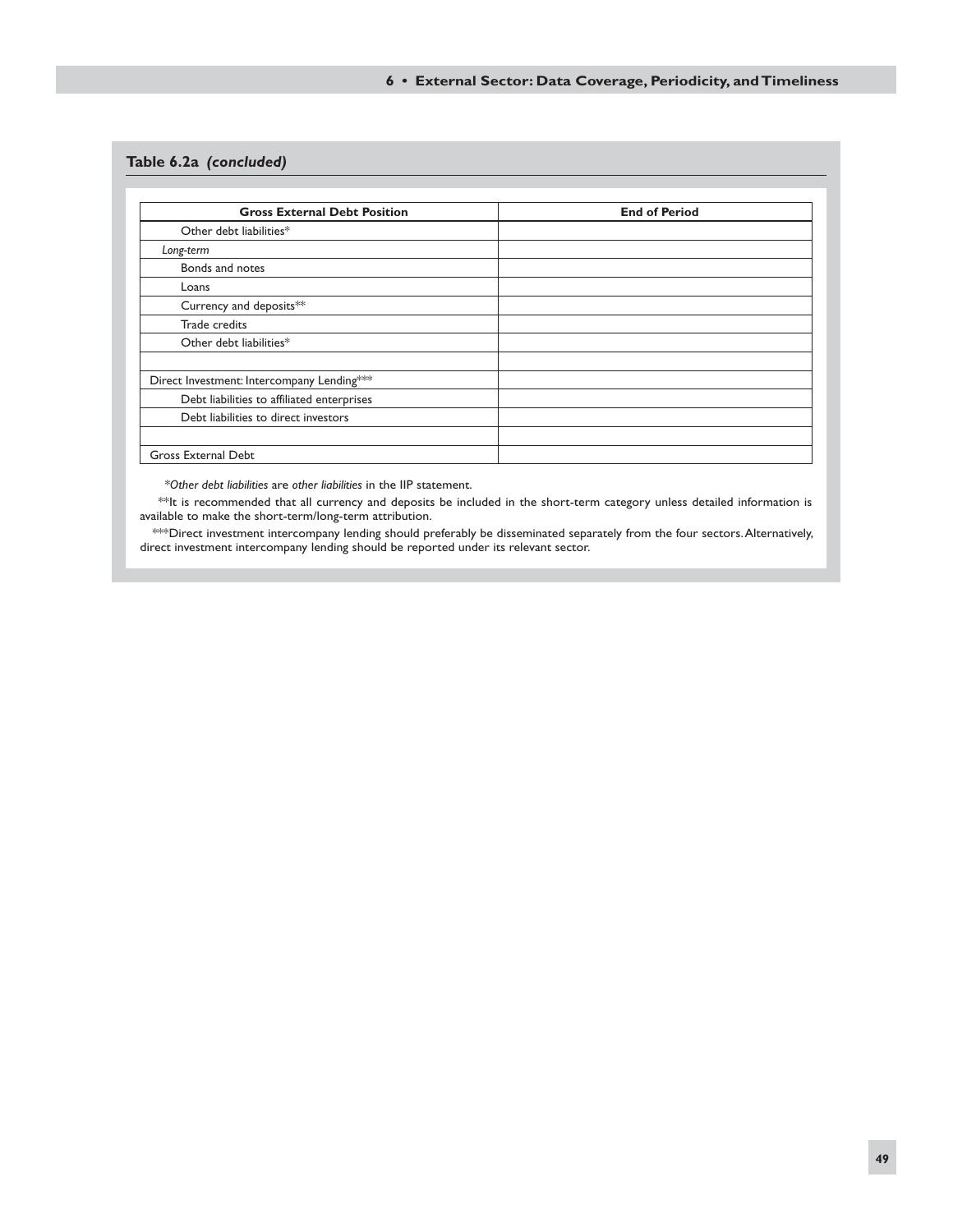|                                     | (Months)               |         |     |         |           |           |           |                      |
|-------------------------------------|------------------------|---------|-----|---------|-----------|-----------|-----------|----------------------|
|                                     | Immediate <sup>3</sup> | $0 - 3$ | 4–6 | $7 - 9$ | $10 - 12$ | $13 - 18$ | $19 - 24$ | Over<br>two<br>years |
| General Government                  |                        |         |     |         |           |           |           |                      |
| Debt securities <sup>3</sup>        |                        |         |     |         |           |           |           |                      |
| Principal                           |                        |         |     |         |           |           |           |                      |
| Interest                            |                        |         |     |         |           |           |           |                      |
| Loans                               |                        |         |     |         |           |           |           |                      |
| Principal                           |                        |         |     |         |           |           |           |                      |
| Interest                            |                        |         |     |         |           |           |           |                      |
| Trade credits                       |                        |         |     |         |           |           |           |                      |
| Principal                           |                        |         |     |         |           |           |           |                      |
| Interest                            |                        |         |     |         |           |           |           |                      |
| Other debt liabilities <sup>4</sup> |                        |         |     |         |           |           |           |                      |
| Principal                           |                        |         |     |         |           |           |           |                      |
| Interest                            |                        |         |     |         |           |           |           |                      |
| Monetary Authorities                |                        |         |     |         |           |           |           |                      |
| Debts securities <sup>3</sup>       |                        |         |     |         |           |           |           |                      |
| Principal                           |                        |         |     |         |           |           |           |                      |
| Interest                            |                        |         |     |         |           |           |           |                      |
| Loans                               |                        |         |     |         |           |           |           |                      |
| Principal                           |                        |         |     |         |           |           |           |                      |
| Interest                            |                        |         |     |         |           |           |           |                      |
| Currency and deposits <sup>5</sup>  |                        |         |     |         |           |           |           |                      |
| Principal                           |                        |         |     |         |           |           |           |                      |
| Interest                            |                        |         |     |         |           |           |           |                      |
| Other debt liabilities <sup>4</sup> |                        |         |     |         |           |           |           |                      |
| Principal                           |                        |         |     |         |           |           |           |                      |
| Interest                            |                        |         |     |         |           |           |           |                      |
| <b>Banks</b>                        |                        |         |     |         |           |           |           |                      |
| Debt securities <sup>3</sup>        |                        |         |     |         |           |           |           |                      |
|                                     |                        |         |     |         |           |           |           |                      |
| Principal                           |                        |         |     |         |           |           |           |                      |
| Interest                            |                        |         |     |         |           |           |           |                      |
| Loans                               |                        |         |     |         |           |           |           |                      |
| Principal                           |                        |         |     |         |           |           |           |                      |
| Interest                            |                        |         |     |         |           |           |           |                      |
| Currency and deposits <sup>5</sup>  |                        |         |     |         |           |           |           |                      |
| Principal                           |                        |         |     |         |           |           |           |                      |
| Interest                            |                        |         |     |         |           |           |           |                      |
| Other debt liabilities <sup>4</sup> |                        |         |     |         |           |           |           |                      |
| Principal                           |                        |         |     |         |           |           |           |                      |
| Interest                            |                        |         |     |         |           |           |           |                      |
| Other Sectors                       |                        |         |     |         |           |           |           |                      |
| Debt securities <sup>3</sup>        |                        |         |     |         |           |           |           |                      |
| Principal                           |                        |         |     |         |           |           |           |                      |
| Interest                            |                        |         |     |         |           |           |           |                      |
| Loans                               |                        |         |     |         |           |           |           |                      |
| Principal                           |                        |         |     |         |           |           |           |                      |
| Interest                            |                        |         |     |         |           |           |           |                      |
| Currency and deposits <sup>5</sup>  |                        |         |     |         |           |           |           |                      |
| Principal                           |                        |         |     |         |           |           |           |                      |
| Interest                            |                        |         |     |         |           |           |           |                      |
| Trade credits                       |                        |         |     |         |           |           |           |                      |
| Principal                           |                        |         |     |         |           |           |           |                      |
| Interest                            |                        |         |     |         |           |           |           |                      |

### **Table 6.2b. Debt-Service Payment Schedule for Outstanding External Debt by Sector as of End of Period1,2**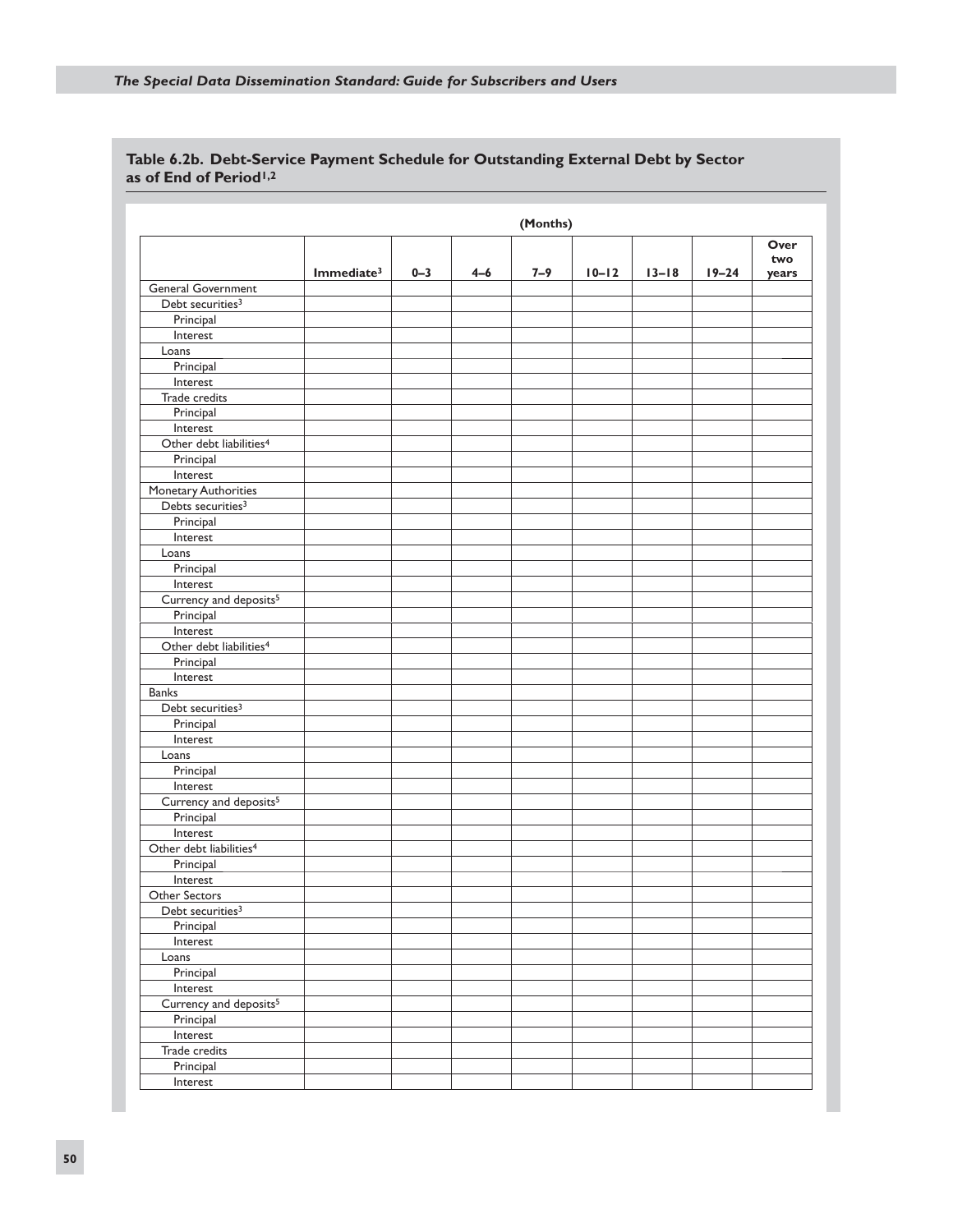#### **6 • External Sector: Data Coverage, Periodicity, andTimeliness**

#### **Table 6.2b.** *(concluded)*

|                                                         | (Months)               |         |         |         |           |           |           |                      |
|---------------------------------------------------------|------------------------|---------|---------|---------|-----------|-----------|-----------|----------------------|
|                                                         | Immediate <sup>3</sup> | $0 - 3$ | $4 - 6$ | $7 - 9$ | $10 - 12$ | $13 - 18$ | $19 - 24$ | Over<br>two<br>years |
| Other debt liabilities <sup>4</sup>                     |                        |         |         |         |           |           |           |                      |
| Principal                                               |                        |         |         |         |           |           |           |                      |
| Interest                                                |                        |         |         |         |           |           |           |                      |
| Direct Investment:<br>Intercompany Lending <sup>6</sup> |                        |         |         |         |           |           |           |                      |
| Debt liabilities to affiliated<br>enterprises           |                        |         |         |         |           |           |           |                      |
| Principal                                               |                        |         |         |         |           |           |           |                      |
| Interest                                                |                        |         |         |         |           |           |           |                      |
| Debt liabilities to direct<br>investors                 |                        |         |         |         |           |           |           |                      |
| Principal                                               |                        |         |         |         |           |           |           |                      |
| Interest                                                |                        |         |         |         |           |           |           |                      |
| Gross External Debt<br>Payments                         |                        |         |         |         |           |           |           |                      |
| Principal                                               |                        |         |         |         |           |           |           |                      |
| Interest                                                |                        |         |         |         |           |           |           |                      |

1The SDDS encourages countries to disseminate supplementary information on the schedule of projected debt-service payments, in which the principal and interest components are separately identified, twice yearly for the first four quarters and the following two semesters ahead, with a lag of one quarter. The data should be disaggregated by institutional sector (general government, monetary authorities, banks, and other sectors), as set out in the IMF's *Balance of Payments Manual,* fifth edition (*BPM5*), and defined in the *Debt Guide*. This schedule is consistent with the SDDS encouraged schedule of projected payments but presents an additional breakdown by type of instrument. The projected debt-service payments are the expected nominal amounts to be paid, not discounted to the present value.

2Immediately available on demand or immediately due.

3Includes money market instruments and bonds and notes.

4Other debt liabilities are other liabilities in the IIP statement.

<sup>5</sup>lt is recommended that all currency and deposits be included in the immediate subcategory unless detailed information is available to make the short-term/long-term attribution.

<sup>6</sup>It is recommended that all direct investment intercompany lending be included in the over two years category unless detailed information is available to make the appropriate time bracket attribution.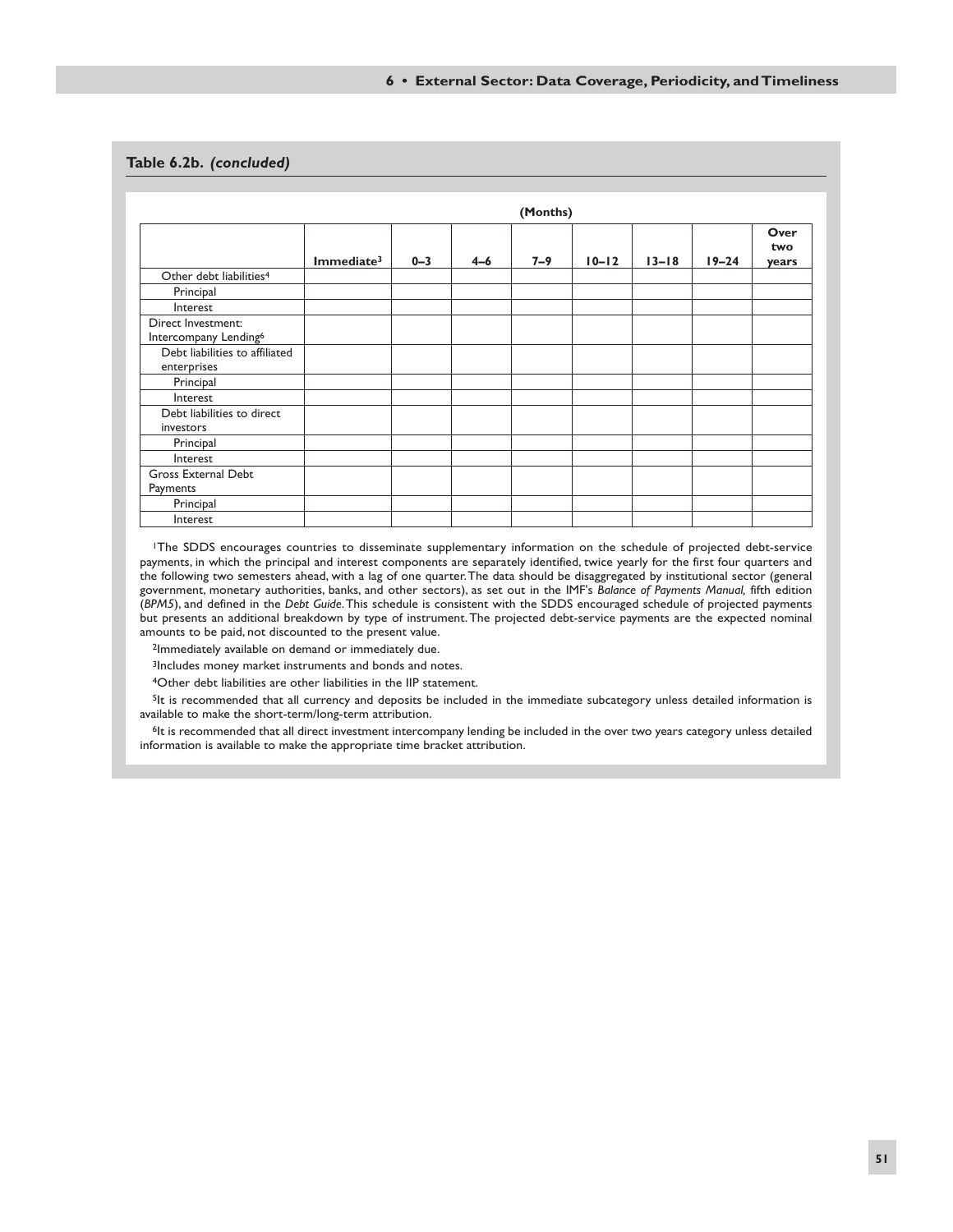# **Table 6.2c. Gross External Debt Position: Foreign Currency and Domestic Currency Debt**

|                     | <b>End of Period</b> |
|---------------------|----------------------|
| Foreign currency    |                      |
| Short-term          |                      |
| Long-term           |                      |
| <b>Total</b>        |                      |
| Domestic currency   |                      |
| Short-term          |                      |
| Long-term           |                      |
| Total               |                      |
| Gross External Debt |                      |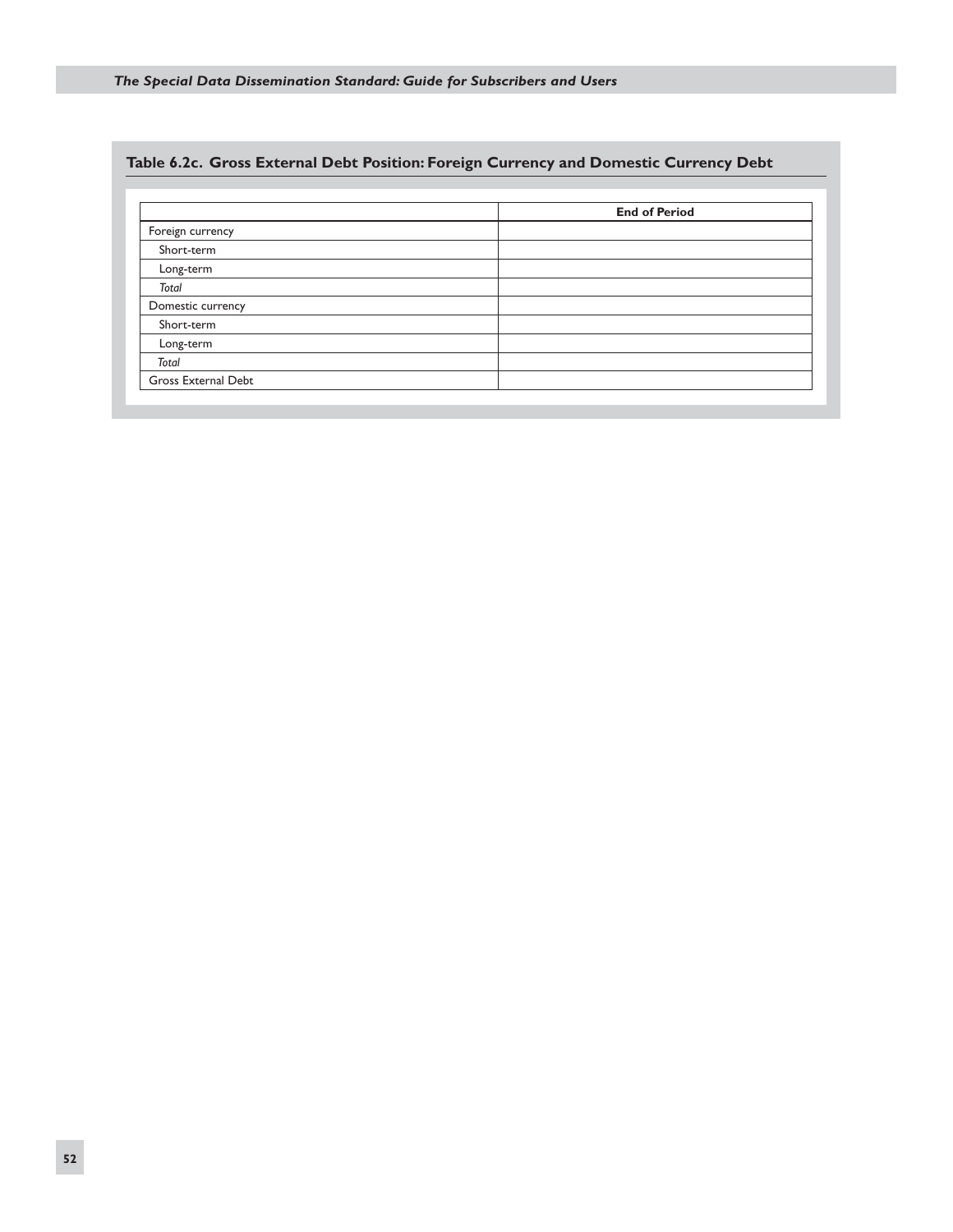# **7. Access by the Public, Integrity of Data, and Quality of Data**

**7.1** This chapter elaborates on the SDDS dimensions of access by the public, integrity, and quality of data. It begins with an overview, followed by discussions on each of the dimensions.

## **Overview**

**7.2** As noted in Chapter 1, in addition to calling for the dissemination of comprehensive, timely, and reliable information on key economic sectors of the economy, the SDDS requires that ready and equal access to data be provided to the public, that compilers exercise objectivity and professionalism to ensure the integrity of the data, and that compilation methods and sources be disclosed to allow users to judge the quality of data (see also Box 1.1 in Chapter 1). This chapter elaborates on these SDDS dimensions. Chapters 8–10 discuss the operational aspects of the SDDS in detail.

## **Access by the Public**

**7.3** To promote ready and equal *access*, the SDDS prescribes (a) the dissemination of advance release calendars (ARCs) by statistical agencies and (b) the simultaneous release of data to all interested parties. ARCs underscore sound management and transparency of statistical compilation. Data users, including market participants favor ARCs because such information facilitates the planning and organizing of their analysis and related activities. In a number of countries, ARCs are mandated by statistical laws, policy directives, and administrative guidelines.

**7.4** Simultaneous release does not refer to access by government ministries and agencies; such prerelease access is governed by the integrity dimension of the SDDS. Simultaneous release refers to access to all parties on equal terms, with release referring to the first availability of the data to the public. Formats of dissemination of the data include electronic as well as traditional means. Subscribing countries are encouraged to release data in electronic formats to provide simultaneous access to all users. The dissemination of the ARCs and simultaneous release of data are further discussed in Chapters 8–10 under operational aspects of the SDDS.

# **Integrity of Data**

**7.5** The *integrity* dimension of the SDDS calls for transparency of the data agency's practices and procedures, including administrative ones as well as those for data revisions and changes in methodology, a key factor in statistical practices. The four prescribed practices are (a) dissemination of terms and conditions under which official statistics are produced; (b) identification of internal government access to data before release; (c) identification of ministerial commentary on the occasion of statistical release; and (d) provision of information about revision and advance notice of major changes in methodology.

### **Dissemination of Terms and Conditions**

**7.6** The terms and conditions are those under which official statistics are produced, including those relating to the confidentiality of individually identifiable information. This prescribed practice is embodied in the "Fundamental Principles of Official Statistics" adopted in 1994 by the United Nations.<sup>1</sup> It is instrumental in fostering confidence in the objectivity and professionalism of official statistics.

**7.7** The terms and conditions under which statistical agencies operate may take various forms, including statistics law(s), charters, and codes of conduct.

<sup>1</sup>United Nations Economic and Social Council, "Report of the Special Session of the Statistical Commission" (New York, April 11–15, 1994).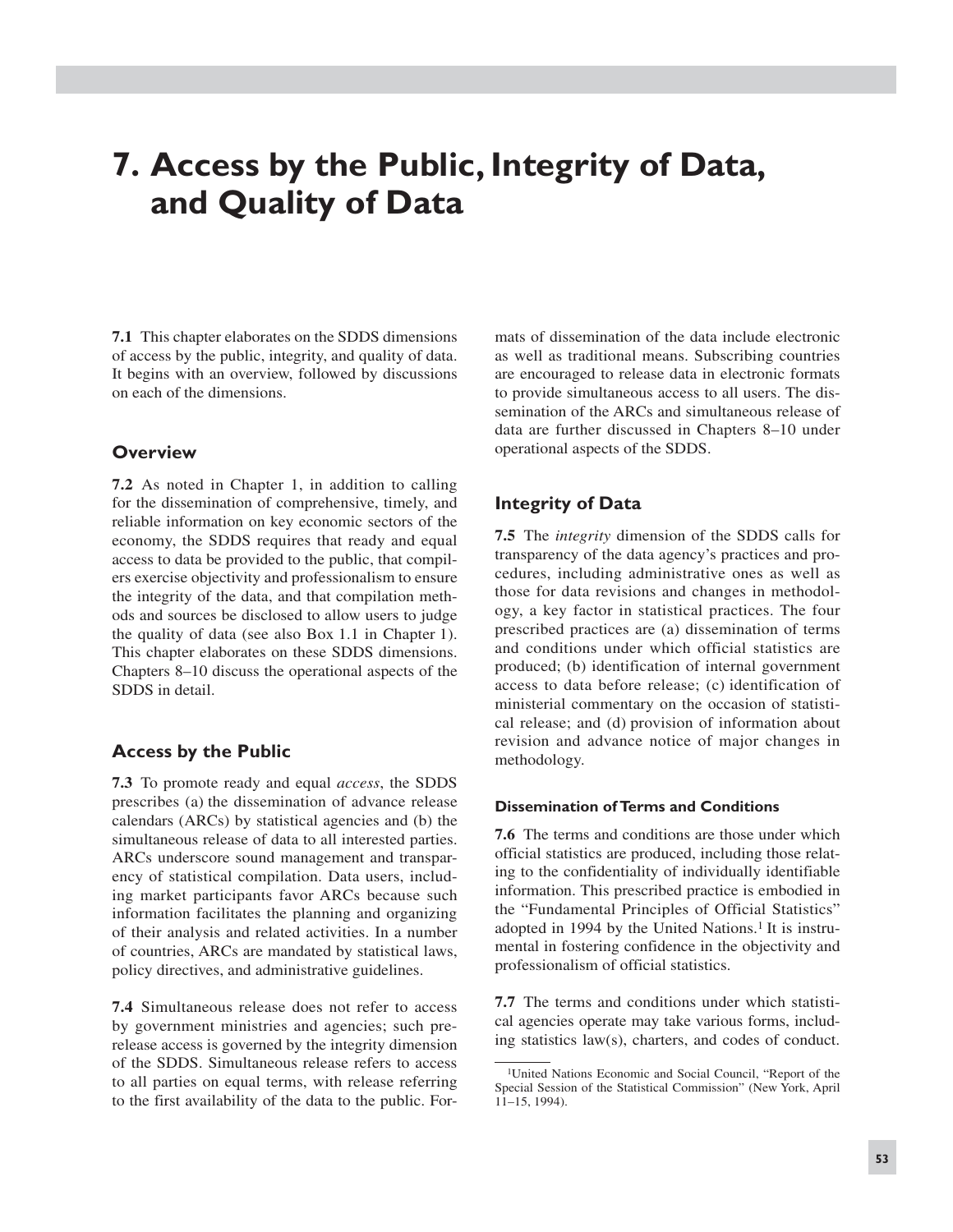These terms and conditions may refer to matters such as the relationship of the statistical unit to a larger department or ministry. For example, they may distinguish between budgetary and personnel matters and between matters on statistical methodology and decisions about publications of statistics. The terms and conditions may also refer to a requirement that the statistical unit publish data it has collected as a safeguard against possible pressure to keep some findings from the public, the qualifications and terms of reference of the chief statistician/director, and review of programs by an independent group of experts. All of these may be viewed as safeguards of the professionalism and objectivity of the producing agency.2

**7.8** Another key part of the terms and conditions under which statistical agencies operate refers to the procedures and processes related to the confidentiality of individual responses from persons, businesses, and organizations to official inquiries. These procedures and processes may cover topics ranging from computer security to restrictions on interagency disclosure.

**7.9** Dissemination of the information about the terms and conditions may take a variety of forms. For example, the annual report of a statistical agency may include a section on steps taken to ensure the confidentiality of individual responses, and the section may refer to the legal obligations of the agency's employees with respect to confidentiality and security of computer systems and agency buildings. Key publications and Internet sites may describe the basis for an agency's data collection and dissemination activities and its practices, as the sample below:

- [Name of agency] collects, processes, and publishes information on [country's] demographic, social, and economic aspects. In addition it produces data on the country's physical environment and natural resources.
- [Name of agency] was created by [name of presidential decree or legislation], and its sphere of duties is set forth in the [name of legislation; e.g., Law on Statistical and Geographical Information], which also provides it with the technical and administrative autonomy needed to carry out its functions.
- [Name of country] has at its disposal many data about people and companies. These individual data are never released to other parties or government agencies. [Name of agency] does not publish

or disclose data combinations from which individual data can be derived.

**7.10** Survey forms and transmittal letters may carry statements or quote relevant legislation or codes referring to confidentiality of response and assurances that the response will be used only for statistical purposes and will not be divulged to others, including regulatory and tax agencies.

**7.11** For posting on the DSBB, subscribing countries are to summarize the terms and conditions for making data available to the public. The terms may vary across data categories, especially in countries with decentralized statistical systems.

**7.12** The dissemination of the terms and conditions, as just described, is applicable to official statistics and their producing agencies. Subscribing countries would be considered in observance of the SDDS if a private organization producing any data covered in the SDDS did not provide such identification. For posting on the DSBB, the subscribing country could note "not applicable" in the metadata for such data.

**7.13** Countries, however, are encouraged to foster openness about the conditions under which key data are prepared and released. Countries may provide relevant information in the metadata about the terms and conditions under which data are produced by private entities with an appropriate note about the source of the information.

#### **Identification of Internal Government Access to Data Before Release**

**7.14** This practice prescribes the listing of persons or officials holding designated positions within the government, but outside the agency producing the data, who have prerelease access to the data and the reporting of the schedule according to which they receive access. The prescribed practice is intended to provide for any necessary prerelease access within government that the government deems appropriate, while giving full transparency to those practices. In this regard, country practices differ. Some countries maintain strict embargoes on the availability of data even within the government prior to their release, while in others such procedures would be viewed as unduly restrictive and detrimental to fast and effective government reaction. Thus, rather than pre-

<sup>2</sup>However, they do not guarantee these characteristics.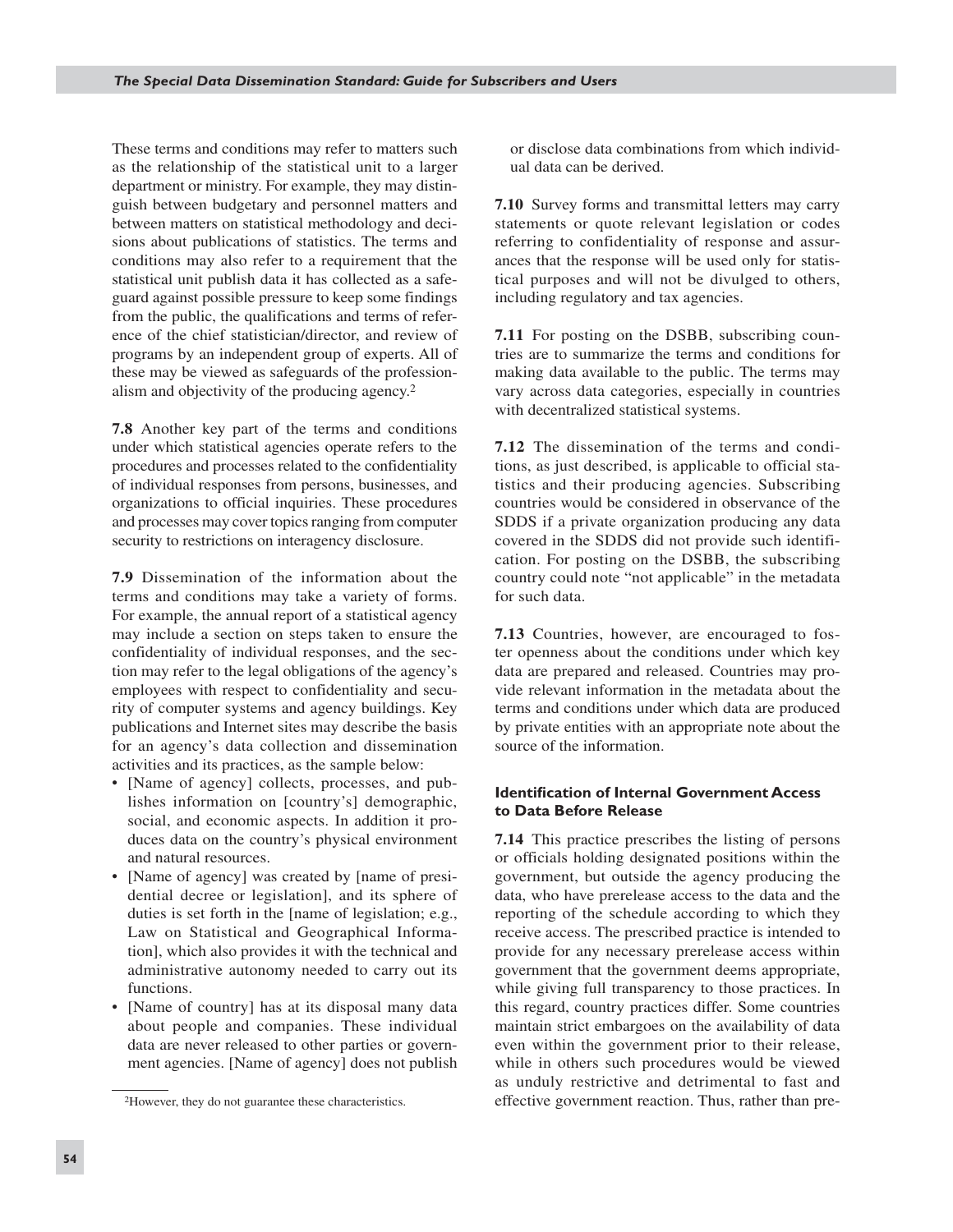scribing a specific and uniform set of practices, the SDDS places emphasis on the means by which the necessary degree of transparency can be assured.

**7.15** Such identification of prerelease access—that is, statements of "who knows what and when"—may take a variety of forms. The identification may, for example, be included in brief notices to the public, or in annual reports of the producer of statistics, or in both. A brief notice could be along the following lines:

- Data from [name of agency] are available to all users simultaneously with limited exceptions. The exceptions are on a need-to-know basis; these persons receive advance copies of news releases (or related materials) no earlier than 48 hours before the release date and time. The exceptions are: the Head of government, Governor of the central bank, Minister of Finance…
- In addition, other ministers, policy advisers, and, on a need-to-know basis, a limited number of ministerial and central bank staff may be briefed on a confidential basis [specify] hour(s) in advance on the day of release.

**7.16** This example highlights that the element is intended to prevent undue—potentially political influence or undue policy advocacy. This approach is not meant to result in a list of all statisticians and other employees of the producing agency, who of necessity often see data at early stages or in fragments. For posting on the DSBB, subscribing members are to present a summary statement or identify the location of a more detailed, updated list (for example, the press offices of the data producer).

**7.17** The identification of internal government access as just described is intended for official statistics and their producing agencies and does not apply for data produced by private institutions. Subscribing members would be considered in observance of the SDDS if a private organization producing any data covered in the SDDS did not provide such identification. For posting on the DSBB, the subscribing member would note "not applicable" in the metadata for data produced by a private institution.

### **Identification of Ministerial Commentary on the Occasion of Statistical Releases**

**7.18** Ministerial commentary is not necessarily expected to maintain the same degree of objectivity or freedom from political judgment as would be expected from a producer of official statistics. Therefore, the practice under the SDDS is to identify such commentary so that its source will be transparent to the public.

**7.19** The identification of ministerial commentary on the occasion of statistical release may take several forms. One common form is for the minister (or other policy or political official) to issue a statement that is clearly separate from the statistical release—the ministerial statement under the minister's letterhead and that of the statistical agency under its letterhead or logo. Alternatively, the statistical agency's material may be presented separately in a release that contains both ministerial commentary and data. The agency's material may include data, explanatory text (for example, of an unusual event affecting the data), objective analysis, citations of data sources, and the producer's logos or other insignia.

**7.20** Subscribing members are to describe the procedures applicable for each data category for the DSBB. Procedures may vary across data categories, especially in countries with decentralized statistical systems.

**7.21** The identification of ministerial commentary as just described is intended for official statistics and their producing agencies. Subscribing countries would be considered in observance of the SDDS if a private organization producing any data covered in the SDDS did not provide such identification. For posting on the DSBB, the subscribing country could note "not applicable" in the metadata for the specific data category/component produced by the private organization.

#### **Revision and Advance Notice of Major Changes in Methodology**

**7.22** The SDDS emphasizes practices related to revisions that enhance the transparency of the producing agency's statistical operations. The practices described are intended to give producers of official statistics several ways of providing information about revisions and changes in methodology and thus to strike a balance between user concerns about revisions and the resource cost to producers of providing the information.

**7.23** Relevant information about data revisions may include statements about the policy followed and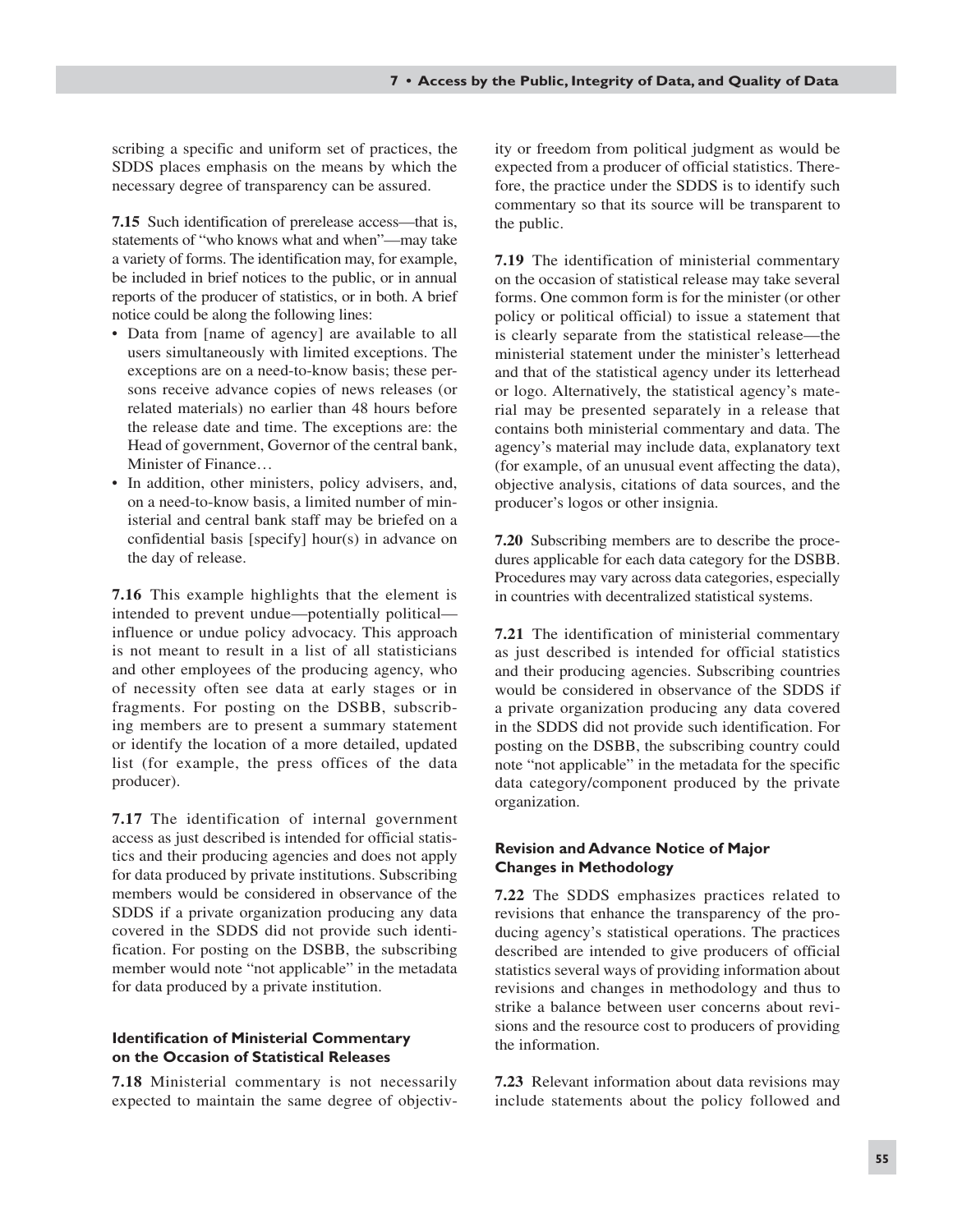data about the size of past revisions. Revisions are made to incorporate improvements or other changes dealing with any of the several aspects of statistical methodology: analytical frameworks; concepts, definitions, and classifications; accounting conventions; source data; and estimating methods (compilation procedures). Revision policies may refer to any or all of these, as appropriate. For example, there may be a policy about how often new concepts, definitions, and classifications are incorporated—for example, only at five-year intervals.

**7.24** For the incorporation of additional source data, the policy may set out the period over which new sources are introduced—for example, a policy of revisions on a continuing basis (revising monthly data until an annual, more comprehensive survey becomes available) or a policy of making no routine revisions. Data on the size of past revisions may refer to estimates such as dispersion and bias. Such information may be summarized in news releases and may be presented more fully in comprehensive reports or separate periodic evaluations.

**7.25** Advance notice of changes in methodology should deal with major changes in methodology as defined above—for example, change in base year, major expansions of sample size, the introduction of alternative data sources, the introduction of new weighting schemes for indices, the introduction or change in the methods of seasonal adjustment, and reclassifications of transactions or industries. The notices may take a variety of forms, ranging from short statements in news releases to presentations and papers in public forums. Members are encouraged, as well, to provide easy access to information about revisions after they are released (for example, telephone, fax, or Internet access to a person able to answer questions about revisions).

**7.26** For the DSBB, subscribing countries are to describe the policy, size of past revisions (at least for major aggregates), or other relevant information about revisions (such as the sources of revision and/or components that show the largest revisions) for each data category and the procedures for providing advance notice of major changes in methodology. The descriptions could, of course, note that no revisions are routinely made and/or that no major changes in methodology have been made.

# **Quality of Disseminated Data**

**7.27** Data *quality* can be difficult to define. One reason is that accuracy and timeliness can be viewed as trade-offs. For statistics used in tracking short-term developments, timeliness commands a premium, while for statistics needed to understand or demonstrate detailed structures or interrelationships, quality aspects of the data may need to receive more emphasis. Another reason is that few quantitative indicators are available for some series (for example, national accounts series). Sample size and response rate, which are often used as quantitative indicators of quality for survey-based data, are not applicable.

**7.28** To allow users to assess the quality of data, the SDDS calls for (a) the dissemination of documentation on methodology and sources used in preparing statistics and (b) the provision of statistical crosschecks and assurances of reasonableness.

#### **Documentation on Methodology and Sources**

**7.29** The availability of documentation on methodology and sources underlying statistics is key to users' awareness of the strengths and weaknesses of the data. The prescribed documentation may take several forms, including summary notes accompanying release of the data, separate publications, and papers available on request from the producers. Subscribing members are encouraged to include and highlight statements about important features of quality. These may indicate errors to which the data are subject, sources of noncomparability over time, measures of coverage for census data, or sample error for survey data.3

**7.30** For posting on the DSBB, subscribing members are to provide information identifying the documentation and the means of gaining access to it. Subscribers are also to provide summary documentation of methodology on the DSBB, including statements of major divergences from international guidelines.

#### **Statistical Cross-Checks**

**7.31** To support and encourage users' verification of data, the SDDS prescribes the dissemination of com-

<sup>3</sup>The size of past revisions, which is often in the list of aspects of quality, is included in the element on integrity, drawing on its role as an indicator of the transparency of conditions under which data are produced.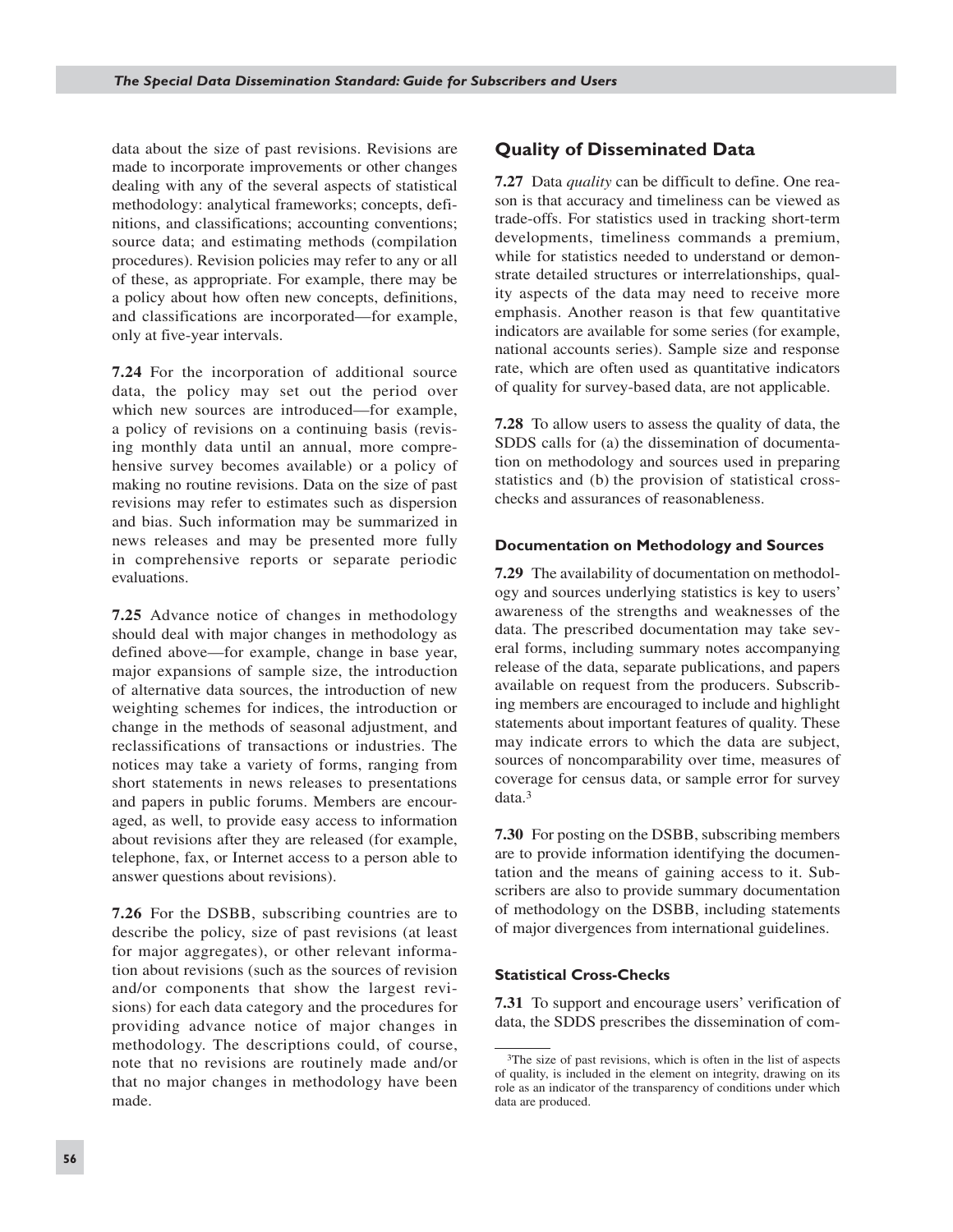ponent detail, especially for aggregate series, statistical frameworks that support statistical cross-checks and provide assurance of reasonableness, and comparisons and reconciliations with related data.

**7.32** Component detail is to be at a level that does not conflict with other desirable characteristics such as statistical reliability and the confidentiality of individually identifiable information. (Component detail, although used in this context to facilitate cross-checks, is also useful in its own right for in-depth analysis and research.) With a sufficient amount of published detail below the aggregate (or indicator) level, especially in combination with documentation, a user can test the reasonableness of the data. Such detail allows a knowledgeable user to compare rates of change for components of time series, calculate deviations from past trend for components of time series, and calculate percentage composition.

**7.33** Statistical frameworks include accounting identities and statistical relationships. Dissemination of statistics within a framework, such as monetary aggregates within the depository corporations survey (DCS), lets the user of a component that serves as an indicator test the consistency of the indicator with other elements of the framework and with the framework as a whole.

**7.34** Comparisons and reconciliations may take different forms. They include those that cut across frameworks, such as exports and imports as part of the national accounts and as part of the balance of payments. They may also include those that reconcile or compare data, such as those on employment, that may be prepared from different sets of source data within the same country. In posting the data on the DSBB, subscribing countries are to briefly describe the component detail, the framework, and the comparisons and reconciliations.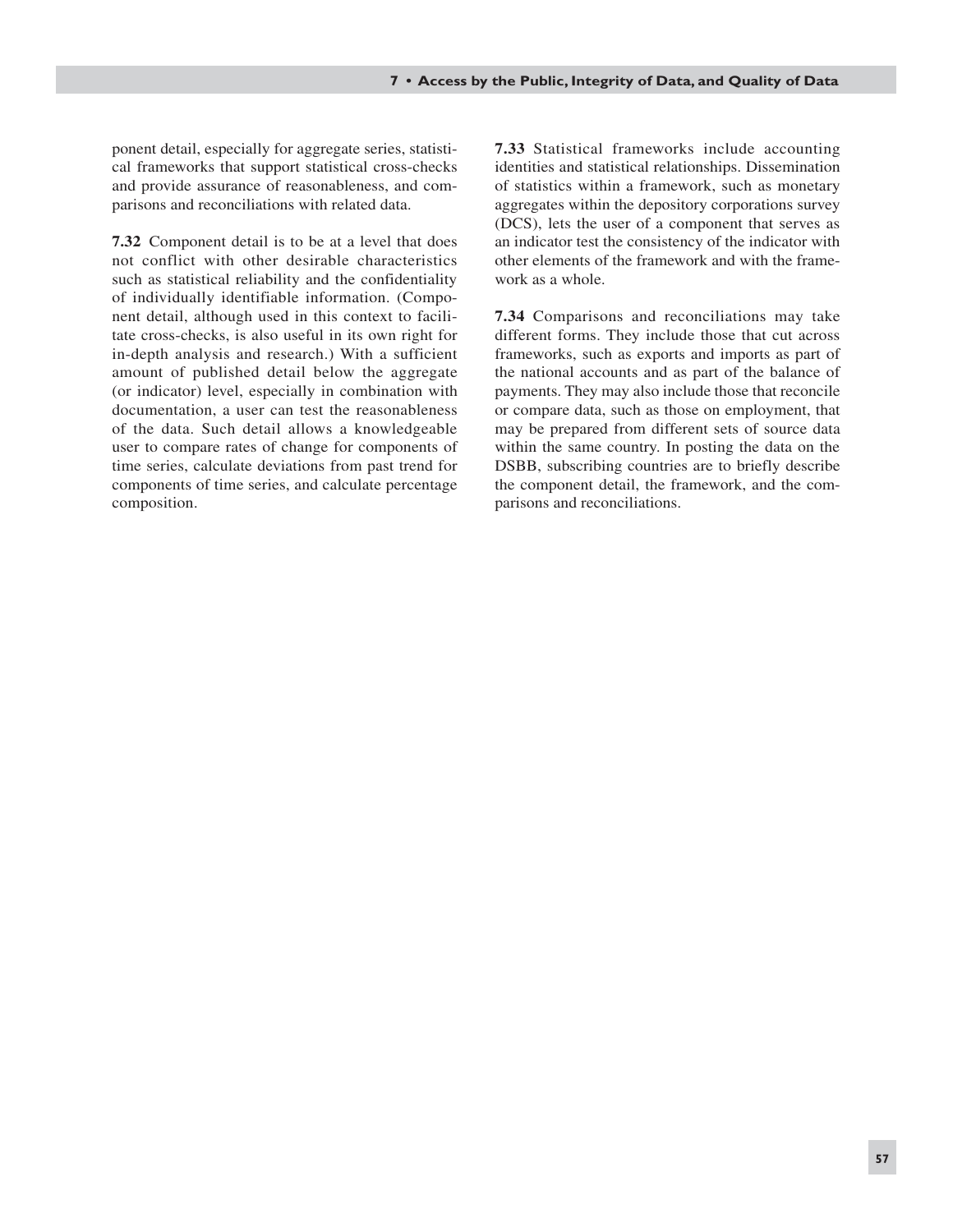# **8. Subscribers' Responsibilities with Advance Release Calendars, Metadata, and National Summary Data Pages**

**8.1** This chapter provides an overview and discusses in detail subscribers' responsibilities for advance release calendars (ARCs), metadata, and national summary data pages (NSDPs).

### **Overview**

**8.2** To foster the basic tenets of ready and equal access, integrity of data, and quality of data, the SDDS requires subscribing countries to adhere to procedures that streamline the operations of the SDDS and facilitate public availability of countries' data. These procedures include provision of ARCs and metadata for posting on the DSBB (the IMF's Dissemination Standards Bulletin Board). Equally important is the maintenance of an NSDP to post the SDDS-prescribed data, with hyperlinks to the DSBB.

**8.3** ARCs, metadata, and NSDP, together with the IMF's DSBB, represent key operational aspects of the SDDS. They are the media for disseminating countries' data and metadata electronically via the Internet to the general public, facilitating ready and equal access. They support the IMF's monitoring of subscribers' observance of the Standard. As indicated in Chapter 1, monitoring observance of subscribers is a critical factor in promoting sustained adherence to SDDS requirements, which, in turn, is the foundation for maintaining the credibility of the SDDS in capital markets and with the public.

**8.4** To support electronic monitoring of SDDS observance, the IMF Executive Board has endorsed the use of standardized electronic procedures established by the IMF staff in consultation with subscribing countries.1 Specifically, subscribers are required to (a) report ARCs to the IMF via the electronic for-

1See Sixth Review of the Data Standards Initiatives, November 2, 2005 (http://www.imf.org/external/np/sec/pn/2005/pn05155. htm). See also Box 1.2 in Chapter 1.

mat;2 (b) adopt standard formats for the subscribing countries' NSDPs to facilitate the IMF staff's verifying electronically information on the NSDP, including the date of release and the reference period for data disseminated in the most current period for each of the prescribed data categories; (c) certify on a quarterly basis, via specific electronic means, the accuracy of the metadata posted on the DSBB; and (d) report updated metadata to the IMF staff via specific electronic media.

**8.5** The rest of this chapter elaborates on a subscribing country's responsibilities with regard to the ARCs, the metadata, and the NSDP. Their linkage to the IMF's DSBB is discussed in Chapter 9, and the IMF's monitoring of countries' observance of the SDDS is presented in Chapter 10.

# **Advance Release Calendars**

**8.6** ARCs are required for all SDDS data categories except for the encouraged category of forwardlooking indicators and for those data categories disseminated daily: interest rates, stock market (share price index), and exchange rates.

**8.7** ARCs are to be provided to the IMF staff via electronic formats the IMF staff establishes in consultation with subscribing countries to facilitate their posting on the DSBB.

**8.8** For each of the data categories, subscribing countries are to provide, at a minimum, an ARC that shows release dates for the current month and for the following three months.3 Subscribing countries are encouraged to specify the time of release in the calendars.

<sup>2</sup>Transmitted over the Internet.

<sup>3</sup>All components of a data category should be disseminated at the same time to allow meaningful analysis of economic developments.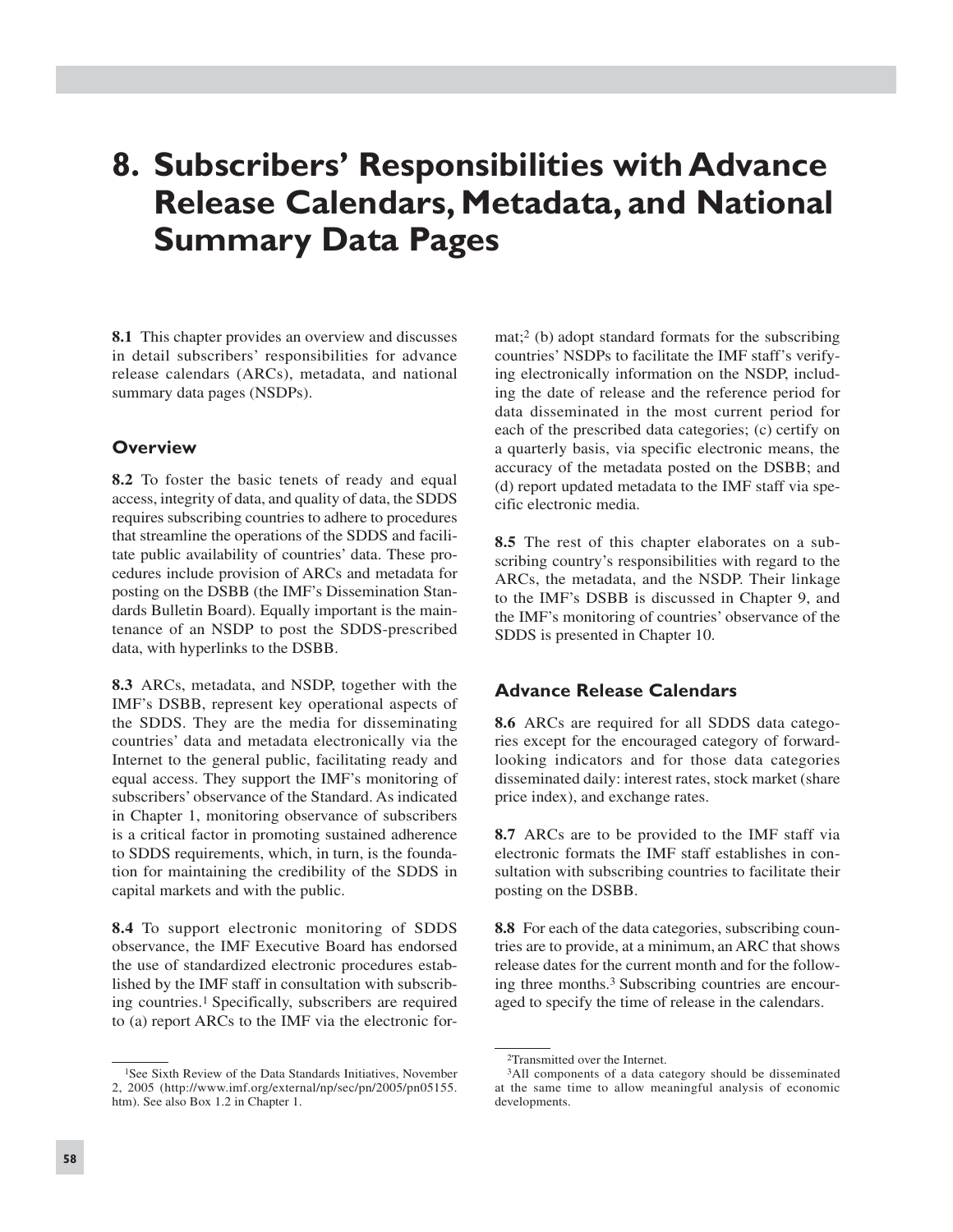**8.9** Release dates are to fall within the timeliness requirement of the data category and should be consistent with the periodicity and timeliness indicated in the metadata posted on the DSBB. If the precise release dates are not known in advance, a subscribing country is to provide either (a) a range of up to five working days during which the release will take place, with the last day of this range of days not to exceed the prescribed timeliness for the data category; or (b) a "no later than" (NLT) date, indicating the latest date at which the release of data would take place, with the NLT date not to exceed the prescribed timeliness for the data category.<sup>4</sup> If the subscriber indicates a range of dates or a NLT date in its ARC, it must provide to the IMF the precise release date at the latest by the close of business on the last business day (usually Friday) of the week preceding the date of actual release of the data (unless an "ARC flexibility option" is taken; see the next section in this chapter). This allows the IMF to update the ARC, thereby providing notification to users of the precise day of release of the data.

**8.10** In monitoring SDDS observance, the IMF cross-checks electronically the actual release dates of the data on the NSDP against the ARCs, as well as against the periodicity and timeliness indicated in the country's metadata and against the SDDS prescribed periodicity and timeliness.5 It is important, therefore, that the release dates shown in the ARCs reflect the actual release dates on the NSDP. It is also important that the release dates meet the SDDS requirements. Furthermore, the ARCs should be consistent with the information on periodicity and timeliness shown in the metadata for the specific data category.

**8.11** When events make it impossible to release the data in accordance with the SDDS periodicity and timeliness requirements, the subscriber must still provide the actual release date for dissemination on the ARC, and the ARC will note the deviations of the release date from that specified by the SDDS.

#### **ARC Flexibility Options**

**8.12** If a subscriber indicates a range of dates or a NLT date on its ARC, but is not in a position to provide a precise release date to the IMF staff at the latest on the Friday of the week preceding the actual release of the data, it must avail itself of an "ARC flexibility option." This option exempts the subscriber from the obligation of providing the precise release date no later than the last working day of the week prior to the actual release of the data. However, at least 24 hours advance notice is strongly encouraged for releases of the data on which this flexibility option is taken. This option does not exempt the subscribing country from other ARC requirements.

**8.13** The ARC flexibility option can be taken for a maximum of two data categories. Only one ARC flexibility option is required to cover all components of the labor market (employment, unemployment, and wages or earnings), price indices (CPI and PPI), and international reserves (official reserve assets and the data template on international reserves and foreign currency liquidity).6

**8.14** The ARCs and related procedures just described are directed to official statistics and their producing agencies. Subscribers could, if they wish, provide in the metadata for posting on the DSBB information on the release calendars for data compiled by the private sector, with hyperlinks to such calendars or appropriate notes on the sources of the information. Because the public finds the ARCs useful, subscribers are encouraged to foster the practice of disseminating ARCs among private producers of key data.

<sup>4</sup>As an example, a subscriber may expect to release all components of a data category on April 15. In this case, a quarter-ahead calendar made public in January may identify the precise day of release (April 15), or a period of up to five working days during which the data will be released (April 15–19), or a date no later than the day the data will be released (no later than April 30). The indicated dates (April 15, 19, and 30) must not exceed the prescribed timeliness for the data category.

<sup>5</sup>To encourage subscribers to disseminate data with a higher periodicity and/or shorter timeliness than prescribed by the SDDS—that is, to follow the encouraged periodicity/timeliness the IMF monitors the release date closest to the prescribed timeliness. For example, if a subscriber disseminates the central bank survey (CBS) on a weekly basis, as recommended by the SDDS, instead of monthly, the IMF monitors the last weekly dissemination of the month. This rule ensures that subscribers will not be penalized if they disseminate data with a higher periodicity than the one prescribed by the SDDS.

<sup>6</sup>The ARC flexibility option, for example, can be used for data that are disseminated on a weekly basis but not always on the same day of the week. For example, without an ARC flexibility option, a subscriber that announces weekly NLT dates for the official reserve assets and the international reserves template would be required to provide precise release dates by, at the latest, every Friday of the week preceding the actual release of data. With a single ARC flexibility option, a subscriber could announce NLT dates for the official reserve assets and the international reserves template without having to provide precise release dates.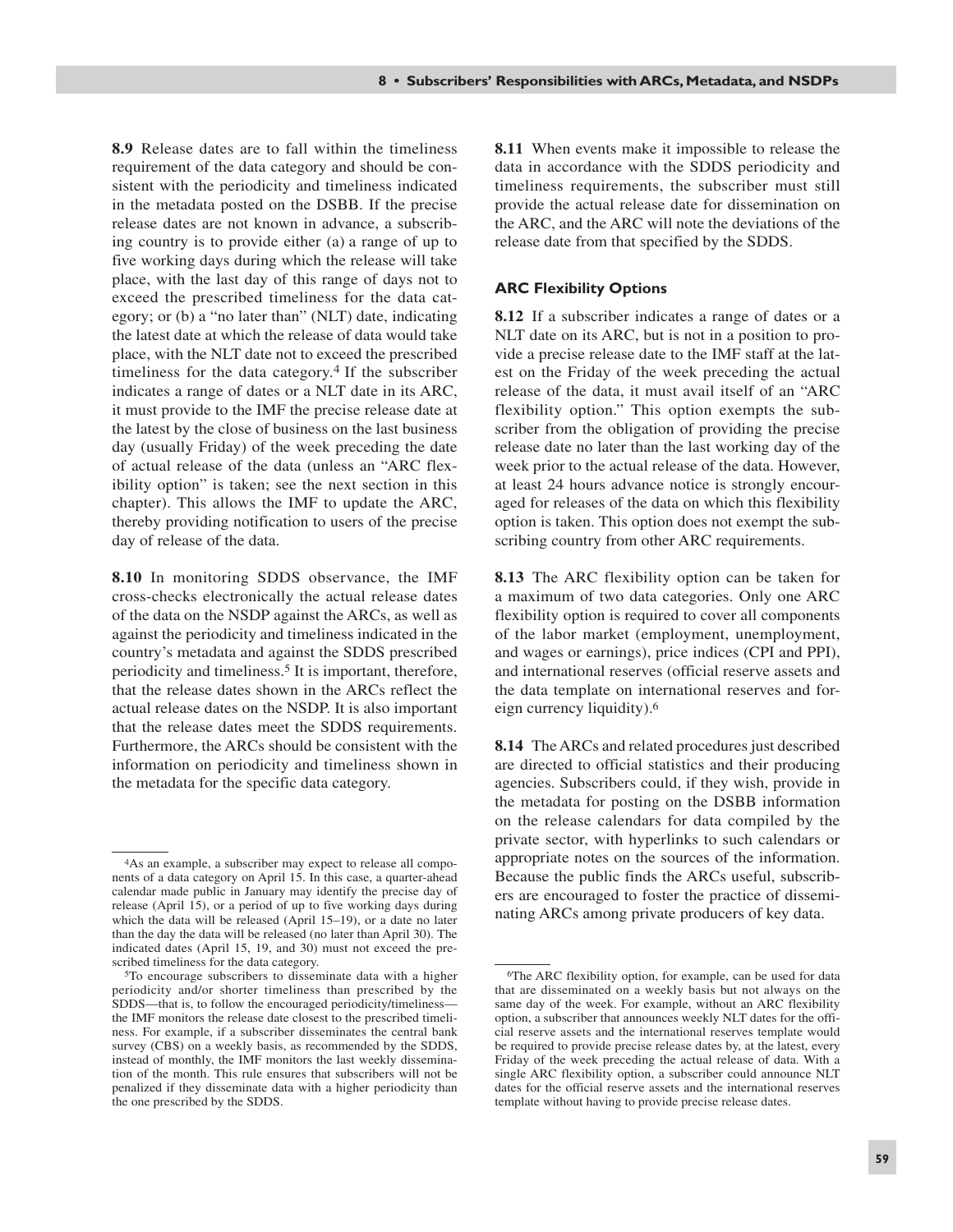#### **Simultaneous release**

**8.15** In posting ARCs on the DSBB, subscribers are to describe in the metadata for each data category the procedures that ensure simultaneous release of the data to all interested parties. These procedures may vary according to the sensitivity and other characteristics of the data. For example, the procedures for high-profile data categories may be stricter than for others, and data that require extensive technical explanation may involve making technical staff of the producing agency available to answer questions from the media and others at the time of the release.

**8.16** This "simultaneous release" requirement applies to official statistics and their producing agencies. Subscribing countries would be deemed to be in observance of the SDDS if a private organization producing any data covered in the SDDS did not provide simultaneous release, which may be the case if the private organization has private clients. Thus, for the purpose of posting on the DSBB, the subscribing country is to note in the metadata that the "simultaneous release" requirement was "not applicable" for the specific data category/component. However, subscribing countries are encouraged to foster openness about the conditions under which key data are prepared and released. Subscribing countries could, if they wish, provide relevant information about private data release in the metadata for posting on the DSBB, with an appropriate indication of the source of the information.

**8.17** The posting of ARCs on the DSBB is further described in Chapter 9.

#### **Metadata**

**8.18** The SDDS requires subscribers to submit metadata—information on their current compilation and dissemination practices—to the IMF for presentation on the DSBB.

**8.19** SDDS metadata should follow the standard format to facilitate the IMF staff's monitoring of subscribers' observance of the Standard.7

**8.20** Subject to the coverage flexibility options allowed by the SDDS, the subscriber's metadata must address, for each prescribed data category, the four SDDS dissemination dimensions (data coverage, periodicity, and timeliness; access by the public; integrity of data; and data quality), including the provision of agency contact information, data dissemination formats, and summary methodologies.

**8.21** The SDDS recommends that the methodological summaries note major differences between country practices and the international guidelines, without any implication that such differences reflect shortcomings in national practices. The SDDS, however, recommends that internationally accepted guidelines be used. (See lists of guidelines in Appendix II.)

**8.22** The responsibility for the accuracy of the metadata and of the economic and financial statistics underlying the metadata rests with the subscribing countries. Subscribers are to certify, on a quarterly basis, the accuracy of the metadata posted on the DSBB. Under this process, subscribers will notify IMF staff, within three working days of the end of each calendar quarter, that either (a) all of the metadata posted on the DSBB are fully accurate; or (b) certain metadata are inaccurate. In the latter case, subscribers need to provide the corrected metadata within a further five working days of notification. The IMF will post the date on which the metadata were last certified by the subscriber on the DSBB.

**8.23** Situations may arise where a subscriber, during the period between certification dates for the metadata, changes its practices, affecting the accuracy of the metadata posted on the DSBB. In such situations, the subscriber should inform IMF staff of the changes to expeditiously amend the affected metadata. Subscribers would be required to provide the revised metadata at the time of the next quarterly certification. Pending revision of the metadata on the DSBB, a note may be posted on the DSBB indicating that the metadata in question were in the process of being updated.

**8.24** The posting of metadata under the various metadata pages on the DSBB is further described in Chapter 9.

#### **National Summary Data Pages**

**8.25** As noted earlier, at the time of its subscription to the SDDS, a country is to have established the NSDP

<sup>7</sup>It also facilitates efforts of market participants and other users to compare practices of different countries.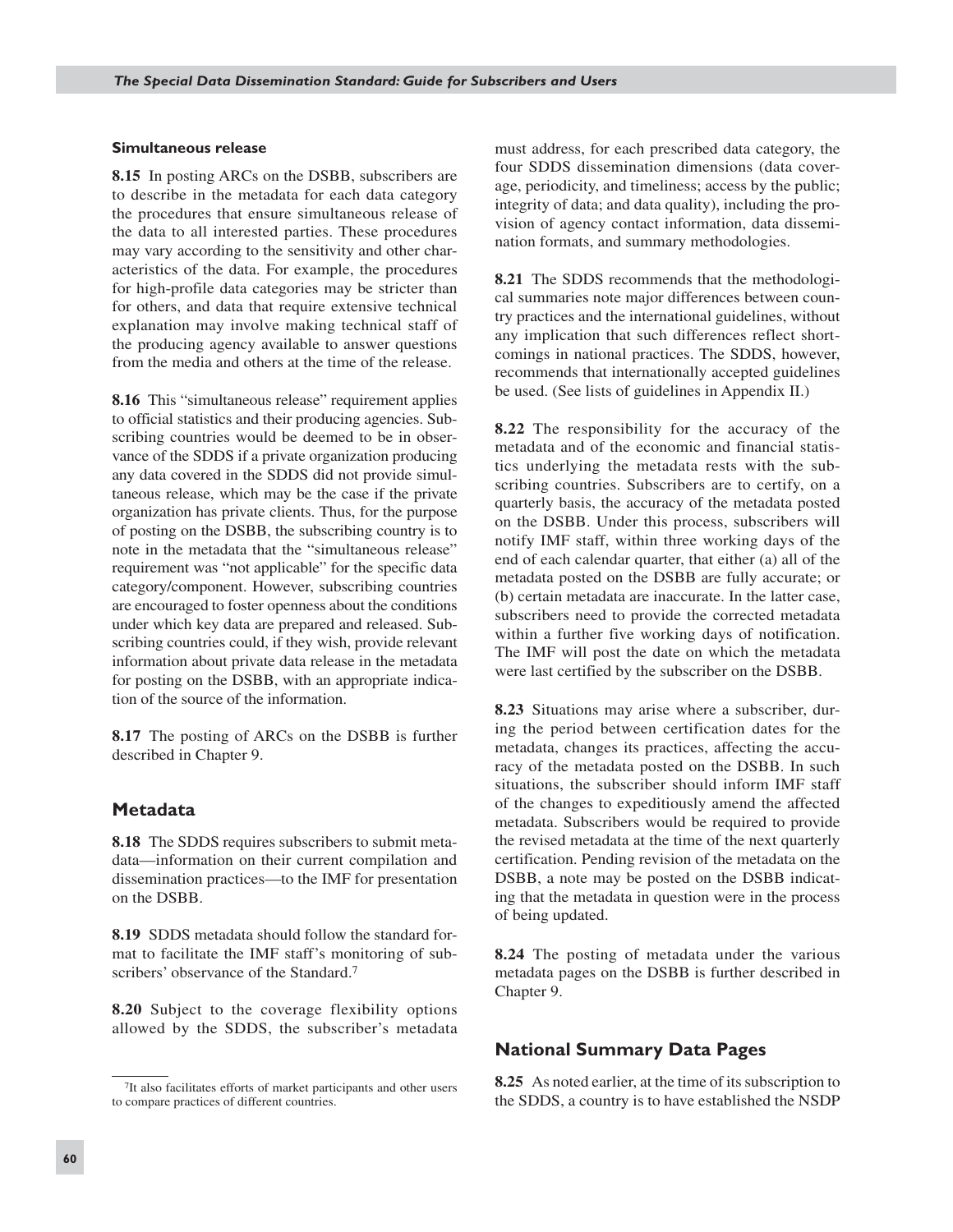to disseminate the data prescribed by the SDDS and described in the country's metadata. The NSDP can be established on the website of one of the country's statistical agencies. Coordination among statistical agencies in providing data to the host agency for the NSDP is critical to meeting this SDDS requirement. The NSDP is to follow the standard format the IMF establishes. Guidelines on formatting the NSDP are given in Appendix III.

**8.26** The NSDP is to disseminate, at a minimum, the latest observation and the observation immediately preceding it for all prescribed data categories and related components.8 Subscribers are to provide on the NSDP hyperlinks to additional national websites that have more comprehensive data series, historical time series, or both, for the specific data category. Hyperlink access to such additional data series posted on national websites should be included in one of the optional columns to the right of the NSDP (see Appendix III).

**8.27** The NSDP must show all data categories covered by the SDDS. The data shown on the NSDP and the metadata posted on the DSBB should be consistent with respect to coverage, periodicity, and timeliness of the specific data category.

**8.28** Subscribing countries are responsible for maintaining the NSDP. Subscribers must update their NSDP on each new release of data covered by the SDDS. Provision of data to other IMF departments or divisions of the IMF's Statistics Department for surveillance or other purposes does not relieve the subscriber from its responsibility to update its NSDP every time that new data in SDDS-prescribed categories are released.

**8.29** Subscribers may also disseminate on the NSDP categories of data that are not covered by the SDDS. These data, however, must be clearly identified and separately located at the bottom of the NSDP under the title "Non-SDDS Data."

**8.30** The NSDP must be accessible directly from the DSBB through a hyperlink. The NSDP is also a tool for monitoring observance of the SDDS by the IMF staff; to this end, the IMF's Executive Board decided in December 1998 to make mandatory the hyperlinks from the NSDP to the IMF's DSBB. When the NSDP meets the requirements of the SDDS, the IMF staff adds a hyperlink to the NSDP to the subscriber's index of data categories on the DSBB and to the subscriber's base page for each of the data categories on the DSBB, thereby providing data users with ready access to data and metadata.

**8.31** The NSDP must be in English. Subscribers that want to disseminate copies of their NSDP in languages other than English are invited to do so by setting up separate webpages, which can be made accessible through hyperlinks. There should be no paid subscription or password requirement for users to gain access to data disseminated on the country's NSDP.

**8.32** The linkage of the NSDP and the DSBB is further described in Chapter 9.

<sup>8</sup>For the data template on international reserves and foreign currency liquidity, and templates on external debt, direct hyperlinks to the templates are required.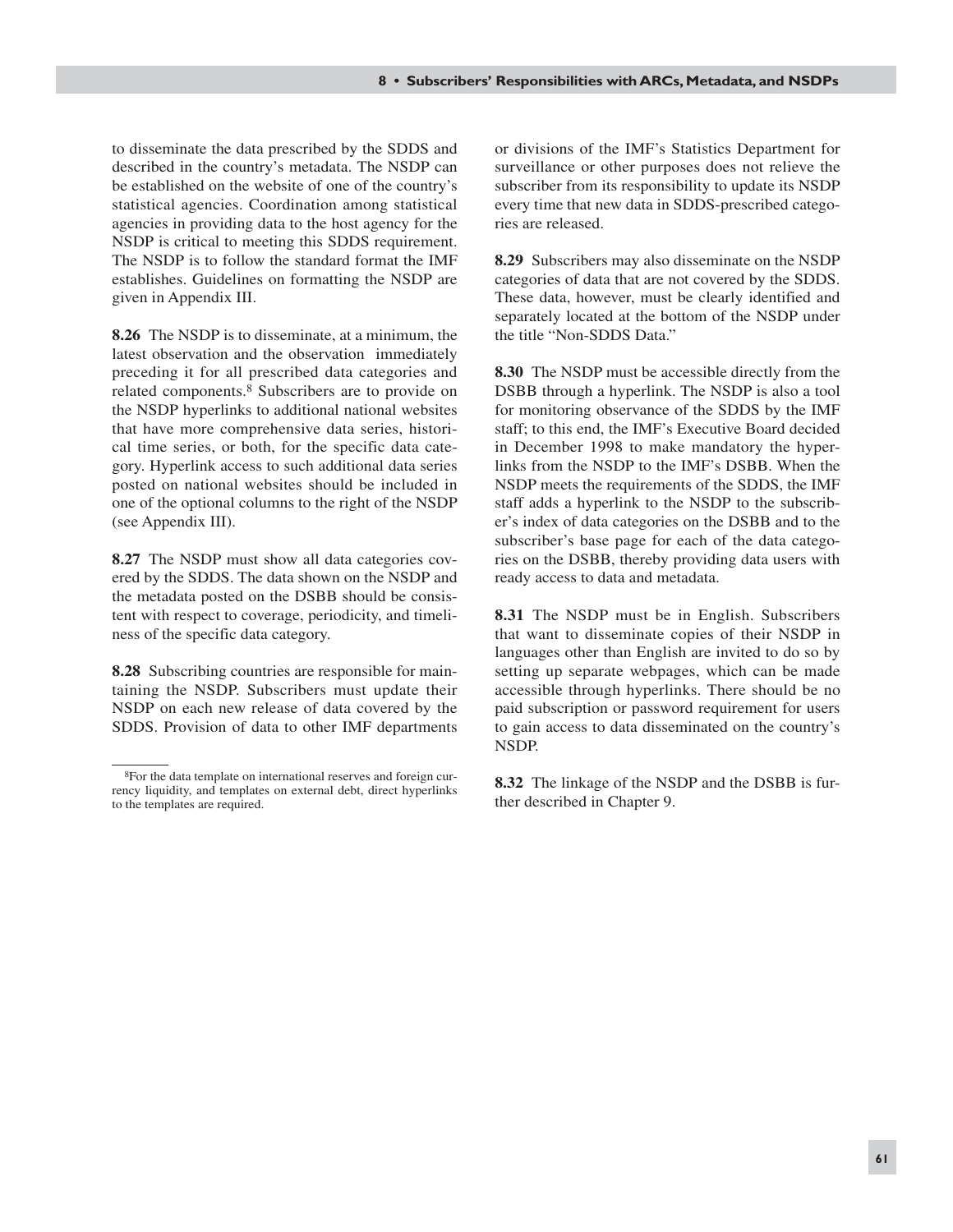# **9. Dissemination Standards Bulletin Board**

**9.1** This chapter describes the features of the Dissemination Standards Bulletin Board (DSBB). It also discusses the presentation of the advance release calendars (ARCs) and that of the metadata on the bulletin board and the hyperlinks from the DSBB to the country's national summary data page (NSDP).

#### **Overview**

**9.2** The DSBB plays a key role in the implementation of the SDDS. It provides the public with broad and easy access to subscribing countries' data and metadata. The IMF established the DSBB (http:// dsbb.imf.org) in 1996 and maintains it as a service to the public.1

**9.3** The DSBB posts the following information for each SDDS subscriber:

- ARCs;
- Metadata pages, which include (for each prescribed SDDS data category) a base page, a dissemination format page, and a summary methodology page;
- A summary of observance (SOO); and
- Hyperlink access to the subscriber's statistics dis-• seminated on the country's NSDP.

**9.4** The SOO indicates whether a subscriber currently meets the SDDS specifications for coverage, timeliness, and periodicity for each prescribed data category. In addition, the SOO indicates (a) whether a data category is not relevant to the subscriber's context, and why; and (b) whether the subscriber has exercised any flexibility options or "as relevant" provisions for the various data categories. The SOO also identifies any data category not meeting SDDS requirements, putting the subscriber in nonobservance of the Standard. In this case, the SOO describes the subscriber's plans for fully meeting the Standard within a specified time frame.

**9.5** As indicated in Chapter 1, the DSBB also incorporates a query facility. In addition to allowing users to retrieve metadata by selected topics across subscribing countries. The facility allows users to make cross-country comparisons of ARCs and the SOOs.

**9.6** The rest of this chapter elaborates on the presentation of the ARCs and the metadata on the DSBB. It also notes hyperlinks between the subscribing country's NSDP and the DSBB.

## **Presentation of Advance Release Calendars on the DSBB**

**9.7** For each subscriber, the DSBB presents an ARC showing release dates for data categories prescribed by the SDDS. The ARC for each data category covers a four-month period (current month and the following three months). The periodicity and timeliness posted on the ARC should correspond to the periodicity and timeliness described in the subscribers' SDDS metadata.

**9.8** The "notes" section of the ARC table indicates the subscriber's use of ARC flexibility options and the exceptions to the requirement for ARCs for daily data. It also disseminates information on the reason(s) for any anticipated deviation(s) from scheduled release dates (see Chapter 8).

**9.9** The "notes" section of the ARC table also allows a subscriber to notify users in advance when it will not or may not observe a previously announced release date ("not punctually") and to explain why. A subscriber can also note in the same area when its ARC does not meet the SDDS timeliness requirement for the specific data category, and why.

<sup>1</sup>In addition to information on the SDDS, the DSBB posts information on the GDDS, on the IMF Executive Board's reviews of the IMF's data standards initiative, and on the IMF's Data Quality Assessment Framework (DQAF) under the Data Quality Reference Site (DQRS).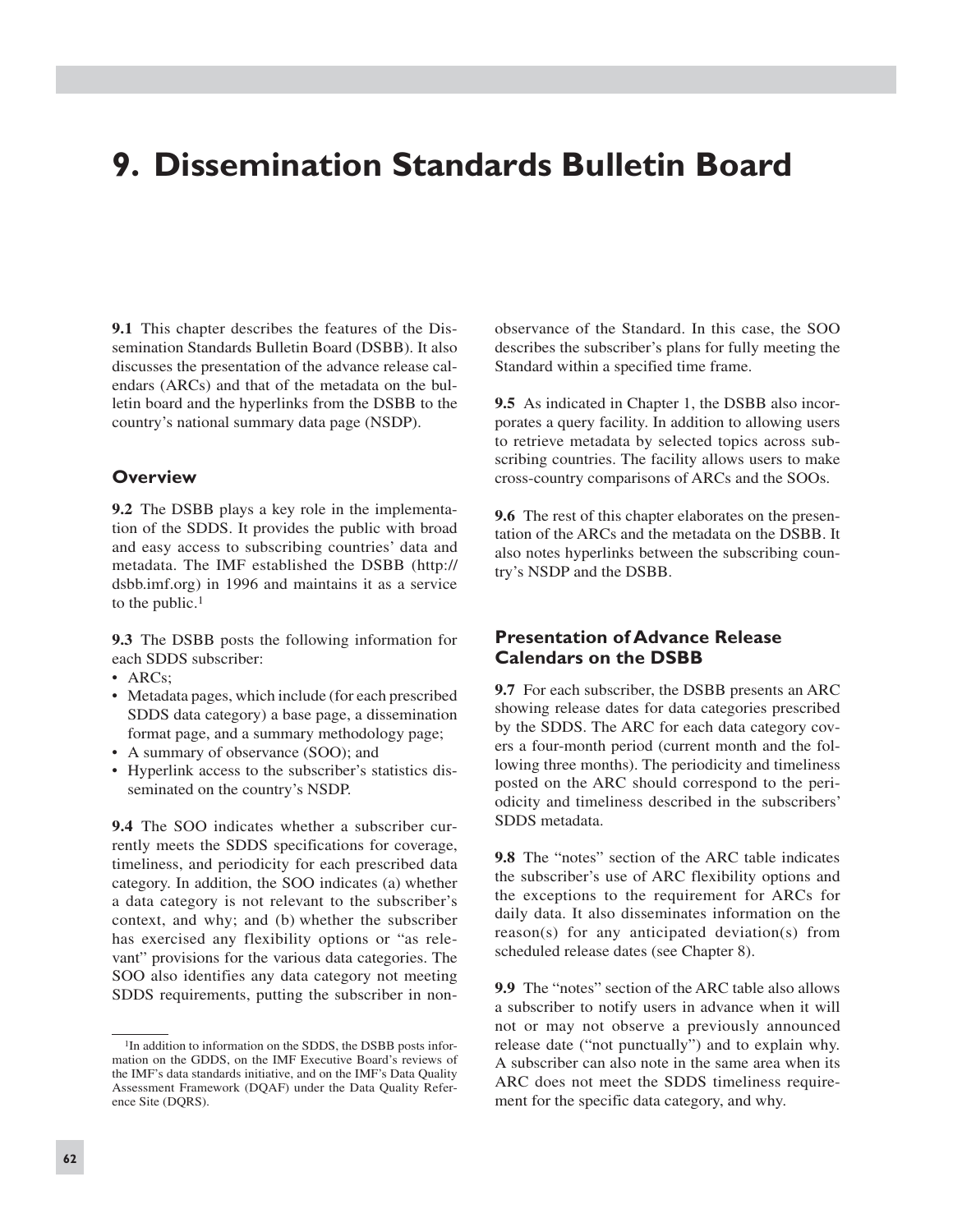**9.10** As noted earlier, the DSBB also provides an ARC query facility to compare release dates across subscribers for various data categories.

#### **Presentation of the Metadata on the DSBB**

**9.11** The DSBB presents a subscriber country's metadata in several pages. These comprise:

- A general metadata page, listing all SDDS data categories (with hyperlinks to the base page and summary methodology page for each data category); and
- A specific metadata page for each data category (and for some categories, separate webpages for components, as in the case of the CPI and PPI or WPI) with hyperlinks to the summary methodology page and the dissemination format page.

**9.12** The presentation on the DSBB of key metadata for each data category provided by subscribing countries is illustrated in Boxes 9.1 and 9.2. Box 9.1 shows the metadata to be presented on the base page, covering practices for the four major dimensions (data coverage, periodicity, and timeliness; access by the public; integrity of data, and data quality) of dissemination prescribed in the SDDS. Box 9.2 shows metadata to be presented in the summary methodology.

**9.13** For each data category, the metadata base page is hyperlinked to a dissemination format page. The format page contains information on how to access a specific category of data, the locations of websites (Internet URLs), electronic databases, and availability of hard-copy publications.

**9.14** For each data category, the summary methodology provides DSBB users with a substantive description of the quality of the data to assess the suitability of the data for their purposes. The summary methodologies are not intended to describe all aspects of how a particular data category is compiled. Rather, they outline key features and relate these to international guidelines for most of the SDDS data categories.

**9.15** The responsibility for the accuracy of the metadata and the underlying economic and financial statistics rests with the subscribing countries. Subscribing countries need to certify the accuracy of the

metadata in every calendar quarter. If the certification indicates that the metadata are not fully accurate and need to be updated, the subscribing country needs to provide the updated metadata to the IMF (see also Chapter 8.)

**9.16** To integrate and streamline the IMF data standards initiative with the surveillance and technical assistance work of the IMF Statistics Department, the IMF Executive Board2 has endorsed the presentation of SDDS countries' metadata in the format of the DQAF (Data Quality Assessment Framework). The DQAF encompasses several dimensions, elements, and indicators, providing a systematic structure for presenting metadata (see Appendix IV). The DQAF is used in the Statistics Department's work on the data module of the Report on the Observance of Standards and Codes (ROSC), and in technical assistance.3 Presenting the SDDS metadata in the DQAF structure enhances the usefulness of the metadata for research and for other purposes. In addition, information gathered in the Statistics Department's work on data ROSC and technical assistance can be used to prepare or update subscribing countries' SDDS metadata. Subscribing countries are expected to use the DQAF structure to prepare and update metadata for SDDS.

#### **Linkage of the National Summary Data Page to the DSBB**

**9.17** As described in Chapter 8, a subscribing country is required to establish its NSDP on a national website hyperlinked to the DSBB. The NSDP is to disseminate, at a minimum, the latest and the most recent previous observations for the prescribed data categories and components. Responsibility for the data on the NSDP rests with individual subscribers.

**9.18** Linking the DSBB to the NSDP gives users broad and easy access to SDDS data. Monitoring of SDDS observance is discussed in the next chapter.

<sup>2</sup>See the IMF Executive Board's Sixth Review of the Fund's Data Standards Initiative (see http://www.imf.org/external/np/sta/ dsbb/list/htm).

<sup>3</sup>Over 100 ROSC data module reports using the DQAF framework are available on http://dsbb.imf.org (navigate to Data Quality Reference site, DQRS).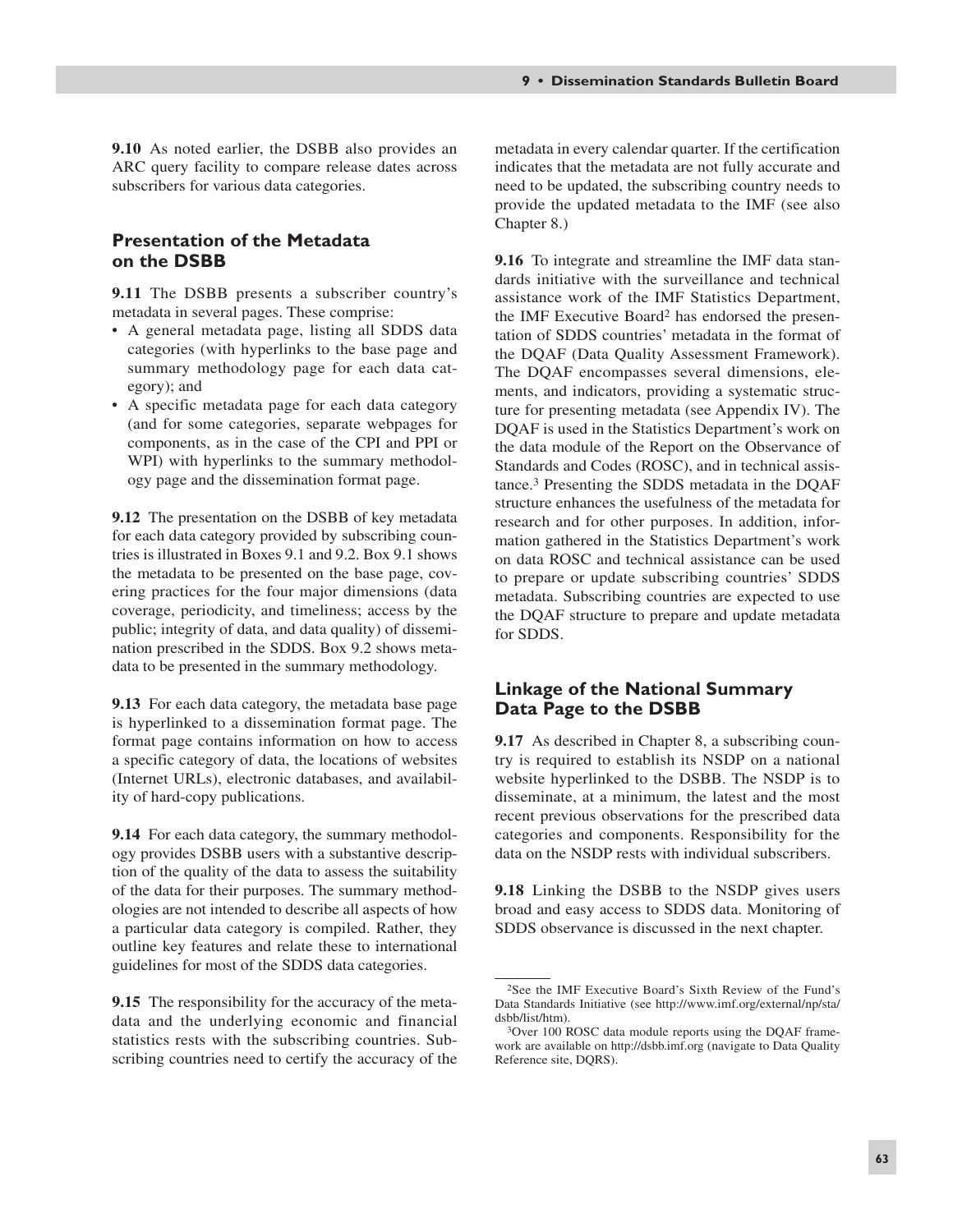# **Box 9.1. Metadata: Base Page for Each Data Category1**

| The Data: Coverage, Periodicity, and Timeliness                                                                                                                                                                          |                                                                                                                                                                                                                                                                                                                                                                                                                                                                                                                                                                                                                                                                                                                                           |  |  |
|--------------------------------------------------------------------------------------------------------------------------------------------------------------------------------------------------------------------------|-------------------------------------------------------------------------------------------------------------------------------------------------------------------------------------------------------------------------------------------------------------------------------------------------------------------------------------------------------------------------------------------------------------------------------------------------------------------------------------------------------------------------------------------------------------------------------------------------------------------------------------------------------------------------------------------------------------------------------------------|--|--|
| Coverage characteristics                                                                                                                                                                                                 | This entry describes the key characteristics of the data so that users can use the data appropriately:<br>• Scope (e.g., the geographic, institutional, product, industry, transaction, and/or asset domain of<br>the data and the unit of measure for the domain); basis for recording (e.g., cash or accrual basis);<br>• Data sources (e.g., sample, administrative records); and selected statistical characteristics (e.g.,<br>the base year for a price or volume index number or volume measure, seasonal adjustment<br>methodology used, calculation basis for rates of change).                                                                                                                                                  |  |  |
| Periodicity                                                                                                                                                                                                              | This entry shows the current periodicity of the data category-daily, monthly, quarterly, or<br>annually. If the periodicities of the components of a data category differ, this should be stated here.                                                                                                                                                                                                                                                                                                                                                                                                                                                                                                                                    |  |  |
| <b>Timeliness</b>                                                                                                                                                                                                        | This entry shows the current timeliness of the data category. If the timeliness of the components<br>of a data category differs one from the other, this should be stated here.                                                                                                                                                                                                                                                                                                                                                                                                                                                                                                                                                           |  |  |
| Access by the Public                                                                                                                                                                                                     |                                                                                                                                                                                                                                                                                                                                                                                                                                                                                                                                                                                                                                                                                                                                           |  |  |
| Advance release calendar<br>(ARC)                                                                                                                                                                                        | This entry describes the characteristics of the release schedule, including the period covered by<br>the calendar (for example, one year ahead, one quarter ahead), modes of dissemination, the status<br>of the release dates (for example, "no later than" (NLT) or precise date), and information on<br>follow-up calendars for week-ahead dates and any 24-hour advance notices. No advance calendars<br>are required for data disseminated daily; in such cases the metadata should read "not applicable;<br>data are disseminated daily."                                                                                                                                                                                           |  |  |
| Simultaneous release to all<br>interested parties                                                                                                                                                                        | This entry describes the practices to ensure that data are released to all interested parties at the<br>same time. It should include a description of any prerelease of data under embargo conditions.<br>If a group of users has access to the data before they are disseminated to the public, the group<br>must be identified and the practice described in this entry. The procedure for first release is to be<br>described here. If the data are first, or solely, made available to the public on request, the metadata<br>must indicate how the public is informed of this, including the document in which such notice is<br>given to the public.                                                                                |  |  |
| <b>Integrity</b>                                                                                                                                                                                                         |                                                                                                                                                                                                                                                                                                                                                                                                                                                                                                                                                                                                                                                                                                                                           |  |  |
| Dissemination of terms and<br>conditions under which<br>official statistics are produced,<br>including those relating to the<br>confidentiality of individually<br>identifiable information                              | This entry describes the terms and conditions under which statistics are compiled and<br>disseminated, including laws, decrees, charters, or codes of conduct that set such terms and<br>conditions, and the terms for public access to this information. The entry should also state<br>whether there are regulations governing compilation and dissemination. If the data are not<br>required by law to be disseminated, the metadata could say "[name of disseminating agency]<br>disseminates these data as a service to the public."                                                                                                                                                                                                 |  |  |
| Identification of internal<br>government access to data<br>prior to release                                                                                                                                              | Where data are made available to officials outside the producing agency before public release, the<br>designation of those officials (that is, their positions and agencies) and the schedule by which they<br>receive access should be summarized and/or the place where such a list can be found should be<br>identified.                                                                                                                                                                                                                                                                                                                                                                                                               |  |  |
| Identification of ministerial<br>commentary on the occasion<br>of statistical releases                                                                                                                                   | This entry indicates whether or not any ministerial commentary accompanies the release of the<br>data.                                                                                                                                                                                                                                                                                                                                                                                                                                                                                                                                                                                                                                    |  |  |
| Provision of information<br>about revision and advance<br>notice of major changes in<br>methodology                                                                                                                      | This entry describes any policy or practice whereby data are revised, and the status of the data<br>when first released. It also provides information on the size of revisions and other relevant<br>revision information.<br>Procedures for advance notice of major methodological changes (for example, major changes in<br>coverage, definition, or classification) should be provided. If there have been no major changes in<br>methodology in recent years, the metadata should indicate the practices that may be adopted for<br>subsequent modifications. Metadata in this entry should identify practices for informing the public<br>of major changes in methodology and should not describe the actual changes in methodology. |  |  |
| Quality                                                                                                                                                                                                                  |                                                                                                                                                                                                                                                                                                                                                                                                                                                                                                                                                                                                                                                                                                                                           |  |  |
| Dissemination of<br>documentation on<br>methodology and sources<br>used in preparing statistics                                                                                                                          | This entry describes where comprehensive descriptions of methodology can be found (for<br>example, in separate publications on methodology, in explanatory notes contained in documents in<br>which the data are published, or in papers that are available to the public).                                                                                                                                                                                                                                                                                                                                                                                                                                                               |  |  |
| Dissemination of component<br>detail, reconciliations with<br>related data, and statistical<br>frameworks that support<br>statistical cross-checks<br>and provide assurance of<br>reasonableness<br><b>Country Notes</b> | This entry describes the framework and other relevant information that facilitate data<br>comparisons and reconciliations, allowing users to assess the quality of the data.                                                                                                                                                                                                                                                                                                                                                                                                                                                                                                                                                              |  |  |
|                                                                                                                                                                                                                          | <sup>1</sup> Phased out in 2007 and replaced by the Data Quality Assessment Framework (DQAF).                                                                                                                                                                                                                                                                                                                                                                                                                                                                                                                                                                                                                                             |  |  |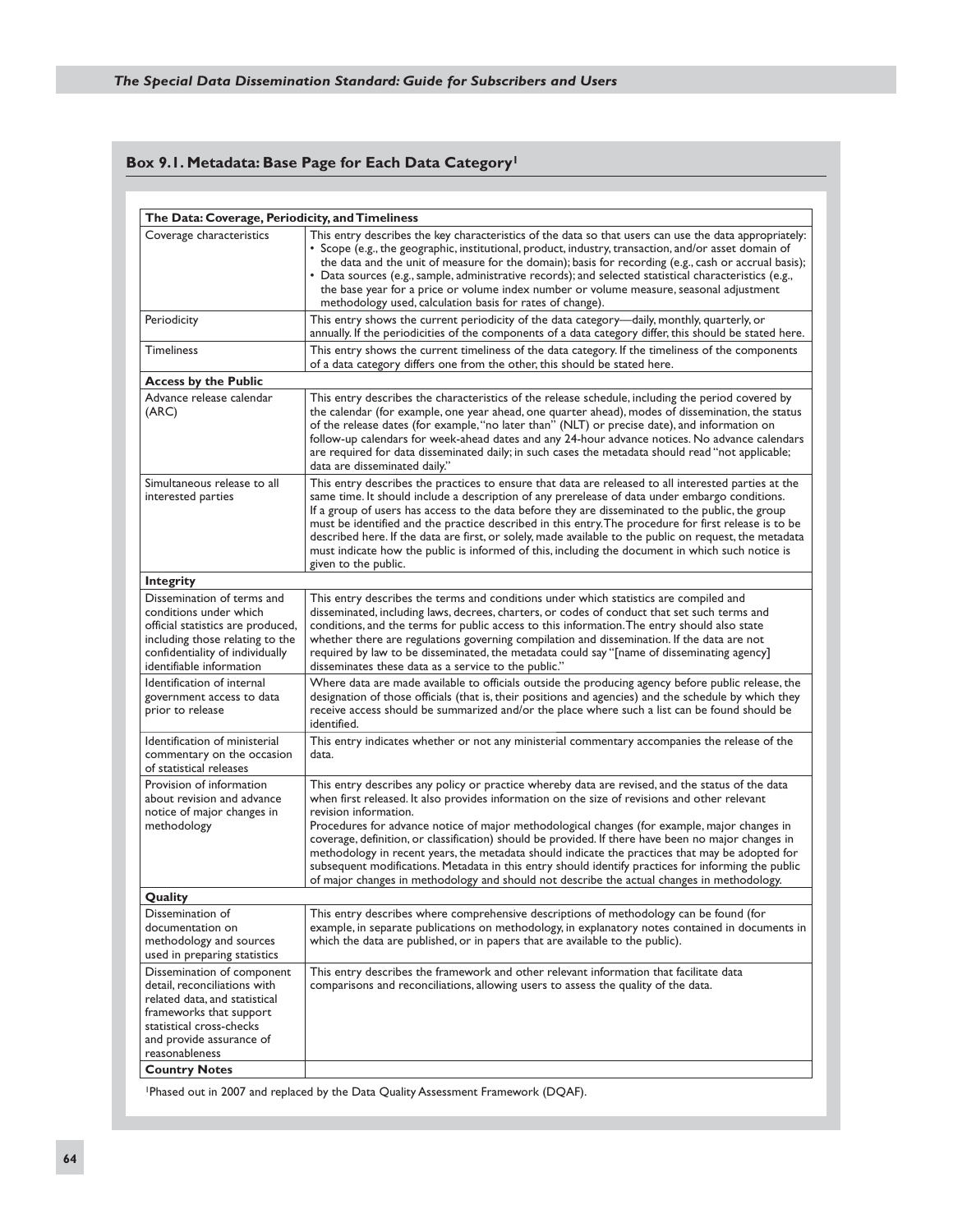# **Box 9.2. Components of Summary Methodology1**

| I. Analytical framework, concepts, definitions, and<br>classifications | If an international (or regional) manual/guide is used, this section should state<br>in which respects the manual/guide is followed and in which respects national<br>modifications are made. If an international manual/guide exists but is not<br>followed by the country, the national practices should be briefly presented; the<br>reasons for not using the international guidelines should be provided. Plans to<br>implement the international guidelines may also be noted. For data categories<br>where no international guidelines exist, the national practice should be briefly<br>presented.                                      |
|------------------------------------------------------------------------|-------------------------------------------------------------------------------------------------------------------------------------------------------------------------------------------------------------------------------------------------------------------------------------------------------------------------------------------------------------------------------------------------------------------------------------------------------------------------------------------------------------------------------------------------------------------------------------------------------------------------------------------------|
| II. Scope of the data                                                  | Where applicable, the coverage of institutional units included in the data should<br>be identified, and major departures from ideal coverage should be noted.<br>This identification will apply to categories such as public sector or general or<br>central government, where the units covered in the disseminated data do not<br>constitute complete coverage (for example, certain major public enterprises<br>may be excluded or central government data exclude social security funds).<br>Similar identifications may apply to other categories concerning geographical<br>coverage, coverage of commodities, or coverage of industries. |
| III. Accounting conventions                                            | The time of recording—cash, accrual, or other (specify)—valuation methods,<br>and other accounting conventions should be specified.                                                                                                                                                                                                                                                                                                                                                                                                                                                                                                             |
| IV. Nature of the basic data                                           | This entry specifies whether data are compiled from administrative records<br>(e.g., monetary and government data), surveys, censuses, or combinations of<br>these. Briefly describe the means of data collection; where sampling is used, the<br>sampling methods should be briefly described.                                                                                                                                                                                                                                                                                                                                                 |
| V. Compilation practices                                               | Adjustments made to basic data sources (censuses, surveys, or administrative<br>records) should be described. As appropriate, a description of procedures<br>should be provided such as for imputing missing values or source data,<br>grossing-up samples, consolidating data, balancing/cross-checking data sources,<br>and reconciling alternative estimates. For price-adjusted measures, describe<br>the general approach—adjustment with prices specific to the item or with a<br>general price index-and the relevant characteristics of the approach applied.                                                                           |
| VI. Other aspects                                                      | Examples of other aspects to be described are seasonal adjustments, disclosure<br>control procedures, base years, reference years, transformations from fiscal<br>year to calendar year, and other aspects considered important.                                                                                                                                                                                                                                                                                                                                                                                                                |

1Phased out in 2007 and replaced by the Data Quality Assessment Framework (DQAF).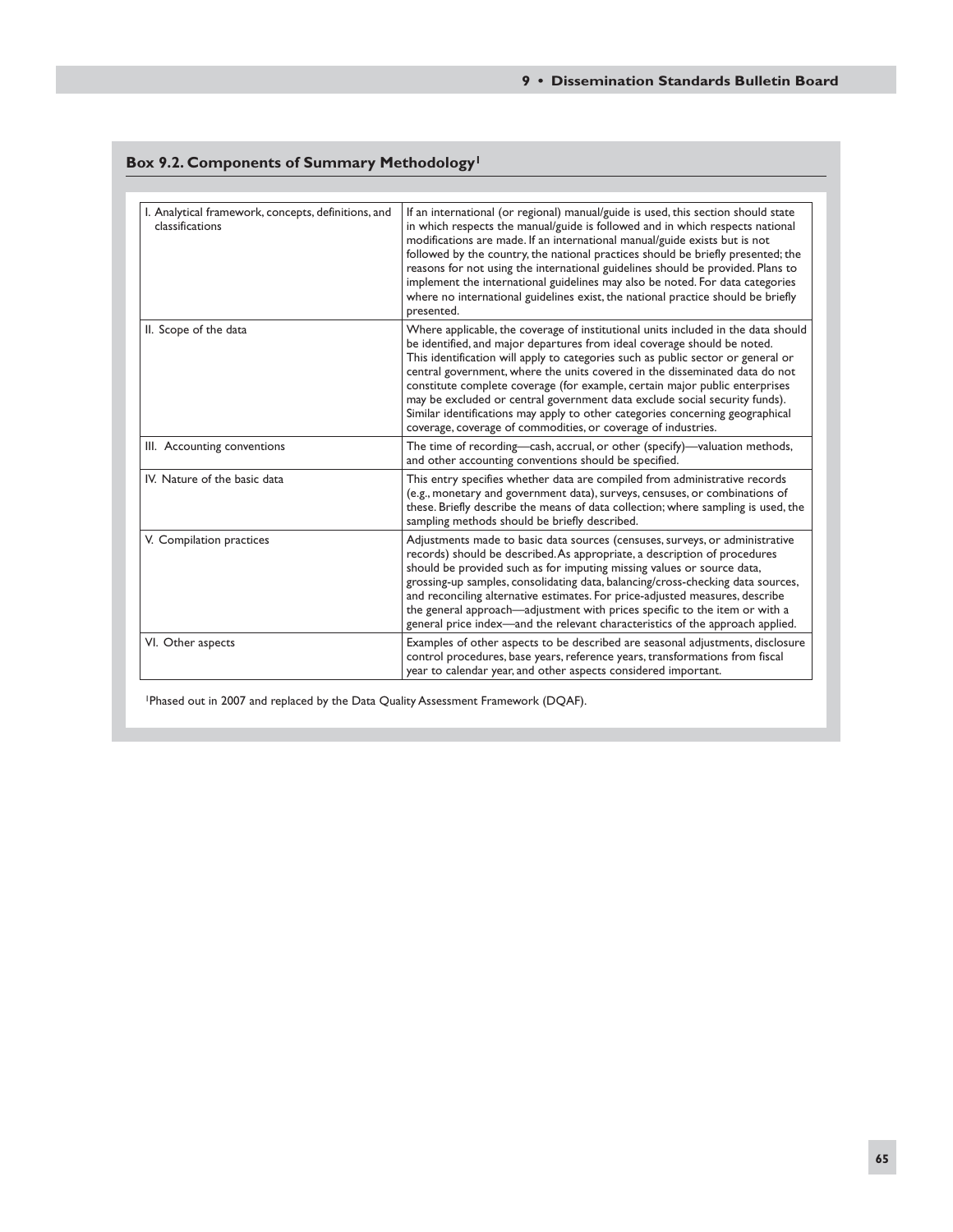# **10. Monitoring of Observance of the SDDS**

**10.1** This chapter discusses the monitoring of subscribing countries' observance of the SDDS. It includes procedures for addressing nonobservance.

#### **Overview**

**10.2** Monitoring observance of the SDDS is key to maintaining the credibility of the Standard and its usefulness to policymakers, market participants, and other users. Subscribing countries are expected to observe the Standard and its operational requirements. The IMF Executive Board has endorsed the monitoring of observance.1

**10.3** The IMF staff's monitoring entails reviews of the coverage, timeliness, and periodicity of data disseminated on a subscribing country's national summary data page (NSDP)<sup>2</sup> relative to the requirements of the SDDS and information shown on the advance release calendars (ARCs) and in the metadata. The metadata are to be updated to reflect actual compilation and dissemination practices. In addition, monitoring tracks whether a subscribing country adheres to the standardized electronic procedures the IMF staff establishes for the SDDS in consultation with subscribing countries (see Chapters 8 and 9).

**10.4** In addition to periodic communications between the IMF staff and SDDS country coordinators, each month the IMF staff sends to each of the

coordinators a monthly "monitoring report," where appropriate, suggesting ways to address deviations.

**10.5** The IMF staff, as endorsed by the IMF Executive Board, also posts an annual assessment report on each subscribing country's observance of the SDDS (beginning in 2007 for the year 2006; see Box 1.2 in Chapter 1). The assessment aggregates the monthly monitoring reports and covers each country's observance of the SDDS with respect to coverage, periodicity, and timeliness; the dissemination of ARCs; the quarterly certification of the accuracy of metadata; and the quality of data. $3$  In addition, the report notes the country's observance of the IMF procedures pertaining to the operations of the SDDS, including the use of the standardized electronic reporting procedures. The report differentiates major and minor deviations from the SDDS. As with issues identified in the monthly monitoring reports, the IMF staff, where appropriate, suggests ways in which subscribers may address observance issues.

## **Procedures for Addressing Nonobservance**

**10.6** In cases of nonobservance of prescribed practices, the IMF staff tries to resolve outstanding issues with the subscriber, at first directly, and then, if necessary, through the Executive Director representing the subscriber in the IMF. If these efforts fail to produce a satisfactory solution, the matter will be brought to the attention of the subscriber's Governor for the IMF. At the same time, the IMF staff can post a note on the DSBB indicating that the IMF staff has determined that the subscriber is not in observance

<sup>1</sup>The structured monitoring of observance of the SDDS began in July 2000 following the IMF Executive Board's Third Review of the Fund's Data Standards Initiative (March 2000). See http:// www.imf.org/external/np/sta/dsbb/list/htm. The Executive Board authorized annual reports of subscribers' observance of their SDDS undertakings in March 1999 after the Second Review of the Special Data Dissemination Standard. See also Section III.3 of the legal text (SDDS Annex) governing the SDDS at http://www.imf. org/external/pubs/ft/sd/index.asp?decision=EBM/96/36.

<sup>2</sup>The provision of data to other IMF departments or divisions is not considered for purposes of monitoring.

<sup>3</sup>Quality is measured against the IMF's Data Quality Assessment Framework (DQAF) or as assessed in the IMF's Article IV consultations with the country. The DQAF provides a structure for assessing existing practices against best practices, including internationally accepted methodologies. However, it does not cover all SDDS data categories.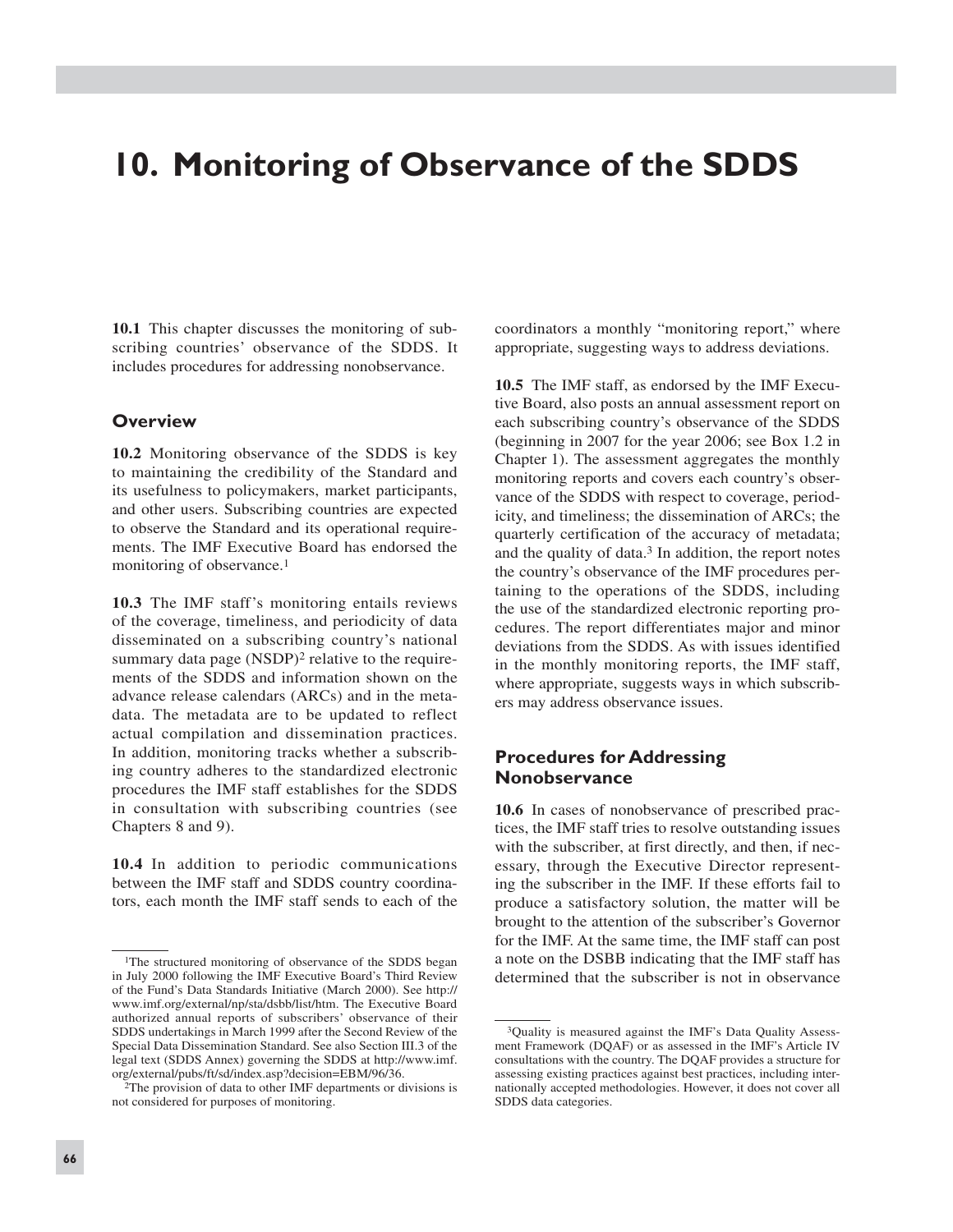of the SDDS. The note will also describe the problem, the subscriber's response to the problem, and the efforts under way to remedy it. If the problem persists and the subscriber fails to take satisfactory corrective measures, the matter will be referred to the Executive Board of the IMF, which can decide to delete the subscriber's metadata from the DSBB.

**10.7** If a subscriber fails to meet the metadata certification requirement for two successive certification dates, the Executive Director representing the subscriber in the IMF will be approached to help resolve the issue. Thereafter, the steps described in the preceding paragraph for dealing with nonobservance will be followed in addressing a failure to observe the quarterly certification requirement.

**10.8** Given the importance of the data template on international reserves and foreign currency liquidity as an indicator for external vulnerability, the procedure described above will be conducted much more rapidly in cases of nonobservance of SDDS requirements for the data template.

# **Examples of Deviations from SDDS Requirements**

**10.9** As noted earlier, the reports (monthly monitoring reports to individual subscribers and the annual report assessing each subscriber's SDDS observance) highlight deviations pertaining to coverage, periodicity, and timeliness. They also note the subscriber's nonadherence to electronic procedures with respect to ARCs, metadata, and the NSDP, which hampers the IMF staff's electronic monitoring efforts. Examples of these deviations are provided in this section.

#### **Coverage Issues**

**10.10** Coverage issues are highlighted in monitoring reports if the data disseminated on the NSDP do not follow appropriate methodologies. For example, in disseminating monthly data on merchandise trade, monthly data on central government operations (CGO), and quarterly data on general government operations (GGO), subscribers may inappropriately release cumulative statistics covering several consecutive periods. The data should cover only the specific period.

**10.11** Another example of inappropriate coverage would be if the data disseminated on the NSDP are not disaggregated by the components as prescribed in the SDDS—in particular, ones that are called for on GGO (including financing), CGO (including financing), central government debt (CGD), official reserve assets, the data template on international reserves and foreign currency liquidity, external debt, international investment position (IIP), and depository corporations surveys (DCS).4

**10.12** If prescribed data categories or components are not disseminated on the NSDP, this also constitutes a coverage issue.

#### **Periodicity andTimeliness Issues**

**10.13** If the release date shown on the ARC for a data category does not meet the SDDS-prescribed periodicity or timeliness (and the relevant flexibility option is not taken), $5$  this would be noted as a nonobservance issue in the monitoring reports.

**10.14** Another observance issue would be a case where the ARC meets the periodicity and timeliness of the SDDS but the actual release date does not meet the SDDS requirement (and the relevant flexibility option is not taken).

**10.15** If data are not released on the NSDP as announced in the  $ARC<sub>0</sub><sup>6</sup>$  this constitutes nonobservance.

#### **Metadata Issues**

**10.16** If the quarterly certification of the accuracy of metadata is not completed or inaccurate metadata are not updated, this will be noted in annual monitoring reports.

<sup>4</sup>The component details disseminated should conform, at a minimum, to the prescribed SDDS components. For example, it is not sufficient to show simply the total amount of official reserve assets, external debt, or the IIP on the NSDP. The prescribed components must also be disseminated on the NSDP or on a dedicated webpage containing the data, in accordance with the prescribed periodicity and timeliness. Tables containing the prescribed components must be directly accessible from the NSDP.

<sup>5</sup>When a subscriber does not take a flexibility option for a specific data category, it is required to meet SDDS-prescribed periodicity and timeliness. Monitoring compares the actual dissemination relative to the reference period/date prescribed by the SDDS and

<sup>&</sup>lt;sup>6</sup>When ARC dates fall on nonworking days subscribers are nevertheless expected to meet these release dates. If a release date falls on a holiday and the subscriber expects difficulties to release the data on that day, the subscriber should change its release date to a date that would meet the SDDS requirements.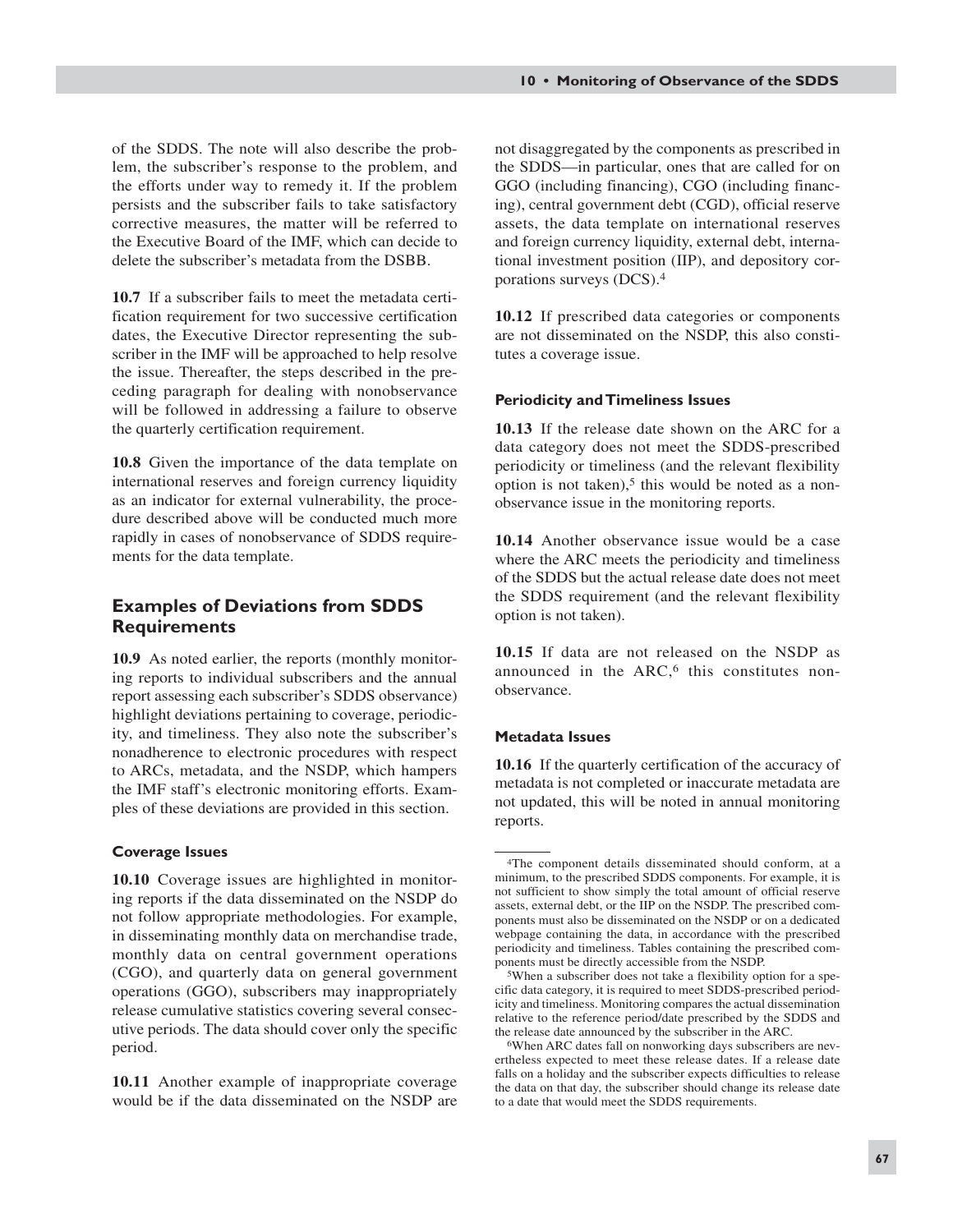**10.17** If the metadata are incomplete or inconsistent with information shown in the ARCs and with the data released on the subscriber's NSDP (for example, the release dates announced in the ARC indicate compilation practices that differ significantly from those described in the metadata), this would be noted in the annual monitoring reports.

#### **ARC Issues**

**10.18** The ARCs do not provide release dates for at least the current and three following months.

**10.19** The ARCs show dates that are inconsistent with the actual release dates.

**10.20** When the "no later than" (NLT) dates are used in the ARCs and no ARC flexibility option is taken, the precise release dates are not provided, at the latest, on the last working day of the week prior to the week when the data are actually released.

**10.21** The ARCs are not reported electronically on the ARC template established by the IMF staff; the dates shown on the ARC template are not consistent with IMF standardized format; for revised data components, a release date is reported on the ARC for data of which the status differs from that reported on the NSDP (for example, the ARC is for "final" data, but "preliminary" data are shown on the NSDP).

#### **NSDP Issues**

**10.22** The NSDP does not follow the standardized format the IMF staff establishes.

**10.23** Hyperlinks to data on the NSDP are not complete or not functional, in particular—ones covering the data template on international reserves and foreign currency liquidity, external debt, IIP, interest rates, and exchange rates. Hyperlinks do not directly lead to data for the relevant periods, and the hyperlinked tables are not placed in the same Internet location (URL) from period to period.

**10.24** Data are not released on the NSDP as announced in the ARCs or as described in the metadata.

**10.25** Data are not properly disseminated on the NSDP. For example, data for March, February, and January are shown in one cell on the NSDP instead of being presented in separate columns under "current period," "previous period," and "two periods ago," respectively. Or data are described as "advance," "preliminary," or "final" in the data cell instead of in the "unit description" column. These deviations, among others, hamper the IMF's electronic procedures for SDDS monitoring.

#### **Other Monitoring Aspects**

**10.26** The electronic monitoring is performed daily. The subscriber's NSDP is scanned daily, and a copy of the NSDP is saved electronically. Copies of webpages containing components of official reserve assets, data template on international reserves and foreign currency liquidity, IIP, and external debt are also saved when components are not displayed directly on the NSDP.

**10.27** Delays in the dissemination of data are calculated in terms of calendar days, not working days.

**10.28** If one or more components of a data category are not disseminated on time, the monitoring report and the annual assessment will indicate the components for which the dissemination was delayed, and the whole data category will be marked as having been disseminated "late." For example, if data on financing are not disseminated with the rest of the CGO data and in accordance with the ARC date, the entire CGO data category will be identified as not having been disseminated in a timely manner in the monitoring report and in the annual assessment.

**10.29** If the ARC does not specify a separate release date for a component that is released after other components of the data category (while still being released within the prescribed timeliness), the entire data category will be marked as not having been released in accordance with the release date indicated in the ARC.

**10.30** For subscribers using a flexibility option for periodicity or timeliness for a specific data category, the monitoring will be based on the ARC and the information contained in metadata.

**10.31** Whenever a subscriber's computer server is down, rendering the hyperlink to their NSDP nonfunctional, appropriate mention will be made in the reports. If data were due for release during the period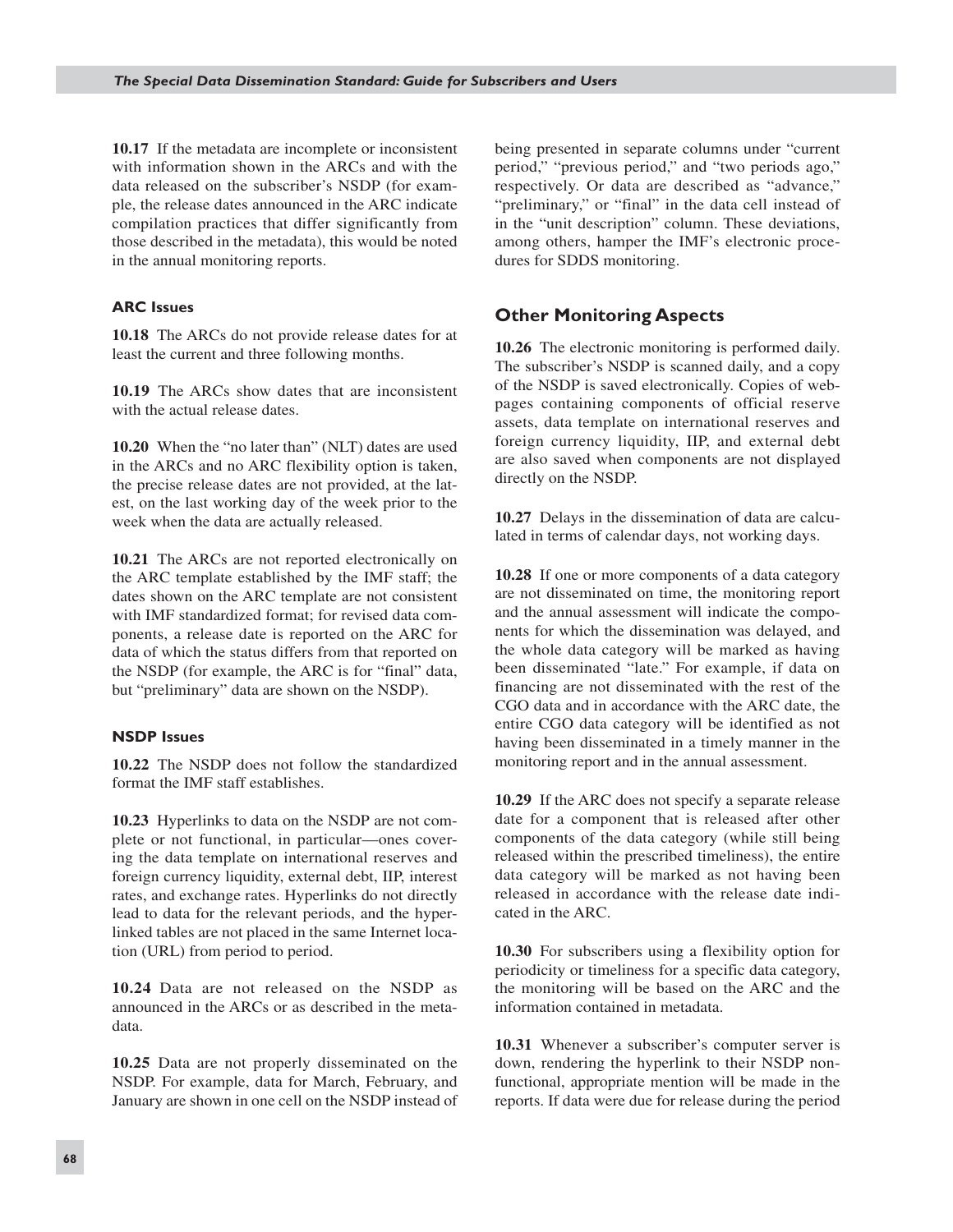in which the server was down, every day for which the link was not functional will be counted as a delay in dissemination. The nature of such delays, however, will be noted in the reports.

**10.32** Monitoring reports and annual assessments will indicate instances where the subscriber did not meet its commitments under the SDDS. The observance issues will be noted by data category.

**10.33** Monthly monitoring reports will be sent to the subscriber's SDDS coordinator shortly after the end of each month.7 The reports will note whether the subscriber (a) meets all SDDS requirements, (b) does not disseminate data in accordance with its ARCs, or (c) does not meet all SDDS requirements.

**10.34** For deviations from SDDS requirements, a subscriber will be requested to provide explanations such as when (a) data categories due for release were not disseminated; (b) delays were longer than three days; (c) components were not disseminated; (d) the periodicity described in the metadata was inconsistent with that reflected on the ARCs or that on the NSDP; (e) ARC dates did not meet SDDS requirements; and (f) there were other deviations.

**10.35** When a deviation persists, the subscriber will be requested to describe measures to resolve the issue, and to provide a timetable for their implementation.

**10.36** The annual assessment reflects the subscriber's observance for the calendar year, noting deviations that have been resolved, outstanding issues and measures for their resolution, and other relevant information. Where applicable, reasons for deviations (such as delays in dissemination due to public holidays) are also noted in the assessment.

**10.37** The annual assessment report of each subscriber's SDDS observance will be posted on the DSBB.

<sup>7</sup>A brief analysis of the monitoring results for all subscribing countries is posted on a quarterly basis on the DSBB under the "Quarterly Update on the SDDS."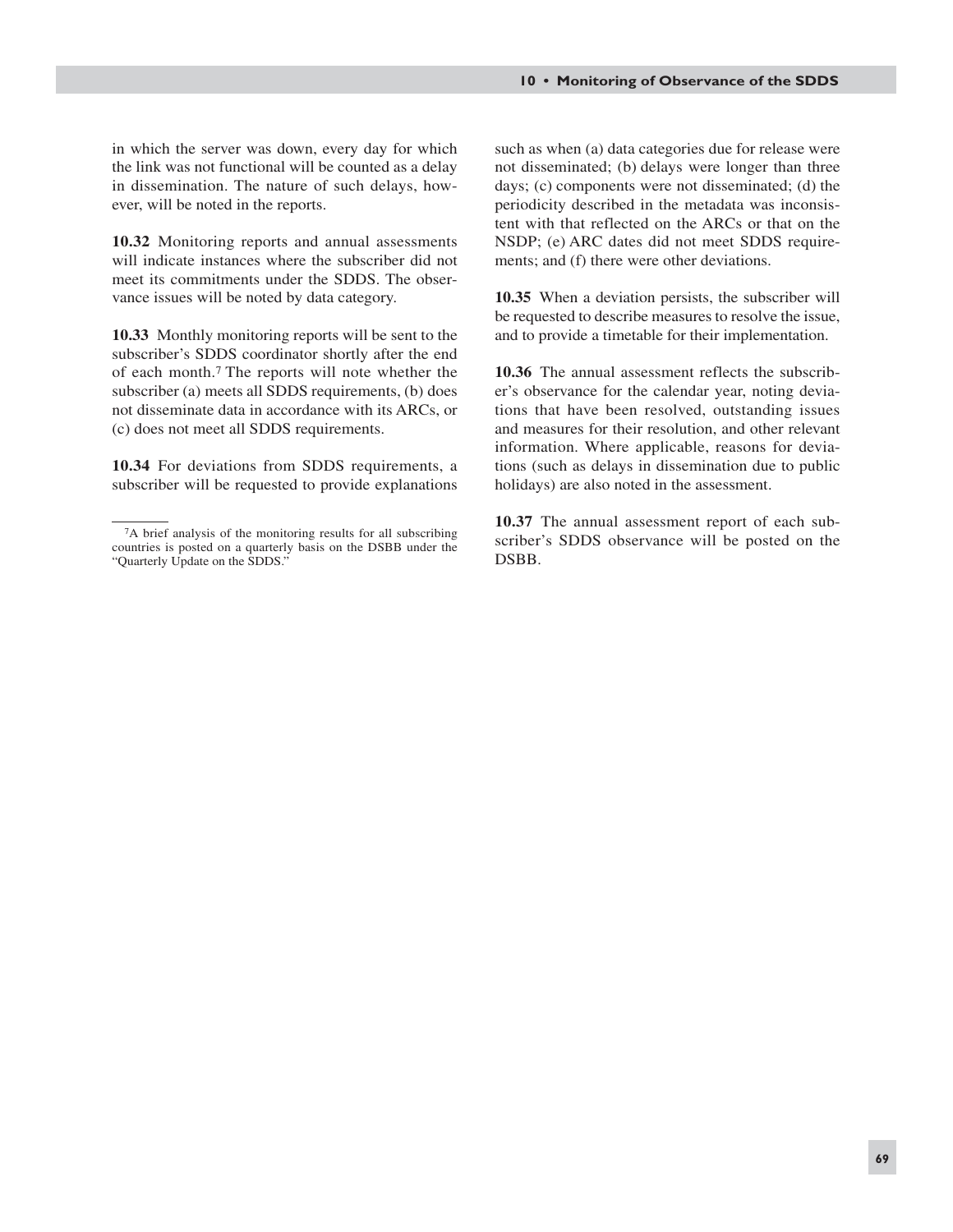# **Appendix I. Subscription Procedures and Sample Subscription Letter to the IMF**

## **Appoint an SDDS Country Coordinator**

**1.** A potential subscriber must first appoint a country coordinator to act as the main contact with the IMF on issues related to the SDDS and to coordinate country efforts to meet SDDS requirements. Naming an SDDS country coordinator is a prerequisite to subscribe to the SDDS.

**2.** The SDDS country coordinator's main responsibility is to ensure that SDDS requirements are met for subscription (including the establishment of the national summary data page, NSDP) and that such requirements are consistently adhered to thereafter. This may require coordination with the relevant dataproducing agencies, that may include the finance ministry, the central bank, and the statistics bureau. The country coordinator is also responsible for metadata certification and updates of metadata as appropriate, advance release calendars (ARCs) and any updates to the ARCs, and the data template on international reserves and foreign currency liquidity.

**3.** The country coordinator should have sufficient authority to be able to obtain the full collaboration of all agencies involved in the compilation and dissemination of the data prescribed by the SDDS. The coordinator should have sufficient resources to fulfill this role. Some subscribing countries may find it useful to nominate two coordinators: (a) a midlevel official (called "technical coordinator"), who is responsible for accomplishing most tasks associated with the SDDS; and (b) a high-ranking official (the country coordinator), who would intervene only when necessary to resolve, for example, coordination issues between data-producing agencies.

**4.** Experience has shown that the responsibilities of an SDDS country coordinator are better assumed by an officer who has no direct involvement in data compilation. Most data-producing agencies have organizational units devoted to the dissemination of data or to relations with other agencies and users and SDDS coordination activities are best assumed by individuals from these units. Given that data required for the NSDP are often produced by various agencies, the country coordinator might find it useful if each agency designates a contact person with whom the coordinator can collaborate. To ensure that SDDS information is communicated to and from the data-producing countries on a timely basis, the subscribing country may wish to establish internal procedures to facilitate such communications, especially to take account of circumstances in which the coordinator is absent.

# **Notify the IMF in Writing of Intention to Subscribe**

**5.** Given that subscription to the SDDS is voluntary, members that wish to subscribe to the SDDS should formally communicate this intention to the Director of the IMF's Statistics Department in writing and provide at the same time the name, position, and title of their country SDDS coordinator.<sup>1</sup> The IMF staff will then advise the designated coordinator on how to work toward subscription.

## **Provide Draft NSDP, Metadata, and ARC for Review by IMF Staff**

**6.** Once the Statistics Department has received this letter, it will assess whether the subscriber's compilation and dissemination practices meet the SDDS requirements; in particular, it will verify whether the subscriber is already compiling all SDDS-prescribed data with the specified coverage, periodicity, and timeliness. To facilitate this assessment, the SDDS coordinator must pro-

<sup>1</sup>Written notification is usually sent to the Director of the IMF's Statistics Department or could be addressed to the Chief of the Data Dissemination Standard Division of the IMF's Statistics Department.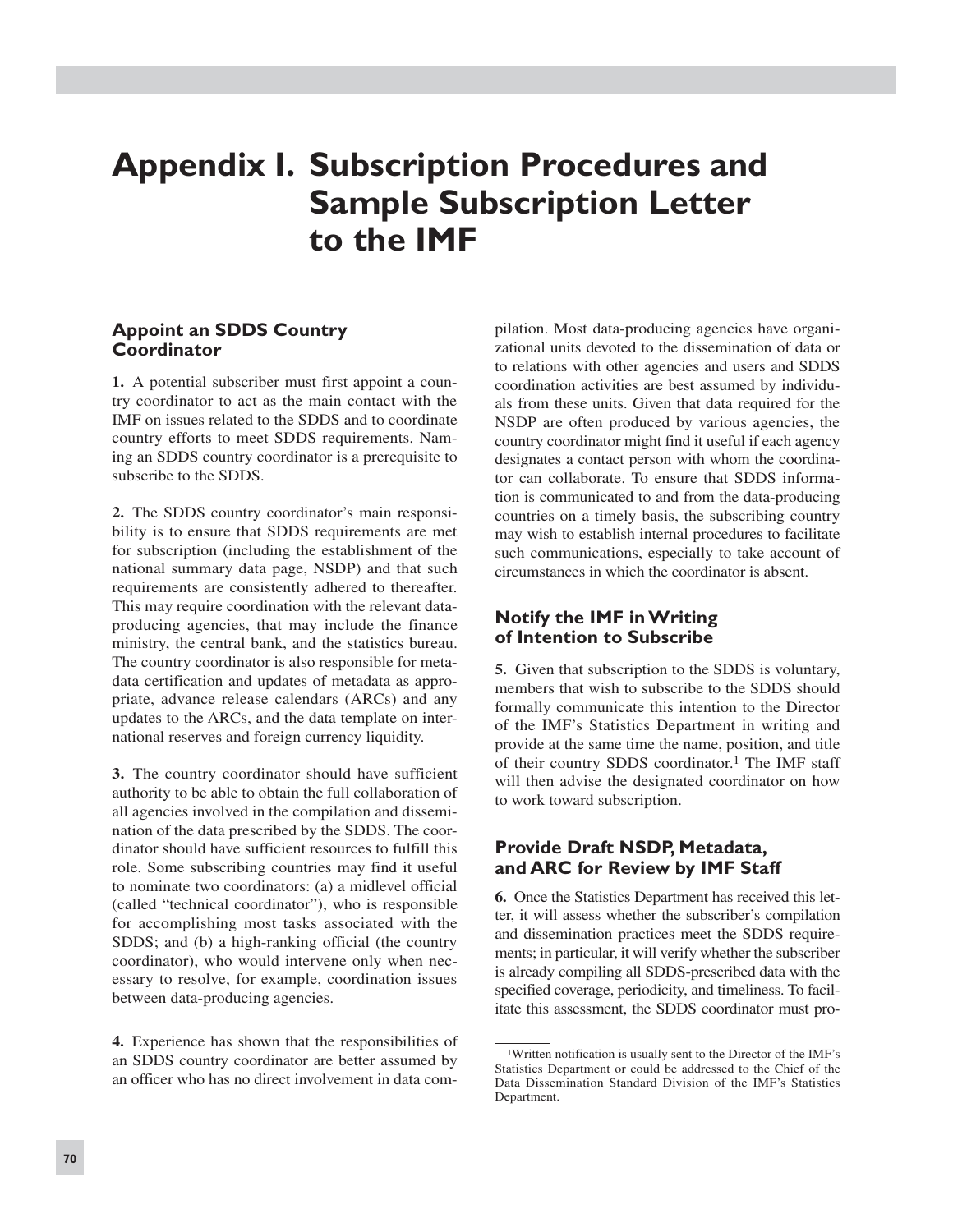vide information on data compilation and dissemination practices (that is, the metadata). The Statistics Department will review the metadata submitted by the member country to ensure this completeness and international comparability and will follow up on any areas needing clarification. In particular, any changes of data dissemination practices required to comply with SDDS requirements will be communicated to the coordinator. The Statistics Department will give the potential subscriber an opportunity to review the metadata before posting them on the DSBB.

**7.** Subscribers must provide ARCs to the IMF for public dissemination on an ARC webpage maintained by the IMF.2 The ARC provides release dates for the current month and the following three months. An SDDS subscriber must maintain a national website to display its NSDP, which is to be presented in tabular format, showing economic and financial data for categories (and components) prescribed under the SDDS.

## **Notification of the Secretary of the IMF**

**8.** Once the necessary changes have been implemented, the metadata approved by the Statistics Department, and all SDDS requirements met, the Statistics Department will inform the member country that it may proceed to inform the Secretary of the IMF of its subscription to the SDDS. A draft version of the letter is provided in Box A1.1.

**9.** A copy of the letter should be transmitted to the Statistics Department so that the Statistics Department can start preparing the country metadata for posting on the DSBB. The country's metadata are usually posted on the DSBB soon after the receipt of the letter by the Secretary of the IMF.

**10.** The letter to the Secretary of the IMF should be signed by the head (or deputy head) of the agency that employs the SDDS country coordinator. Alternatively, the letter may be signed by the Executive Director representing the country in the IMF's Executive Board or by the country's Governor of the IMF. A copy of the letter should be transmitted to the country's Executive Director in the IMF.

**11.** A member country will have officially completed its subscription procedures once the IMF has posted the country's metadata on the DSBB.

# **Establish a National Summary Data Page**

**12.** A country intending to subscribe to the SDDS is required to establish an NSDP on a national website, which will be hyperlinked to the IMF's DSBB. The NSDP is to contain, at a minimum, the most recent and previous observations for all prescribed data categories and related components. The NSDP could also contain hyperlinks to additional information, as deemed appropriate by the subscriber.

**13.** Responsibility for the data disseminated on the NSDP rests with individual subscribers. At a minimum, the NSDP is to be updated with each release of the corresponding data, in accordance with the release dates indicated in the ARC.

## **Provide ARC Information**

**14.** Subscribers must send ARCs to the Statistics Department staff for public dissemination on an ARC webpage accessible by the public on the IMF's DSBB.

**15.** SDDS subscribers must provide at a minimum a quarter-ahead ARC and any updates to this calendar to the Statistics Department's Data Dissemination Standards Division. The ARC must show release dates not only for the current month but also for the following three months.

## **DataTemplate on International Reserves and Foreign Currency Liquidity**

**16.** Prospective subscribers must also submit a draft version of their Data Template on International Reserves and Foreign Currency Liquidity for IMF staff review. For more information on the reserves template, see Chapter 6.

# **Procedure to Withdraw from the SDDS**

**17.** A member may withdraw its subscription to the SDDS at any time by sending a notification to the Managing Director of the IMF. The relevant metadata will be removed promptly from the DSBB.

<sup>2</sup>A detailed description is provided in Chapter 8.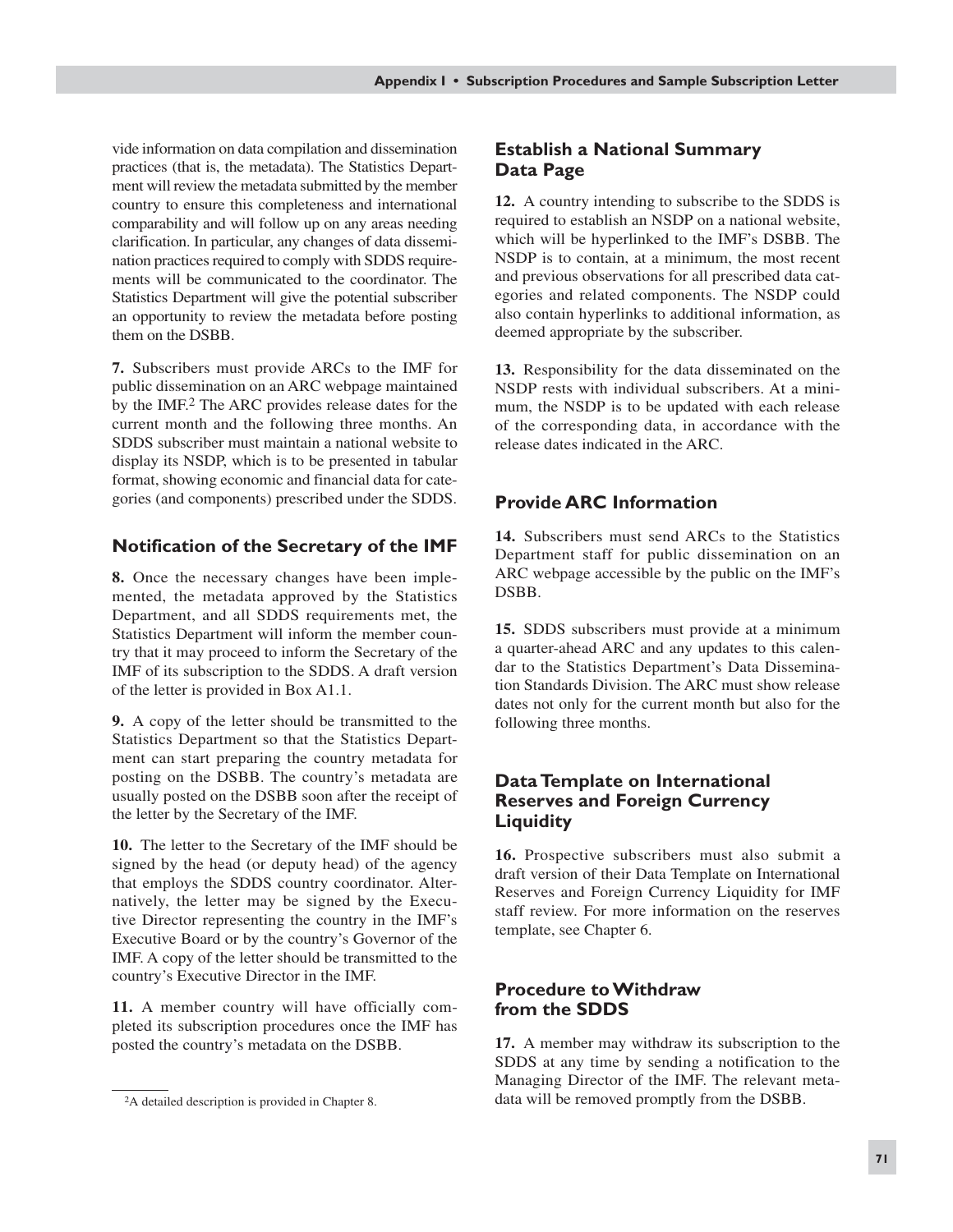#### **Box A1.1. Sample SDDS Subscription Letter**

The Secretary Secretary's Department International Monetary Fund 700 19th Street, N.W. Washington, D.C. 20431 U.S.A.

Formal Subscription to the Special Data Dissemination Standard (SDDS)

Dear Mr./Ms. Secretary:

On behalf of the government of [country name], I wish to formally notify you of [country name]'s subscription to the IMF Special Data Dissemination Standard (SDDS). In accordance with the policy governing new subscribers, [country name] meets all current SDDS requirements. [Country name]'s metadata have been reviewed by the IMF Statistics Department and submitted for posting on the IMF's Dissemination Standards Bulletin Board.

Sincerely yours,

/s./

[Signature by the Head or Deputy Head of the Agency where the subscribing country's SDDS coordinator works]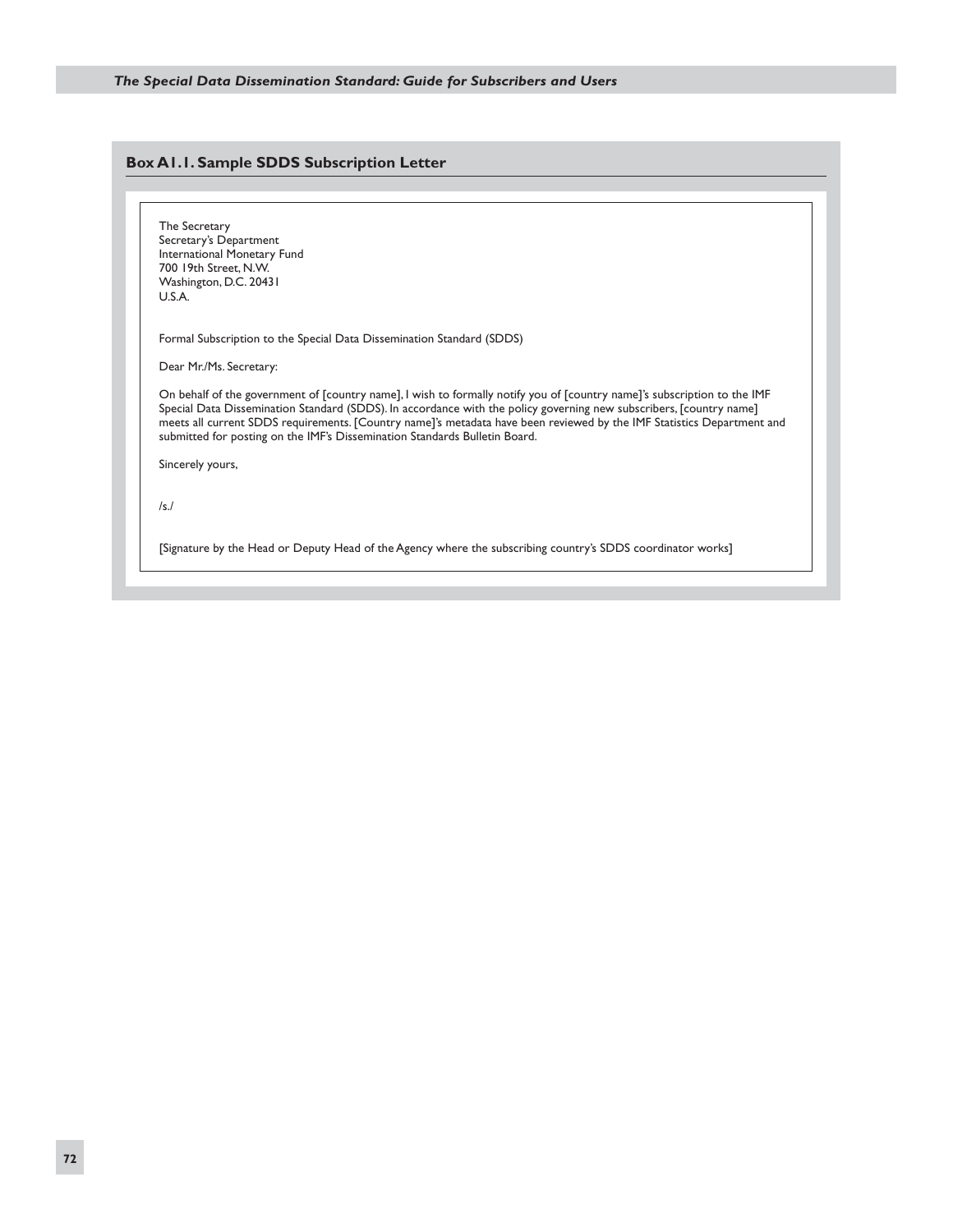# **Appendix II. International Guidelines for Selected Data Categories**

## **National Accounts**

**1.** *System of National Accounts 1993* (New York: a publication of the Commission of the European Communities, International Monetary Fund, Organization for Economic Cooperation and Development, United Nations, and the World Bank, 1993). The text can be found on the following UN website: http:// unstats.un.org/unsd/sna1993/introduction.asp.

**2.** *Quarterly National Accounts Manual: Concepts, Data Sources, and Compilation* (Washington, D.C.: IMF, 2001). The text can be found on the IMF's website: http://www.imf.org/external/pubs/ft/qna/2000/ textbook/index.htm.

**3.** *European System of Accounts 1995* (Luxembourg: Eurostat, 1996).

**4***. Update to the System of National Accounts 1993: New Standards for Financial Derivatives* (Washington, D.C.: IMF, 2001). The text can be found on the IMF's website: http://www.imf.org/external/np/sta/ sna/2001/eng/update/updsna.pdf.

**5.** Summary of discussions on the National Accounts Discussion Forum can be accessed through the following IMF website: http://www.imf.org/external/np/ sta/na/interest/index.htm. The outcome of the discussions may eventually lead to various modifications of the *System of National Accounts 1993* (*1993 SNA*).

## **Labor Market**

**6.** *Current International Recommendations on Labor Statistics,* as updated (Geneva: International Labor Organization [ILO], 1985).

**7.** Hussmanns, R., F. Mehran, and V. Verma, *Surveys of Economically Active Population, Employment,*

*Unemployment, and Underemployment: An ILO Manual on Concepts and Methods* (Geneva: ILO, 1990).

**8.** ILO recommendations can be accessed at the ILO website: http://www.ilo.org/ilolex/english/recdisp1. htm.

## **Price Indices**

**9.** *Consumer Price Index Manual: Theory and Practice* (ILO, IMF, OECD, Eurostat, United Nations, and the World Bank, 2004), available on the following webpage: http://www.ilo.org/public/english/bureau/ stat/guides/cpi/index.htm.

**10.** *Producer Price Index Manual: Theory and Practice* (ILO, IMF, OECD, UNECE, and World Bank, 2004), available on the following webpage: http:// www.imf.org/external/np/sta/tegppi/index.htm.

**11.** *Classification of Expenditure According to Purpose* (New York: United Nations, 1999). United Nations classifications can be accessed through the UN website: http://esa.un.org/unsd/cr/registry/regrt.asp.

# **General and Central Government Operations**

**12.** *Government Finance Statistics Manual 2001* (Washington, D.C.: IMF, 2001). The text can be found on the IMF's website: http://www.imf.org/ external/pubs/ft/gfs/manual/index.htm.

# **Central Government Debt**

**13***. External Debt Statistics: Guide for Compilers and Users* (Washington, D.C.: IMF, 2003). The text can be found on the IMF's website: http://www.imf. org/external/pubs/ft/eds/Eng/Guide/index.htm.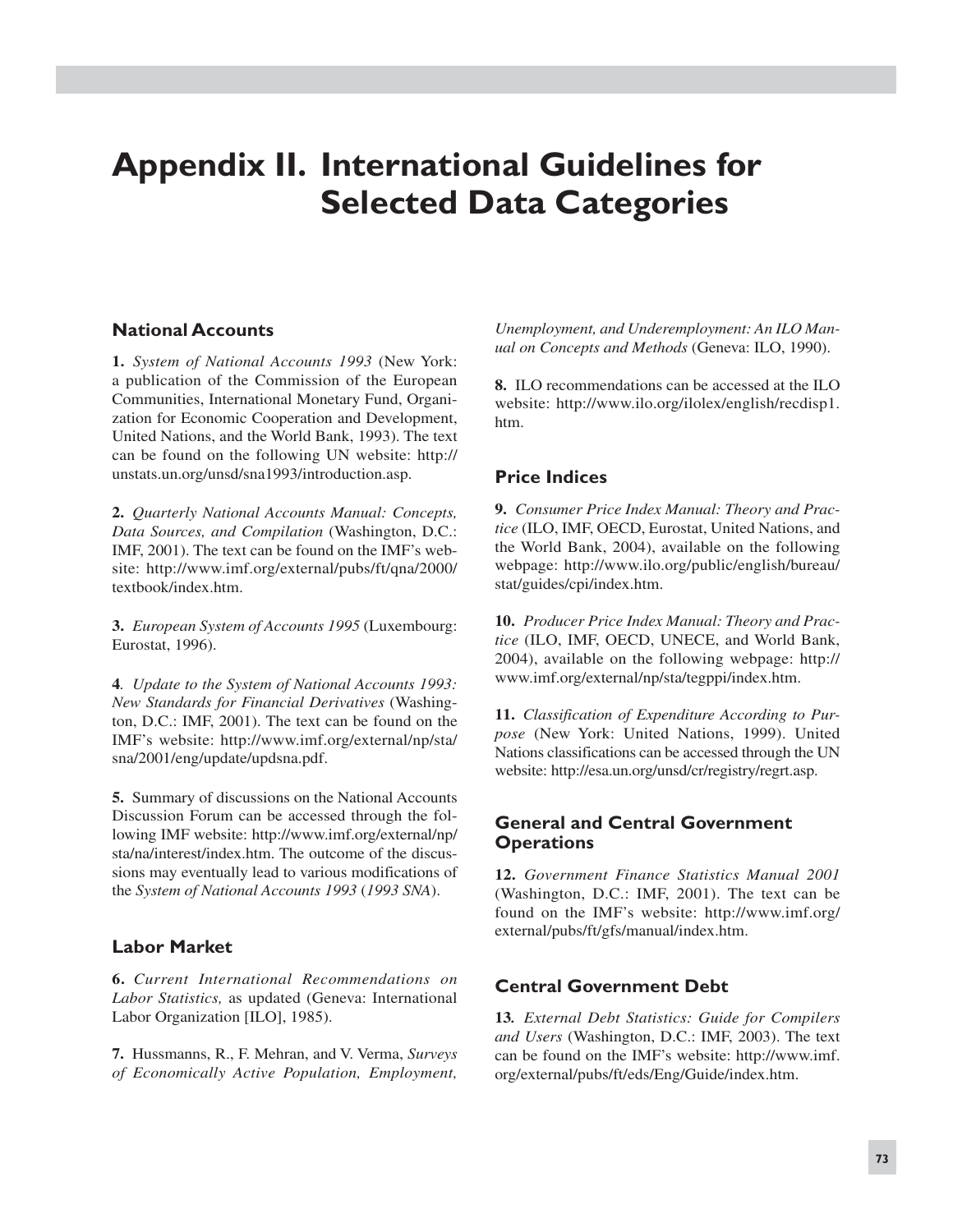**14.** *Government Finance Statistics Manual 2001* (Washington, D.C.: IMF, 2001). The text can be found on the IMF's website: http://www.imf.org/ external/pubs/ft/gfs/manual/index.htm.

# **Monetary and Financial Statistics**

**15.** *Monetary and Financial Statistics Manual, 2000* (Washington, D.C.: IMF, 2000). The text can be found on the IMF's website: http://www.imf.org/ external/pubs/ft/mfs/manual/index.htm.

**16.** *Financial Soundness Indicators: Compilation Guide* (Washington, D.C.: IMF, 2006). The text can be found on the IMF's website: http://www.imf.org/ external/pubs/ft/fsi/guide/2006/index.htm.

**17.** *Monetary and Financial Soundness: Compilation Guide* (Washington, D.C.: IMF, 2007, forthcoming). The text can be found on the IMF's website: http:// www.imf.org/external/pubs/ft/cgmfs/eng/index.htm.

#### **Balance of Payments and International Investment Position**

**18.** *Balance of Payments Manual,* fifth edition (Washington, D.C.: IMF, 1993). The text can be found on the IMF's website: http://www.imf.org/ external/pubs/ft/bopman/bopman.pdf.

**19.** *Balance of Payments Compilation Guide* (Washington, D.C.: IMF, 1995). The text can be found on the IMF's website: http://www.imf.org/external/ pubs/ft/bopcg/1995/bopcg.pdf.

**20.** *Balance of Payments Textbook* (Washington D.C.: IMF, 1996). The text can be found on the IMF's website: http://www.imf.org/external/pubs/ft/ boptex/boptex.pdf.

**21.** *Financial Derivatives: A Supplement to the Balance of Payments Manual, fifth edition, 1993* (Washington, D.C.: IMF, 2000). The text can be found on the IMF's website: http://www.imf.org/external/ pubs/ft/fd/2000/index.htm.

**22.** *International Investment Position* (2002). The text can be found on the IMF's website: http://www. imf.org/external/np/sta/iip/iip.htm.

**23.** *Manual on Statistics of International Trade in Services*, *2002* is available on the OECD website: http://www.oecd.org/dataoecd/32/45/2404428.pdf. It is also available on the following website of the United Nations: http://unstats.un.org/unsd/tradeserv/ manual.asp.

## **International Reserves**

**24.** *International Reserves and Foreign Currency Liquidity: Guidelines for a Data Template* (Washington, D.C.: IMF, 2001). The text can be found on the IMF's website: http://dsbb.imf.org/Applications/ web/sddsguide/.

# **External Debt**

**25.** *External Debt Statistics: Guide for Compilers and Users* (also called *Debt Guide*) (Washington, D.C.: IMF, 2003). The text can be found on the IMF's website: http://www.imf.org/external/pubs/ft/ eds/Eng/Guide/index.htm.

## **MerchandiseTrade**

**26***. International Merchandise Trade Statistics: Concepts and Definitions*, Series M, No. 52, Rev. 2 (New York: United Nations, 1998).

## **Population**

**27.** *Principles and Recommendations for Population and Housing Census* (New York: United Nations, 1996).

**28.** *Handbook on Civil Registration and Vital Statistics Systems* (New York: United Nations, 1998).

**29.** *Indicators of Sustainable Development: Framework and Methodologies* (New York: United Nations, 1996).

#### **Other**

**30.** "Fundamental Principles of Official Statistics," UN Economic and Social Council, *Report of the Special Session of the Statistical Commission* (New York, April 11–15, 1994).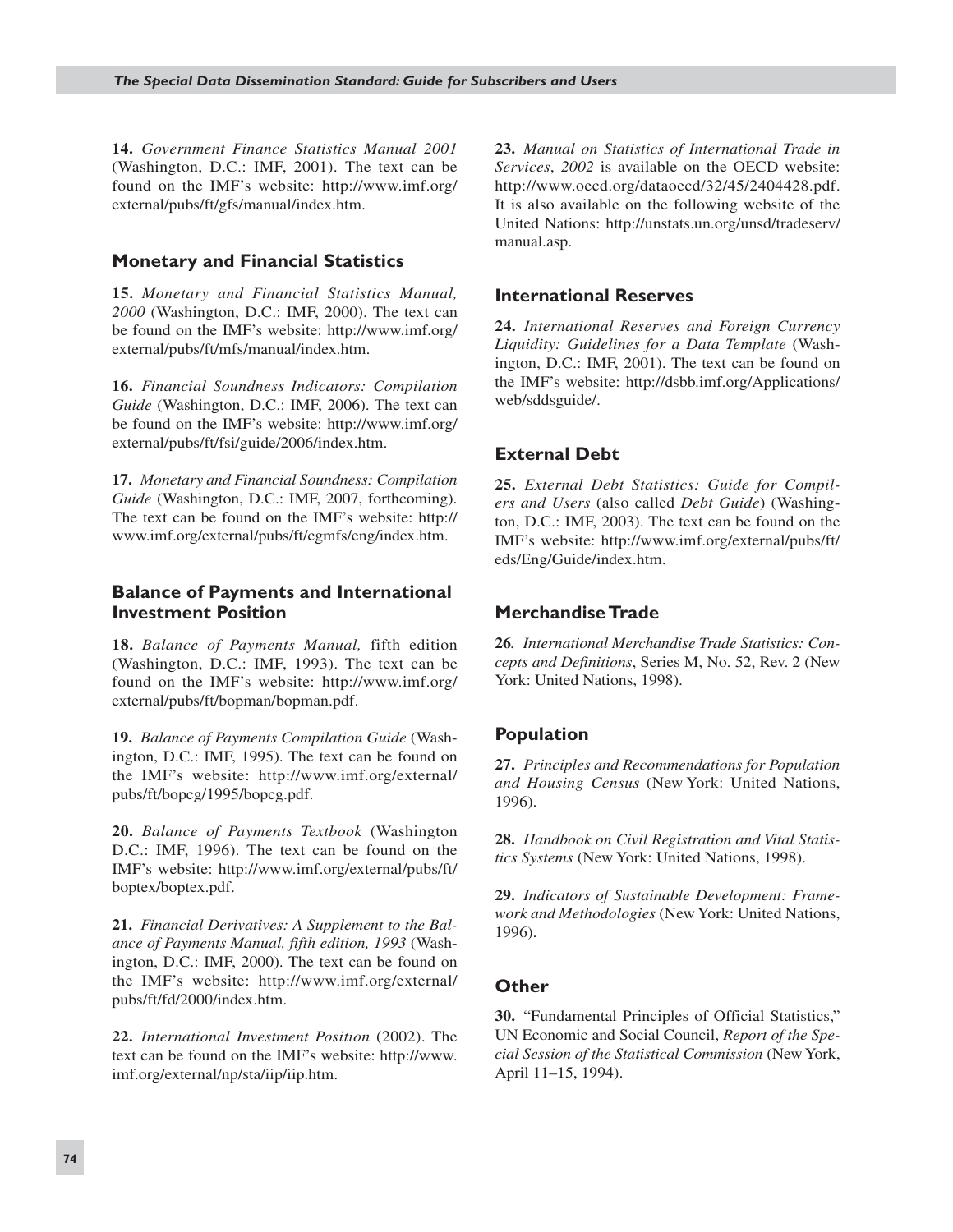# **Appendix III. Guidelines for Establishing the National Summary Data Page**

**1.** In establishing the national summary data page (NSDP) on their national websites to disseminate data prescribed by the SDDS, subscribers must adhere to the standard format established by the IMF staff for the NSDP. This is to facilitate monitoring of subscribers' observance of the SDDS. This appendix provides guidelines for formatting the NSDP.

#### **Title**

**2.** The "title" section at the top of the NSDP should include the following information:

- An indication of the website's relationship with the DSBB. Use of the following standard text is recommended: "The data shown on this page correspond to the data described in the International Monetary Fund's Dissemination Standards Bulletin Board (DSBB). For a fuller explanation of the DSBB and the statistical standards to which [subscriber's name] has committed, please click on the DSBB home page."
- The date of last update of the NSDP. •
- An indication of whether the data shown on the NSDP are seasonally adjusted. Countries could use a statement such as "Unless otherwise indicated, the data are not seasonally adjusted."
- If the national convention differs from the norm of using commas to indicate units of thousands and dots to indicate decimal points, a brief description of the national convention used for the data shown on the NSDP.

**3.** Each subscriber may include the following on the title section:

- The country flag at the top of the page.
- The country name.
- A central contact for the NSDP.

#### **The "Button Bar"**

**4.** A row of hyperlinks (a "button bar") should appear before the list of individual SDDS data categories. It should hyperlink "buttons" for the four sectors of the DSBB and for population data. By clicking on one of these buttons, users will be able to move quickly to the relevant data categories without having to scroll down the whole list. Subscribers should include this button bar on their NSDP.

#### **Format for Data Presentation**

**5.** The NSDP template shows eight columns (five required and three optional; additional columns could be added as explained later):

- The first column identifies the "SDDS data catego-• ries and components" as described on the DSBB (the "title" column).
- The second column shows the "unit description."
- The third column shows the "reference period for the latest data" (or "date of the latest observation") and is also used to indicate the periodicity of the series. Reference periods must follow the format of reference periods indicated in the advance release calendar (ARC).
- The next two columns show data observations. Two data observations are required: the latest observation ("latest data") and latest observation minus 1 (that is, the latest data and the "data for the previous reference period").
- The last three columns are optional. These could be used to show, among other things, more data observations; growth rates or other transformations; data from the same period in the previous year; a hyperlink to additional webpages containing detailed information or time series, or a hyperlink back to the relevant DSBB base page and dissemination format page.

## **Presentation of Data by Sector of the Economy**

**6.** The NSDP is to disseminate the prescribed categories of data and related components under four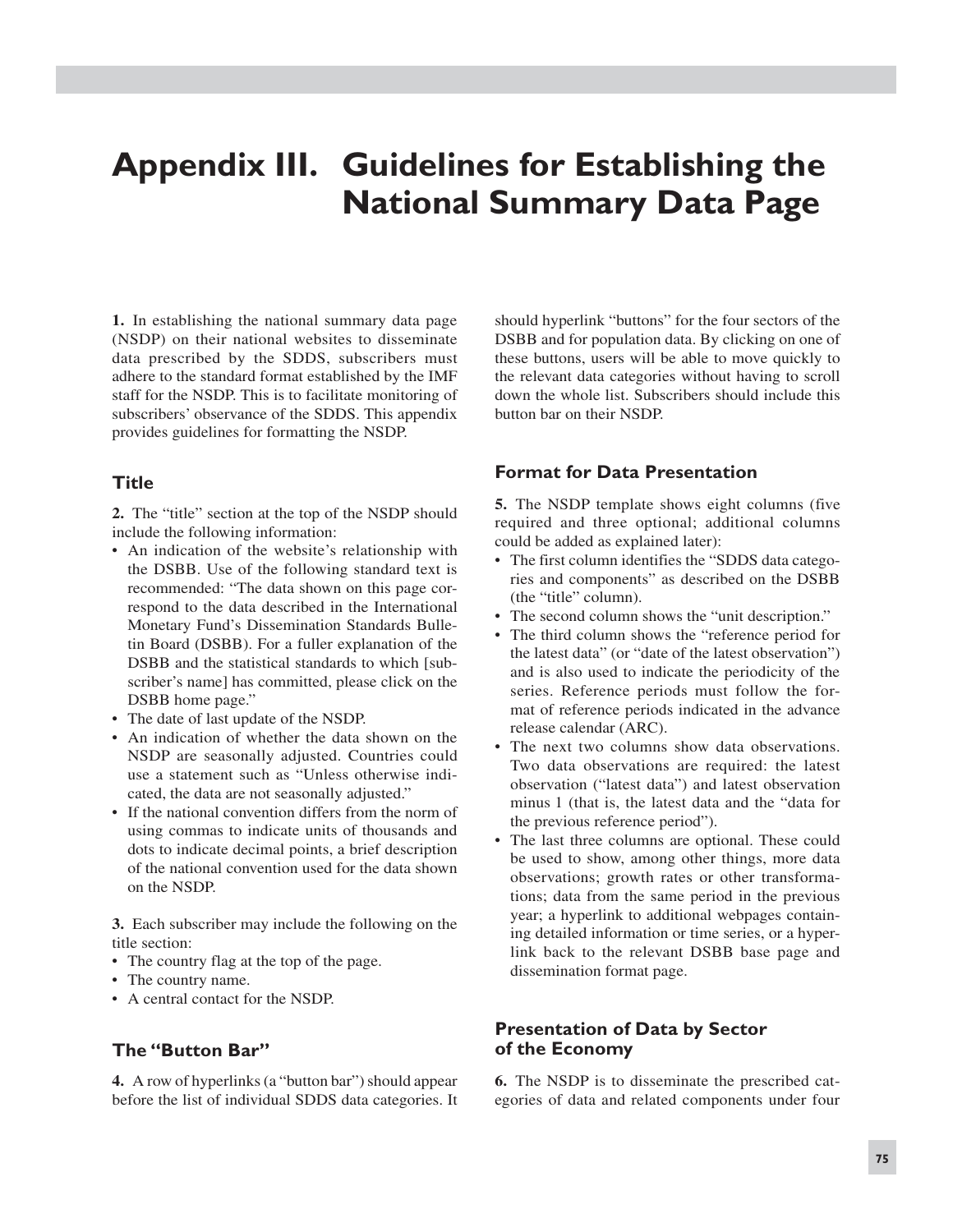sectors (real sector, fiscal sector, financial sector, and external sector) of the economy, with an addendum on population data.

## **Footnotes**

**7.** Subscribers should add a separate column to the right of the page to show references to footnotes; such references can be in the form of hyperlinks that directly lead to the footnotes, which are to be presented at the bottom of the page. Countries may also show the footnote numbers as hyperlinks, separated by at least one space, next to the name of the data category/component.

# **Unit Description**

**8.** The information on the unit description should be comprehensive and can include the following, where applicable:

- The units and magnitudes in which the data are disseminated.
- The base year of an index.
- The status of the data if other than "final" (for example, "preliminary").
- Whether the data are seasonally adjusted. •
- The nature of the data (such as the "average monthly wage" in the case of wages/earnings, etc., or "the percentage of labor force" in the case of employment or unemployment data).

**9.** With regard to units and magnitudes, they should be described as precisely as possible. However, where space constraints on the NSDP are an issue, data can be presented at a lower level of precision for example, where the metadata describe data disseminated in thousands of units of national currency, the use of millions or billions may be necessary in order to fit the data into the NSDP column.

# **Format for Presenting Dates**

**10.** The format of reference periods on the NSDP must conform with that shown for the ARC as follows:

- Weekly: MMM/DD/YY (Jan/17/06);
- Monthly: MMM/YY (Jan/06);
- Quarterly: QQ/YY (Q1/06);
- Semiannual: SAX/YY (SA1/06 for the first semester; SA2/06 for the second semester); and
- Annual: YYYY (2005).

#### **Most Relevant Series**

**11.** If several series (e.g., labor market data) are described in the metadata shown on the DSBB and each meets the SDDS requirements, subscribers should disseminate data on the NSDP for the series that is/are most analytically relevant.

## **Separate Rows for Prescribed Components**

**12.** Separate rows must be shown for each of the prescribed components. Daily data, as prescribed by the SDDS, need not be shown on the NSDP; subscribers have a choice of providing a hyperlink from the appropriate row to an official site containing the daily data or indicating in a footnote where the daily data can be obtained.

## **Interest Rates**

**13.** When official interest rates (such as discount rates, bank rates, or policy variable rates) are fixed for a certain period of time, there is no need to change the reference period on the NSDP on a daily basis. Reference periods should be changed only when central banks make a new determination of their official rates. However, when the central bank decides not to change its official rate, the reference period on the NSDP should be updated to indicate the date when the central bank took that decision.

## **Dissemination of Prescribed Components on Additional Separate Webpages**

**14.** Prescribed disaggregated components can be shown on additional webpages; to enable the IMF to routinely save images of the linked pages electronically, the webpages should have fixed URLs (uniform resource locators—Internet addresses). In addition, to facilitate the IMF's electronic scanning of data for the purpose of monitoring of observance, the additional webpages should be directly linked (one click) to the main page. The data release dates should also appear on the separate webpages containing data on the prescribed components. A brief note is to be added at the beginning of the main NSDP page to alert users that some of the prescribed disaggregated components are shown on additional pages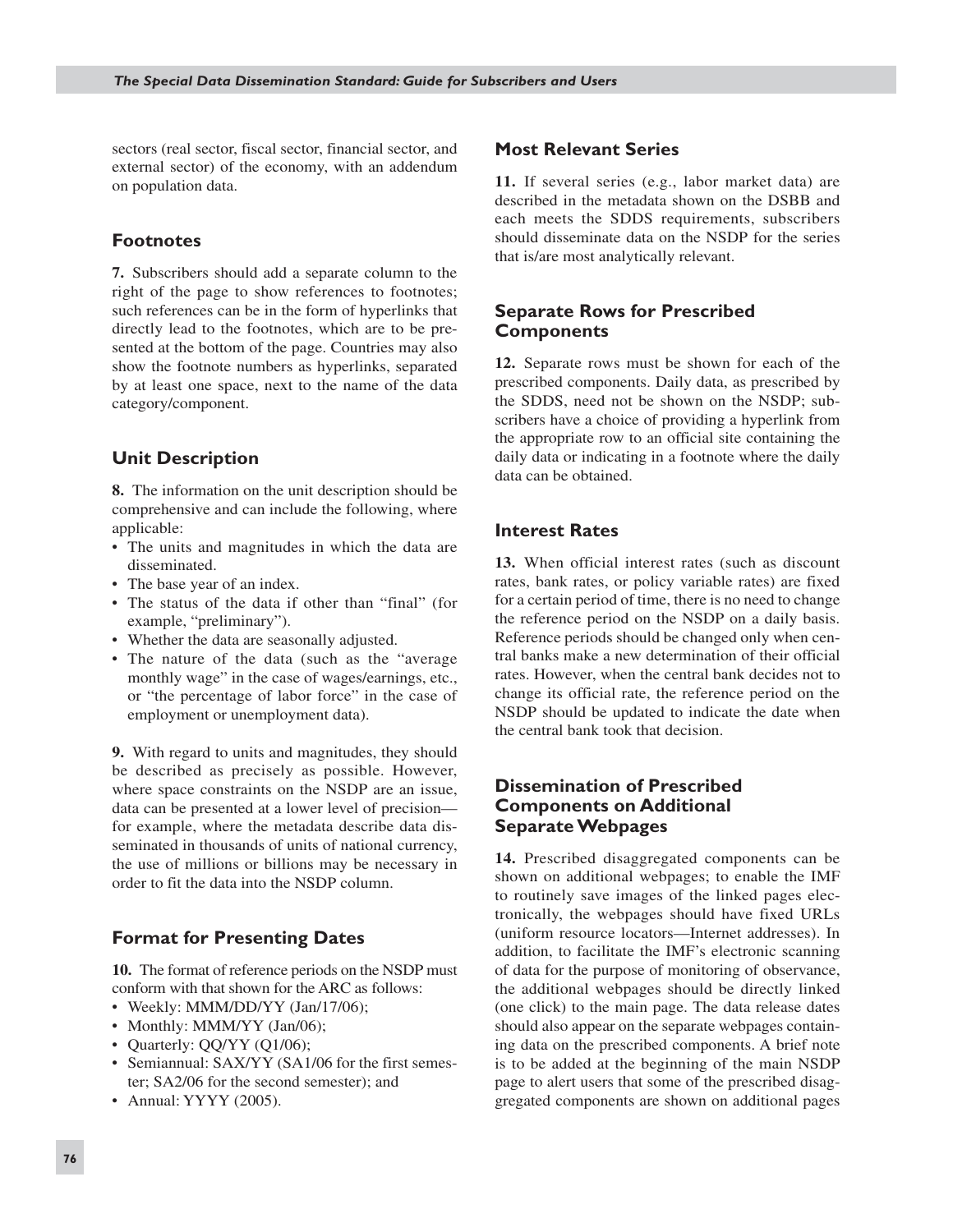rather than on the main page. When a prescribed data category contains a large number of components for dissemination, subscribers may elect to disseminate the entire data category on a separate webpage. Each additional webpage must relate to only one data category. Data categories that are often disseminated on separate webpages include the national accounts, the data template on international reserves and foreign currency liquidity, international investment position (IIP), and external debt.

**15.** When subscribers disseminate prescribed data components on separate webpages, they must provide, on their NSDP, hyperlinks that lead directly to the webpages containing the data components for the reference periods. The dissemination of prescribed components through hyperlinks leading to home pages of national agencies—such as central banks, treasury departments, statistical agencies or to archives of press releases are not acceptable. Hyperlinks should be inserted in the left column of the NSDP—"SDDS Data Category and Components"—on the descriptors to which the additional pages relate.

**16.** Footnotes can be shown on the main page and on the additional pages, as relevant. If a footnote applies to both the main page and to additional pages, it would be shown on each page.

**17.** When subscribers elect to disseminate the components of a data category on a separate webpage accessible by a hyperlink from the NSDP, they should also provide on the NSDP the following information with respect to the aggregated data:

- Unit description;
- Reference period for the latest data;
- The latest data; and
- Data for the previous reference period.

**18.** This would inform users if new data have been released and facilitate the IMF staff's monitoring of subscribers' observance of the SDDS. Examples are as follows:

- *National accounts*. A minimum of two lines on the NSDP should show the latest reference period and actual data on national accounts (GDP) at current prices and GDP at constant prices, with hyperlinks to more detailed data as needed.
- *Components of official reserve assets.* For the dis-*•* semination of the components of official reserve assets (foreign currency reserves, IMF reserve

position, SDRs, gold, and other reserve assets), subscribers can elect either to add separate rows for each of these components directly on their NSDPs or to provide a hyperlink leading directly to a separate webpage containing a table with all the prescribed components for the reference periods.

- *Data template on international reserves and foreign currency liquidity.* A minimum of one line on the NSDP should show the latest reference period as well as actual data on total gross official reserve assets, with a hyperlink leading directly to the detailed data. *•*
- *IIP*. A minimum of one row on the NSDP should show the latest reference period as well as actual data on the net international investment position, with hyperlinks leading directly to the detailed data.
- *External debt.* A minimum of one line on the NSDP *•* should show the latest reference period as well as actual data on total gross external debt, with a hyperlink leading directly to the detailed data.

## **Dissemination of Components When a Flexibility Option IsTaken**

**19.** When a flexibility option for periodicity or timeliness is taken because some components of a data category cannot be released with the prescribed periodicity or timeliness (and, as a consequence, data for the prescribed components may have differing periodicities and/or timeliness), the NSDP should show the data components that are consistent with the metadata. For example, if a subscriber has monthly data for revenue, expenditure, and the deficit/surplus of central government operations (CGO), but has only quarterly data for the financing components, the NSDP should show the monthly data for revenue, expenditure, and deficit/surplus and the quarterly data for the financing components. In addition, in such a case, the following should occur:

- If the subscriber is using more than two columns on the NSDP to show data observations, the sum of the three monthly observations for the revenue, expenditure, and deficit/surplus for a specific quarter should correspond to the figures shown for the quarterly financing data.
- If the subscriber is using only two columns for data observations, a footnote should be added showing the data for the revenue, expenditure, and deficit/ surplus for the quarter that correspond to the quarterly financing data.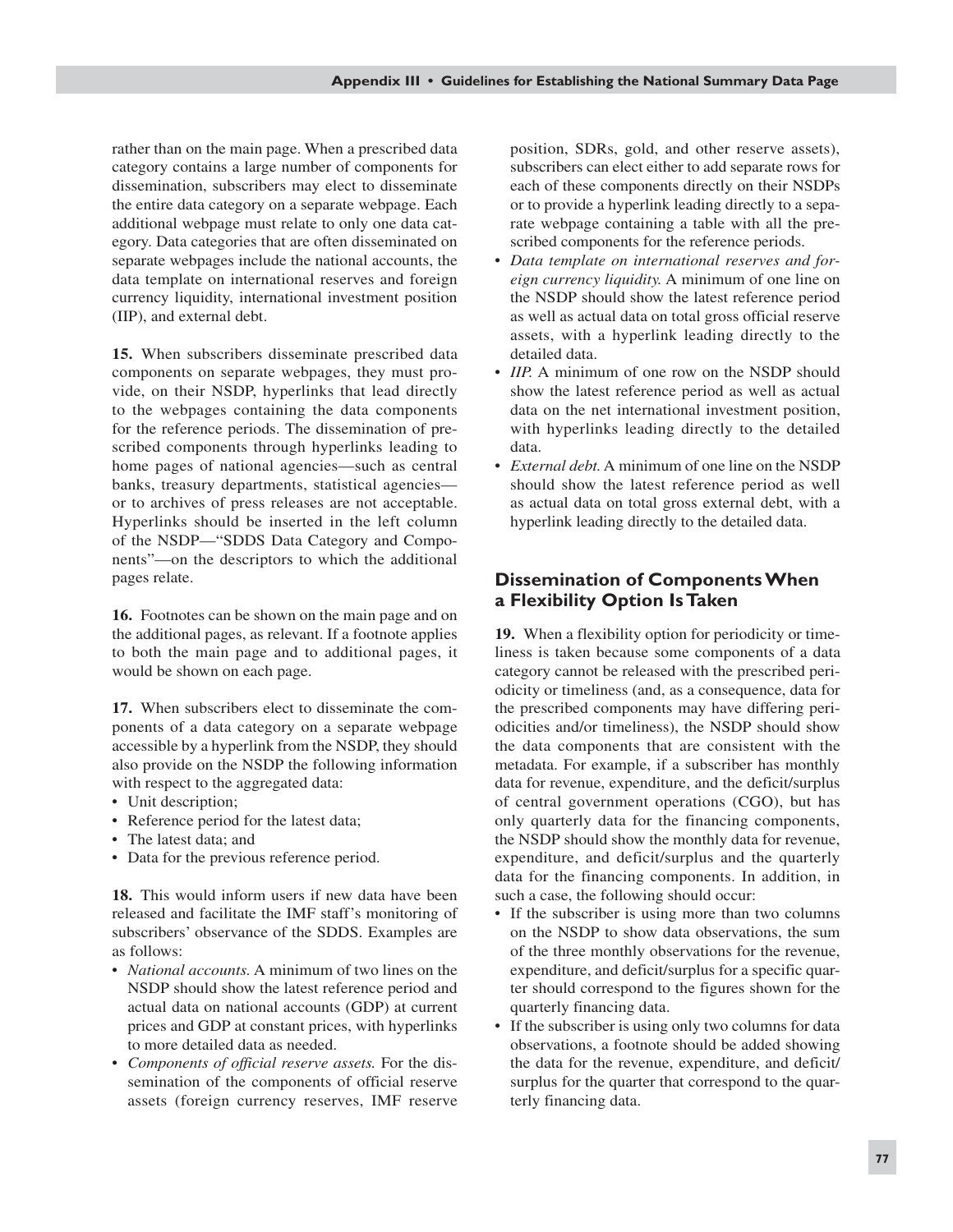**20.** In addition, when rows may contain empty cells because data are not yet disseminated, footnotes should be inserted to explain the use of flexibility options.

#### **Sum of Components**

**21.** When the NSDP contains a row with a total, subscribers should ensure that the sum of all components shown on the NSDP corresponds to the total provided. For example, for central government debt (CGD), the sum of the component rows showing the disaggregations by maturity must match the figure shown in the row for total debt.

## **Depository Corporations Survey (DCS) or the Central Bank Survey (CBS)**

**22.** If the metadata indicate that separately identifiable data on credit to nonfinancial public enterprises (NFPEs) are not disseminated and, as a consequence, no separate row exists on the NSDP for this item, both the metadata and the footnote on the NSDP must indicate:

- That the category under which the credit to NFPEs is included; or
- That there is no credit to NFPEs (or to banks and financial institutions in the case of the CBS).

## **Note on Interest Rates, Share Price Index, and Exchange Rate**

**23.** In the case of interest rate, share price index, and exchange rate data, certain prescribed data categories and/or components may not be applicable to the country (for example, short-term government securities may not be issued in the country, or there may be no forward exchange market or share price index). In these instances, footnotes are required. These should be consistent with the metadata and indicate why the prescribed category/component is not relevant.

#### **Encouraged Data Categories/ Components**

**24.** Data on forward-looking indicators (FLIs), interest payments, and reserves-related liabilities, when disseminated, are to be shown on the NSDP. Other encouraged data can be presented on separate webpages, with hyperlinks shown on the NSDP.

## **Additional Data Categories**

**25.** Subscribers are allowed to disseminate additional data categories that are not covered by the SDDS. These additional categories must be clearly identified and placed at the bottom of the NSDP under a heading entitled "Non-SDDS Data." They can also be presented on separate webpages, with hyperlinks shown under the "Non-SDDS Data" section.

## **Process for Linking the NSDP to the DSBB**

**26.** Once a subscriber has completed the initial development work, the draft NSDP should be placed on a website that is accessible by the IMF staff, and a notice added to the website indicating that the site is "under construction."

**27.** The SDDS coordinator for the country (or the NSDP coordinator, working through the SDDS coordinator) should then notify the staff of the IMF Statistics Department's Data Dissemination Standards Division that the NSDP is ready for review and give the IMF staff access to the URL of the website (that is,  $http://www...).$ 

**28.** The IMF staff will review the NSDP to:

- Ensure consistency between the metadata and the NSDP;
- Identify any aspects of the metadata that require clarification in light of the NSDP;
- Identify any changes in practices or the use of flexibility options that may be required as a result of the development of the NSDP;
- Ensure consistency with the guidelines on the for-• matting of the NSDP;
- Check that the hyperlinked footnotes, button bars, and hyperlinks to additional information are fully operational; and
- Inform the subscribing country about aspects of the metadata and/or the NSDP that require further work.

**29.** Following final review and approval of the NSDP by the IMF staff, the SDDS coordinator will be informed of approval and requested to confirm the URL of the NSDP to which the DSBB can be hyperlinked. The IMF staff will then arrange for the establishment of the hyperlink between the DSBB and the country's NSDP when the country subscribes to the SDDS.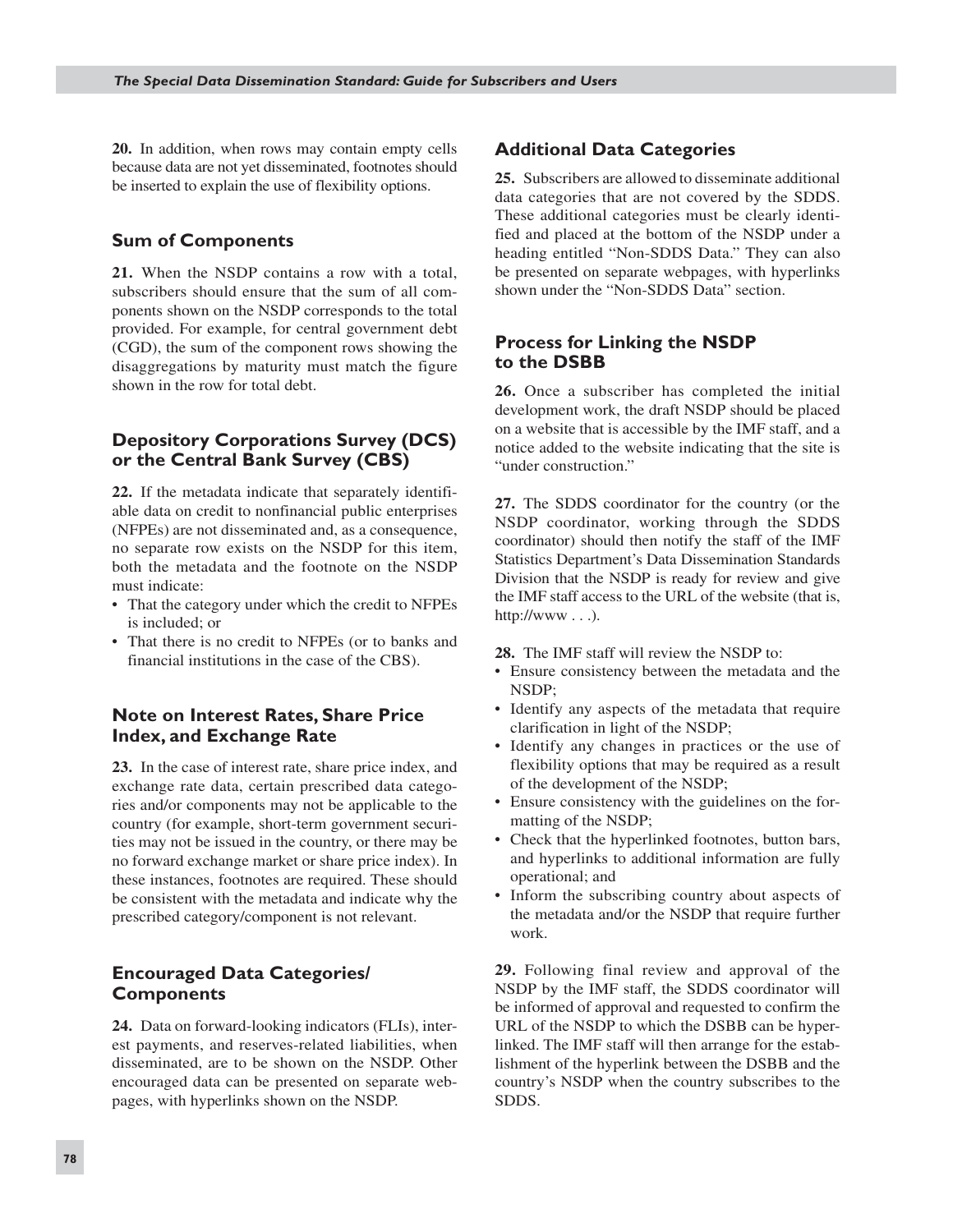# **Appendix IV. Data Quality Assessment Framework (DQAF): Generic Framework**

| <b>Quality Dimensions</b>                                      | <b>Elements</b>                                                                            | <b>Indicators</b>                                                                                                                                     |
|----------------------------------------------------------------|--------------------------------------------------------------------------------------------|-------------------------------------------------------------------------------------------------------------------------------------------------------|
| 0. Prerequisites of quality                                    | 0.1 Legal and institutional<br>environment-The environment is<br>supportive of statistics. | 0.1.1 The responsibility for collecting, processing, and<br>disseminating the statistics is clearly specified.                                        |
|                                                                |                                                                                            | 0.1.2 Data sharing and coordination among data-<br>producing agencies are adequate.                                                                   |
|                                                                |                                                                                            | 0.1.3 Individual reporters' data are to be kept confidential<br>and used for statistical purposes only.                                               |
|                                                                |                                                                                            | 0.1.4 Statistical reporting is ensured through legal mandate<br>and/or measures to encourage response.                                                |
|                                                                | 0.2 Resources-Resources are<br>commensurate with needs of statistical<br>programs.         | 0.2.1 Staff, facilities, computing resources, and financing are<br>commensurate with statistical programs.                                            |
|                                                                |                                                                                            | 0.2.2 Measures to ensure efficient use of resources are<br>implemented.                                                                               |
|                                                                | 0.3 Relevance-Statistics cover relevant<br>information on the subject field.               | 0.3.1 The relevance and practical utility of existing<br>statistics in meeting users' needs are monitored.                                            |
|                                                                | 0.4 Other quality management-Quality<br>is a cornerstone of statistical work.              | 0.4.1 Processes are in place to focus on quality.                                                                                                     |
|                                                                |                                                                                            | 0.4.2 Processes are in place to monitor the quality of the<br>statistical program.                                                                    |
|                                                                |                                                                                            | 0.4.3 Processes are in place to deal with quality<br>considerations in planning the statistical program.                                              |
| I. Assurances of integrity                                     | 1.1 Professionalism-Statistical policies                                                   | 1.1.1 Statistics are produced on an impartial basis.                                                                                                  |
| The principle of objectivity<br>in the collection, processing, | and practices are guided by professional<br>principles.                                    | 1.1.2 Choices of sources and statistical techniques as well<br>as decisions about dissemination are informed solely by<br>statistical considerations. |
| and dissemination of<br>statistics is firmly adhered<br>to.    |                                                                                            | 1.1.3 The appropriate statistical entity is entitled to<br>comment on erroneous interpretation and misuse of<br>statistics.                           |
|                                                                | 1.2 Transparency-Statistical policies and<br>practices are transparent.                    | 1.2.1 The terms and conditions under which statistics are<br>collected, processed, and disseminated are available to the<br>public.                   |
|                                                                |                                                                                            | 1.2.2 Internal governmental access to statistics prior to<br>their release is publicly identified.                                                    |
|                                                                |                                                                                            | 1.2.3 Products of statistical agencies/units are clearly<br>identified as such.                                                                       |
|                                                                |                                                                                            | 1.2.4 Advance notice is given of major changes in<br>methodology, source data, and statistical techniques.                                            |
|                                                                | 1.3 Ethical standards-Policies and<br>practices are guided by ethical standards.           | 1.3.1 Guidelines for staff behavior are in place and are well<br>known to the staff.                                                                  |

#### **Table A4.1. Data Dimensions of the GDDS**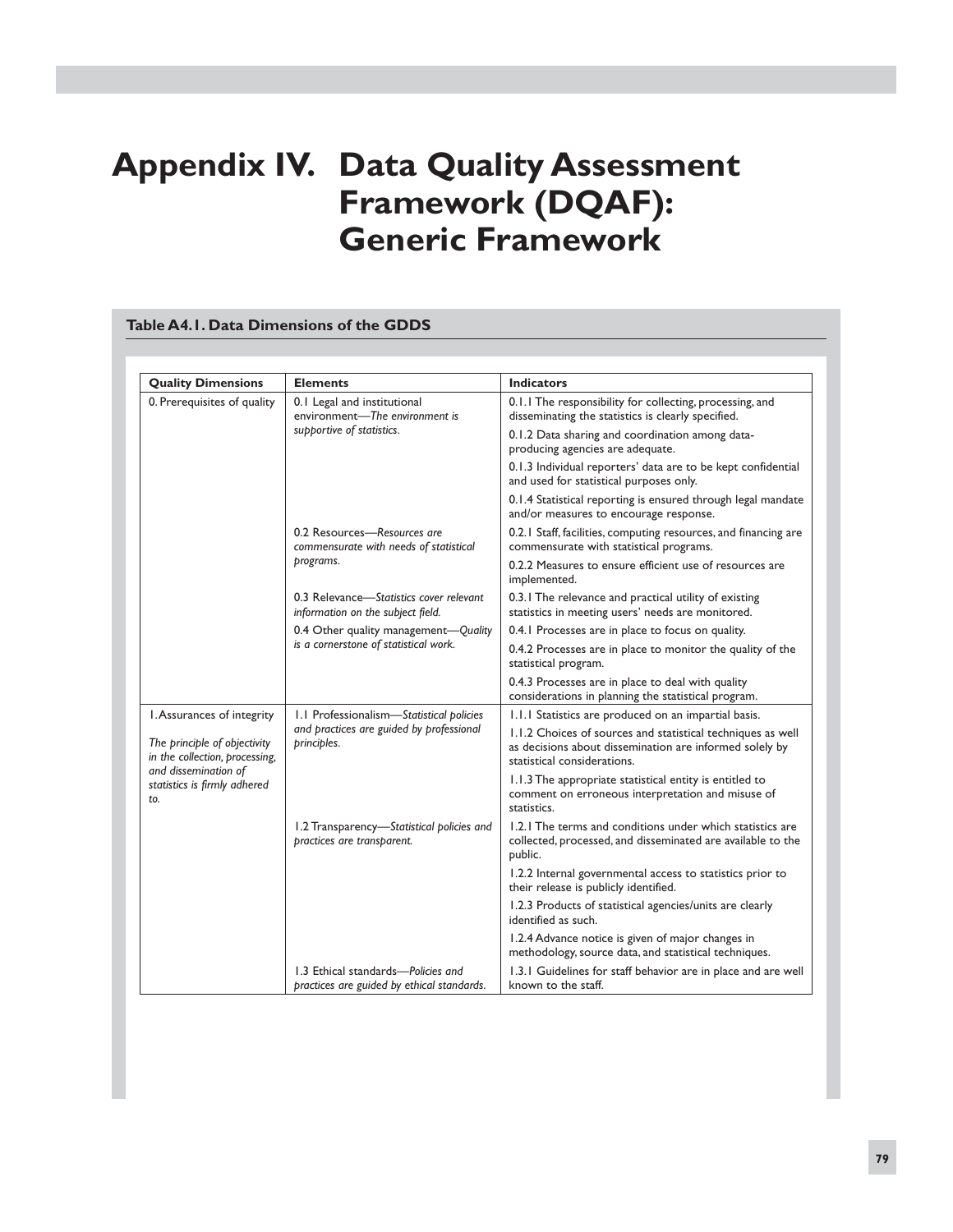#### **Table A4.1** *(continued)*

| <b>Quality Dimensions</b>                                                                                                                                            | <b>Elements</b>                                                                                                                                                            | <b>Indicators</b>                                                                                                                                                                                                                                                                             |
|----------------------------------------------------------------------------------------------------------------------------------------------------------------------|----------------------------------------------------------------------------------------------------------------------------------------------------------------------------|-----------------------------------------------------------------------------------------------------------------------------------------------------------------------------------------------------------------------------------------------------------------------------------------------|
| 2. Methodological<br>soundness<br>The methodological basis<br>for the statistics follows<br>internationally accepted<br>standards, guidelines, or<br>good practices. | 2.1 Concepts and definitions-<br>Concepts and definitions used are in<br>accord with internationally accepted<br>statistical frameworks.                                   | 2.1.1 The overall structure in terms of concepts and<br>definitions follows internationally accepted standards,<br>guidelines, or good practices.                                                                                                                                             |
|                                                                                                                                                                      | 2.2 Scope-The scope is in accord<br>with internationally accepted standards,<br>guidelines, or good practices.                                                             | 2.2.1 The scope is broadly consistent with internationally<br>accepted standards, guidelines, or good practices.                                                                                                                                                                              |
|                                                                                                                                                                      | 2.3 Classification/ sectorization-<br>Classification and sectorization systems<br>are in accord with internationally accepted<br>standards, guidelines, or good practices. | 2.3.1 Classification/sectorization systems used are broadly<br>consistent with internationally accepted standards,<br>guidelines, or good practices.                                                                                                                                          |
|                                                                                                                                                                      | 2.4 Basis for recording-Flows and<br>stocks are valued and recorded according<br>to internationally accepted standards,<br>guidelines, or good practices.                  | 2.4.1 Market prices are used to value flows and stocks.                                                                                                                                                                                                                                       |
|                                                                                                                                                                      |                                                                                                                                                                            | 2.4.2 Recording is done on an accrual basis.                                                                                                                                                                                                                                                  |
|                                                                                                                                                                      |                                                                                                                                                                            | 2.4.3 Grossing/netting procedures are broadly consistent<br>with internationally accepted standards, guidelines, or<br>good practices.                                                                                                                                                        |
| 3. Accuracy and reliability<br>Source data and statistical<br>techniques are sound<br>and statistical outputs<br>sufficiently portray reality.                       | 3.1 Source data-Source data available<br>provide an adequate basis to compile<br>statistics.                                                                               | 3.1.1 Source data are obtained from comprehensive data<br>collection programs that take into account country-<br>specific conditions.                                                                                                                                                         |
|                                                                                                                                                                      |                                                                                                                                                                            | 3.1.2 Source data reasonably approximate the definitions,<br>scope, classifications, valuation, and time of recording<br>required.                                                                                                                                                            |
|                                                                                                                                                                      |                                                                                                                                                                            | 3.1.3 Source data are timely.                                                                                                                                                                                                                                                                 |
|                                                                                                                                                                      | 3.2 Assessment of source data-Source<br>data are regularly assessed.                                                                                                       | 3.2.1 Source data-including censuses, sample surveys, and<br>administrative records—are routinely assessed, e.g., for<br>coverage, sample error, response error, and nonsampling<br>error; the results of the assessments are monitored and<br>made available to guide statistical processes. |
|                                                                                                                                                                      | 3.3 Statistical techniques-Statistical<br>techniques employed conform to sound<br>statistical procedures.                                                                  | 3.3.1 Data compilation employs sound statistical<br>techniques to deal with data sources.                                                                                                                                                                                                     |
|                                                                                                                                                                      |                                                                                                                                                                            | 3.3.2 Other statistical procedures (e.g., data adjustments<br>and transformations, and statistical analysis) employ sound<br>statistical techniques.                                                                                                                                          |
|                                                                                                                                                                      | 3.4 Assessment and validation of<br>intermediate data and statistical<br>outputs-Intermediate results and<br>statistical outputs are regularly assessed<br>and validated.  | 3.4.1 Intermediate results are validated against other<br>information where applicable.                                                                                                                                                                                                       |
|                                                                                                                                                                      |                                                                                                                                                                            | 3.4.2 Statistical discrepancies in intermediate data are<br>assessed and investigated.                                                                                                                                                                                                        |
|                                                                                                                                                                      |                                                                                                                                                                            | 3.4.3 Statistical discrepancies and other potential<br>indicators or problems in statistical outputs are<br>investigated.                                                                                                                                                                     |
|                                                                                                                                                                      | 3.5 Revision studies-Revisions, as a<br>gauge of reliability, are tracked and mined<br>for the information they may provide.                                               | 3.5.1 Studies and analyses of revisions are carried<br>out routinely and used internally to inform statistical<br>processes (see also 4.3.3).                                                                                                                                                 |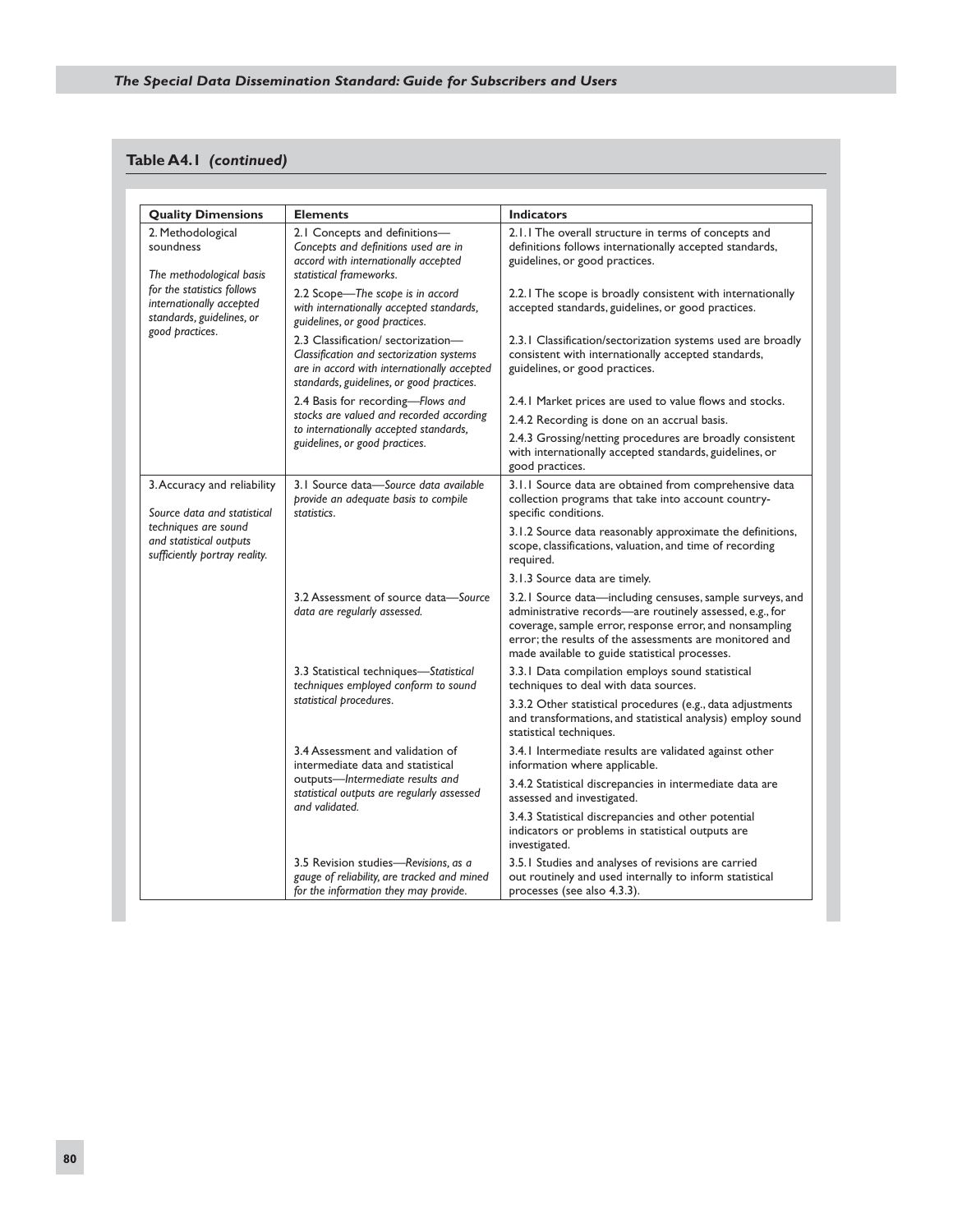# **Table A4.1** *(concluded)*

| <b>Quality Dimensions</b>                                                                                                                     | <b>Elements</b>                                                                                                                                                                                 | <b>Indicators</b>                                                                                                                                                                                                                                  |
|-----------------------------------------------------------------------------------------------------------------------------------------------|-------------------------------------------------------------------------------------------------------------------------------------------------------------------------------------------------|----------------------------------------------------------------------------------------------------------------------------------------------------------------------------------------------------------------------------------------------------|
| 4. Serviceability<br>Statistics, with adequate<br>periodicity and timeliness.<br>are consistent and follow a<br>predictable revisions policy. | 4.1 Periodicity and timeliness-                                                                                                                                                                 | 4.1.1 Periodicity follows dissemination standards.                                                                                                                                                                                                 |
|                                                                                                                                               | Periodicity and timeliness follow<br>internationally accepted dissemination<br>standards.                                                                                                       | 4.1.2 Timeliness follows dissemination standards.                                                                                                                                                                                                  |
|                                                                                                                                               | 4.2 Consistency-Statistics are<br>consistent within the dataset, over time,<br>and with major data sets.                                                                                        | 4.2.1 Statistics are consistent within the data set.                                                                                                                                                                                               |
|                                                                                                                                               |                                                                                                                                                                                                 | 4.2.2 Statistics are consistent or reconcilable over a<br>reasonable period of time.                                                                                                                                                               |
|                                                                                                                                               |                                                                                                                                                                                                 | 4.2.3 Statistics are consistent or reconcilable with those<br>obtained through other data sources and/or statistical<br>frameworks.                                                                                                                |
|                                                                                                                                               | 4.3 Revision policy and practice-Data                                                                                                                                                           | 4.3.1 Revisions follow a regular and transparent schedule.                                                                                                                                                                                         |
|                                                                                                                                               | revisions follow a regular and publicized                                                                                                                                                       | 4.3.2 Preliminary and/or revised data are clearly identified.                                                                                                                                                                                      |
|                                                                                                                                               | procedure.                                                                                                                                                                                      | 4.3.3 Studies and analyses of revisions are made public<br>(see also 3.5.1).                                                                                                                                                                       |
| 5. Accessibility<br>Data and metadata<br>are easily available and                                                                             | 5.1 Data accessibility-Statistics are<br>presented in a clear and understandable<br>manner, forms of dissemination are<br>adequate, and statistics are made<br>available on an impartial basis. | 5.1.1 Statistics are presented in a way that facilitates<br>proper interpretation and meaningful comparisons (layout<br>and clarity of text, tables, and charts).                                                                                  |
|                                                                                                                                               |                                                                                                                                                                                                 | 5.1.2 Dissemination media and format are adequate.                                                                                                                                                                                                 |
| assistance to users is<br>adequate.                                                                                                           |                                                                                                                                                                                                 | 5.1.3 Statistics are released on a preannounced schedule.                                                                                                                                                                                          |
|                                                                                                                                               |                                                                                                                                                                                                 | 5.1.4 Statistics are made available to all users at the same<br>time.                                                                                                                                                                              |
|                                                                                                                                               |                                                                                                                                                                                                 | 5.1.5 Statistics not routinely disseminated are made<br>available upon request.                                                                                                                                                                    |
|                                                                                                                                               | 5.2 Metadata accessibility-Up-to-<br>date and pertinent metadata are made<br>available                                                                                                          | 5.2.1 Documentation on concepts, scope, classifications,<br>basis of recording, data sources, and statistical techniques<br>is available, and differences from internationally accepted<br>standards, guidelines, or good practices are annotated. |
|                                                                                                                                               |                                                                                                                                                                                                 | 5.2.2 Levels of detail are adapted to the needs of the<br>intended audience.                                                                                                                                                                       |
|                                                                                                                                               | 5.3 Assistance to users-Prompt and<br>knowledgeable support service is available.                                                                                                               | 5.3.1 Contact points for each subject field are publicized.                                                                                                                                                                                        |
|                                                                                                                                               |                                                                                                                                                                                                 | 5.3.2 Catalogs of publications, documents, and other<br>services, including information on any charges, are widely<br>available.                                                                                                                   |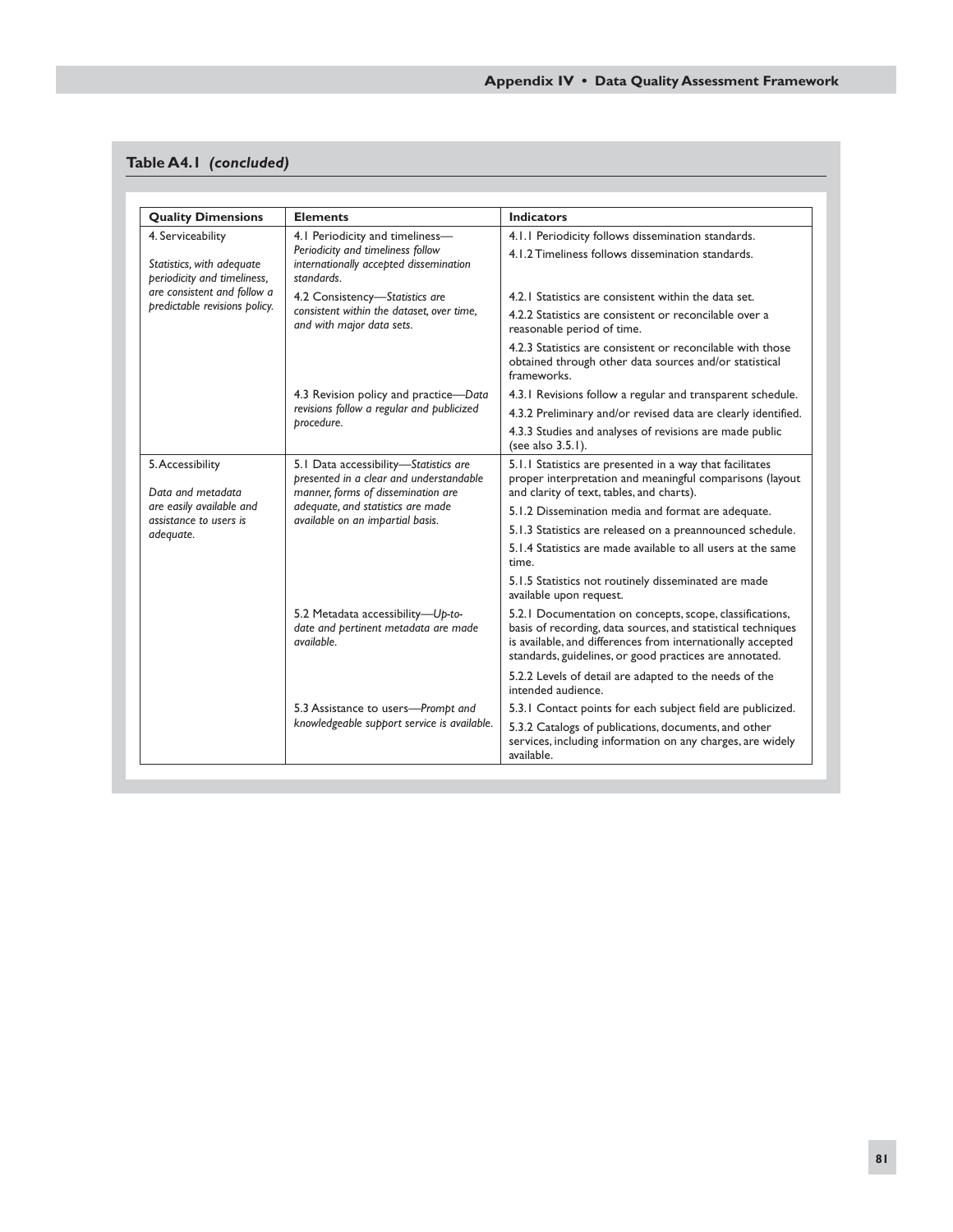# **Index**

*Numbers in references refer to paragraphs in chapters, boxes, tables, or appendixes.*

Access to the data advance-release calendars, 1.17, 7.3 Data Quality Assessment Framework and, App. IV DSBB presentation, Box 9.1 flexibility of practices, 1.16 internal governments, 1.18, 7.14–7.17 overview, 7.2 by the public, 1.5, 1.16–1.19, 7.2–7.4, Box 1.1, Box 9.1 simultaneous release of data, 1.17, 7.4, 8.15–8.17, Box 9.1 "Accounting transparency and the term structure of credit spreads" (Yu), Box 1.3 Advance-release calendars cross-check of actual release dates, 8.10 data category requirements, 8.6, 9.7 data compiled by the private sector and, 8.14 description, 7.3 electronic format for, 8.4, 8.7 equal access and, 1.17, 7.3 flexibility options, 8.9, 8.12–8.14, 10.20, 10.30 forward-looking indicators and, 8.6 mandate for, 7.3 minimum requirements, 8.8 monitoring of SDDS observance, 8.3, 10.3, 10.5, 10.13–10.15, 10.18–10.21 "no later than" dates, 8.9, 10.20 "notes" section, 9.8–9.10 official statistics and their producing agencies and, 8.14 posting on the DSBB, 1.27, 8.7, 8.17, 9.7–9.10, Box 9.1 query facility, 9.11 range of dates for, 8.9, 8.12 release dates, 1.29, 8.9–8.11, 9.7, 10.18–10.19, 10.21, 10.29 simultaneous release of data, 8.15–8.17 standardized electronic procedures for reporting, 1.34 Analytical accounts of the banking sector. *See* Depository corporations survey Analytical accounts of the central bank. *See* Central bank survey Anderson, T. "Corporate Governance: Effect on Firm Performance and Economic Growth," Box 1.3 Annual assessment reports of SDDS observance, 10.5, 10.31, 10.35–10.36

ARCs. *See* Advance-release calendars

"As relevant" provisions appropriate determination of, 2.10 description, 1.7, 1.14, 2.10 employment data, 3.18 national summary data pages and, 2.11 production indices, 3.7, Table 2.2 provisions for specific data categories, Table 2.2 summaries of observance and, 9.4 unemployment, 3.23 wages and earnings, 3.27 Balance of payments "as relevant" provisions, Table 2.2 comprehensive statistical framework, 2.4 coverage, periodicity, and timeliness of data, Table 2.1 description, 6.2 flexibility options, 2.24, 6.4, Table 2.2 international guidelines, App. II international investment position and, 6.2 quarterly dissemination of data, 6.3 *Balance of Payments Compilation Guide,* App. II *Balance of Payments Compilation Textbook,* App. II *Balance of Payments Manual,* fifth edition, 1.38, App. II data compilation guidelines, 6.2 *Government Finance Statistics Manual 2001* and, 4.3 international investment position and, 6.22 merchandise trade guidelines, 6.16 official reserve assets and, 6.7, 6.8 Base pages data categories, Box 9.1 description, 9.12 metadata presentation on the DSBB, 1.27, 9.12, 9.14, Box 9.1, Box 9.2 "Beyond the Numbers, Corporate Governance: Implication for Investors" (Deutsche Bank), Box 1.3 Bibliography of the literature survey, Box 1.3 *BPM5*. *See Balance of Payments Manual,* fifth edition Broad money central bank survey and, Table 5.2 depository corporations survey and, 5.5, 5.6

Cady, J.

- "Does SDDS Subscription Reduce Borrowing Costs for Emerging Market Economies?" Box 1.3
- "The IMF's Reserves Template and Nominal Exchange Rate Volatility," Box 1.3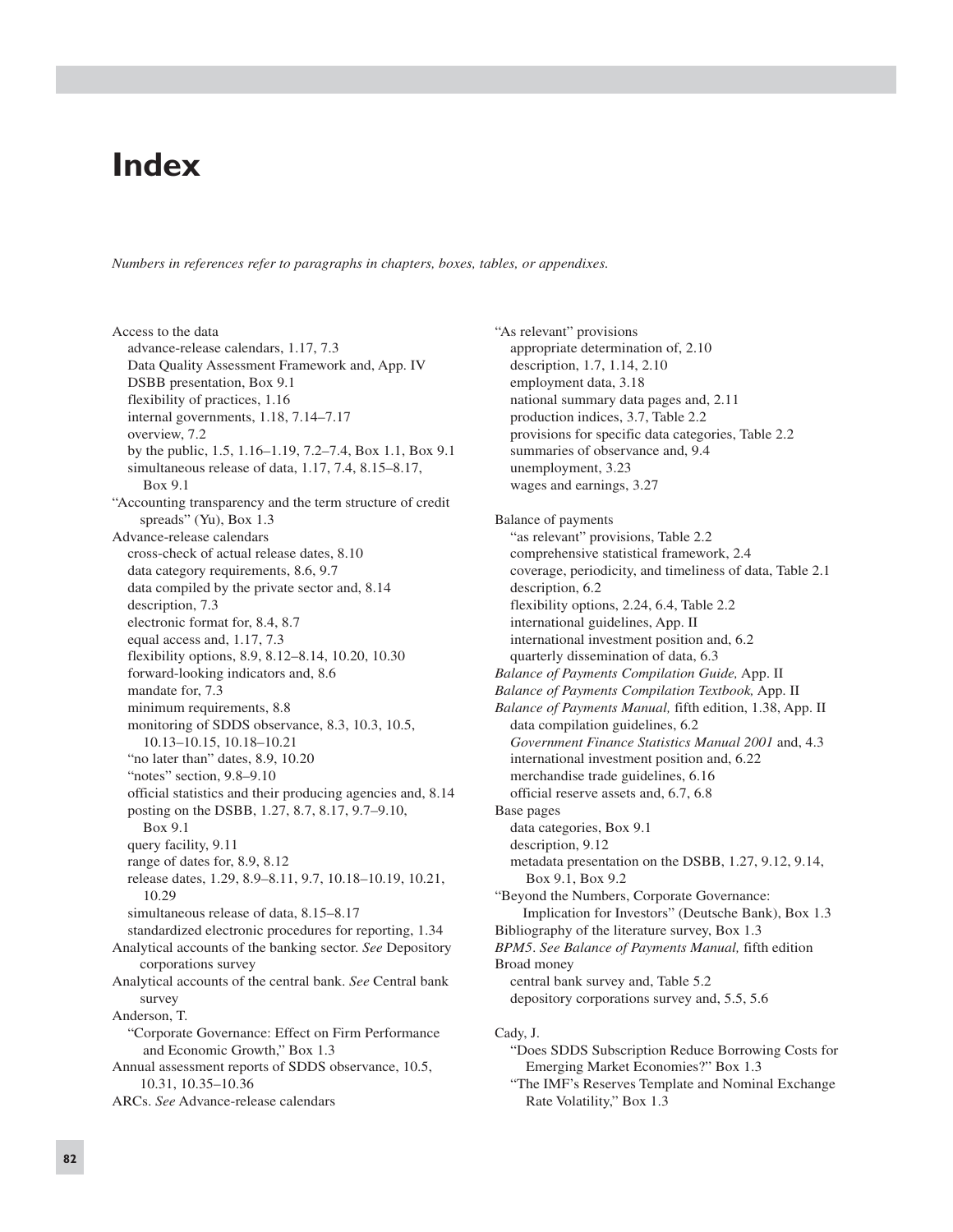"Sovereign Borrowing Cost and the IMF's Data Standards," Box 1.3 CBS. *See* Central bank survey Central bank survey "as relevant" provisions, Table 2.2 broad money, Table 5.2 components, 5.11, Table 5.2 coverage, periodicity, and timeliness of the data, 4.29, Table 2.1 domestic credit, 5.11, Table 5.2 flexibility options, 5.12, Table 2.2 foreign assets and liabilities, 5.11 *Monetary and Financial Statistics Manual 2000* guidelines, 5.10 monetary base, 5.11, Table 5.2 monthly dissemination of data, 5.9 national summary data page presentation, App. III timeliness, 2.21 tracking category, 2.5 weekly dissemination of data, 5.9 Central government debt "as relevant" provisions, Table 2.2 broad institutional coverage, 4.29 coverage, periodicity, and timeliness of the data, Table 2.1, Table 4.1a data dissemination, 2.6 debt-service projections, 2.9, 4.33 disaggregation by foreign and domestic components, 4.31 *External Debt Statistics: Guide for Compilers and Users* guidelines, 4.35 flexibility options, 4.36, Table 2.2 *Government Finance Statistics Manual 2001* methodology, 4.34–4.35, Table 4.1a, Table 4.1d interest and amortization payments, 4.32 international guidelines, App. II liability components, 4.34, Table 4.1a, Table 4.1d long-term debt, 4.30, Table 4.1d non-central-government debt, 4.32 quarterly dissemination of data, 4.2, 4.28 short-term debt, 4.30, 4.33, Table 4.1d Central government operations accrual basis for data, 4.20–4.22 aggregate financing component, 4.23 "as relevant" provisions, Table 2.2 cash-based data, 4.21–4.22 coverage, periodicity, and timeliness of the data, 4.17, Table 2.1 deficit/surplus component, 4.23 disaggregation by domestic and foreign financing, 4.19, 4.20 expenditure component, 4.23 flexibility options, 2.24, 4.26–4.27, Table 2.2 *Government Finance Statistics Manual 2001* methodology, 4.20–4.22, 4.27, Table 4.1a, Table 4.1b, Table 4.1c international guidelines, App. II

*Manual on Government Finance Statistics,* 4.23 metadata specifications, 4.25 monthly dissemination of data, 4.2, 4.18, 4.21 revenue component, 4.23 total interest payments as a component of expenditure, 4.24 tracking category, 2.5 use of actual or preliminary actual data, 4.18 CGD. *See* Central government debt CGOs. *See* Central government operations *Classification of Expenditure According to Purpose,* App. II Commission of the European Communities forward-looking indicator guidelines, 3.11 Component detail description, 7.32 forms of, 7.34 statistical frameworks, 7.33 Comprehensive statistical frameworks description, 2.4 fiscal sector, 2.4, 4.5 Consumer price index compilation guidelines, 3.33 flexibility options, 3.34 measures, 3.32 *Consumer Price Index Manual: Theory and Practice,* App. II Coordinators. *See also* Country coordinators characteristics of effective coordinators, 1.30 role and responsibilities, 1.29, 1.30 "Corporate Governance: Effect on Firm Performance and Economic Growth" (Maher and Anderson), Box 1.3 Country coordinators. *See also* Coordinators appointment of, App. I Coverage of data comprehensive statistical frameworks, 2.4 description, 1.5, 1.15, Box 1.1 DSBB presentation, Box 9.1 flexibility on, 2.23–2.28 general considerations, 2.2–2.15 monitoring of SDDS observance, 10.10–10.12 specific data categories, Table 2.1 tracking categories, 2.5, 6.5 CPI. *See* Consumer price index Cross-checks of data, 1.19, 7.31–7.34, 8.10 *Current International Recommendations on Labor Statistics,* App. II Data. *See also specific sectors, i.e., real sector* additional data, 1.15 "as relevant" component, 1.7, 1.14, 2.10–2.11,

Table 2.2 coverage, 1.5, 1.15, 2.2–2.15, 2.23–2.28, 6.5, Box 1.1, Table 2.1 dissemination formats, 1.20 Executive Board reviews, vii–viii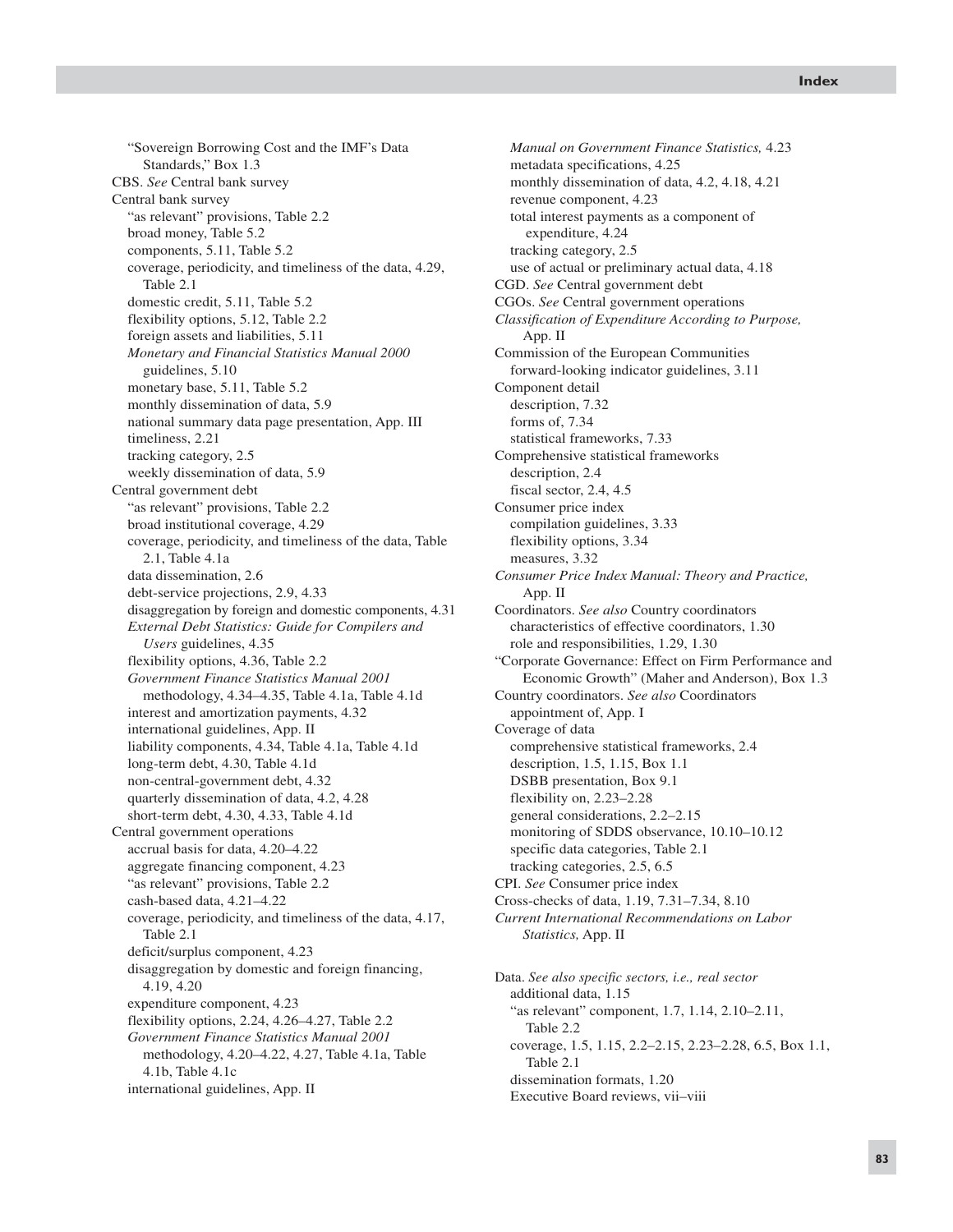expression in magnitude *versus* percentage, 2.8 flexibility on, 1.14, 2.23–2.38, Table 2.2 flow data for reference periods, 2.15 IMF monitoring, 1.32–1.35 implied or derived data presentation, 2.14 key sectors, 1.8–1.13 monthly reports on, 1.32 periodicity, 1.5, 1.14, 2.16–2.18, 2.23–2.28, Box 1.1, Table 2.1 privately compiled, 2.7 timeliness, 1.5, 1.14, 2.19–2.22, 2.23–2.28, Box 1.1, Table 2.1 tracking categories, 2.5 transparency importance, vi, vii Data categories. *See also specific categories, i.e., Balance of payments* advance-release calendars and, 8.6, 8.8 encouraged component, 2.9 international guidelines for, App. II for national summary data pages, 8.27 privately compiled data, 2.7 summaries of observance and, 9.4 Data Quality Assessment Framework description, 9.16 Executive Board endorsement of, 9.16 generic framework, App. IV Report on the Observance of Standards and Codes and, 9.16 Data template on international reserves and foreign currency liquidity. *See also International Reserves and Foreign Currency Liquidity: Guidelines for a Data Template* adherence to the *Template Guidelines,* 6.13 contingent short-term drains on foreign currency assets, 6.12, Table 6.1 disclosure of nonactivity, 6.13 flexibility options and, 6.15 foreign currency assets, 6.12, Table 6.1 hyperlink from national summary data pages, 6.14 integral sections, 6.12, Table 6.1 memorandum items, 6.12, Table 6.1 monitoring of SDDS observance, 10.8 monthly dissemination of data, 6.10 national website dissemination of data, 6.14 official reserve assets, 6.12, Table 6.1 one-week timeliness, 6.11 predetermined short-term drains on foreign currency assets, 6.12, Table 6.1 presentation of data in U.S. dollars or other SDR-basket currencies, 6.13 redissemination of data on the IMF database, 6.14 weekly dissemination of data, 6.10 DCS. *See* Depository corporations survey *Debt Guide. See External Debt Statistics: Guide for Compilers and Users* Debt liabilities Data (*continued*)

components, 4.34, Table 4.1a, Table 4.1d disaggregation by maturity, residency, and instrument, 4.34, Table 4.1d Debt-service projections central government debt, 2.9, 4.33 external debt, 2.9, Table 6.2b Depository corporations survey "as relevant" provisions, Table 2.2 broad money, 5.5, 5.6, Table 5.1 components to be disseminated, 5.5, 5.6, Table 5.1 comprehensive statistical framework, 2.4, 5.2 countries with extensive branch banking systems and, 5.7 coverage, periodicity, and timeliness of the data, 5.2, Table 2.1 domestic credit, 5.5, Table 5.1 flexibility options, 5.8, Table 2.2 foreign assets and liabilities, 5.5, Table 5.1 monetary aggregates, 5.5 *Monetary and Financial Statistics Manual 2000* guidelines, 5.2–5.3 monthly compilation of data, 5.4 narrow money, 5.5 national summary data page presentation, App. III Deutsche Bank "Beyond the Numbers, Corporate Governance: Implication for Investors," Box 1.3 Dissemination Standards Bulletin Board advance-release calendar posting, 1.27, 8.7, 8.17, 9.1, 9.3, 9.7–9.10 annual assessment reports, 1.32 base pages, 1.27 contact information, 1.36 cross-country comparisons of data, 9.5 description, vi, vii "dissemination format" pages, 1.27 establishment of, vii, 1.4, 9.2 features of, 9.1 hyperlinks to subscribing countries' national summary data pages, 1.20, 1.28, 1.29, 8.30, 9.6 IMF staff review of metadata, 1.26 internal government access to data before release, 7.17 metadata formats, 1.26 metadata presentation, 1.25, 8.18, 8.24, 9.1, 9.11–9.16 ministerial commentary, 7.20 monitoring and, 1.27, 1.32, 1.35 national summary data page presentation, 1.20, 1.28, 1.29, 8.27, 8.30, 8.32, 9.1, 9.3, 9.6, 9.17–9.18 notification of changes in methodology, 7.26 overview, 9.2–9.6 posting of members' metadata on, 1.24 posting of the list of SDDS subscribing countries, 1.35 process for linking the NSDP to, App. III provision of metadata in English, 1.29 quality of the data, 7.30 quarterly certification of accuracy, 1.29, 1.30 query facility, 9.5, 9.11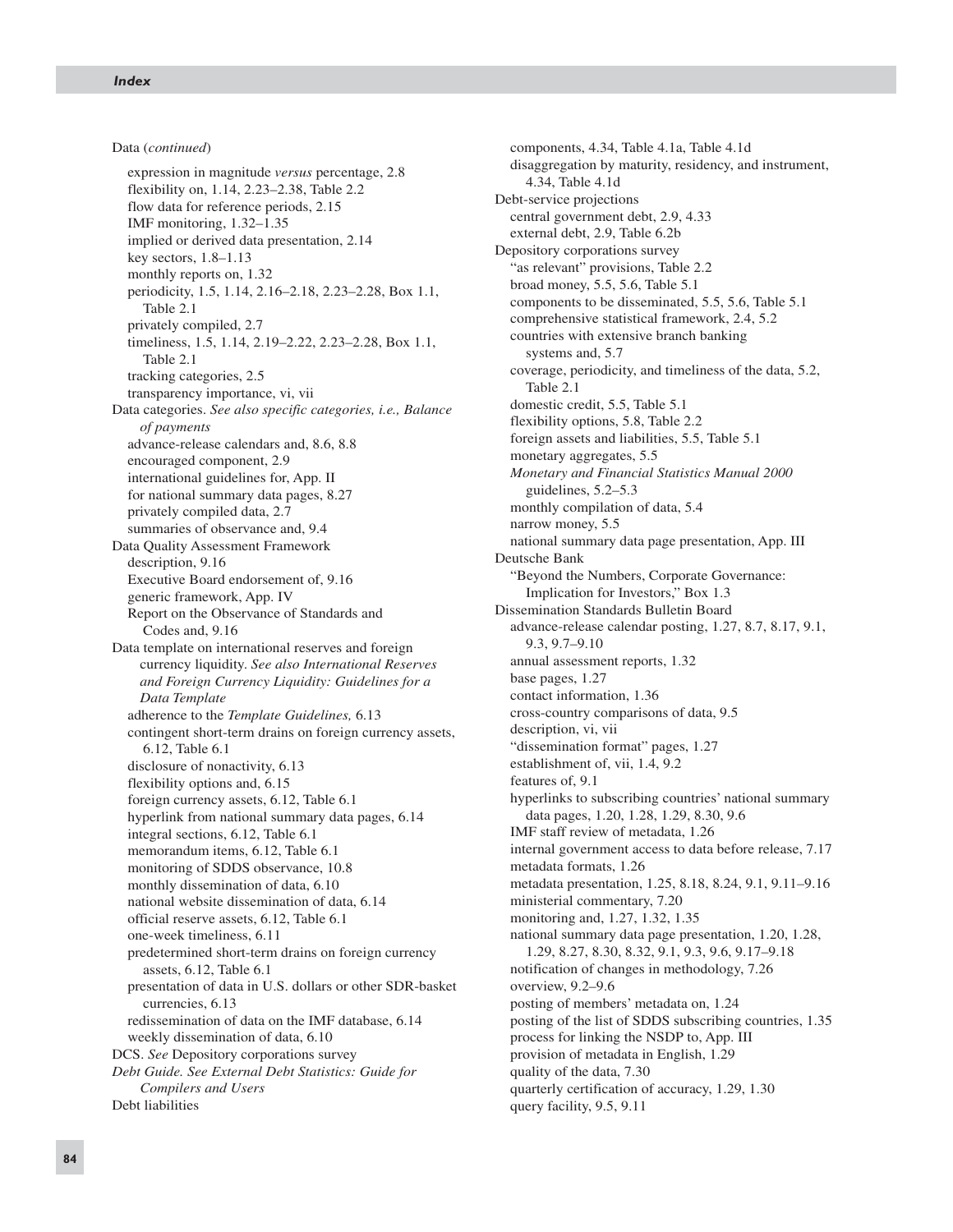revisions of the data, 7.26 role of, 9.2 SDDS coordinator role, 1.29 summaries of observance, 9.3–9.4 "summary methodology" pages, 1.27 terms and conditions, 7.11–7.12 website, 1.35 Documentation on methodology and sources, 7.29–7.30 "Does Compliance with Basel Core Principles Bring Any Measurable Benefits?" (Podpiera), Box 1.3 "Does SDDS Subscription Reduce Borrowing Costs for Emerging Market Economies?" (Cady), Box 1.3 Domestic financing central government debt and, 4.31 central government operations and, 4.19 depository corporations, 4.8, 4.19 general government operations and, 4.8 nonbank sector, 4.8, 4.19 public sector operations and, 4.8 DQAF. *See* Data Quality Assessment Framework DSBB. *See* Dissemination Standards Bulletin Board Earnings. *See* Wages and earnings Electronic format. *See also* Dissemination Standards Bulletin Board advance-release calendars, 8.4 metadata, 8.4 national summary data pages, 1.20, 8.4 simultaneous release of data and, 7.4 standardized electronic procedures for reporting advance-release calendars, 1.34 Employment "as relevant" provisions, 3.18 flexibility options, 3.18 International Labor Organization concepts, definitions, and classifications, 3.17 measures of, 3.16 Encouraged component data categories, 2.9, Table 2.1 description, 1.7, 1.14 Exchange rates "as relevant" provisions, Table 2.2 coverage, periodicity, and timeliness of data, Table 2.1 daily dissemination of data, 6.30 flexibility options, 6.32, Table 2.2 national summary data page presentation, App. III principal nongovernmental primary sources, 6.30 redissemination of data, 6.30 spot market exchange rates for major currencies, 6.31 Executive Board annual assessment reports of SDDS observance, 10.5 Data Quality Assessment Framework for metadata presentation on the DSBB, 9.16 data standard reviews, vii–viii, 1.37, Box 1.2 endorsement of the use of electronic formats, 8.4 establishment of the Special Data Dissemination Standard, 1.3, Box 1.2

mandate for hyperlinks from the NSDP to the DSBB, 8.30 safeguarding of the credibility of the SDDS, viii External debt "as relevant" provisions, Table 2.2 coverage, periodicity, and timeliness of data, 6.25, Table 2.1 debt-service projections, 2.9, 6.26, Table 6.2b disaggregation by domestic/foreign currency, 6.27 disaggregation by maturity, domestic sector, and instrument, 6.25 disaggregation of "other sectors," 6.25, Table 6.2a dissemination on the World Bank's Quarterly External Debt Statistics database, 6.28 *External Debt Statistics: Guide for Compilers and Users* guidelines, 6.24 flexibility options, 6.29, Table 2.2 gross external debt position by sector, Table 6.2a households and nonprofit institutions serving households, 6.25, 6.26, Table 6.2a international guidelines, App. II nonbank financial corporations, 6.25, Table 6.2a nonfinancial corporations, 6.25, Table 6.2a presentation of data, 6.25, Table 6.2a quarterly dissemination of data, 6.24, 6.27 supplementary information on future debt-service payments, 6.26, Table 6.2b tracking category, 2.5 *External Debt Statistics: Guide for Compilers and Users,* viii, 1.37, App. II central government debt guidelines, 4.35 external debt guidelines, 6.24 External sector "as relevant" provisions, Table 2.2 balance of payments, 2.4, 2.24, 6.2–6.4, Table 2.1, Table 2.2 comprehensive statistical framework, 2.4 coverage, periodicity, and timeliness, 6.1–6.32 data categories, 1.12 exchange rates, 6.30–6.32, Table 2.1, Table 2.2 external debt, 2.5, 2.9, 6.24–6.29, Table 2.1, Table 2.2, Table 6.2b, Table 6.2c flexibility options, Table 2.2 international investment position, 2.4, 2.21, 6.20–6.23, Table 2.1, Table 2.2 *International Reserves and Foreign Currency Liquidity: Guidelines for a Data Template,* viii, 1.37, 2.21, 6.10–6.15, Table 2.1, Table 2.2, Table 6.1 merchandise trade, 2.5, 2.21, 6.16–6.19, Table 2.1, Table 2.2 official reserve assets, 2.5, 6.5–6.9, Table 2.1, Table 2.2

Financial crises need for data standards and, vii, 1.1 *Financial Derivatives: A Supplement to the Balance of Payments Manual, fifth edition*, App. II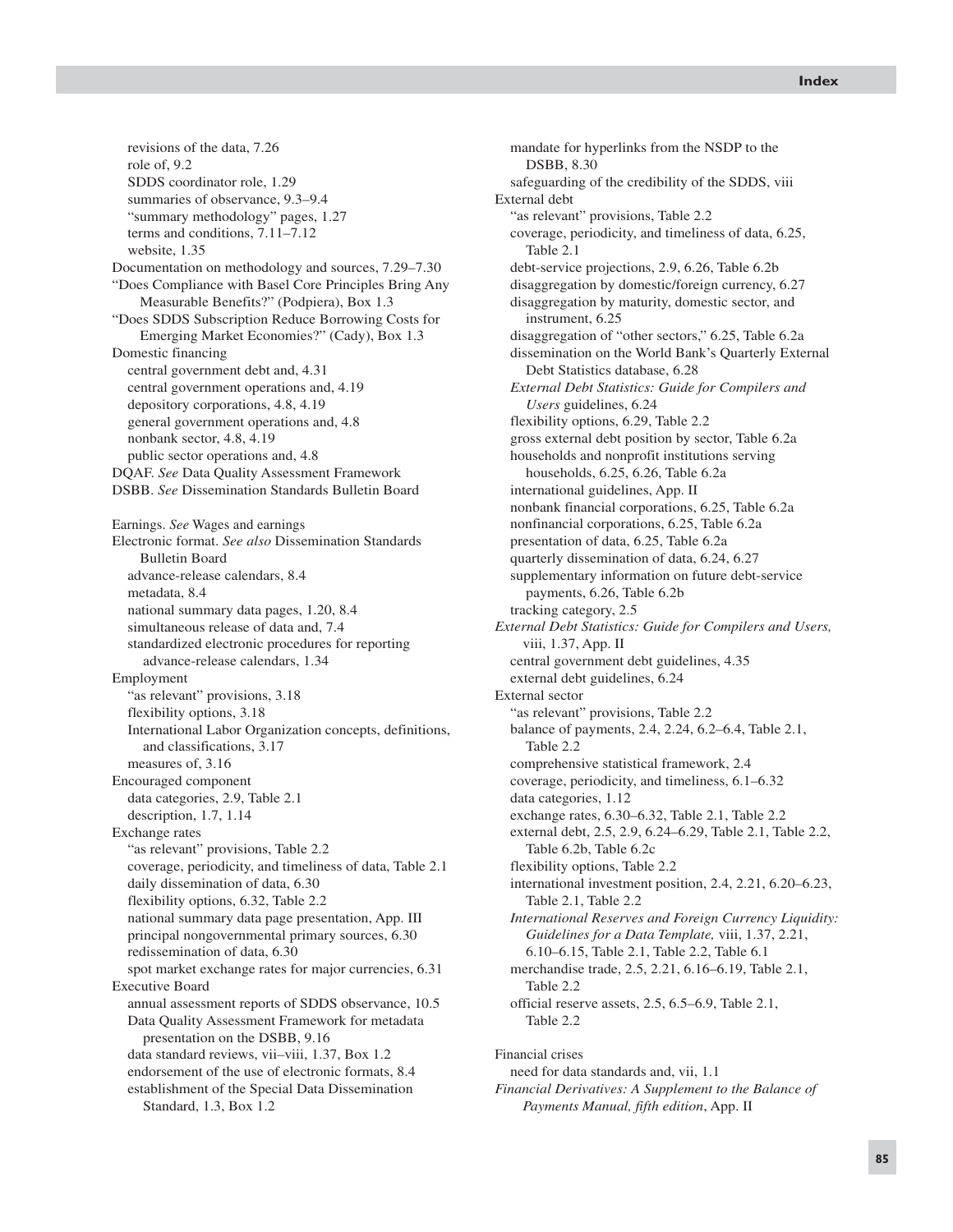Financial sector "as relevant" provisions, Table 2.2 central bank survey, 2.5, 2.21, 5.9–5.12, Table 2.1, Table 2.2, Table 5.2 comprehensive statistical framework, 2.4 coverage, periodicity, and timeliness of the data, Table 2.1 data categories, 1.11 depository corporations survey, 2.4, 5.2–5.8, Table 2.1, Table 2.2, Table 5.1 flexibility options, Table 2.2 interest rates, 5.13–5.17, Table 2.1, Table 2.2 stock market, 5.18–5.20, Table 2.1, Table 2.2 *Financial Soundness Indicators: Compilation Guide*, viii Fiscal sector "as relevant" provisions, Table 2.2 central government debt, 2.6, 2.9, 4.2, 4.28–4.36, Table 2.1, Table 2.2, Table 4.1a, Table 4.1d central government operations, 2.5, 2.24, 4.2, 4.17– 4.27, Table 2.1, Table 2.2, Table 4.1a, Table 4.1b, Table 4.1c, Table 4.1e comprehensive statistical framework, 2.4, 4.5 coverage, periodicity, and timeliness of the data, 4.1– 4.36, Table 2.1, Table 4.1a data categories, 1.10 flexibility options, Table 2.2 general government operations, 2.4, 4.2, 4.5–4.16, Figure 4.1, Table 2.1, Table 2.2, Table 4.1a, Table 4.1b, Table 4.1c, Table 4.1e overview, 4.2–4.4 public sector operations, 4.5–4.16, Figure 4.1, Table 4.1a, Table 4.1b, Table 4.1c, Table 4.1e "Fiscal Transparency and Economic Outcomes" (Hameed), Box 1.3 Flexibility options advance-release calendars, 8.9, 8.12–8.14, 10.17, 10.30 balance of payments, 6.4 central bank survey, 5.12 central government debt, 4.36 central government operations, 4.26–4.27 consumer price index, 3.34 country-specific needs, 2.24 data template on international reserves and foreign currency liquidity and, 6.15 depository corporations survey, 5.8 employment, 3.18 exchange rates, 6.32 external debt and, 6.29 forward-looking indicators, 3.13 general government sector operations, 4.15–4.16 interest rates, 5.17 international investment position, 6.23 justification for, 2.26 labor market, 3.15 merchandise trade, 6.19 national accounts, 3.5

official reserve assets, 6.9 periodicity of the data, 1.14 population, 3.41 price indices, 3.31 public sector operations, 4.15–4.16 share price index, 5.20 for specific data categories, Table 2.2 summaries of observance and, 9.4 "summary of observance" on country pages on the DSBB, 2.27 timeliness of the data, 1.14 wages and earnings, 3.28 FLIs. *See* Forward-looking indicators Flow data for reference periods description, 2.15 official reserve assets, 6.6 Foreign financing central government debt and, 4.31 central government operations and, 4.19 general government operations and, 4.8 public sector operations and, 4.8 Forward-looking indicators advance-release calendars and, 8.6 "as relevant" provisions, Table 2.2 description, 3.10 dissemination of, 1.9 flexibility options, 3.13, Table 2.2 inflation-targeting, 3.12 "leading indicators," 3.10 monthly or quarterly periodicity, 3.10 real sector, 2.7, Table 2.2 regional and international guidelines, 3.11 short-term, 3.11 surveys included, 3.10 timeliness, 3.10 "Fundamental Principles of Official Statistics," 7.6, App. II G-7. *See* Group of Seven General Data Dissemination System description, vii establishment of, vi number of participants, vii voluntary nature of participation, vii General government operations accrual basis for data, 4.9, 4.10 aggregate financing component, 4.11 annual dissemination of data, 4.2, 4.7, 4.10 "as relevant" provisions, Table 2.2 cash-based data, 4.10 comprehensive statistical framework, 2.4, 4.6 coverage, periodicity, and timeliness of the data, 4.5–4.16, Table 2.1, Table 4.1a deficit/surplus component, 4.11 disaggregation by domestic and foreign financing, 4.8–4.9 expenditure component, 4.11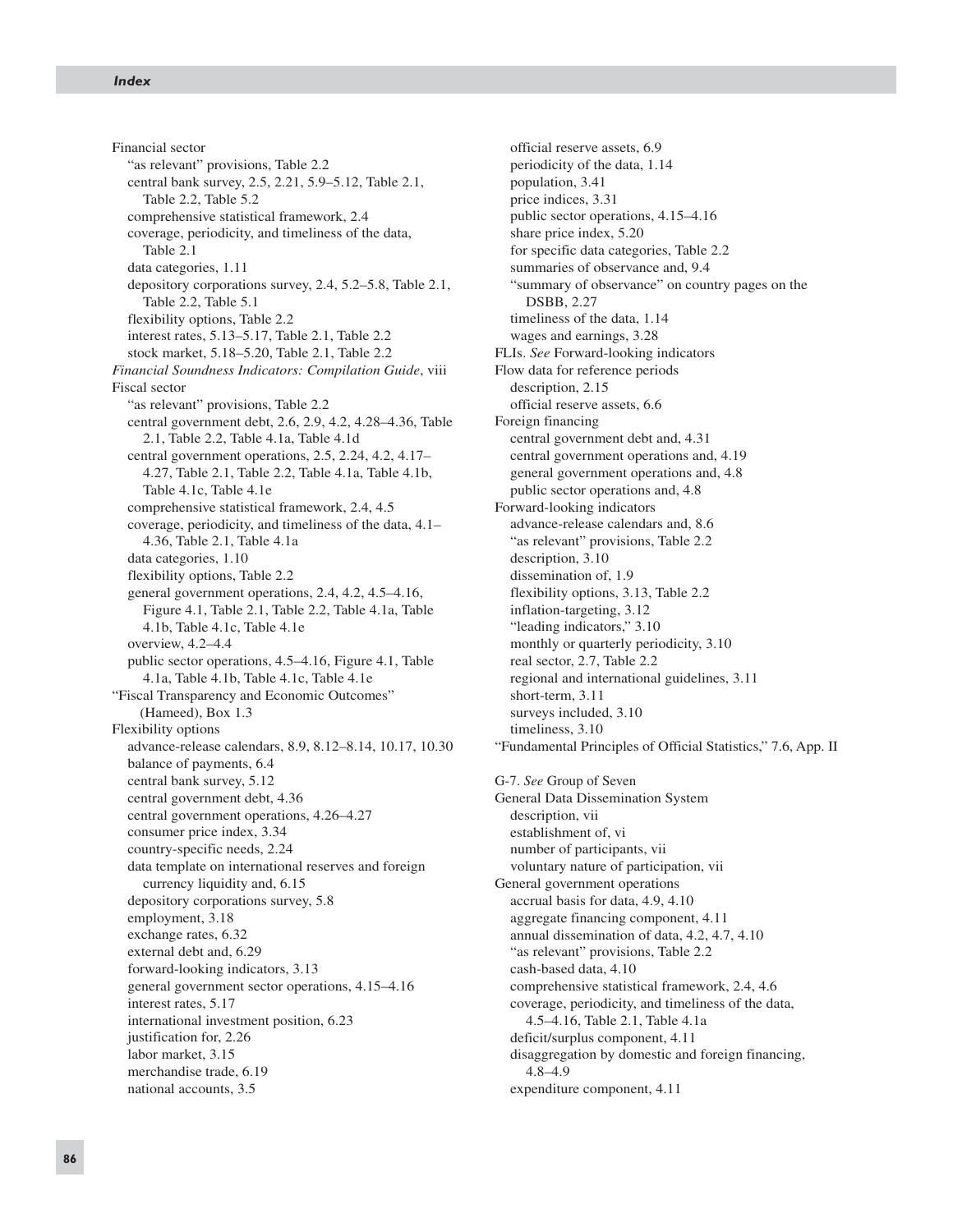flexibility options, Table 2.2 *Government Finance Statistics Manual 2001* methodology, 4.9, Table 4.1a, Table 4.1b, Table 4.1c, Table 4.1e interest as a distinct item of expense, 4.10 international guidelines, App. II *Manual on Government Finance Statistics* guidelines, 4.11 national summary data pages, 4.6 quarterly dissemination of data, 4.10 revenue component, 4.11 "targeted" timeliness, 4.16 use of actual data or preliminary actual data, 4.7 *GFSM 2001*. *See Government Finance Statistics Manual 2001* GGOs. *See* General government operations Gonzalez-Garcia, J. "The IMF's Reserves Template and Nominal Exchange Rate Volatility," Box 1.3 *Government Finance Statistics Manual 2001,* viii, 1.38, App. II accrual basis for compilation of statistics, 4.3 cash-based data guidelines, 4.10 central government debt and, 4.34–4.35, Table 4.1a, Table 4.1d central government operations and, 4.20–4.22, 4.27, Table 4.1a, Table 4.1b, Table 4.1c fiscal sector data compilation guidelines, 4.3–4.4 general government operations and, 4.9–4.10 statement of government operations, Table 4.1c statement of other economic flows and balance sheet, financial assets and liabilities, Table 4.1e statement of sources and uses of cash, Table 4.1b Group of Seven request for standards, 1.2 *Guide to the Data Dissemination Standard* replacement of, viii, 1.37 Hameed, F. "Fiscal Transparency and Economic Outcomes," Box 1.3 *Handbook on Civil Registration and Vital Statistics Systems,* App. II Hussmanns, R. *Surveys of Economically Active Population, Employment, Unemployment, and Underemployment: An ILO Manual on Concepts and Methods,* App. II

IIP. *See* International investment position ILO. *See* International Labor Organization IMFC. *See* International Monetary and Financial Committee "The IMF's Reserves Template and Nominal Exchange

Rate Volatility" (Cady and Gonzalez-Garcia), Box 1.3

*Indicators of Sustainable Development: Framework and Methodologies,* App. II Integrity of the data Data Quality Assessment Framework and, App. IV description, 1.5, 7.5, Box 1.1 dissemination of terms and conditions, 7.6–7.13 DSBB presentation, Box 9.1 internal government access, 1.18, 7.14–7.17 ministerial commentary, 1.18, 7.18–7.21 notification of changes, 1.18, 7.22–7.26 overview, 7.2 prescribed practices, 1.18, 7.5 revision and advance notice of major changes in methodology, 7.22–7.26 Interest rates "as relevant" provisions, Table 2.2 benchmark deposit and lending rates, 5.16 coverage, periodicity, and timeliness of the data, Table 2.1 daily dissemination of data, 5.13 flexibility options, 5.17, Table 2.2 national summary data page presentation, App. III policy-oriented, 5.15 short- and long-term government securities, 5.14 Interim Committee creation of an electronic bulletin board and, 1.2 endorsement of standards, 1.2 renaming, 1.2 request for standards, 1.2 Internal government access to data before release description, 1.18, 7.14 differences in country practices, 7.14 forms of prerelease access, 7.15 official statistics and their producing agencies, 7.17 posting on the DSBB, 7.17 undue political influence and, 7.16 International investment position annual dissemination of data, 6.20 "as relevant" provisions, Table 2.2 balance of payments and, 6.2 comprehensive statistical framework, 2.4 coverage, periodicity, and timeliness of data, Table 2.1 description, 6.2, 6.20 disaggregation of assets and liabilities by instrument and sector, 6.22 flexibility options, 6.23, Table 2.2 international guidelines, App. II *International Investment Position—A Guide to Data Sources* guidelines, 6.20, 6.22 key components, 6.21 quarterly dissemination of data, 6.20 timeliness, 2.21

*International Investment Position*, App. II *International Investment Position—A Guide to Data Sources,* viii, 6.20, 6.22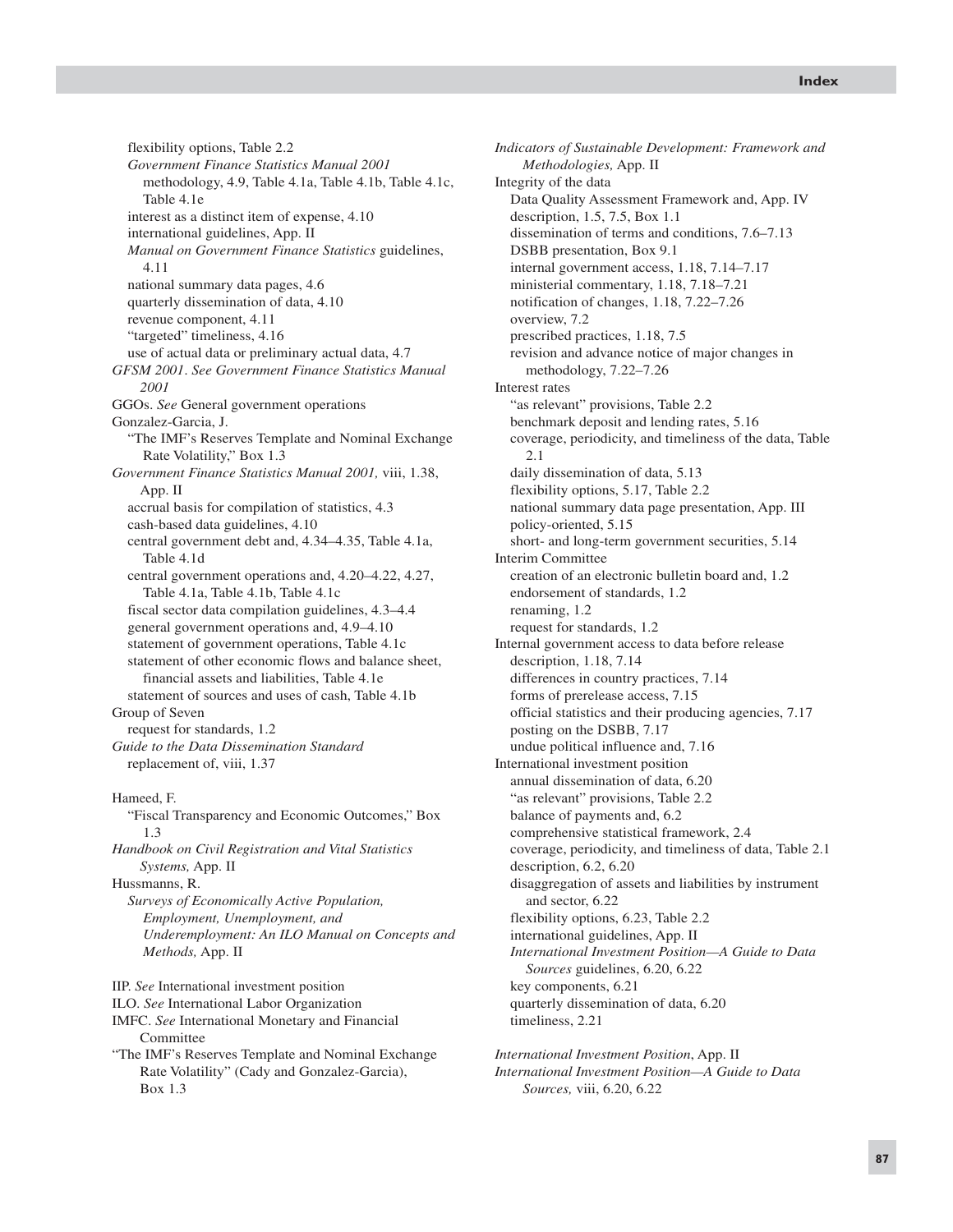International Labor Organization employment and unemployment concepts, definitions, and classifications, 3.17, 3.22 wages and earnings concepts, definitions, and classifications, 3.26 website, App. II *International Merchandise Trade Statistics: Concepts and Definitions,* App. II International Monetary and Financial Committee Interim Committee renamed as, 1.2 International Monetary Fund monitoring observance, 1.32–1.35 2005 Review of the Standards and Codes Initiative, Box 1.3 website, vii, 1.4, App. II International reserves. *See also* Official reserve assets flexibility options, 2.24 international guidelines, App. II tracking category, 2.5 *International Reserves and Foreign Currency Liquidity: Guidelines for a Data Template,* viii, 1.37, App. II. *See also* Data template on international reserves and foreign currency liquidity adherence to, 6.13 "as relevant" provisions, Table 2.2 coverage, periodicity, and timeliness, Table 2.1 flexibility options, Table 2.2 official reserve assets and, 6.7, 6.8 timeliness, 2.21 Labor market "as relevant" provisions, Table 2.2 components, 3.14 coverage, periodicity, and timeliness of the data, Table 2.1 data dissemination, 2.6 employment, 3.16–3.19 flexibility options, 3.15, Table 2.2 international guidelines, App. II quarterly periodicity, 3.15 underemployment, 3.23 unemployment, 3.20–3.24 wages and earnings, 3.25–3.28

Liabilities. See Debt liabilities Literature survey transparency and market efficiency effects of the SDDS, Box 1.3 Long-term debt description, 4.30 domestic, Table 4.1d foreign, Table 4.1d

Maher, M.

"Corporate Governance: Effect on Firm Performance and Economic Growth," Box 1.3

*Manual on Government Finance Statistics* central government operations and, 4.23 components for dissemination, 4.11, 4.23 general government operations and, 4.11 *Manual on Statistics of International Trade in Services,* App. II Mehran, F. *Surveys of Economically Active Population, Employment, Unemployment, and Underemployment: An ILO Manual on Concepts and Methods,* App. II Merchandise trade "as relevant" provisions, Table 2.2 coverage, periodicity, and timeliness of data, Table 2.1 flexibility options, 6.19, Table 2.2 international guidelines, App. II monthly dissemination of data, 6.17 timeliness, 2.21 total merchandise import and export data, 6.18 tracking category, 2.5, 6.16 Metadata accuracy responsibilities, 8.22, 9.15 amending, 8.23 base pages, 9.12, 9.13, Box 9.1, Box 9.2 central government operations and, 4.25 Data Quality Assessment Framework and, 9.16 description, 8.18 differences between country practices and international guidelines, 8.21 dimensions to be addressed, 8.20 for each data category, 9.12, Box 9.1, Box 9.2 electronic format for reporting, 1.26, 8.4, 8.19 English language presentation of, 1.29 format pages, 9.13 general metadata pages, 9.11 hyperlinks to dissemination format pages, 9.13 IMF staff review of, 1.26 inaccuracies in, 8.22 incomplete data, 10.17 internationally accepted guidelines for, 8.21 monitoring of SDDS observance, 1.32, 8.3, 10.3, 10.16–10.17 posting on the DSBB, 1.24, 8.18, 8.24, 9.11–9.16 public sector operations and, 4.14 quarterly certification of, 8.4, 8.22, 9.15, 10.7, 10.16 reporting updates, 8.4 specific metadata pages, 9.11 standard format for reporting, 8.19 summary methodology, 9.12, 9.14, Box 9.1, Box 9.2 updating, 9.15, 10.3 *MFSM*. See *Monetary and Financial Statistics Manual 2000* Ministerial commentary data category descriptions for the DSBB, 7.20 description, 7.18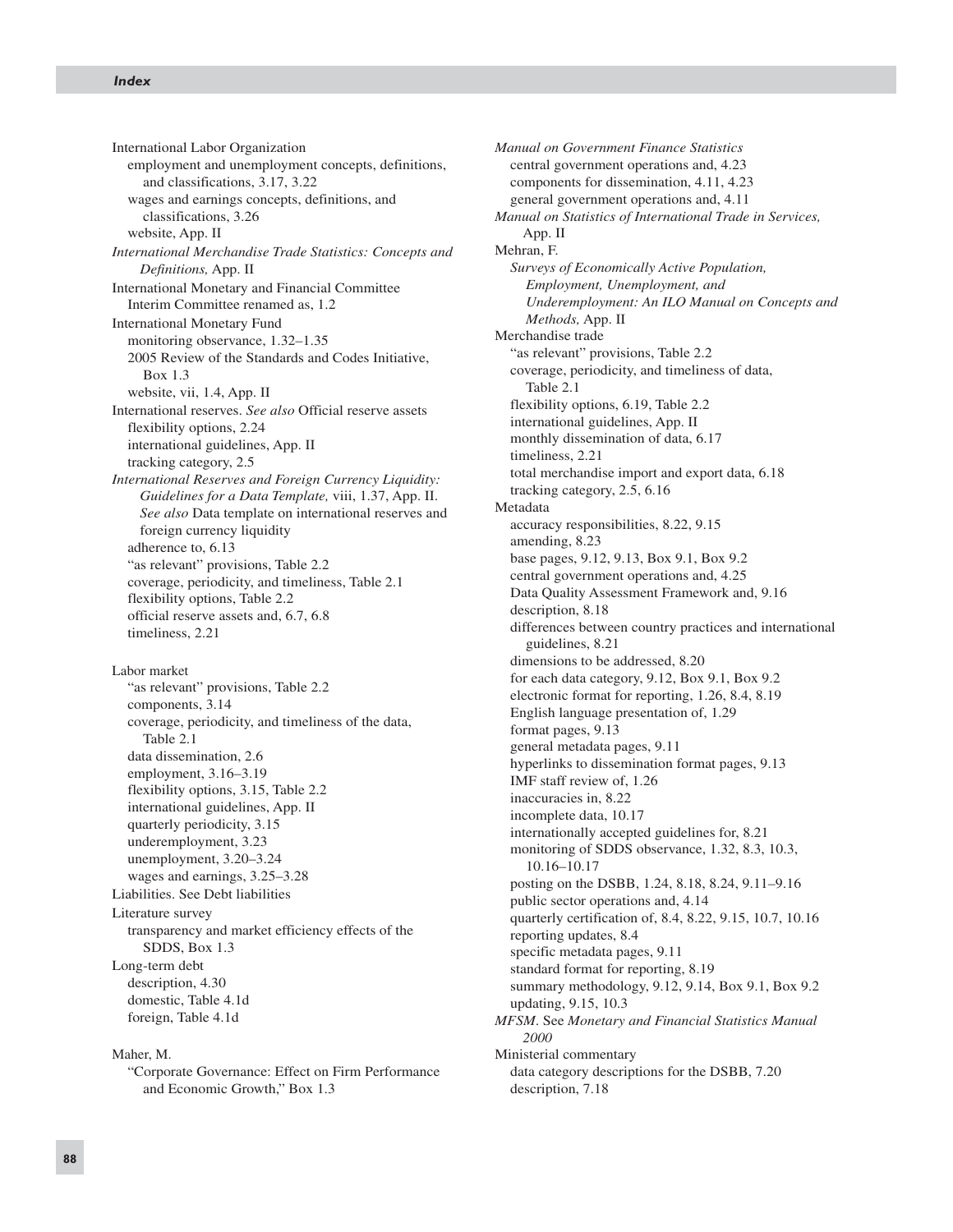forms of identification, 7.19 identification of, 7.18–7.21 official statistics and their producing agencies, 7.21 *Monetary and Financial Statistics Manual 2000,* viii, 1.38, App. II central bank survey, 5.10 depository corporations survey guidelines, 5.2–5.3 general government operations and, 4.11 *Government Finance Statistics Manual 2001* and, 4.3 Monitoring of SDDS observance advance-release calendars, 10.3, 10.13–10.15, 10.18– 10.21, 10.29–10.30 annual assessment reports, 10.5, 10.31, 10.36–10.37 coverage issues, 10.10–10.12 daily monitoring of NSDPs, 10.26 data template on international reserves and foreign currency liquidity and, 10.8 dissemination delays, 10.27–10.28 Dissemination Standards Bulletin Board monitoring, 1.27, 1.32, 1.35 examples of deviations from SDDS requirements, 10.9–10.25 Executive Board endorsement of, 10.2 explanations for deviations, 10.34 failure to meet the metadata certification requirement, 10.7 included reviews, 10.3 maintaining credibility and, 10.2 metadata, 1.32, 8.3, 10.3, 10.16–10.17 monthly reports, 10.4, 10.9, 10.33 national summary data pages, 10.3. 10.22–10.25, 10.10–10.11, 10.26 overview, 10.2–10.5 periodicity issues, 10.13–10.15 persistent deviations, 10.35 procedures for addressing nonobservance, 10.6–10.8 subscriber's computer server is down, 10.31 timeliness issues, 10.13–10.15

National accounts "as relevant" provisions, Table 2.2 comprehensive statistical framework, 2.4, 3.2 disaggregation by GDP, 3.3 dissemination in current prices and in volume terms, 3.4 flexibility options, 2.24, 3.5, Table 2.2 international guidelines, App. II quarterly dissemination of data, 3.2, 3.5 resources for compiling, 3.3 "saving" encouraged component, 2.9 National summary data pages additional data categories, App. III "as relevant" indication, 2.11 "button bar," App. III central bank survey, App. III daily monitoring of, 10.26

data categories covered, 8.27 depository corporations survey, App. III description, 1.20, 8.25, 9.17 dissemination of components when a flexibility option is taken, App. III dissemination of prescribed components on additional separate web pages, App. III electronic format for, 8.4, 10.22 encouraged data categories/components, App. III English language presentation of data, 8.31 footnotes, App. III format for data presentation, App. III format for presenting dates, App. III for GGOs and PSOs, 4.6 guidelines for establishing, App. III hyperlink with the data template on international reserves and foreign currency liquidity, 6.14 hyperlinks to additional national websites, 8.26 hyperlinks to the DSBB, 1.20, 1.28, 1.29, 8.30, 9.6, 9.17–9.18 improper dissemination of data, 10.25 incomplete or nonfunctional hyperlinks, 10.23 interest rates, App. III minimum requirements, 9.17 monitoring of SDDS observance, 8.3, 10.3, 10.10– 10.11, 10.22–10.25 most relevant series, App. III non-central-government debt dissemination, 4.32 non-SDDS data, 8.29 note on interest rates, share price index, and exchange rate, App. III posting on the DSBB, 8.27, 8.32 posting on the website of the country's statistical agencies, 8.25 presentation of data by sector of the economy, App. III process for linking the NSDP to the DSBB, App. III public sector operations, 4.12 separate rows for prescribed components, App. III standard format for, 8.25 sum of components, App. III title section, App. III unit description, App. III updating, 8.28 verification of data, 1.32 *1995 ESA*. See *1995 European System of Accounts 1995 European System of Accounts* national account compilation, 3.3, App. II *1993 SNA*. See *System of National Accounts 1993* NLT. *See* "No later than" specification "No later than" specification advance-release calendars and, 8.9, 10.20 timeliness and, 2.20 Notification of changes in methodology, 1.18 description, 7.25 forms of, 7.25 posting on the DSBB, 7.26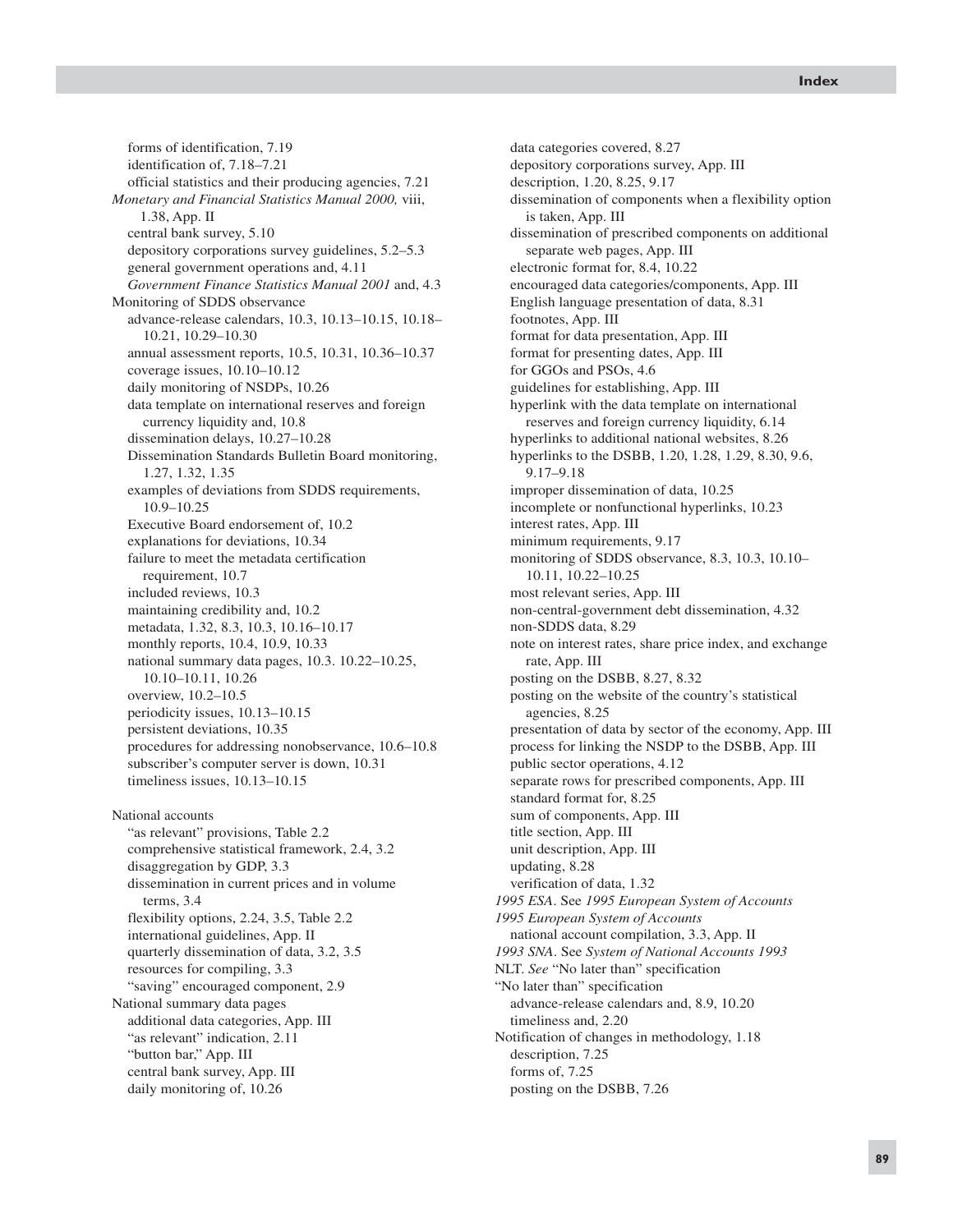NSDPs. *See* National summary data pages OECD. *See* Organization for Economic Cooperation and Development Official reserve assets. *See also* International reserves "as relevant" provisions, Table 2.2 countries with fixed exchange rates and, 6.5 coverage, 6.8 coverage, periodicity, and timeliness of data, Table 2.1 flexibility options, 6.9, Table 2.2 foreign currency, 6.7, Table 6.1 gold, 6.7, Table 6.1 IMF reserve position, 6.7, Table 6.1 monthly dissemination of data, 6.6 other reserve assets, 6.7, Table 6.1 tracking category, 2.5, 6.5 "The Opacity Index" (PricewaterhouseCoopers), Box 1.3 Organization for Economic Cooperation and Development forward-looking indicator guidelines, 3.11 Pellechio, A. "Sovereign Borrowing Cost and the IMF's Data Standards," Box 1.3 Periodicity of the data. *See also* Timeliness of the data description, 2.16 DSBB presentation, Box 9.1 factors in, 2.16 flexibility on, 1.14, 2.23–2.28 forward-looking indicators, 3.10 general considerations, 2.16–2.18 labor market, 3.15 monitoring of SDDS observance, 10.13–10.15 monthly specification, 2.18 national accounts, 3.5 production indices, 3.7 quarterly specification, 2.18 specific data categories, Table 2.1 specification of the exact number of days the data cover, 2.17 Podpiera, R. "Does Compliance with Basel Core Principles Bring Any Measurable Benefits?", Box 1.3 Population as an addendum, 3.38 annual data for, 3.40 "as relevant" provisions, Table 2.2 coverage, periodicity, and timeliness of data, Table 2.1 data category, 1.13 flexibility options, 3.41, Table 2.2 international guidelines, App. II resources for data compilation, 3.38 total size of, 3.39 usefulness as a scaling factor, 3.38 PPI. *See* Producer price index Prescribed practices

data categories, Table 2.1 description, 1.7 Price, L. "Standards and Codes—Their Impact on Sovereign Ratings," Box 1.3 Price indices "as relevant" provisions, Table 2.2 consumer price indices, 3.29, 3.32–3.34 coverage, periodicity, and timeliness of the data, Table 2.1 flexibility options, 3.31, Table 2.2 international guidelines, App. II producer price indices, 3.29, 3.35–3.37 reference periods, 3.29 time series presentation, 3.30 wholesale price indices, 3.29, 3.35–3.37 PricewaterhouseCoopers "The Opacity Index," Box 1.3 *Principles and Recommendations for Population and Housing Censuses,* 3.38, App. II Producer price index compared with wholesale price index, 3.35 description, 3.35 flexibility options, 3.37 Intersecretariat Working Group on Price Indices guidelines, 3.36 *Producer Price Index Manual: Theory and Practice,* App. II Production indices "as relevant" provisions, 3.7, Table 2.2 country's economic structure and, 3.6 coverage, periodicity, and timeliness of the data, 3.6–3.9, Table 2.1 description, 3.6 flexibility options, 3.9, Table 2.2 industrial production index, 3.6 monthly periodicity, 3.7 timeliness, 2.21, 3.8–3.9 tracking category, 2.5 PSOs. See Public sector operations Public sector operations annual dissemination of data, 4.7 comprehensive framework, 4.6 comprehensive statistical framework, 2.4 concept of, Figure 4.1 coverage, 4.5–4.16 disaggregation by domestic and foreign financing, 4.8 flexibility option, 4.14 metadata specifications, 4.14 national summary data pages, 4.6, 4.12 total interest payments as a component of expenditure, 4.13 Quality of the data

accuracy and timeliness and, 7.27 component detail, 7.32–7.34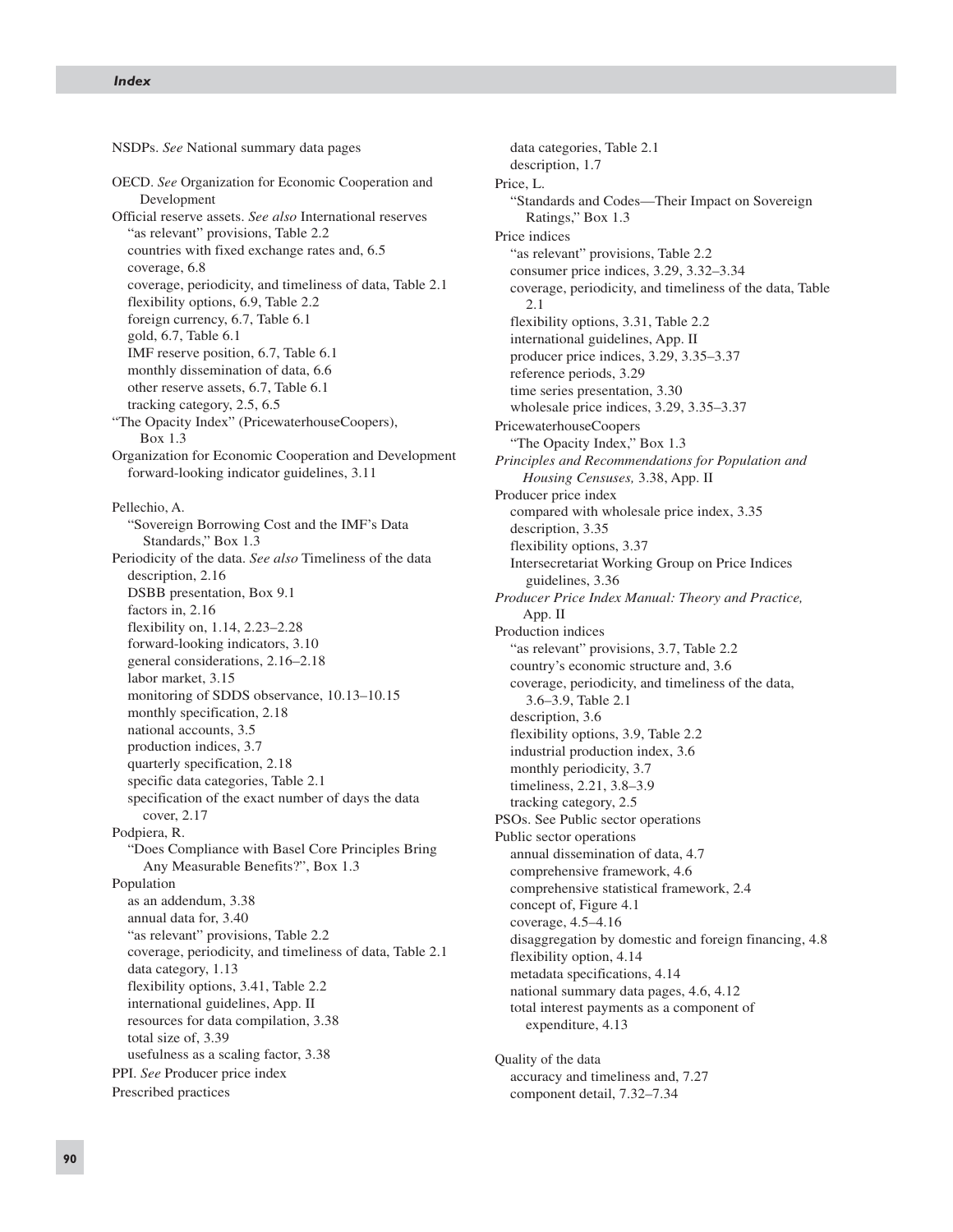cross-checks, 1.19, 7.31–7.34 Data Quality Assessment Framework and, App. IV description, 1.5, 7.27, Box 1.1 documentation on methodology and sources, 7.29–7.30 DSBB presentation, Box 9.1 overview, 7.2 posting on the DSBB, 7.30 prescribed practices, 1.19 reasonableness, 1.19, 7.31 summary methodology and, 9.14 *Quarterly National Accounts Manual: Concepts, Data Sources, and Compilation,* 3.3, App. II Real sector. *See also* Population "as relevant" provisions, Table 2.2 comprehensive statistical framework, 2.4 coverage, periodicity, and timeliness of the data, 3.1–3.41, Table 2.1 data categories, 1.9 flexibility options, Table 2.2 forward-looking indicators, 2.7, 3.10–3.13, Table 2.2 labor market, 2.6, 3.14–3.28, Table 2.1, Table 2.2 national accounts, 2.4, 2.9, 2.24, 3.2–3.5, Table 2.2 price indices, 3.29–3.37, Table 2.1, Table 2.2 production indices, 3.6–3.9, Table 2.1, Table 2.2 Reasonableness of data, 1.19, 7.31 Reference periods benchmarking or reweighting, 2.15 flow data for, 2.15, 6.6 price indices, 3.29 Report on the Observance of Standards and Codes, 9.16 Reserve assets. *See* Official reserve assets Retail price index. *See* Consumer price index Revisions of the data, 1.18 posting on the DSBB, 7.26 size of past revisions and, 7.24 transparency enhancement and, 7.22 ROSC. *See* Report on the Observance of Standards and Codes SDDS. *See* Special Data Dissemination Standard *SDDS Guide. See The Special Data Dissemination Standard: Guide for Subscribers and Users* Share price index daily dissemination of data, 5.18 flexibility option, 5.20 national summary data page presentation, App. III Short-term debt description, 4.30 domestic, Table 4.1d foreign, Table 4.1d quarterly dissemination of data, 4.32 Simultaneous release of data

advance-release calendars and, 8.15–8.17 description, 7.4 DSBB presentation, Box 9.1 equal access and, 1.17

formats for, 7.4 official statistics and their producing agencies and, 8.16 private sector data, 8.16 SOOs. *See* Summaries of observance "Sovereign Borrowing Cost and the IMF's Data Standards" (Cady and Pellechio), Box 1.3 Special Data Dissemination Standard access to the data, 1.5, 1.16–1.19, Box 1.1 appointment of a country coordinator, App. I "as relevant" practices, 1.7, 1.14 commitment to observance, 1.29–1.31 communication of intention to subscribe, 1.22 coordinators, 1.29–1.30 data dimension, 1.5, 1.8–1.15, Box 1.1 data template on international reserves and foreign currency liquidity submission, App. I "encouraged" practices, 1.7, 1.14 enhancements to, vii–viii establishment of, vi, vii, Box 1.2 establishment of a national summary data page, App. I flexibility in data dissemination, 2.13 goals and objectives, 1.3 IMF staff role in subscription, 1.23 implied or derived data presentation, 2.14 integrity of the data, 1.5, 1.16–1.19, Box 1.1 international guidelines, 2.12, App. II key aspects of dissemination, 1.5–1.7, Box 1.1 key features and operational characteristics, vi, vii, 1.1–1.39, 8.3, Box 1.2, Box 1.3 literature survey, Box 1.3 notification of the IMF in writing of intention to subscribe, App. I notification of the Secretary of the IMF, App. I number of subscribers, vii opening of subscription to, 1.3 origin and purpose, 1.1–1.4 posting of metadata on the DSBB, 1.24 "prescribed" practices, 1.7 provision of ARC information, App. I provision of draft NSDP, metadata, and ARC for review, App. I quality dimension of the data, 1.5, 1.16–1.19, Box 1.1 sample subscription letter, Box A1.1 subscriber responsibilities, vii, 1.21, 8.1–8.32 subscription procedures, App. I updates to, vii–viii, 1.8, 1.37, Box 1.2 voluntary nature of subscription, vii, 1.21 withdrawal procedure, App. I *The Special Data Dissemination Standard: Guide for Subscribers and Users* acknowledgments, viii goals and description, vi, viii, 1.37–1.38 organization of the *Guide*, 1.39 replacement of *Guide to the Data Dissemination Standard,* viii, 1.37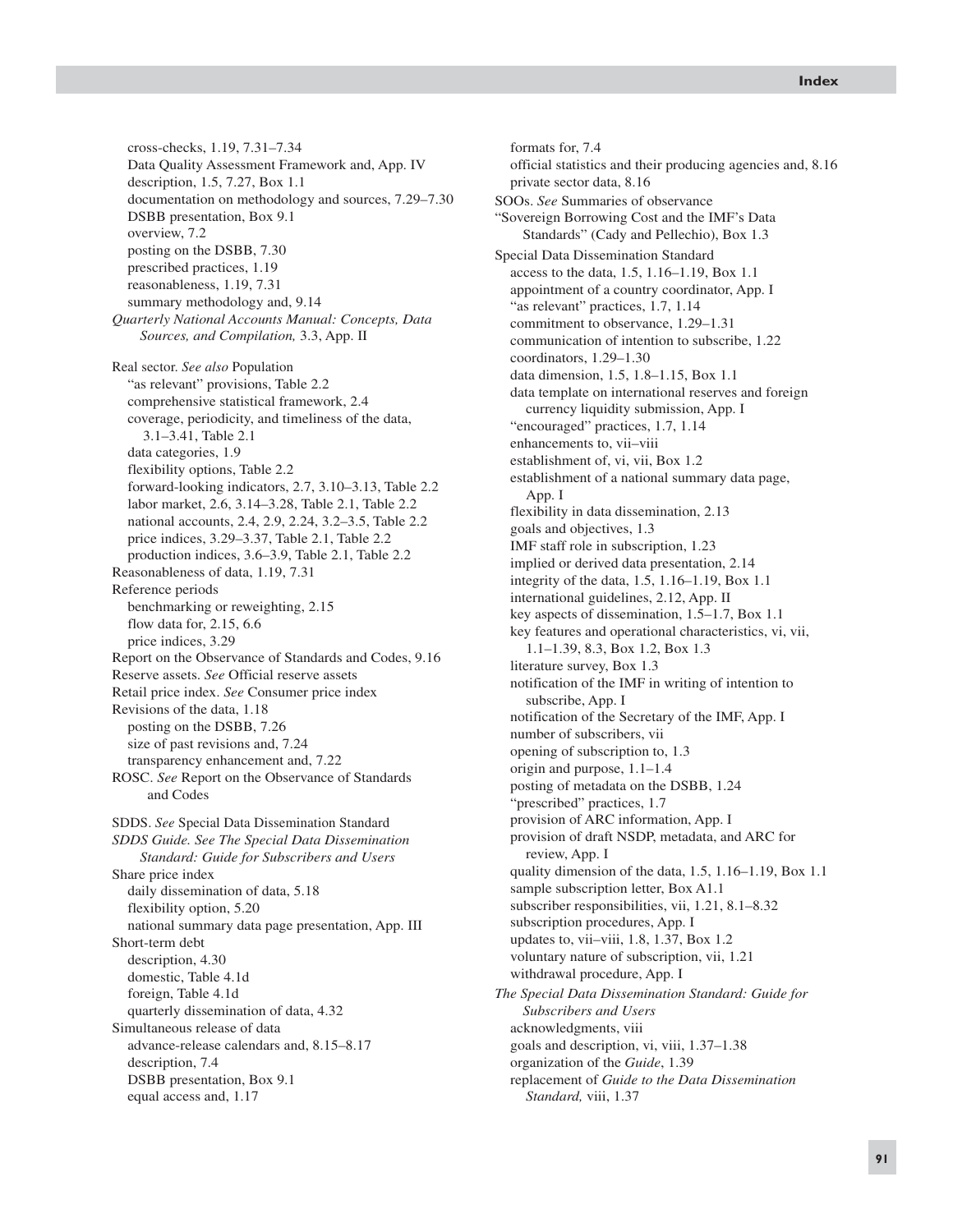"Standards and Codes—Their Impact on Sovereign Ratings" (Price), Box 1.3 Stock market "as relevant" provisions, Table 2.2 coverage, periodicity, and timeliness of the data, Table 2.1 flexibility options, Table 2.2 reference period, 2.15 share price index, 5.18–5.20 Subscriber responsibilities advance-release calendars, 8.3, 8.5, 8.6–8.17 electronic reporting of data, 8.4 metadata, 8.3, 8.5, 8.18–8.24, 9.15 national summary data pages, 8.3, 8.5, 8.25–8.32 overview, vii, 1.21, 8.1–8.5 streamlining of SDDS procedures, 8.2 Summaries of observance data categories and, 9.4 description, 9.4 posting on the DSBB, 9.3–9.4 Summary methodology components, 9.12, 9.14, Box 9.1, Box 9.2 Survey-based data employment, 3.16 unemployment, 3.20 *Surveys of Economically Active Population, Employment, Unemployment, and Underemployment: An ILO Manual on Concepts and Methods* (Hussmanns, Mehran, and Verma), App. II *System of National Accounts 1993,* 1.38, App. II employment and unemployment concepts and definitions, 3.17 *Government Finance Statistics Manual 2001* and, 4.3 national account compilation, 3.3 *Template Guidelines. See International Reserves and Foreign Currency Liquidity: Guidelines for a Data Template*

Terms and conditions confidentiality of individual responses, 7.8 description, 7.6 dissemination forms, 7.9–7.10 forms of, 7.7 official statistics and their producing agencies, 7.12 openness and, 7.13 posting on the DSBB, 7.11–7.12 Timeliness of the data. *See also* Periodicity of the data daily data, 2.22 data categories with shorter time lags than prescribed, 2.21 description, 2.19

DSBB presentation, Box 9.1 factors in, 2.19 flexibility on, 1.14, 2.23–2.28 forward-looking indicators, 3.10 general considerations, 2.19–2.22 monitoring of SDDS observance, 10.13–10.15 "no later than" specification, 2.20 on population, 3.40 specific data categories, Table 2.1 Tracking categories description, 2.5 Underemployment, 3.23 Unemployment "as relevant" provisions, 3.23 expressions of the data, 3.21 International Labor Organization concepts, definitions, and classifications, 3.17, 3.22 measures of, 3.20 United Nations "Fundamental Principles of Official Statistics," 7.6 *Principles and Recommendations for Population and Housing Censuses,* 3.38 *Update to the System of National Accounts 1993: New Standards for Financial Derivatives,* App. II Verma, V. *Surveys of Economically Active Population, Employment, Unemployment, and Underemployment: An ILO Manual on Concepts and Methods,* App. II Wages and earnings "as relevant" provisions, 3.27 description, 3.25 flexibility options, 3.28 International Labor Organization concepts, definitions, and classifications, 3.26 **Websites** Dissemination Standards Bulletin Board, 1.35 International Monetary Fund, vii, 1.4 national summary data page hyperlinks to, 8.26 Wholesale price index compared with producer price index, 3.35 description, 3.35 flexibility options, 3.37 World Bank Quarterly External Debt Statistics database, 6.28

#### Yu, F.

"Accounting transparency and the term structure of credit spreads," Box 1.3